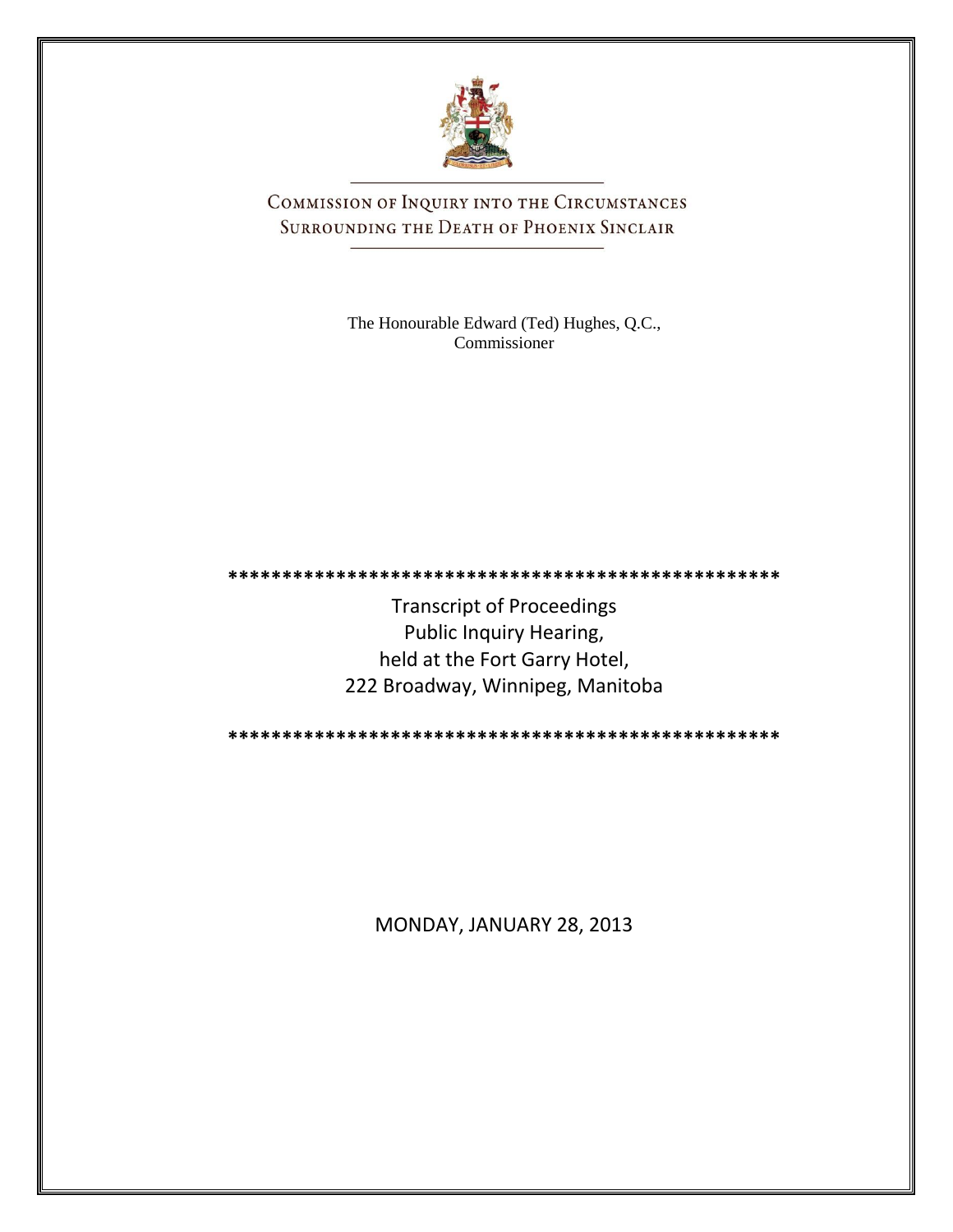# **APPEARANCES**

**MS. S. WALSH,** Commission Counsel **MR. D. OLSON,** Senior Associate Counsel **MR. R. MASCARENHAS,** Associate Commission Counsel

**MR. G. MCKINNON** and **MR. S. PAUL,** Department of Family Services and Labour

**MR. T. RAY,** Manitoba Government and General Employees Union

**MR. K. SAXBERG,** General Child and Family Services Authority, First Nations of Northern Manitoba Child and Family Services Authority First Nations of Southern Manitoba Child and Family Services Authority Child and Family All Nation Coordinated Response Network

**MR. H. KHAN** and **MR. J. BENSON,** Intertribal Child and Family Services

**MR. J. GINDIN,** Mr. Nelson Draper Steve Sinclair**,** Ms. Kimberly-Ann Edwards

**MR. J. FUNKE,** Assembly of Manitoba Chiefs and Southern Chiefs Organization Inc.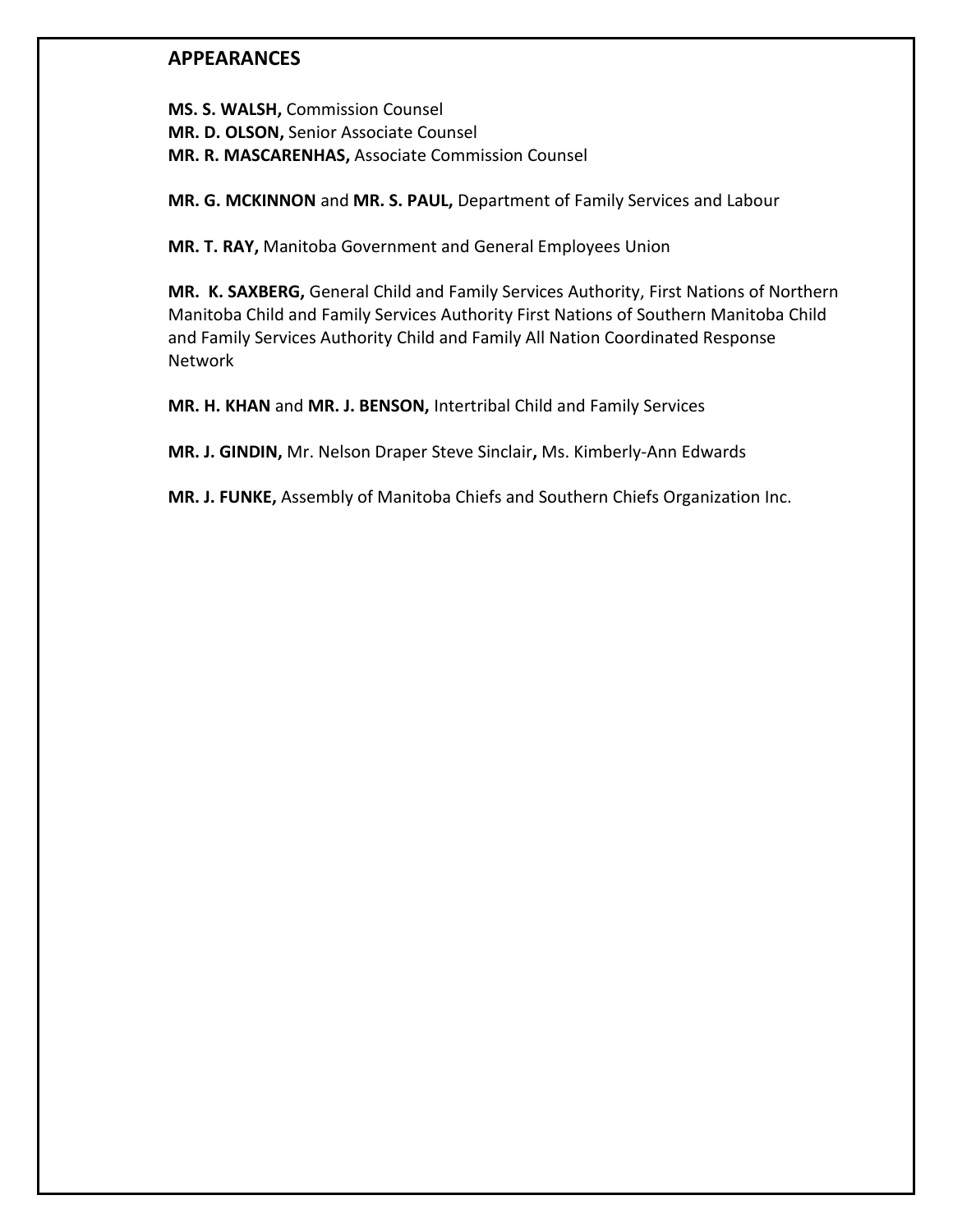# **INDEX**

# **Page**

# **WITNESSES:**

LINDA JOYCE TRIGG

| Direct Examination | (Walsh)   |    |
|--------------------|-----------|----|
| Cross-Examination  | (Saxberg) | 60 |
| Cross-Examination  | (Rav)     | 90 |
| Cross-Examination  | (Gindin)  | 95 |

# ROBERT JOHN WILSON

| Direct Examination (Olson) |            | 116 |
|----------------------------|------------|-----|
| Cross-Examination          | (Rav)      | 161 |
| Cross-Examination          | (McKinnon) | 165 |
| Cross-Examination          | (Saxberg)  | 167 |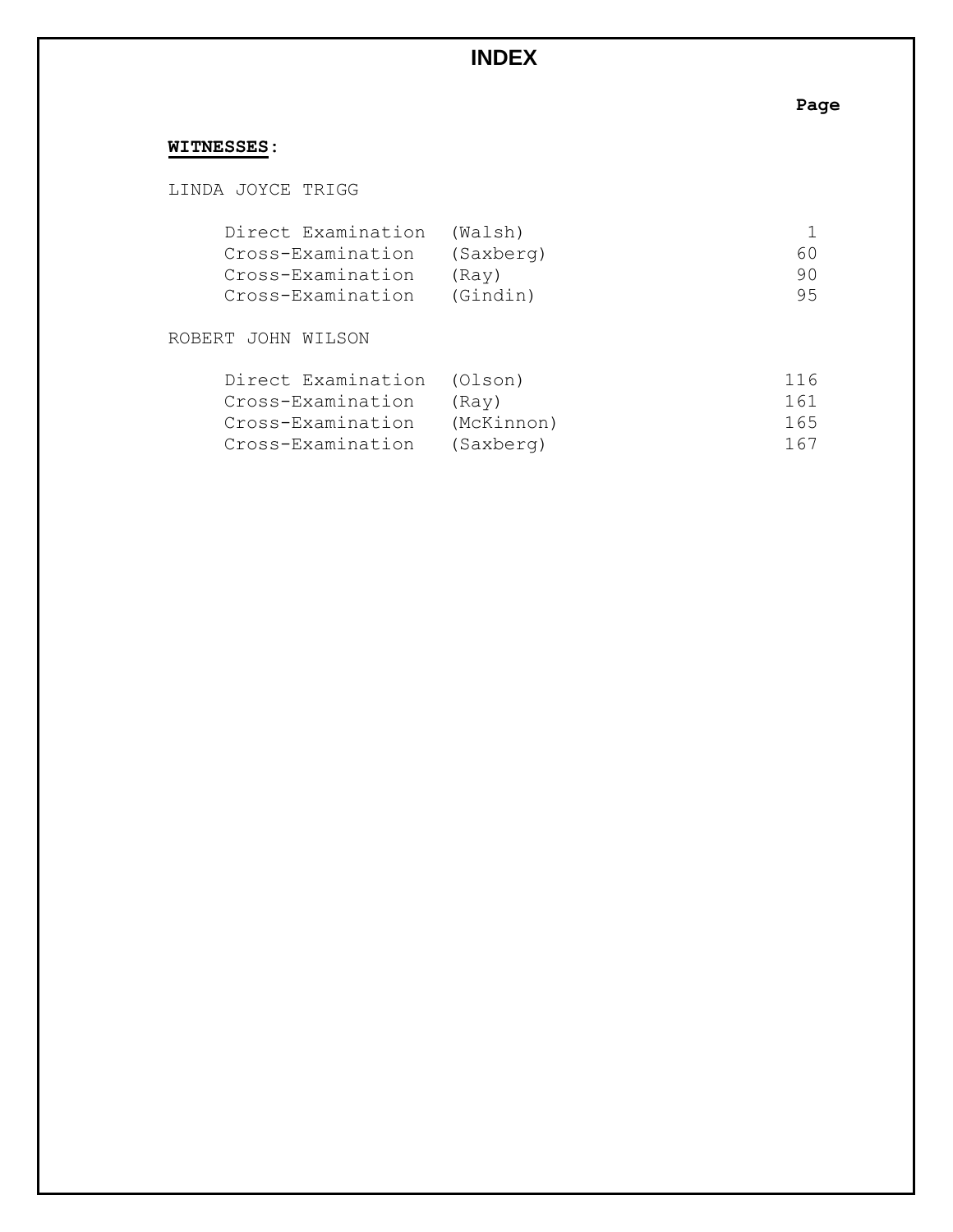JANUARY 28, 2013 PROCEEDINGS CONTINUED FROM JANUARY 24, 2013 THE COMMISSIONER: All right, Ms. Walsh. MS. WALSH: Thank you, Mr. Commissioner. THE COMMISSIONER: I see they've got this -- Diane, this thing usually is over there. Can it go over? 8 MS. WALSH: The clock is upside down. THE COMMISSIONER: That's better, yeah. 10 THE CLERK: And I just realized the witness should be angled more. I'll turn her on the break. 12 THE COMMISSIONER: On the break, yeah. Let it go for now. 14 MS. WALSH: That's awfully far. 15 THE COMMISSIONER: All right. MS. WALSH: Are we ready? Set up? Good, thank you. 18 THE COMMISSIONER: Go ahead. **LINDA JOYCE TRIGG,** previously sworn, testified as follows: DIRECT EXAMINATION CONTINUED BY MS. WALSH: Q Dr. Trigg, you told us last week that in the period that you were CEO of the agency --

$$
= 1 -
$$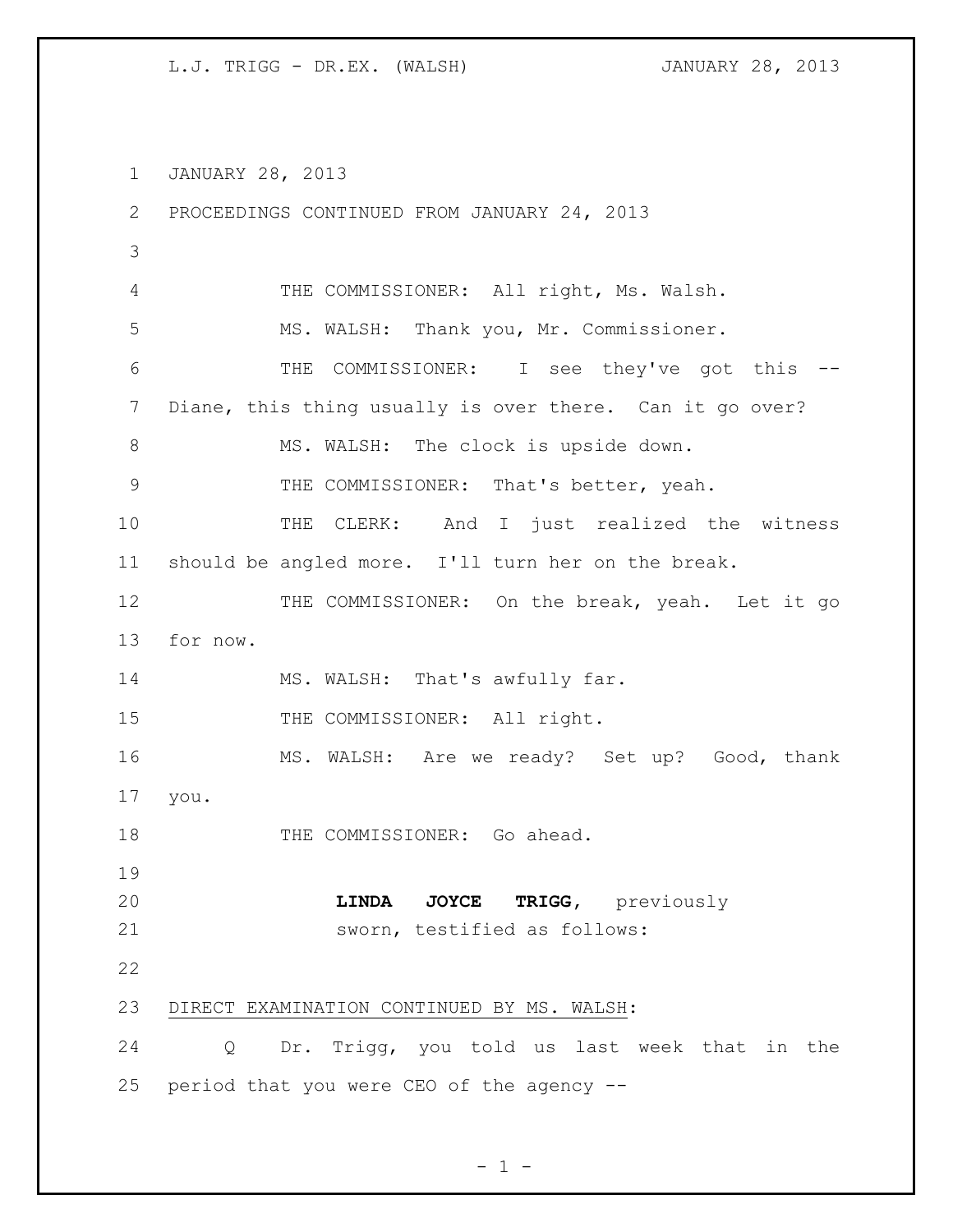1 THE COMMISSIONER: Speak into the mic. MS. WALSH: Can you not hear me? How's that? 3 THE COMMISSIONER: Okay, that's fine. MS. WALSH: Is that better? THE COMMISSIONER: Yeah, that's better. MS. WALSH: Thank you. BY MS. WALSH: Q You told us last week, Dr. Trigg, that in the period that you were CEO, you believed that because of workload issues children were put at risk including Phoenix, was that -- A Yes. Q My question is were you ever made aware of specific occasions where staff were not able to do their job because of workload issues in relation to services delivered to a specific family including Phoenix's family? A No. Q Should that have been documented if that were the case? If, if a worker were unable to deliver specific services because of workload issues, should that fact have been documented either in the case file or somewhere else? A Perhaps. As I said last week, I obtained information from the union about workload issues and was very aware of the concerns of staff.

 $- 2 -$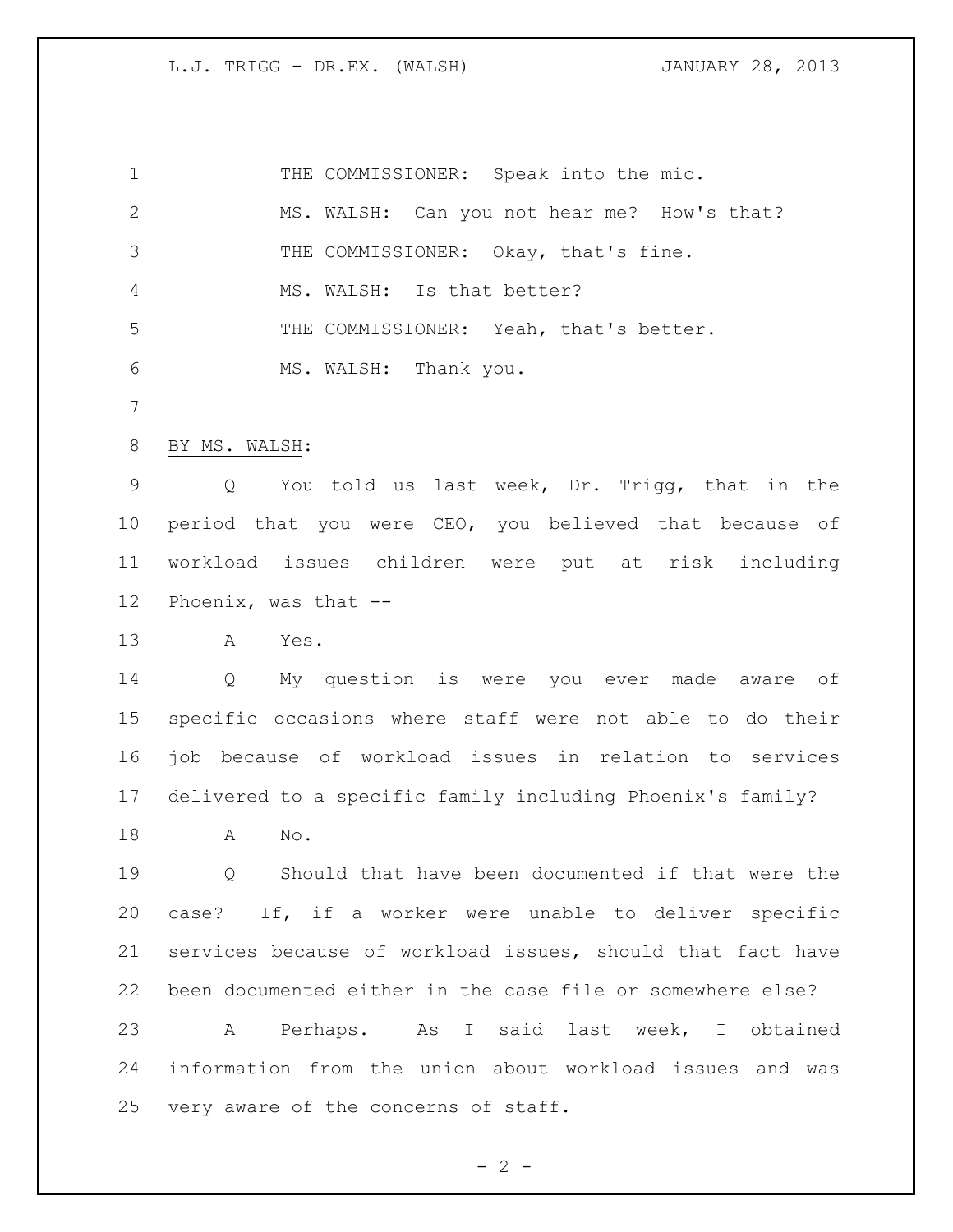| $\mathbf 1$ | Q But if, if a worker weren't able to do something               |
|-------------|------------------------------------------------------------------|
| 2           | specifically related to a given child or family, would you       |
| 3           | have expected that that fact would have been documented,         |
| 4           | either in the family's case file or somewhere else?              |
| 5           | Not necessarily, but I would imagine some workers<br>A           |
| 6           | would have done something like that, cannot see family           |
| 7           | until such and such a time due to workload or caseload.          |
| 8           | And we did hear evidence early on in this inquiry<br>$Q_{\rm c}$ |
| 9           | that one worker at the instruction of her supervisor, and        |
| 10          | I'm speaking of Laura Forrest, wrote in her file recordings      |
| 11          | in 2003 that she was unable to make contact with the family      |
| 12          | due to workload demands, that she had gone out so many           |
| 13          | times and then specifically included in the file recording       |
| 14          | due to workload demands was to that effect, she was not          |
| 15          | able to get out there and that that had been a direction         |
| 16          | from her supervisor, Mr. Orobko. Was that a direction that       |
| 17          | came from, from management to --                                 |
| 18          | Α<br>No.                                                         |
| 19          | -- to document?<br>Q                                             |
| 20          | No.<br>Α                                                         |
| 21          | No? Would you agree it would be a good idea so<br>Q              |
| 22          | that $--$                                                        |
| 23          | Yes.<br>А                                                        |
| 24          | -- the next worker would know --<br>Q                            |
| 25          | Yes.<br>Α                                                        |

 $- 3 -$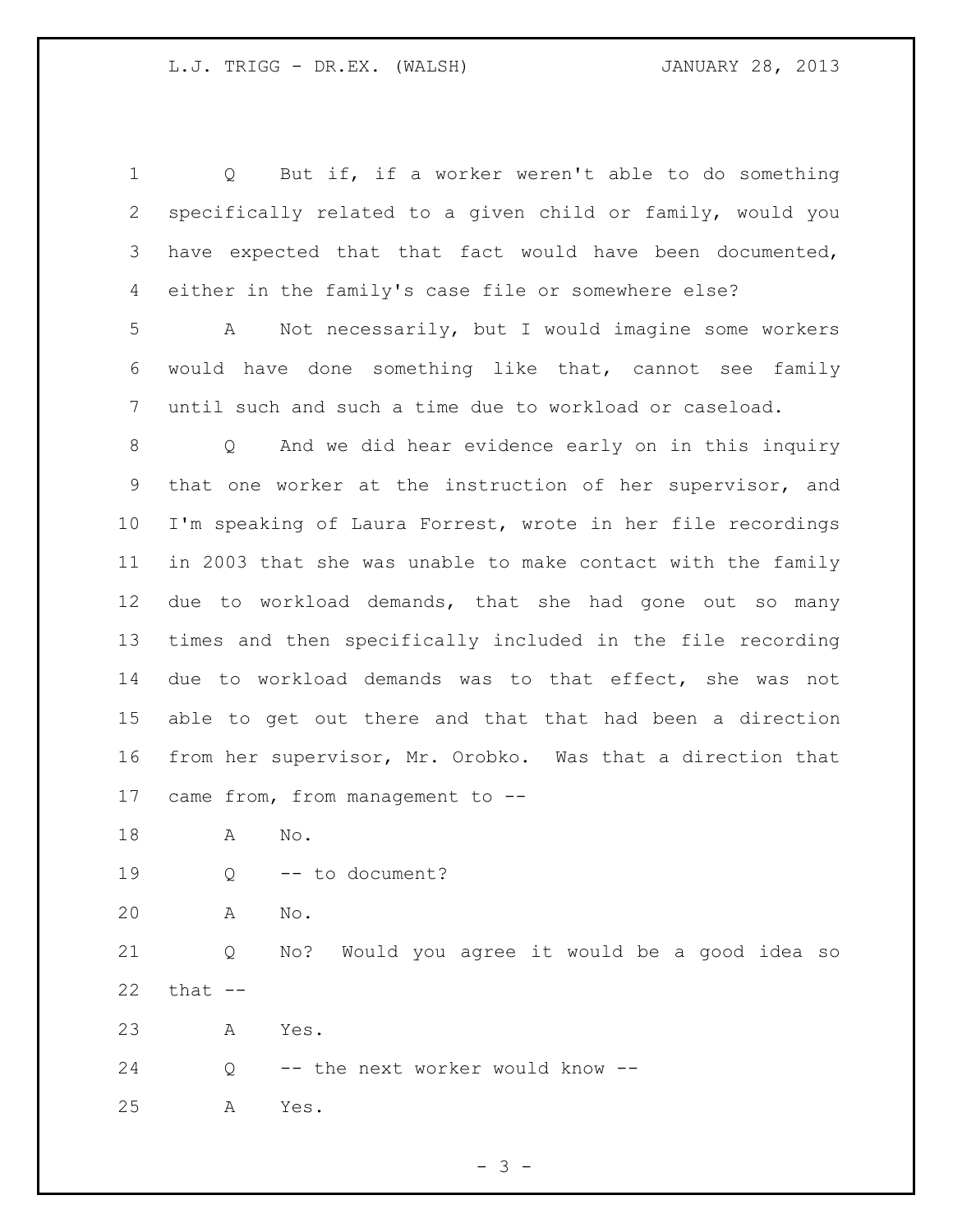$- 4 -$ 1 Q -- if the reasons why contact -- A Something was done. Q -- or something wasn't done? A Yes. Q And also so that the agency could address the issue? A Yes. Nothing like that, no case was brought to my attention but I was well aware of, of the staff concerns about workload. Q In general? 11 A In general. Q Thank you. If we could turn please to page 34655. This is a memo to staff from executive management dated December 5, 2002. It relates to a focus group with -- that was directed at family service workers; is that right? Do I have that right? 17 A Front line workers. It was -- the agency requested that Viewpoints conduct focus groups to see if we could retain more staff on the front line because, as I mentioned last week, there was considerable turnover. Q And just for the record, the actual full report of the focus group, and I'm not bringing that up for you, Dr. Trigg, but for the record it's commission disclosure 2119, this memo was written by whom? A Elaine Gelmon, the chief operating officer.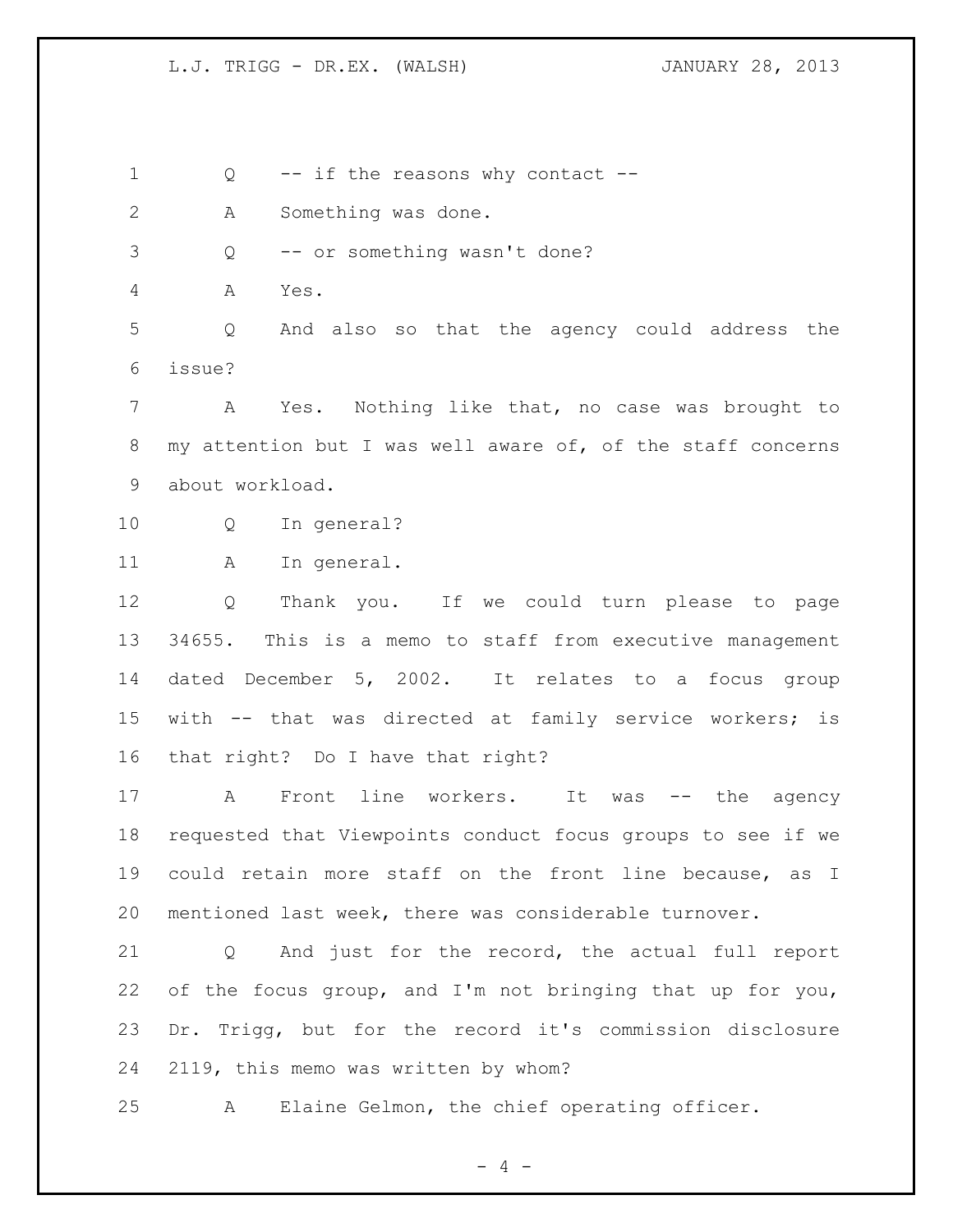Q Do you recall when the focus group was conducted? A The focus groups were conducted before I arrived at Winnipeg Child and Family Services. Q So not at your direction? A No. Q The memo, as I read it, in typing, the typed portions have results paraphrased of the focus group findings and then as we scroll down you can see in italics that appears to be management's response in each case? A Yes. Q So if we look at, at the areas that were discussed, one is training of supervisors: "Staff have recommended that supervisors receive better training that will contribute to 17 their knowledge, ability to 18 support staff, and result in better service to clients. **Example 1** [They] recommended earlier access to the Competency Based Training Program for supervisors. They also feel that the role of supervision needs to be clarified, especially for new staff, so that

 $- 5 -$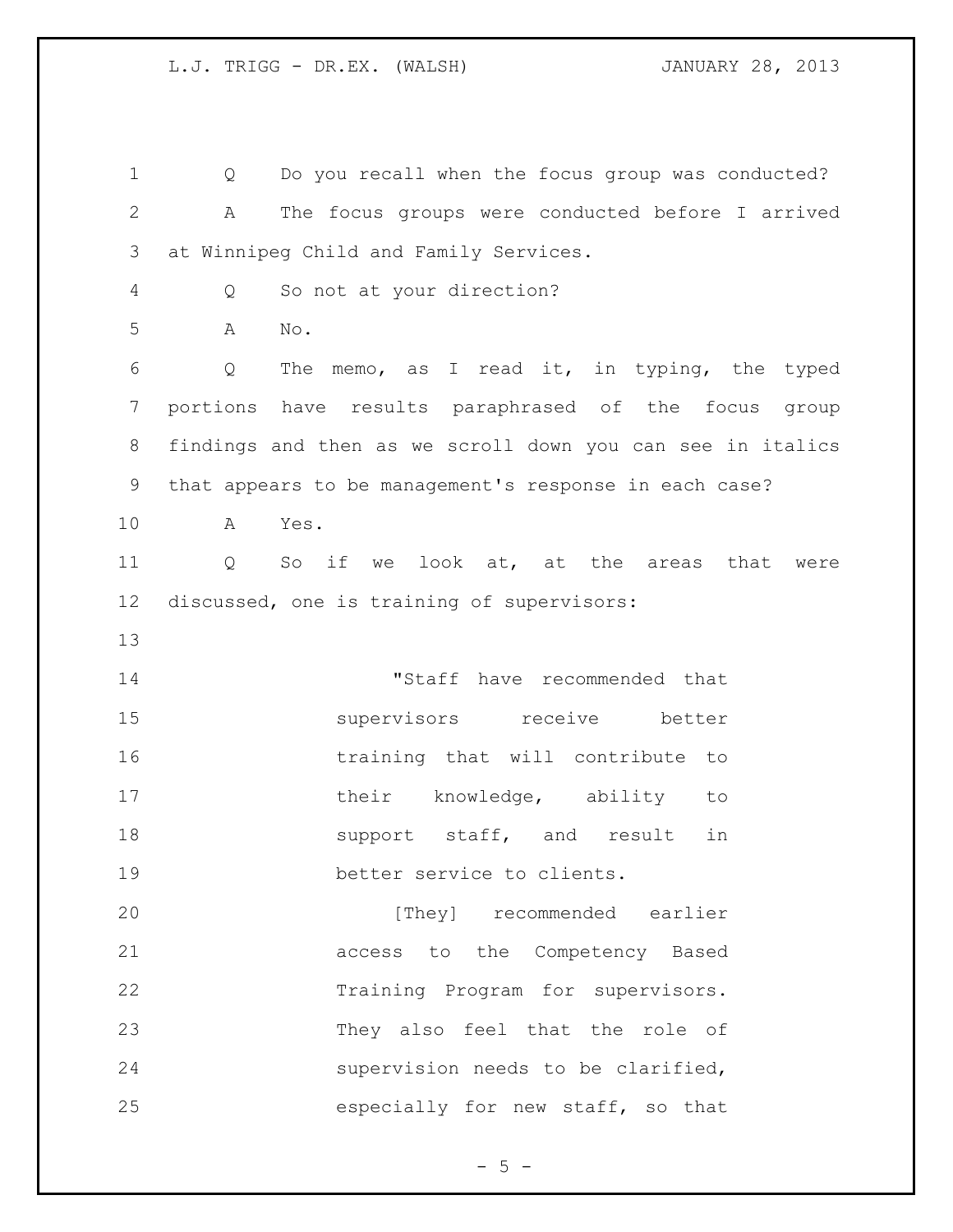1 the purpose and goals are better understood." Now when this response was prepared, were you part of the, preparing the response? A The entire management team gave some input into the management response. 8 Q But it was while you were CEO? A Yes. Q Okay. So can you, on this page, if we can scroll to the next page, just summarize the response that management provided without having to read the whole thing unless, unless you -- I mean take your time, but rather than reading the whole thing into the record. Are you able to advise as to management's response to the concerns about supervisors? A To which concerns about supervisors, not being adequately trained? Q Not being adequately trained, yes, I think that's, that's essentially what the focus group findings were on this heading. A Yes. The supervisors, to their credit, took this on as a project. Because one of the areas identified in the Viewpoints report was a clearer need for better quality supervision, perhaps an examination of different models of

 $- 6 -$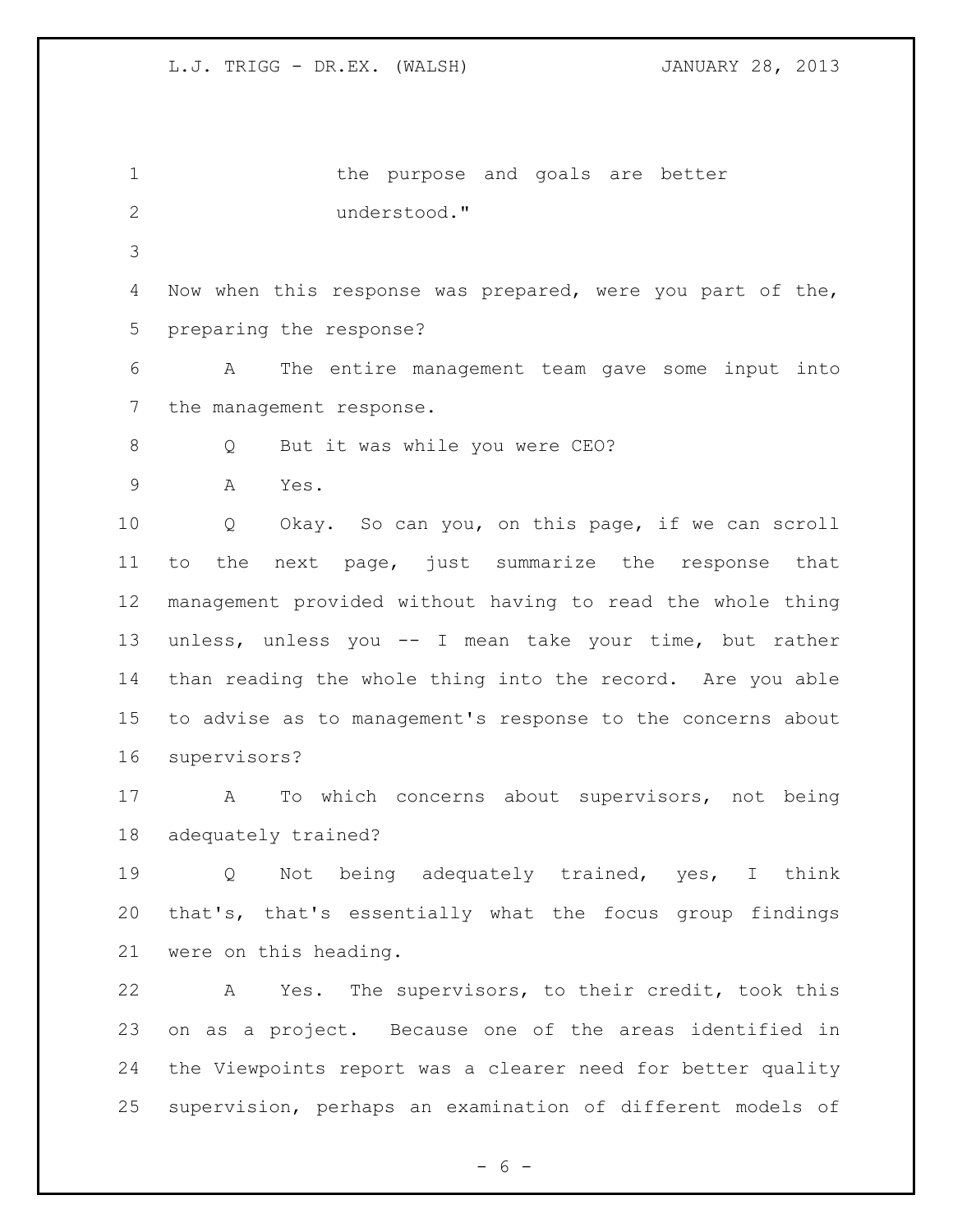supervision. The supervisors themselves organized a workshop facilitated by Tony Morrison. Q And that's, you told us about that last week. A Last week. Q And then that -- A Right. 7 Q -- ultimately in the new supervision policy? A That ultimately resulted in the new supervision policy, correct. Q Okay. So that's all -- I mean this, this memo is 2002. It predates the implementation of that supervision policy so we've gone back in time a bit. A Yes. The supervision policy, I don't think was released until early 2004. Q Right. 16 A After consideration discussion, management teams, supervisors, input from those sources. Q So that issue was dealt with in the manner that you discussed last week -- A Yes. Q -- the issue of training supervisors. A Yes. Q Okay. A Yes. Q Then if we scroll down, please, item number 2,

- 7 -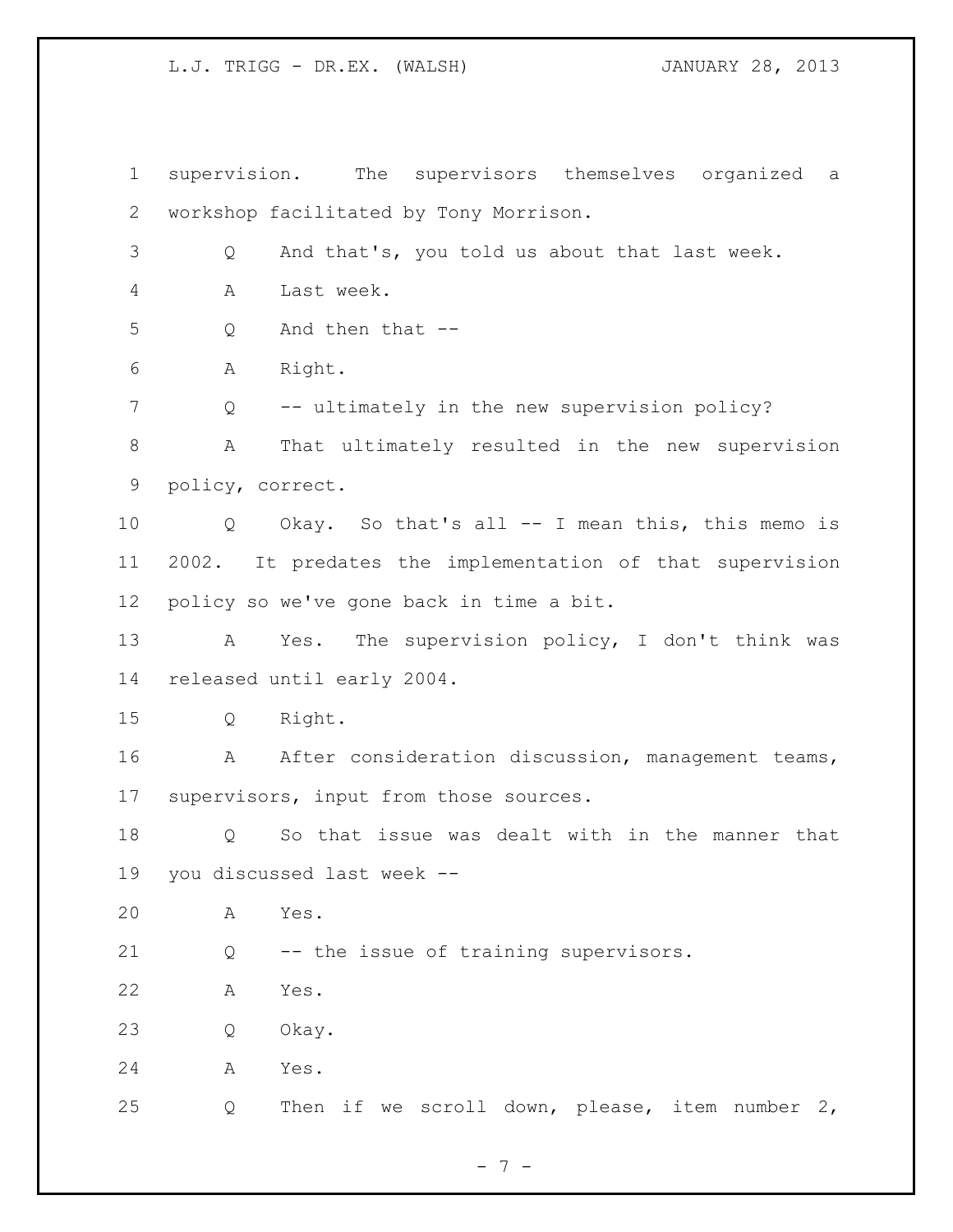"Orientation and Training for New Workers": "Staff recommend more training opportunities, especially 5 at the start of employment, which is practical, skill-based, and assists in understanding the 8 Agency's policies and practices. Supervisors also recognize the need for better orientation 11 and training for new staff, and struggle to meet the training needs of new staff with the high 14 turnover in Family Services." Now again, do you recall what, what was done in response to this concern of orientation and training for new workers? 18 A May I see the italics, please? MS. WALSH: Can you scroll down to the next page, please? Can we get the full page, please? THE WITNESS: I talked about some of these things last week. A mentor program had been established and then it had been found that staff supervisors or staff didn't really have the time to mentor somebody else. We discussed the possibility, and I mentioned this last week, of a

- 8 -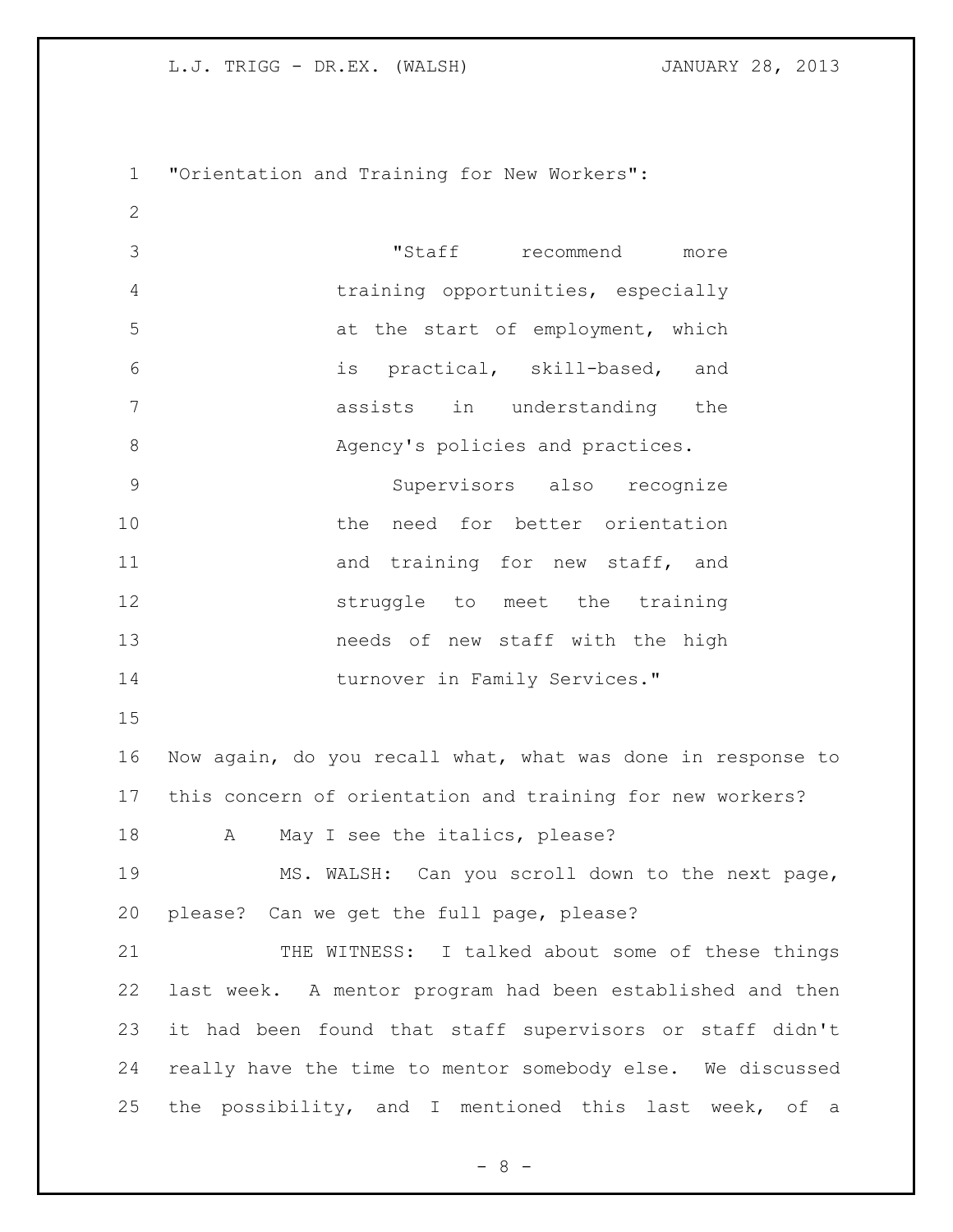training unit where one supervisor would have all the new staff going to that unit, train them in standards, train them in policies, train them in the program manual, give them some more clinical training and then gradually give them cases. We also talked about starting case managers with half a caseload and then gradually building up the caseload as they became more experienced, more sure of themselves and had had more supervision. As I mentioned last week, I think nobody comes out of school knowing 100 10 percent of what they know, you know, five years later having been on the job.

## BY MS. WALSH:

 Q Was that reduced caseload something that the agency was able to continue doing?

 A We, we did not implement it, it was one of the ideas. And feedback we had from supervisors actually was we'd rather not make major changes at this point in time because we know that six months from now other significant changes are coming and we may put our effort into developing something only to find we're just getting off the ground as devolution is occurring.

 Q Now if we scroll down, please, to item 3, "Appreciation and Value":

- 9 -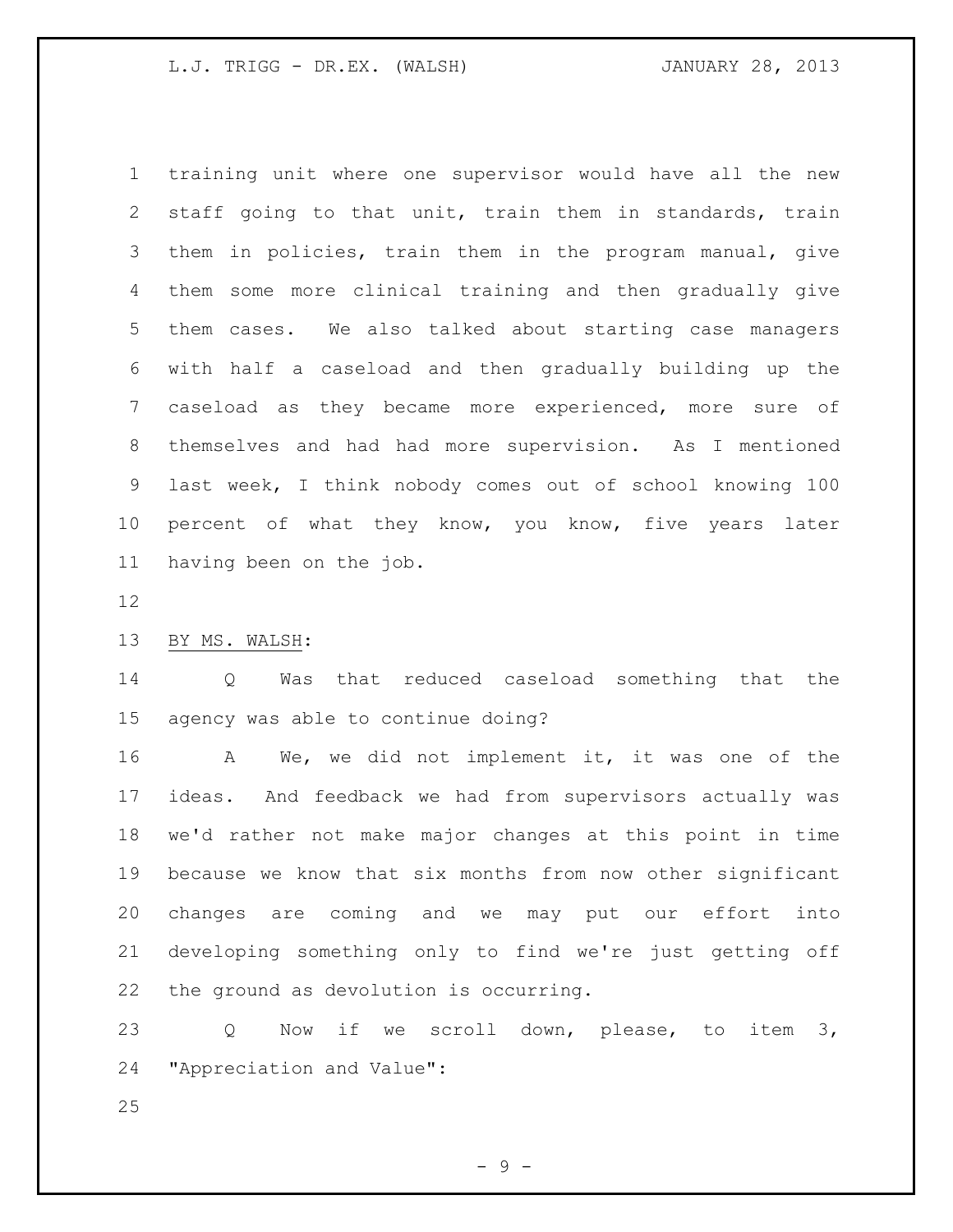"Staff are looking for indicators 2 that their work is valued and appreciated within the agency. This recognition might come in the form of higher salary, financial incentives, other tangible forms of recognition, praise and **b** personal appreciation, etc."

 If we go to the next page, please, that discusses management's response.

 A Management's response was a very significant response. It was really an affirmation of what staff were saying about not feeling validated, not having the emotional support that they necessarily needed. And it was even more difficult during that time to spend time with staff to coach them, to reassure them they were doing a good job and so forth.

 Q More difficult because of the transitions the agency was going through?

 A Yes. In addition to their regular work, they also were part of some of the AJI planning. For example, an authority determined process occurred on each case and it was the case manager who had to do that as well as other things in preparation for the transition.

 $- 10 -$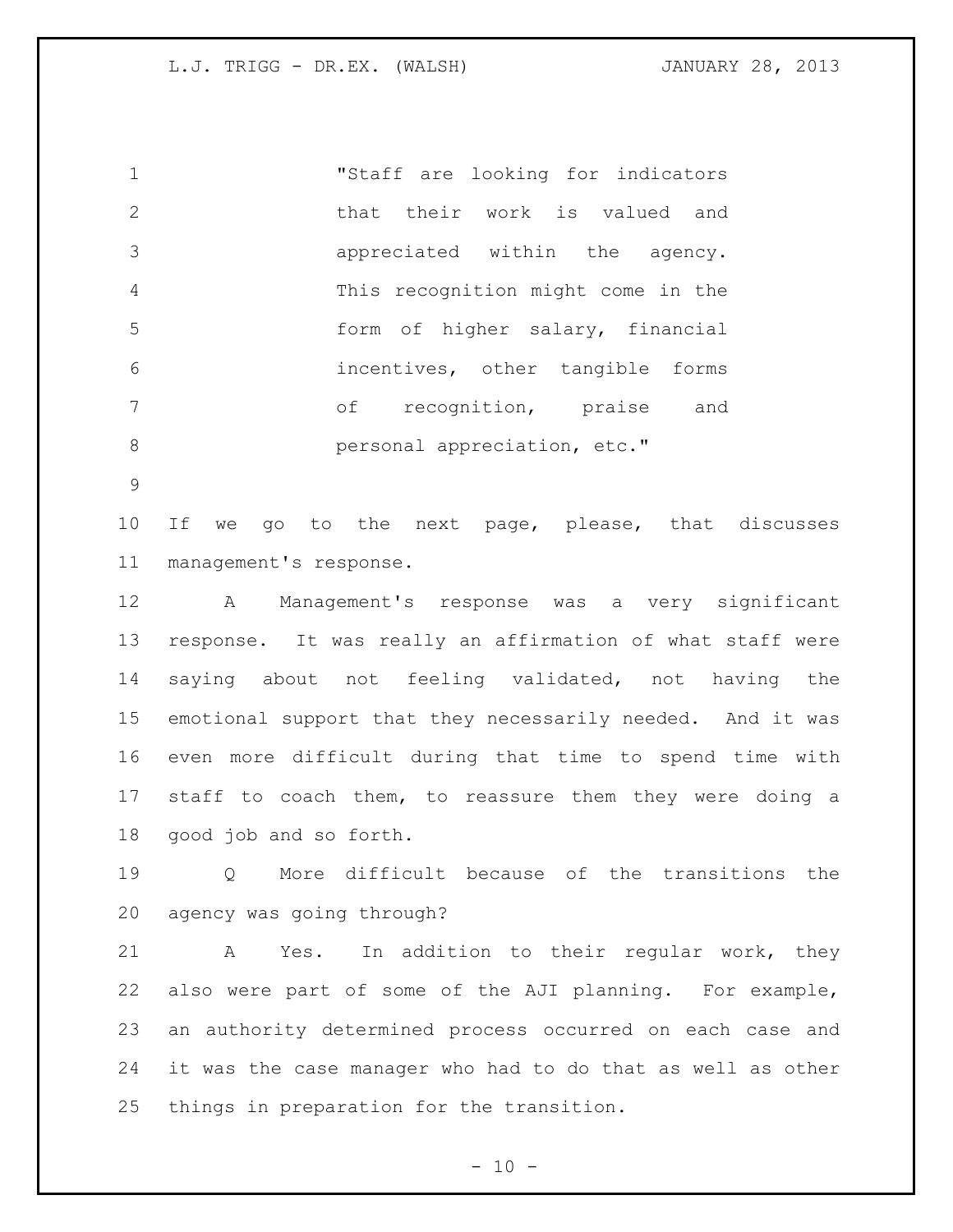Q Which probably leads to item number 4. If we can just scroll down to get more of the page, please. "Stability":

 "Staff have expressed frustration with the constant state of change 7 that the agency has experienced, **b** particularly in recent years. Much of this change seems to be beyond 10 the control of the agency, but 11 staff expect management to strategize for long-term stability 13 and attention to effective services, not so much of a political agenda. With regard to 16 this theme, supervisors recommend 17 that internal change that is within Agency control (eg. forms, procedures, etc.) be introduced only when 'mission critical'."

 A Yes. And management did agree with that. Also agreed that the agency was going through an unstable time as a result of the three major transitions occurring.

Q And on the next page, "Quality of Supervision" is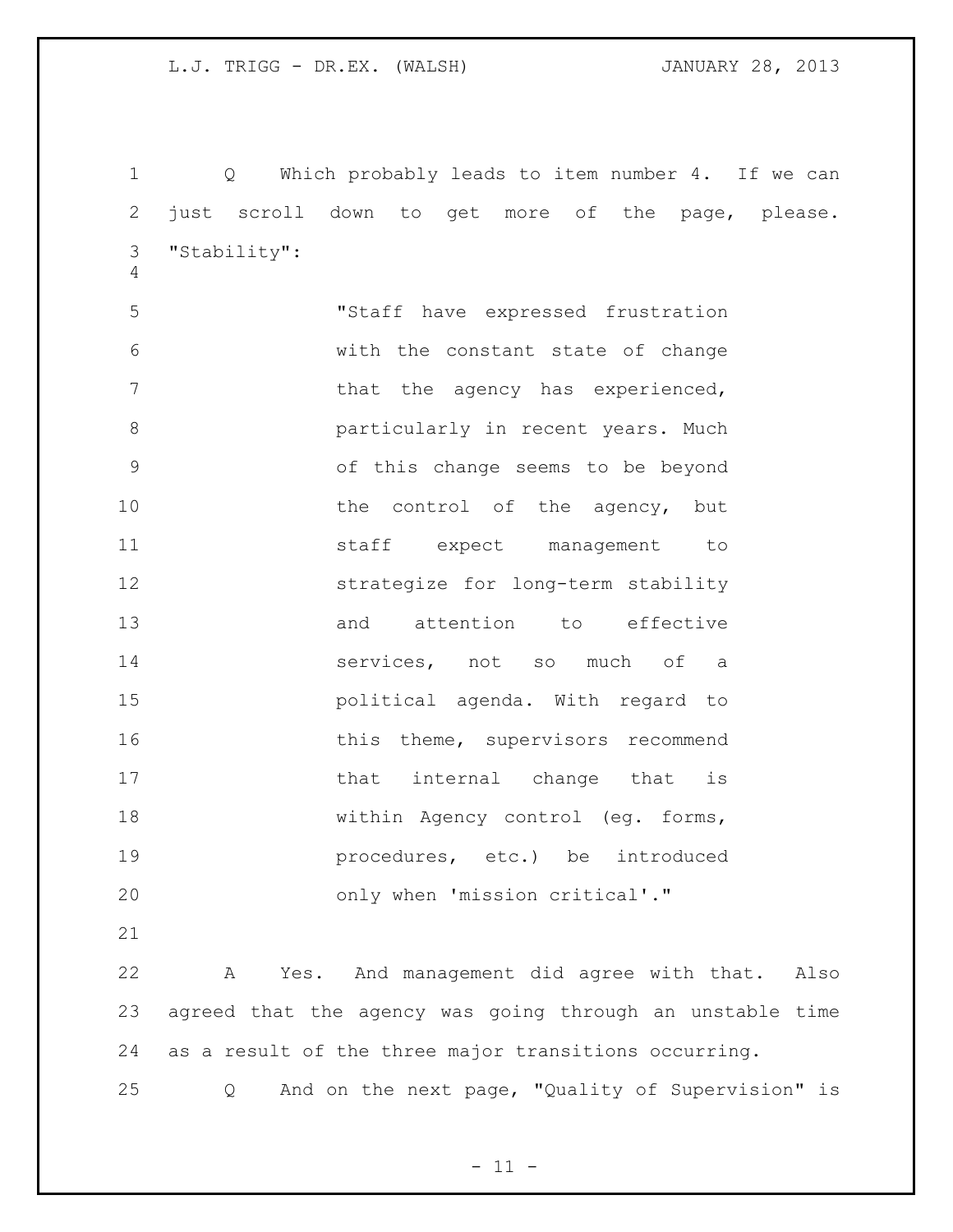identified: "Staff have identified the need to ensure that they receive regular supervision, supportive supervision ..." I think in terms of management's response you've probably addressed that. Is there anything more that was addressed? Can you scroll down, please? A No, but it says "as noted above". It refers, the training in practical supervision skills refers to the Tony Morrison workshop. Q Right. A Which the supervisors organize. And some supervisors were suggesting that if let's say an assistant program manager was being evaluated, that staff forward feedback to the assistant program manager to give that person feedback about how well they were doing, supervision on supervisors, and how well they were supporting them. Q It says in that first line of the paragraph in italics, refers to supervisors in Family Services. Do you know whether there was any focus on supervisors in other areas such as intake? A I can't recall.

 $- 12 -$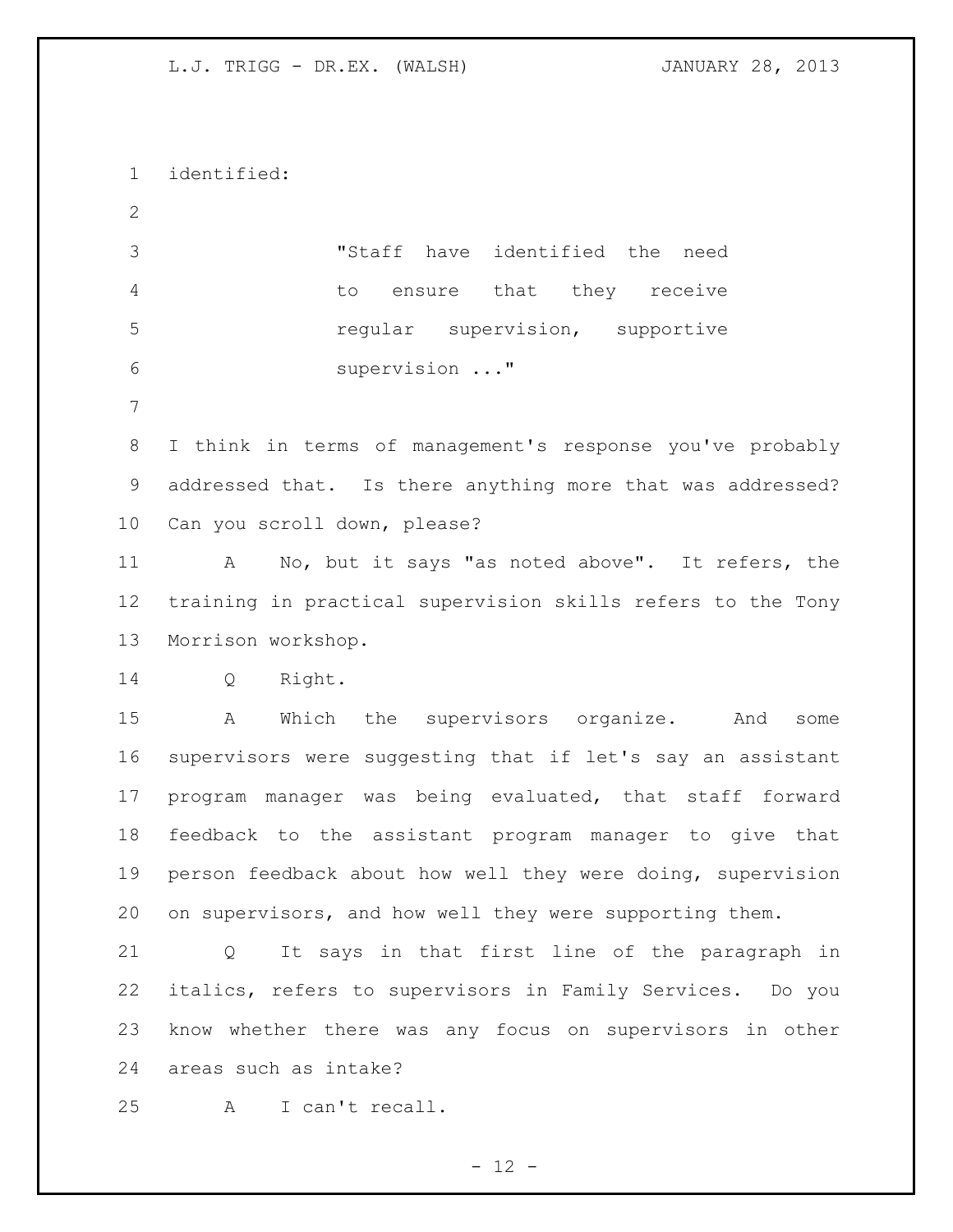Q I think that the focus group was just Family Services. That is what it refers to, so that may be -- A Retention of the front line, yes. Q Then item number 6 -- A But I include, I include intake in that front line -- Q Okay. 8 A -- service. Q All right. Number 6 is workload and of course we've talked and heard much about workload and the response identifies and acknowledges that workload is an issue? A Yes. Q Is there anything more -- if we scroll to the next page, please -- that you want to advise with respect to what was being done? A I talked last week about the days care initiative which was the program, two programs. One to help parents with alcohol problems, find a place for their children when they were going to go drinking. We did not expect that they would all stop drinking. So basically this team worked with the families to say all right, we know you're going to drink sometimes. The problem is that your children are not being supervised. How are you going to address that problem? And then the other initiative was to keep as many teenagers out of care as possible. To do some

 $- 13 -$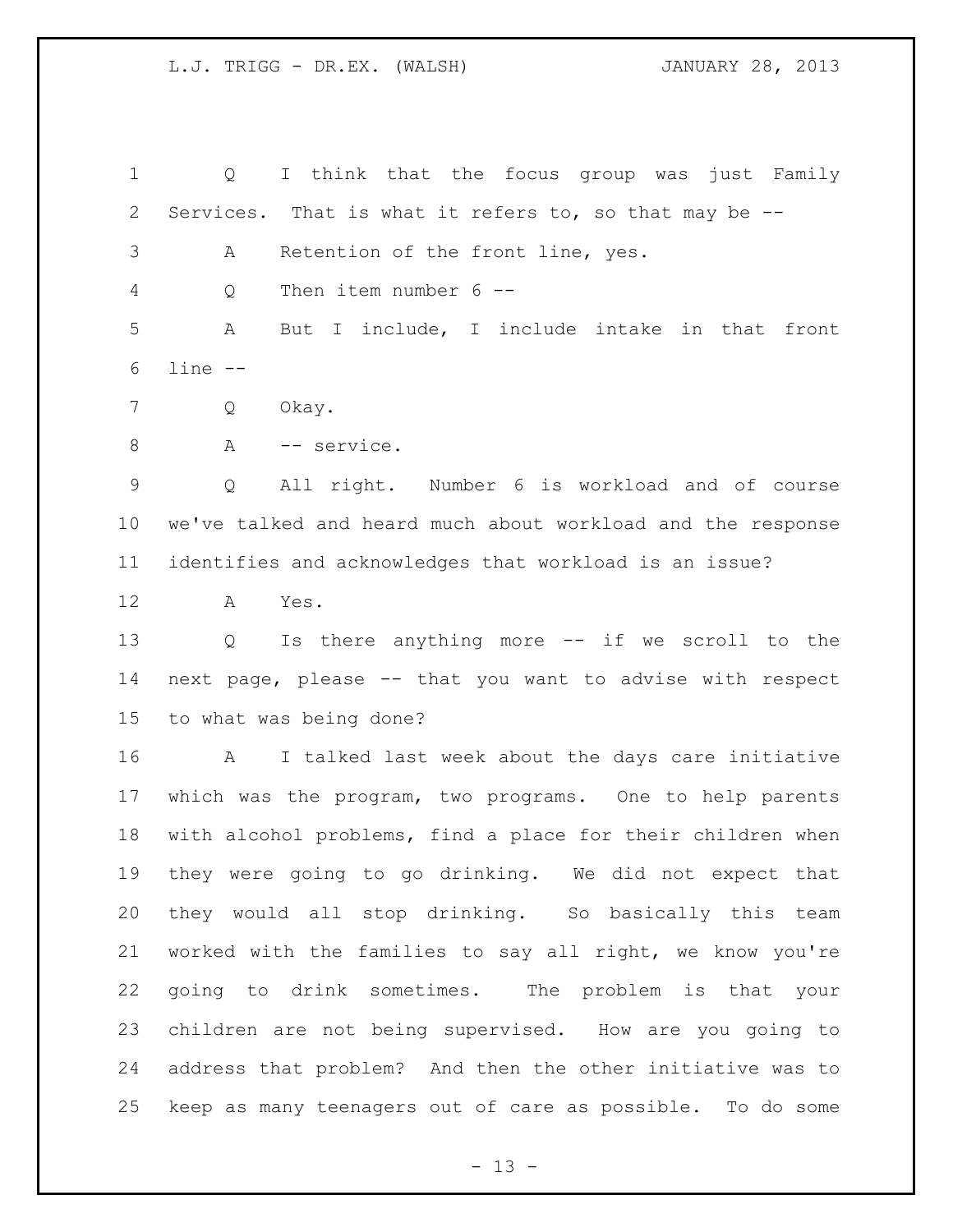more -- one of the family reunification teams specifically set up people to work with parents and teens -- Q Right. So those were workload -- A -- and so to keep them home. Yes. Q Addressing, addressing front end workload to reduce the workload in the first instance? A Um-hum. Trying to keep the number of children in care, trying to make it lower, decrease it. Q Right. Did you -- you told us that you had ultimately fairly regular meetings with the ADM, the assistant deputy minister, I believe? A When, when Winnipeg Child and Family Services became a branch of government -- Q Right. A -- and no longer a free-standing agency with its own board -- Q Yes. A -- I reported to Martin Billinkoff, who was assistant deputy minister. Q Did you bring the concerns about workload and the other concerns that are listed in this memo with results of the focus group, did you bring those concerns to his attention? A Oh, very much so.

Q So far as you were aware during your tenure was

 $- 14 -$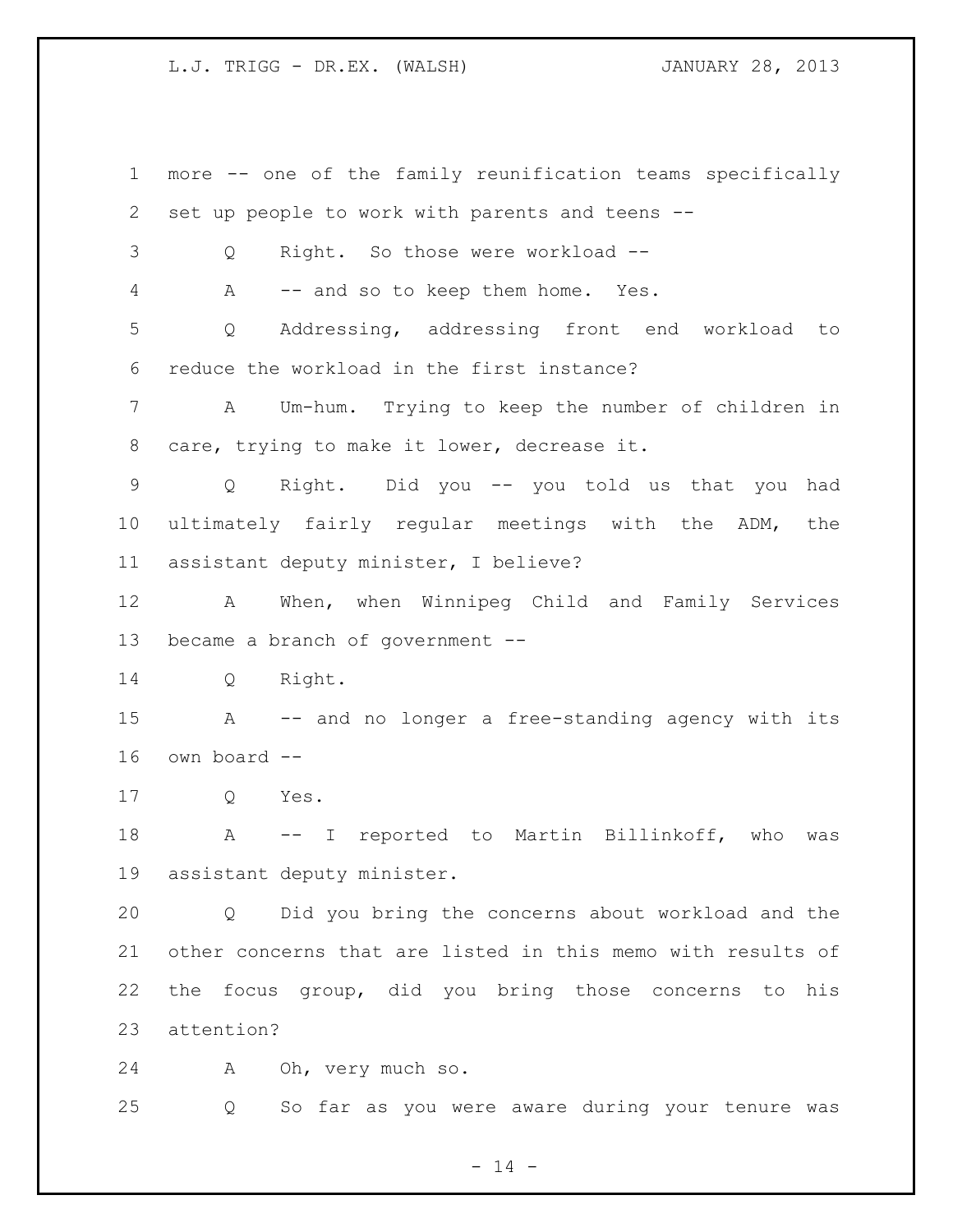government made aware of the concerns such as the ones outlined in this memo? A Yes. Q And that would have been specifically from, from your advising them? A Yes. And I think that Jay Rodgers played a hand too in advising about issues such as workload. Q Because of his role as chair of the interim management board? A Yes. Q And you met with him regularly too? A Yes. And actually we often both met with Martin Billinkoff, the assistant deputy minister. There was

 another initiative, our shelter initiative which had a positive impact on the days care and also provided some support to front line service workers and I don't know if you want me to talk about that but I certainly could.

 Q Sure. Just give us a brief, brief outline of that and how it had an impact.

 A Yes, just a little bit of background. There used to be a receiving facility and by that I mean a facility in which a case manager who had apprehended a child could quickly put a child. Some went into foster care if their needs were such the foster care could handle them, and some went into Seven Oaks Centre for Youth which was out on

 $- 15 -$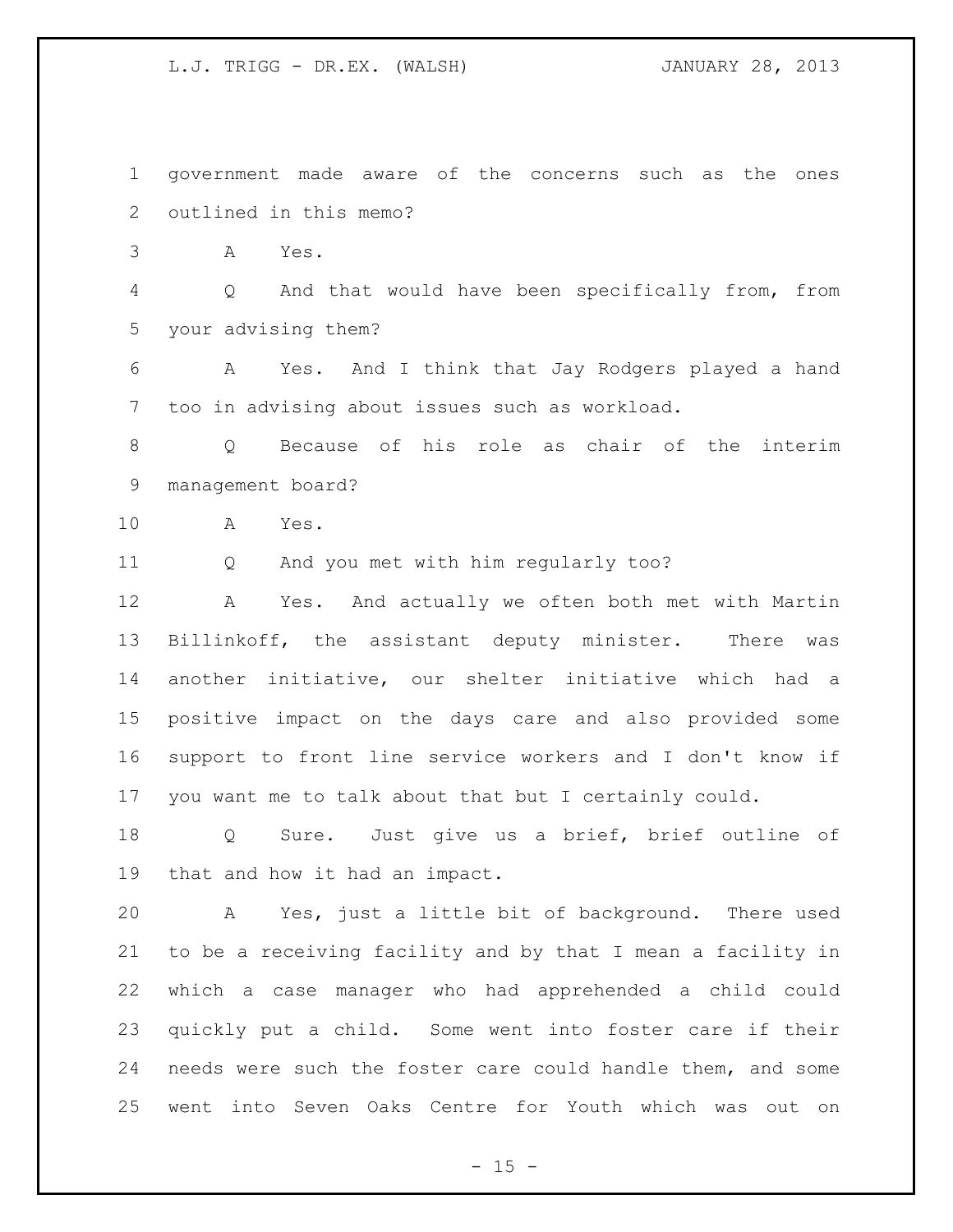Main Street. It held about 30 children. Everybody agreed that something needed to be done differently because the atmosphere was not warm and welcoming. It was formerly a women's jail. So it closed and there were other services to come on stream. Residential treatment was to add more beds, more specialized foster care. Meanwhile though, while these resources were being developed, Winnipeg Child and Family still had to have places to put children. So they ended up in an ad hoc way renting homes and placing in them one, two or three children, you couldn't go more than four without a licence for a foster home. The shelters were shift staffed and it's very expensive to shift staff a home for one child. In addition to which some of the workers had been given 16 hour and 24 hour shifts so they were paid a considerable amount of overtime. Some were making in the \$80,000.

Q What period of time was this?

 A The shelter system was developing ad hoc before I arrived. When I arrived there were 90 shelters, when I left there were 45, and this is how we attended to it. We reduced it over time whenever we could, when there was staff turnover, because certain people had been promised certain shifts and that was the shift. The program manager 24 in charge of resources had shelters, foster care, family support under her supervision which was far too big a job.

 $- 16 -$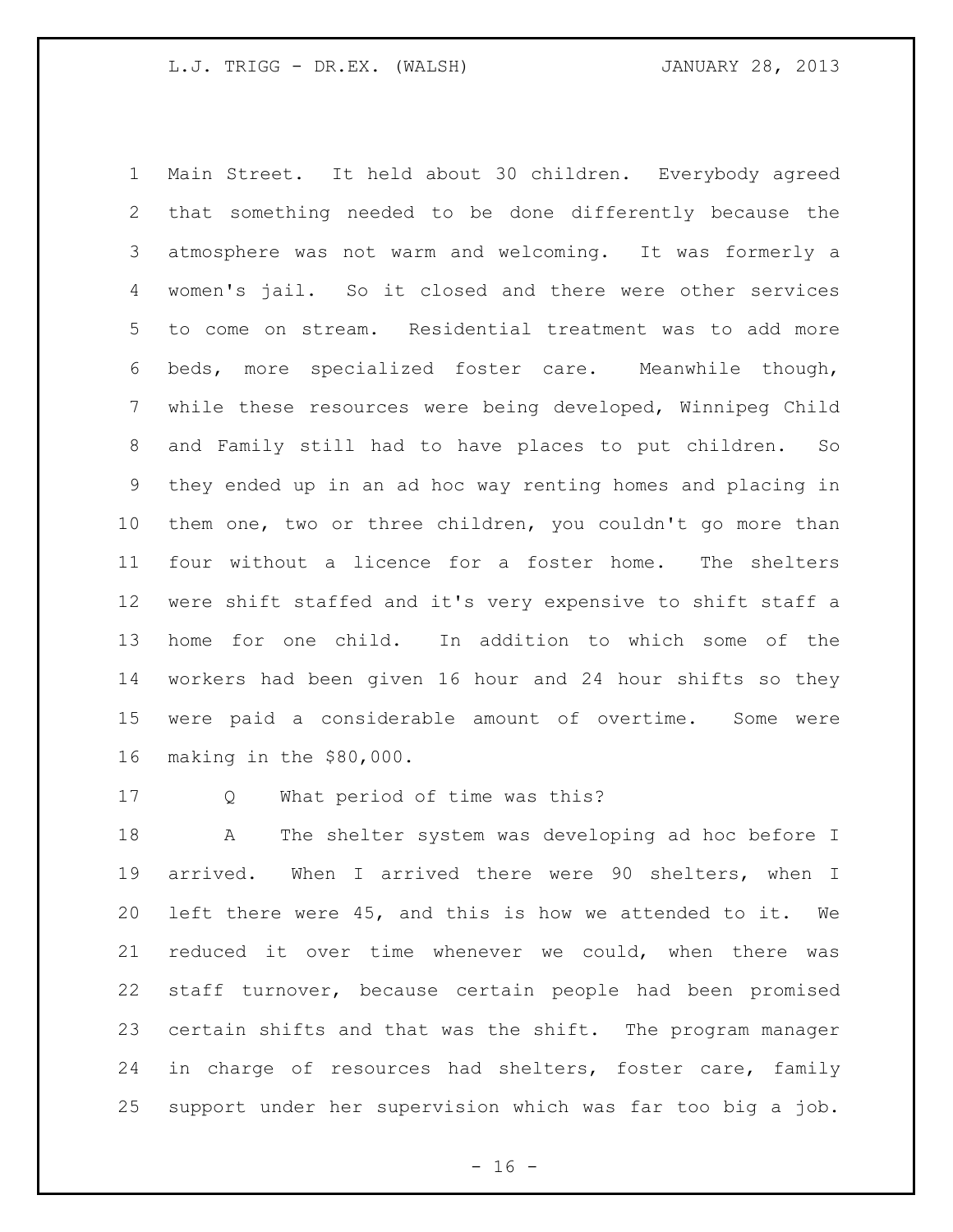So I hired somebody to oversee the shelters directly and we found, for example, that the shelters were only 85 percent occupied when there were children in hotels rooms. To keep a child in a hotel room cost about \$300 a night. That included the room plus we had to purchase services from places that provided home care services and these people, as well meaning as they were, were not familiar with the child welfare system. So the new assistant program manager was to consolidate the shelters as much as possible to push the vacancy rate up much higher and also to get the children out of hotels as quickly as possible. He worked very closely with what was called a placement desk which kept track of vacancies and foster care, specialized foster 14 care treatment centres around the city. And he, I think, was instrumental in calling case managers and asking what the case plan was. He did it in a facilitative way. We have these things at the placement desk, what help do you need, what are your thoughts about it. So he also managed to move children quicker through that shelter system.

 When I left we had reduced the number of shelters from 90 to 45, which was a considerable reduction in expenditures.

 Q So that's one of the major initiatives that you were working on while you were --

A Absolutely.

- 17 -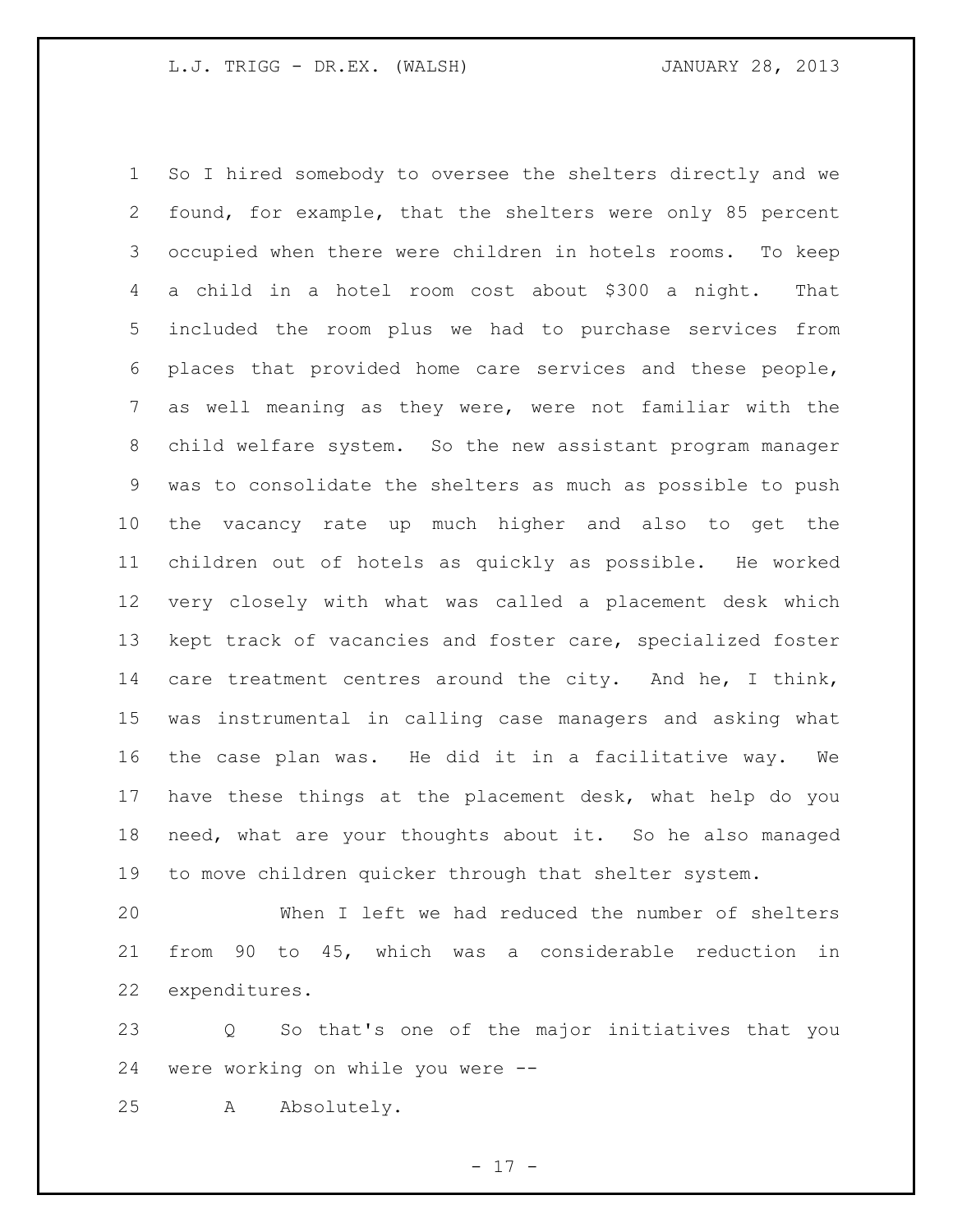1 Q -- at the agency?

 A I devoted a lot of my time to that initiative and others -- I've been told since then other services have come on stream. For example, I think that the agency was in the process of thinking about some six bed homes for siblings. It was very often siblings that went into the hotels, traumatized by whatever had happened to them to bring them to the attention of the agency, and then traumatized again by going into a place, a strange place with strangers, and sometimes siblings were split up and put in different foster homes in that situation. So also looking at trying to find a way to keep siblings together in those very early days when it was frightening for them.

 Q Thank you. Finally, in terms of the issues that were dealt with in this focus group, if we can scroll to the bottom of the page, page 34660, "Quality of Service":

 "Staff are dedicated to the provision of quality service to clients, and have made recommendations that this be an Agency priority - Services that are client-focused and validate social workers' skills and decision-making abilities would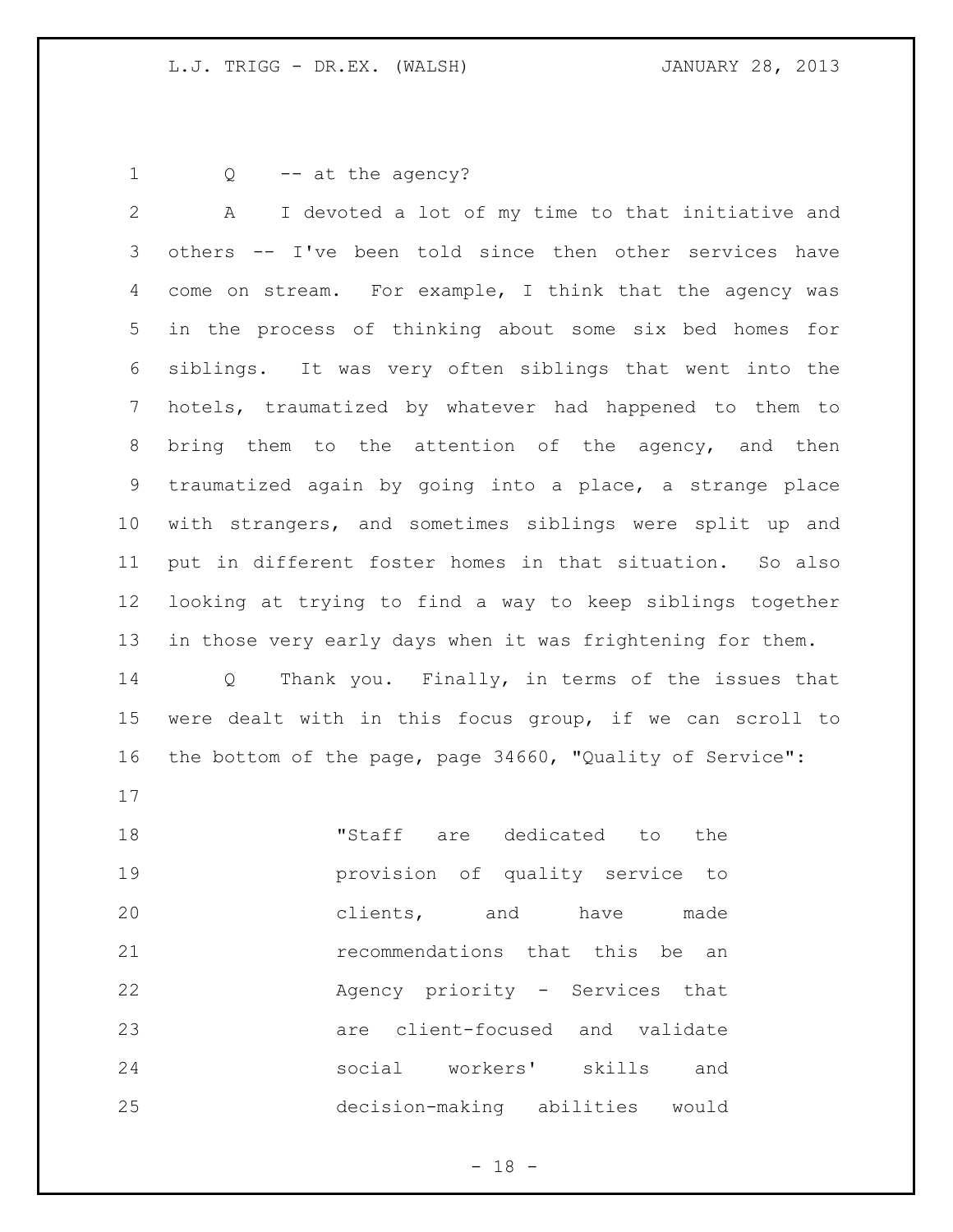assist in improving quality of service. Workload issues also impact on quality of service, as do the lack of resources ... Supervisors are also concerned about quality of service. One suggestion to improve internal quality of service is to strengthen relationships among **10** units and between programs, such as by having designated contact persons between service units and 13 other programs, and by arranging social events to facilitate the development of informal networks and relationships." 

 Again, can you comment on the program management's response --

A Yes.

Q -- in terms of quality of service?

 A We were obviously committed to the provision of the quality of service. I just talked about the projects under the days care initiative. There was also a project that took place with the family support program. If, as

 $- 19 -$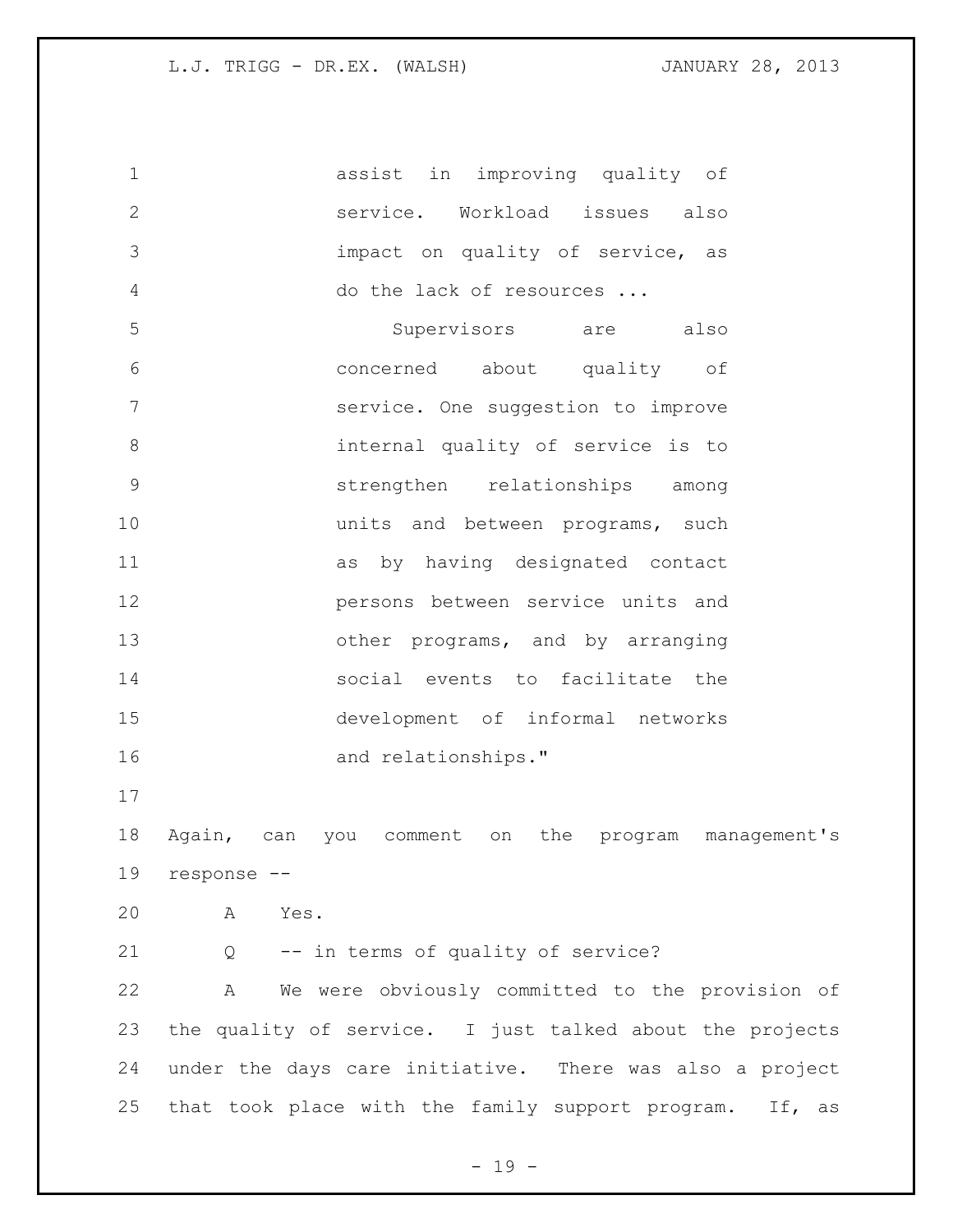you know, the agency moved from an area based to a program based structure. Family support became its own program rather than having family support workers attached to different units. And it was not surprising that not all the I's had been dotted and T's crossed when I had arrived after the program reorganization. So, for example, it wasn't always clear whether it was family support program's job to let a case manager know that a contact was coming due and by that I mean a family support worker would go into the home for three months and then there should be a review of the case plan.

Q Right.

13 A And when -- with the revolving door on the front line, with a staff of some 27, 30 files, front line case manager didn't necessarily know right at the outset how many of their files involved family support workers. So we set up the system where family support workers were flagged for the case managers when a contract was coming due. And it just meant less thing they had to monitor because family support had the contracts, had all that in their database --

Q Yes.

A -- and so I think that was a help.

 Q And we did actually see evidence in this family of a family support worker raising that her contract was

 $- 20 -$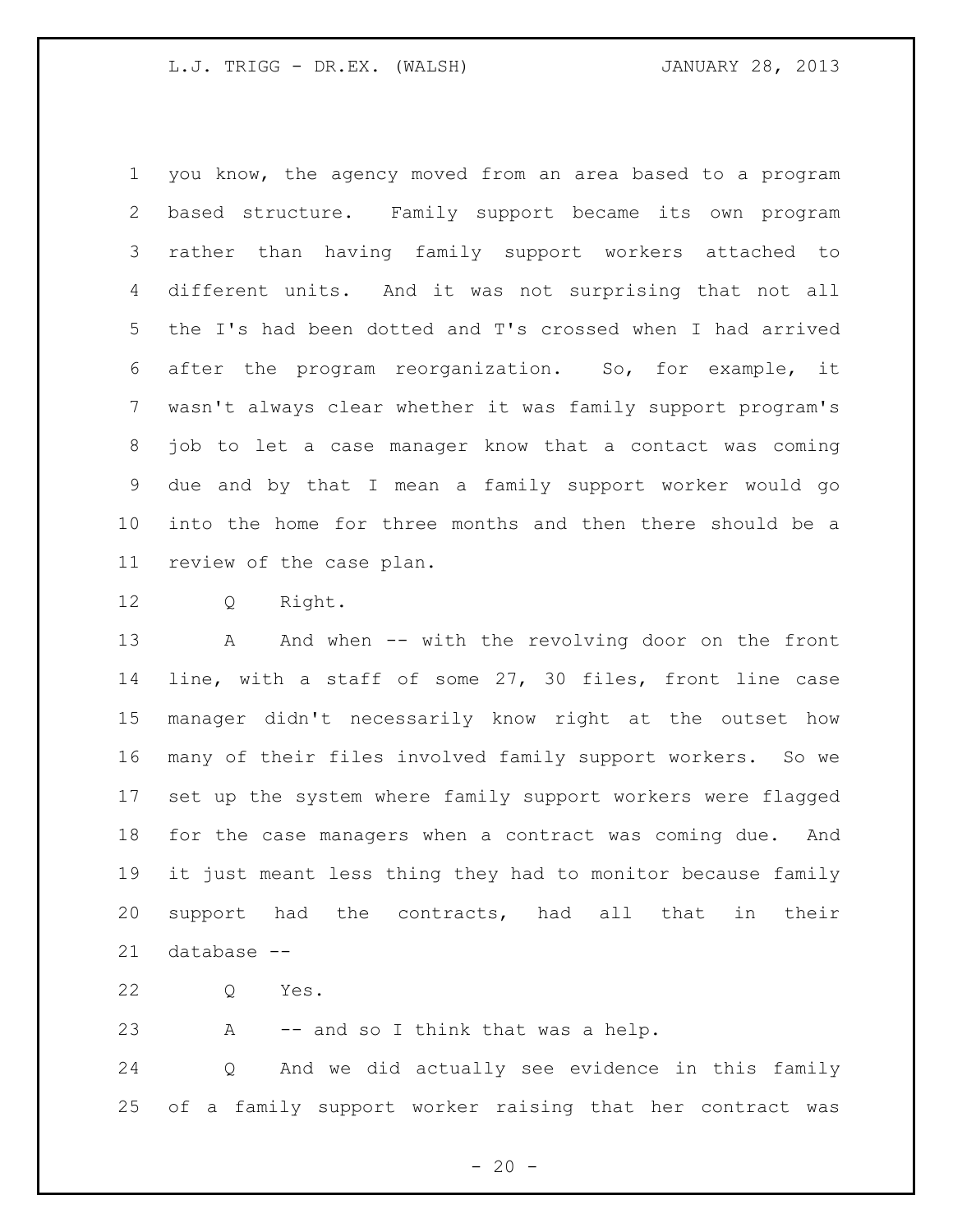about to expire, so that would be --

2 A At the three months, yes, yes Q Right. That would be because of the initiatives that you're describing? A Yes. And then it was also dealt with in a timely basis. Without that sometimes contracts would slip, they would run another month if a family support worker I guess felt making progress with the family would continue, or the case manager had not opened that 27th file to find a family support contract. Q And when you say that all the I's and T's had not yet been dotted and crossed because of the change from geographic to program based functioning, by the time you left had, had the I's and T's been dotted and crossed? A I think so. What, what was left over was still development of between program communication and referral. Q Meaning what? A So case managers on the front line would make a referral to family support services but there had to be a form in place to do that. And so we spent time just, just tidying up the administrative aspects of the program reorganization.

 Q Now I had referenced the time you left which was July of '04. But we had been going back in time to look at some of the correspondence from '02. Let's put up on the

 $- 21 -$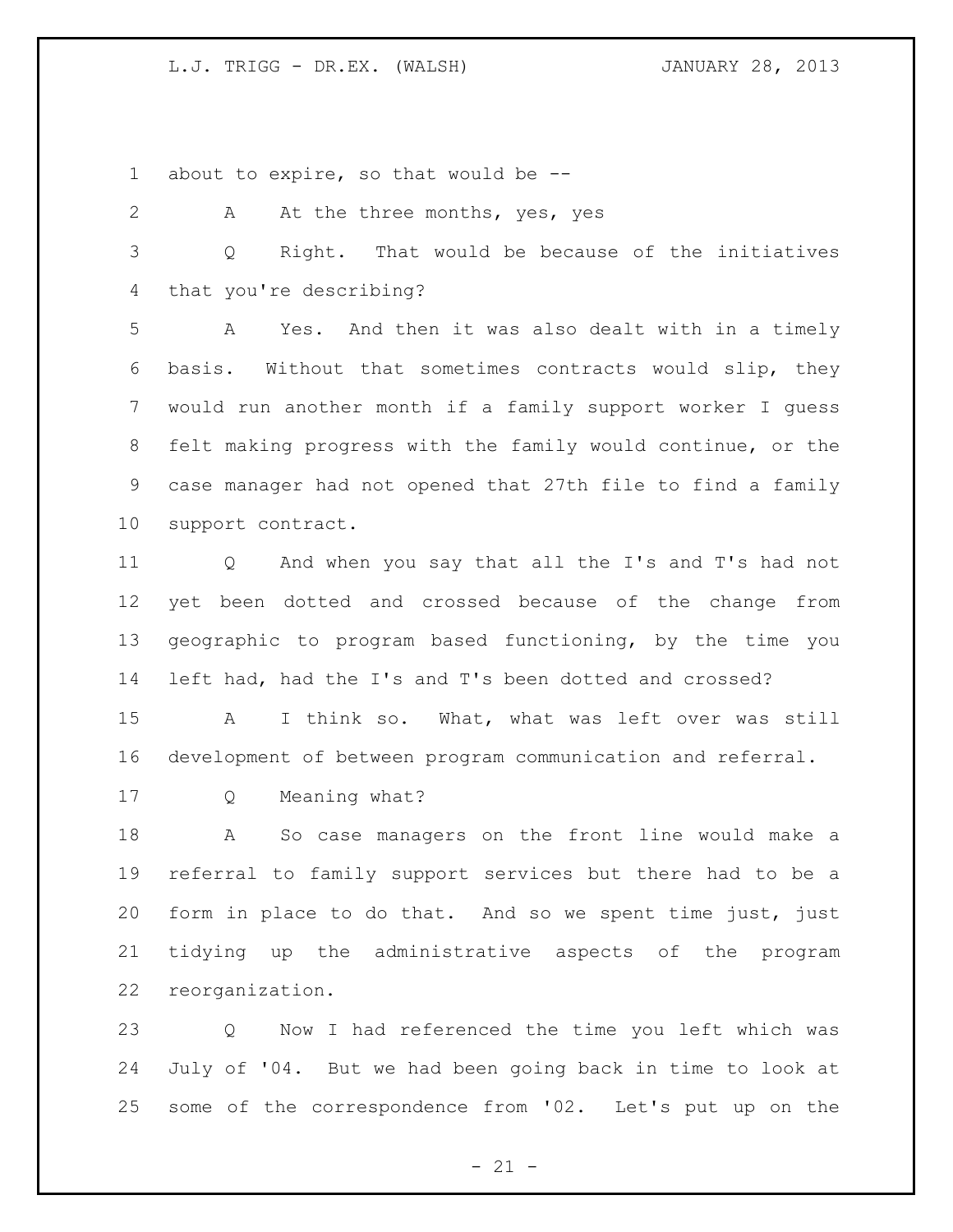screen, please, page 34662.

| $\overline{2}$ | is a letter dated December 19, 2002,<br>This              |
|----------------|-----------------------------------------------------------|
| 3              | addressed to the Honourable Drew Caldwell, Minister of    |
| 4              | Family Services and Housing. If we go to the last page,   |
| 5              | 34664 we can see who signed it. So it's signed by Jan     |
| 6              | Henley, President, and Phyllis Toews, Chief Steward,      |
| 7              | Winnipeg Child and Family Services Local 210 and also by  |
| 8              | Rick Manteuffel, President, and Robert Wilson, Chief      |
| 9              | Steward, Winnipeg Child and Family Services Local 209. If |
| 10             | we go back to the first page, please, which was 34662. I  |
| 11             | didn't see you copied on this letter. Were you --         |
| 12             | No, I was not copied on it.<br>A                          |
| 13             | Okay. But it was written while you were CEO?<br>Q         |
| 14             | A<br>Yes.                                                 |
| 15             | So in the letter, without going through the<br>Q          |
| 16             | entire letter, just looking at those initial paragraphs,  |
| 17             | the authors write:                                        |
| 18             |                                                           |
| 19             | "It<br>is<br>with a sense of urgency                      |
| 20             | that<br>we write to you today,                            |
| 21             | compelled to do so by the present                         |
| 22             | in child welfare<br>crisis<br>at                          |
| 23             | Winnipeg Child and Family                                 |
| 24             | Services.                                                 |
| 25             | As you know, this Agency has                              |
|                |                                                           |

- 22 -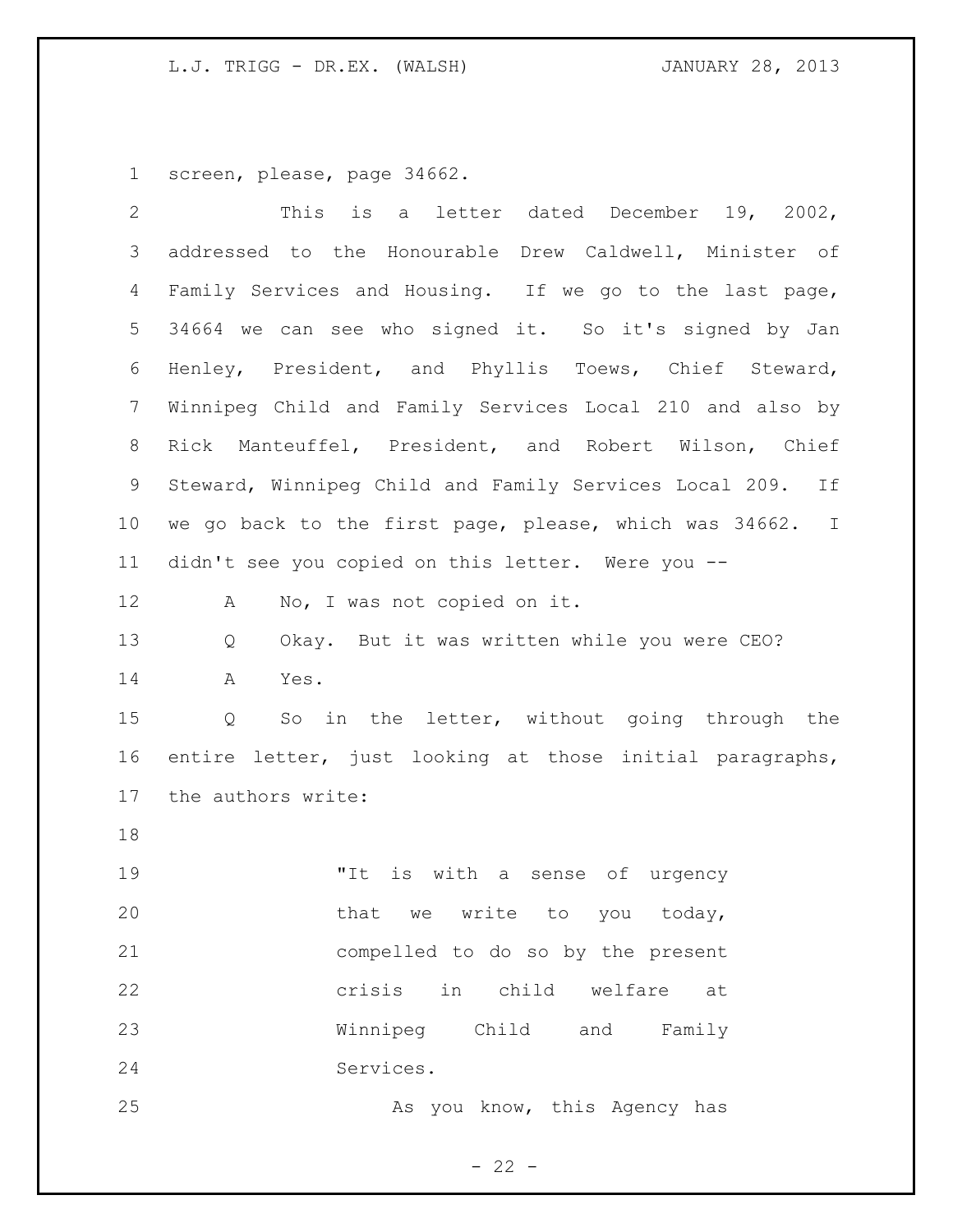been through a number of structural changes over the past number of years and we are now facing two major upheavals with the impending devolution of our services to First Nations and Metis communities and the transition of the Agency into the Civil Service. Although it has been very difficult for our members to cope with these changes, particularly in view of 13 the fact that we have been given so little information about the **process** and impacts, we are prepared to accept these changes 17 and move forward. **It is not about these changes** 

19 and the uncertainty that they bring that we write to you today but rather the decisions recently taken by the Agency which we believe are threatening the safety and well being of children and families and jeopardizing our

 $- 23 -$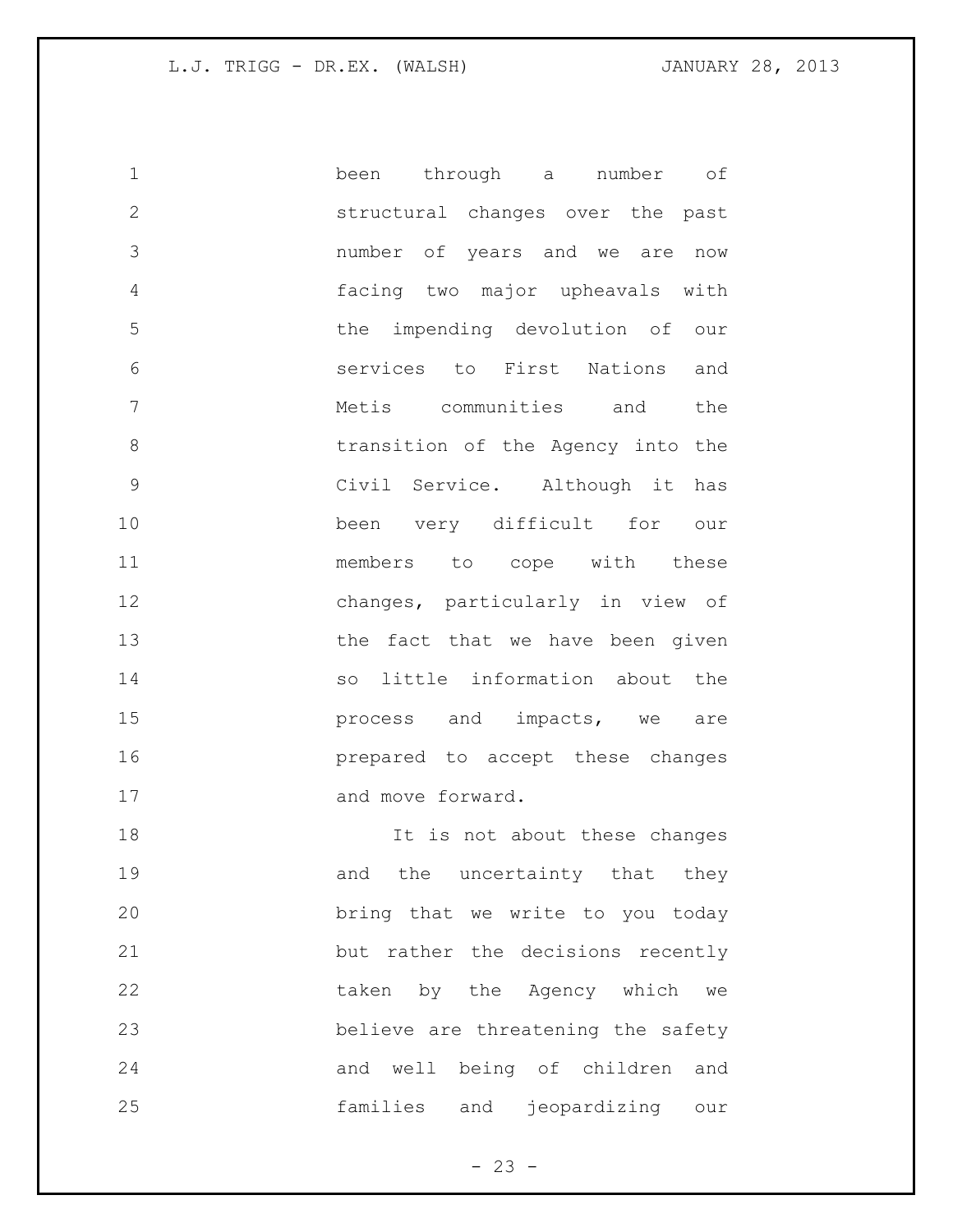safety and professionalism as well." And then just to look at the headings that they address, they address workload, and then onto the next page, at the top of that page they reference the fact that the agency and the union jointly undertook a focus group study in early 2001 to address front line retention and although the study was completed one year ago and a number 10 of important recommendations were made, they say, **"...** Executive Management refused to release the study until two weeks ago and only after continuous pressure from our union." They also raise issues about vacancy management and about service cuts and on to the next page, they raise the issue of labour/management relations and they end by saying: "It is for the above reasons that we feel we must put this government on notice that children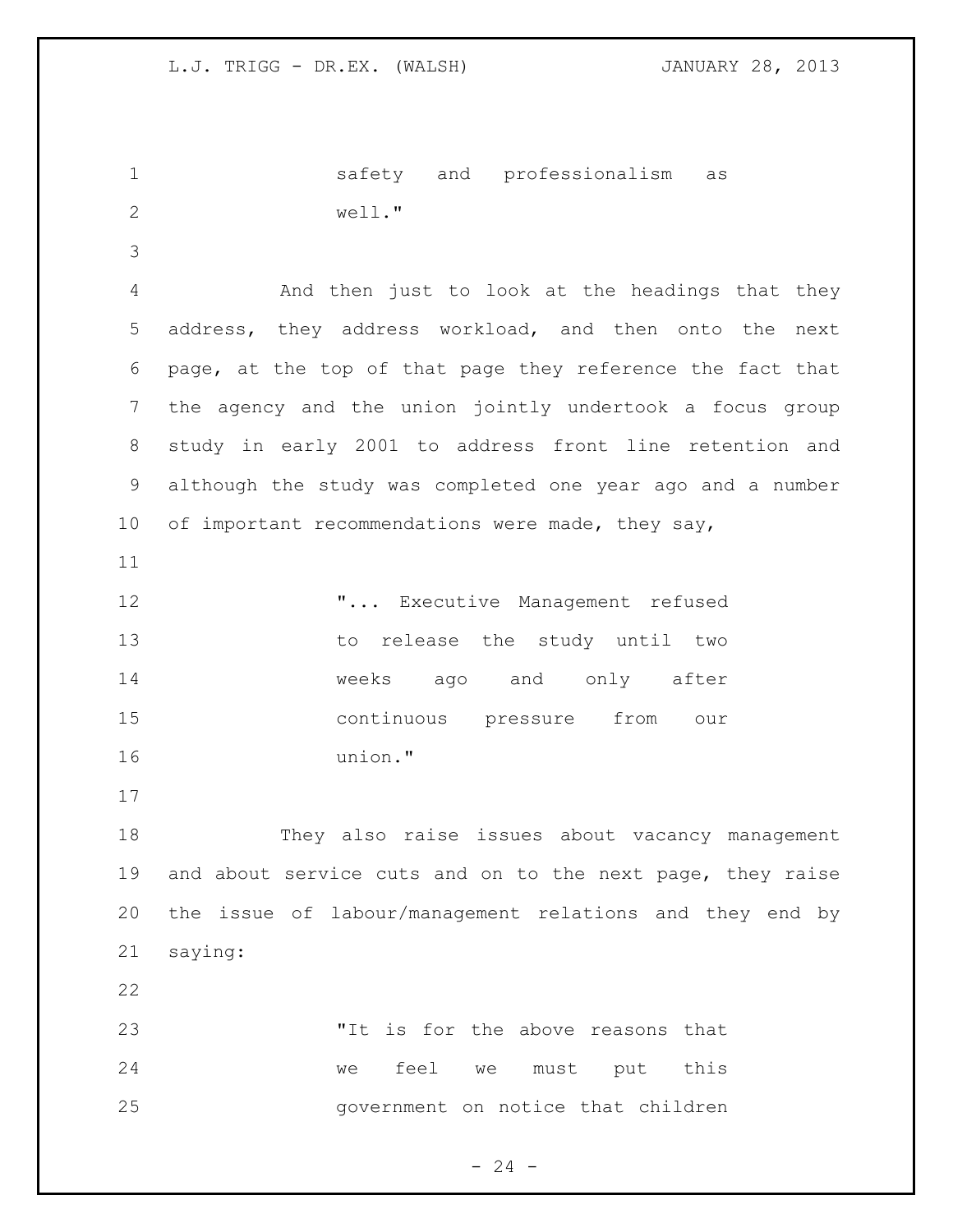1 and families who require protection services in Winnipeg are at risk and we are workers feel unable to ensure their safety. ... we ask that there be a complete review of the Agency as a whole and thereby give due consideration to the concerns we have raised." Now you say you were not copied with this letter? 13 A No. I wrote a response to it though. Q You did and we're going to pull that up next. So let's pull up page 39816. How did you become aware of the letter? 17 A I think from Jay Rodgers. Q He was given a copy of it? A I think he was copied on it. And he also attended a meeting with the two bargaining units and Mr. Caldwell. Q That you were not present at? A I was not invited. Q Were not invited. So what we have in front of us then, is this the letter that you wrote in response to

 $- 25 -$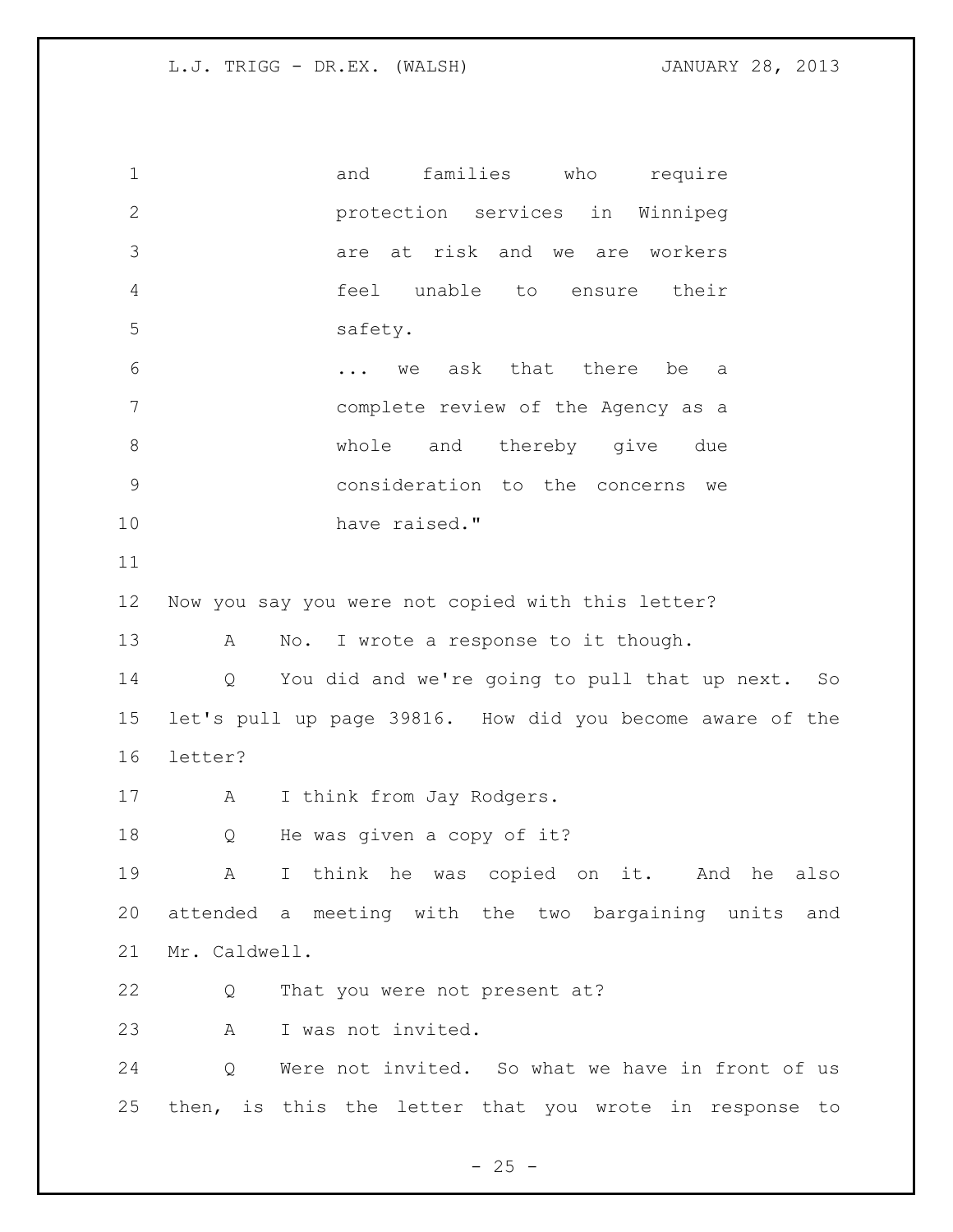seeing the letter from the union to the minister?

A Yes.

 Q And it's dated December 31, 2002. Can we just go through it and you can tell us what, if you can paraphrase what your response was by each issue. If we could scroll up to have more of it on the screen, please. You start by addressing workload.

 A Yes. The accounting department, which kept track of days care, because they issued the money to support the children in care so they had all kinds of data, provided me the days care and their figures were different than the figures suggested by Ms. Henley and Mr. Manteuffel.

Q So you addressed that?

 A Yes. And we talked about the days care initiative. We certainly recognized that workload was an issue and we were doing whatever we can to address it in that climate and given that, we were told there would be no more financial resources given to the agency.

 Q Anything else on this page before we move to the next page?

A No, the second item we've discussed --

Q Right.

 A -- the Viewpoints focus group on retaining front line staff.

Q If we turn to the next page, please. You've got

 $- 26 -$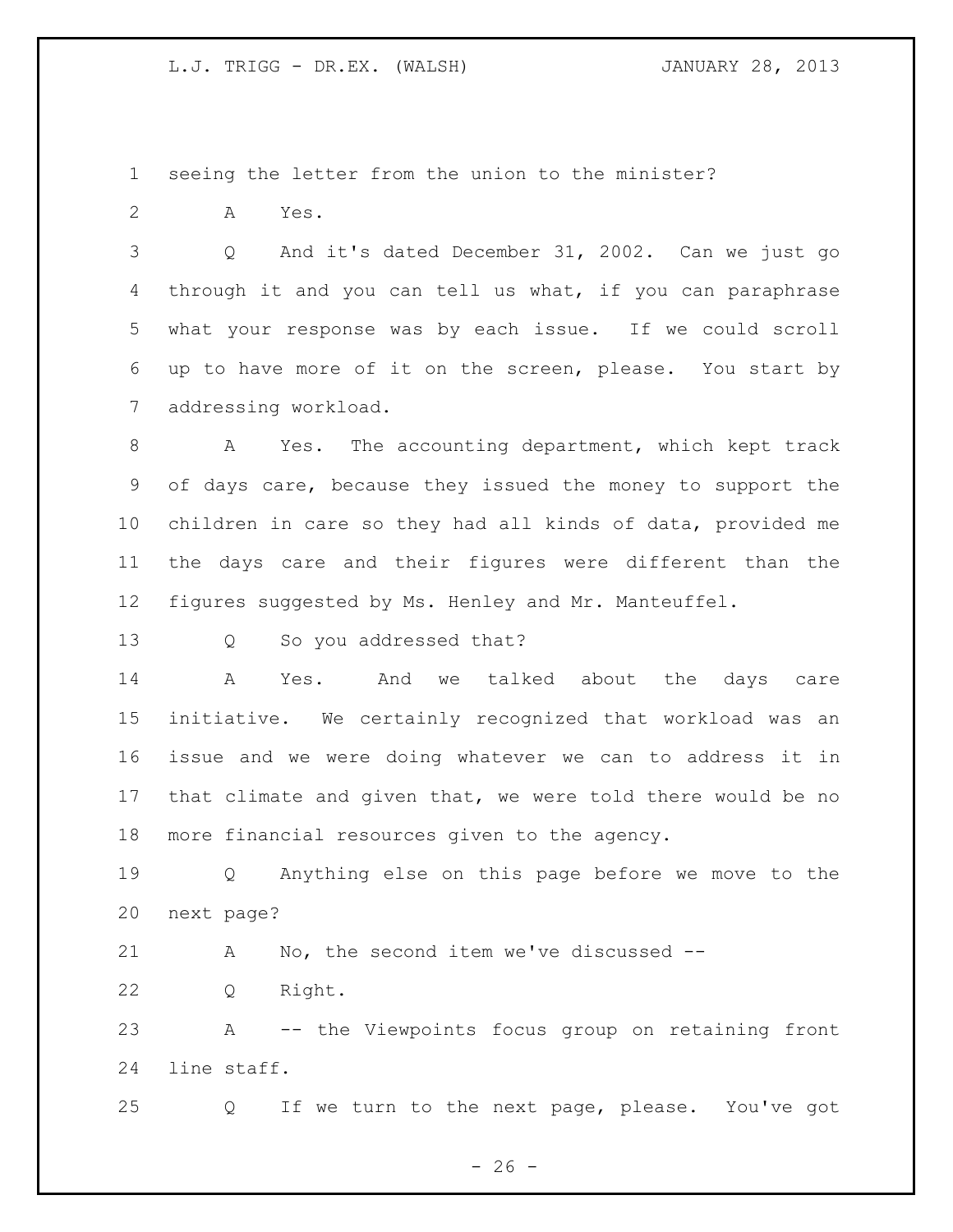a chart here about Workers Comp sick and stress claims and why did you include that?

 A Partly as a measure of how the agency was functioning we looked at sick days as one indicator and you can see that our sick day average from 2001, 2002 went up slightly, 1.2, and we were not much higher than the national average sick days or the Manitoba average sick days and it's a theory that if it had gone up considerably then the pressure on staff might simply be unbearable. But claims to the Workers Compensation Board, sick and stress claims had not gone up, as well as long term disability claims, they jumped. In the count on the first line, four individuals were carried over from the previous year and as 14 I noted at the bottom, the human resources department thought that 50 percent of stress leaves are the result of personal crisis, elder care, divorce, death of immediate family member.

Q As opposed to being work related?

A Yes.

 Q So you included this chart to show that the evidence of increased stress was not there, is that, is that what you trying to show, that if workers, or at least wasn't visible in terms of long-term disability claims --

A Right.

Q -- and sick claims?

 $- 27 -$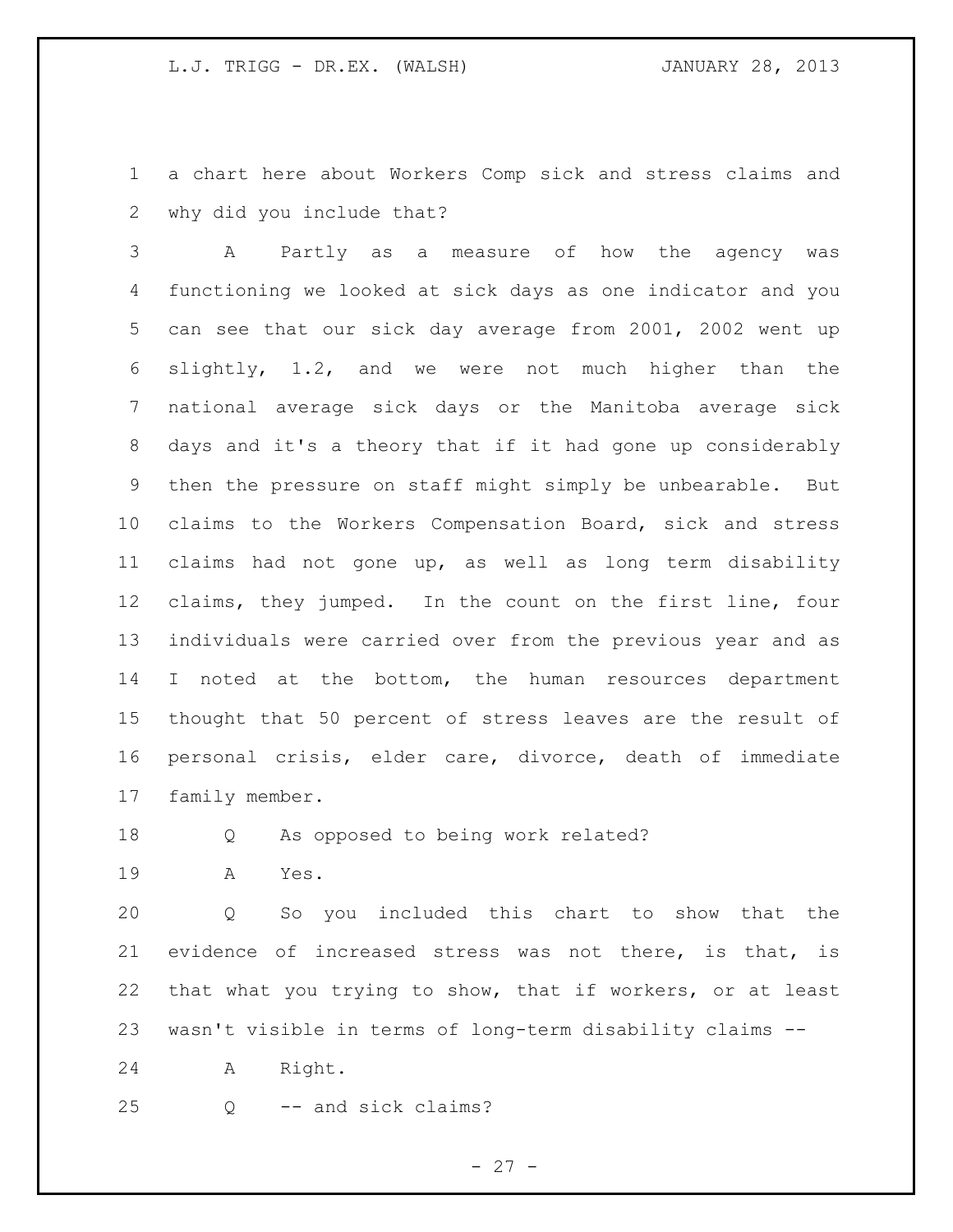A Right, right. It didn't reflect in these statistics. Q Okay. So that was just one measure? A Yes. 5 Q Then in paragraph four, you say: "With respect to the focus group **8 report, management takes great**  exception to the comment about **refusal to release the study."** 

What was that about?

 A The Viewpoint's report quoted a lot of the case manager's comments about supervisors and the Viewpoint's report included the names of those supervisors. Some were spoken of well and some were spoken of not so well. Management did not feel it was necessary to keep the names in the report when it was distributed to staff. It would obviously be embarrassing, humiliating for the supervisors who had been not spoken of very well. We had discussions with the bargaining unit about this issue. The bargaining unit wanted the report released as is. We had several rounds of discussion and I think at the end of the day we released it with the names, which in some ways I regret but it was done that way, and that was why the lag in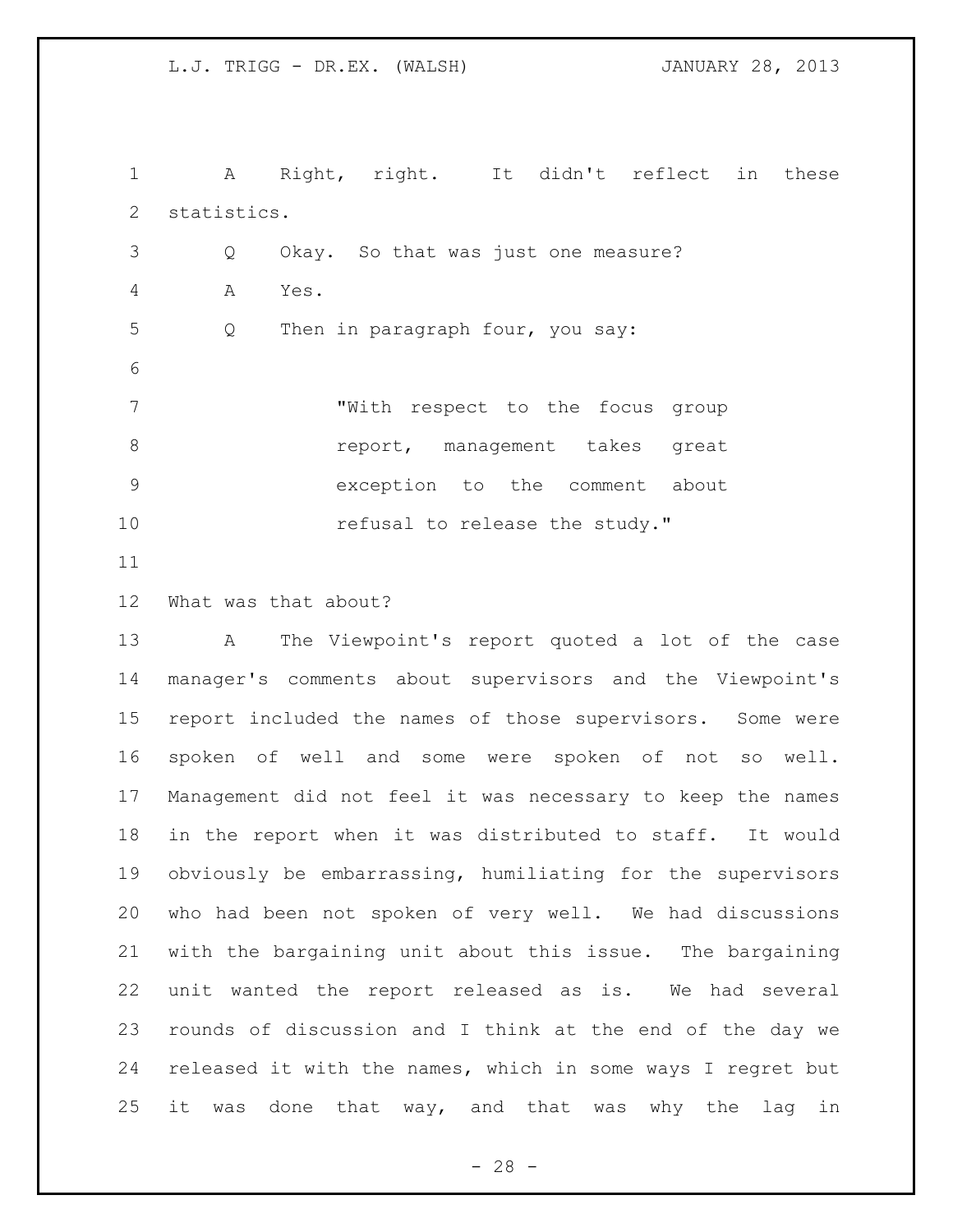distributing them.

 Q Thank you. Your response to vacancy management? A Could I have the whole thing on my screen, please? Thank you, oh thank you.

 A vacancy management program wasn't new to the agency and it was government who introduced a vacancy management program, not the agency. To reduce expenditures government had asked all departments to hold actually seven percent of their positions empty at any time. Government was very clear that that was not to apply to the front line of Winnipeg Child and Family Services. We, yes, we had a vacancy rate of four percent turnover to begin with and then we held vacant positions as people left. If you could scroll down just a bit. The 1.5 management positions I know included aboriginal liaison as well as community based program manager. I think there was some streamlining at intake. We held clerical administrative positions which did not make it easy for anybody 'cause somebody else had to cover the work, it still had to be done, but there wasn't the same risk if a report didn't get typed until Friday when it might have been typed, you know, the previous Monday, and then by attrition. And we actually monitored every week at the management table, our vacancy rate, which positions were full and if it meant reaching the six or seven percent by leaving a front line position

 $- 29 -$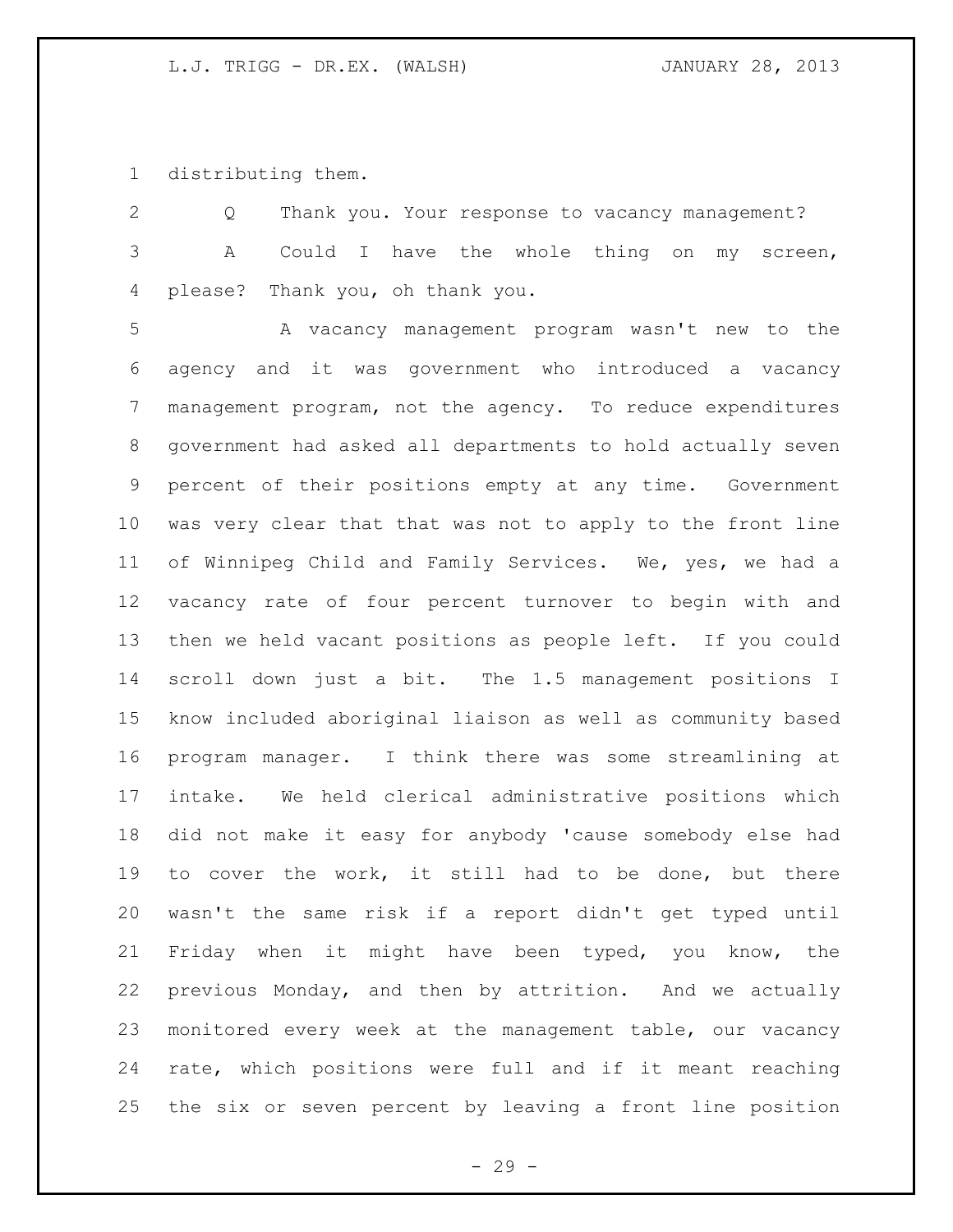vacant, I would go to Martin and ask to fill it, and government was quite understanding of that.

 Q Service cuts, you addressed those. If you scroll down, please.

 A Yes. That probably would have been part of vacancy management, the community services. I think also permanency planning. We kept some of those positions vacant for a period of time. Those children were, already had permanent plans and somebody else would have had to cover the caseload, but the children were in foster care or other places and at least had a comprehensive plan. There were no cuts to family preservation reunification. We allocated some of the time differently, as I've talked about to you about the days care initiative. There was some discussion at the interim management board about reducing the amount of money spent on therapy for children. Children would see social workers, psychologists, psychiatrists in the community. That, they changed their mind on that one actually after feedback from staff.

Q So cuts were not affected there?

 A No. We also took issue with a number of assessments we were doing. There were children seen by private practitioners, psychologists in the community who would charge a considerable sum for these assessments and we questioned whether or not we really needed these

 $- 30 -$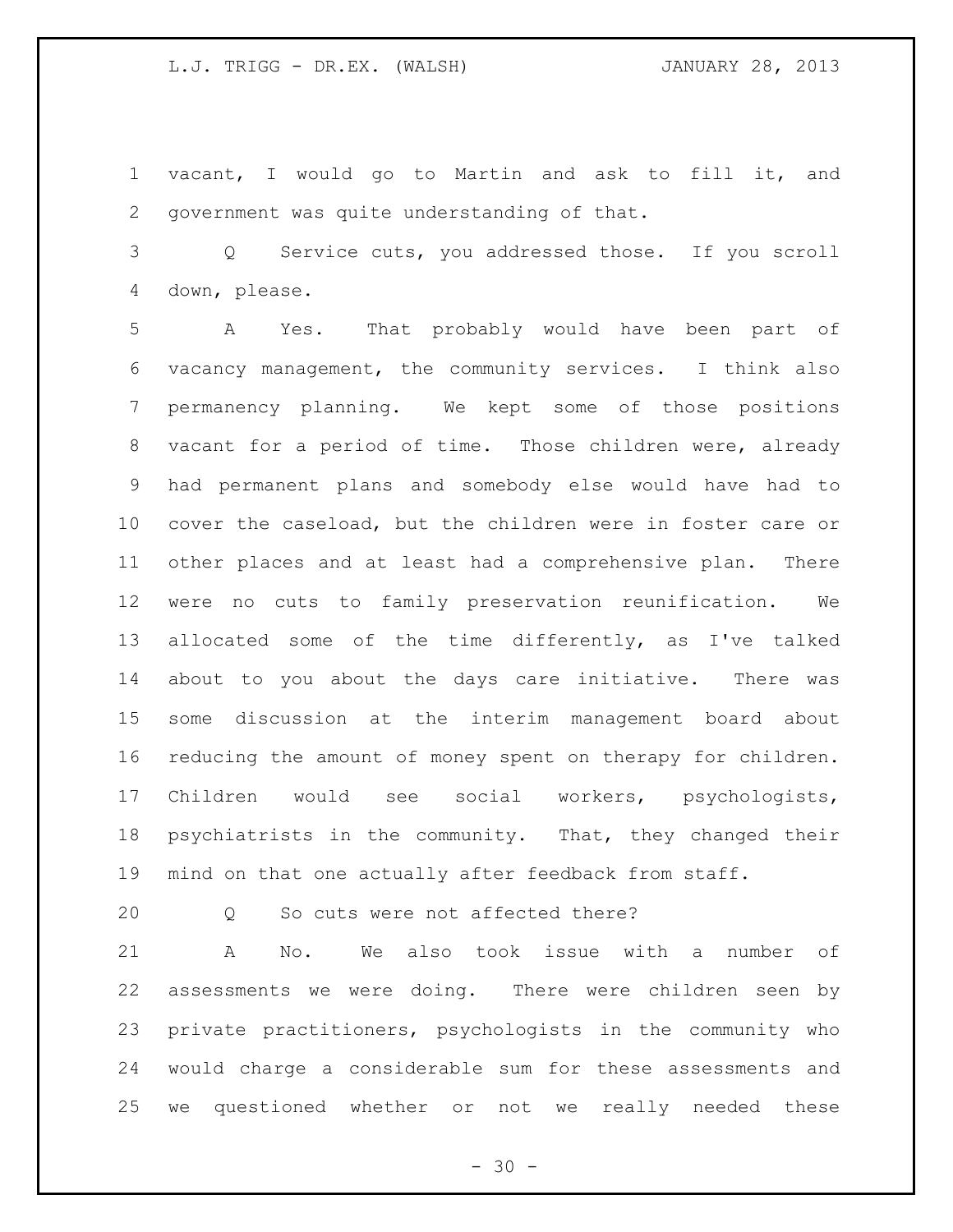expensive assessments versus relying on the information that we already had to present in court.

Q And then --

 A And I mentioned here, I mentioned earlier the two six-bed units for younger children that will care for siblings.

Q Right.

8 A And then I mentioned the days care initiative to try to reduce days care and workload.

 Q Thank you. Then if we turn to the final page, please, under the heading "Labour Management Relations" you indicate:

14 Theither bargaining unit has spoken to me about a deterioration 16 in labour/management relations."

A That was correct.

Q So that speaks for itself.

 A Yes, and I certainly was aware in that climate of change. When we were distributing information rumours would fly, staff were very apprehensive. The bargaining units were very concerned about staff and future for staff. There were things over which we did not have any power, such as the vacancy management program and they might have

 $- 31 -$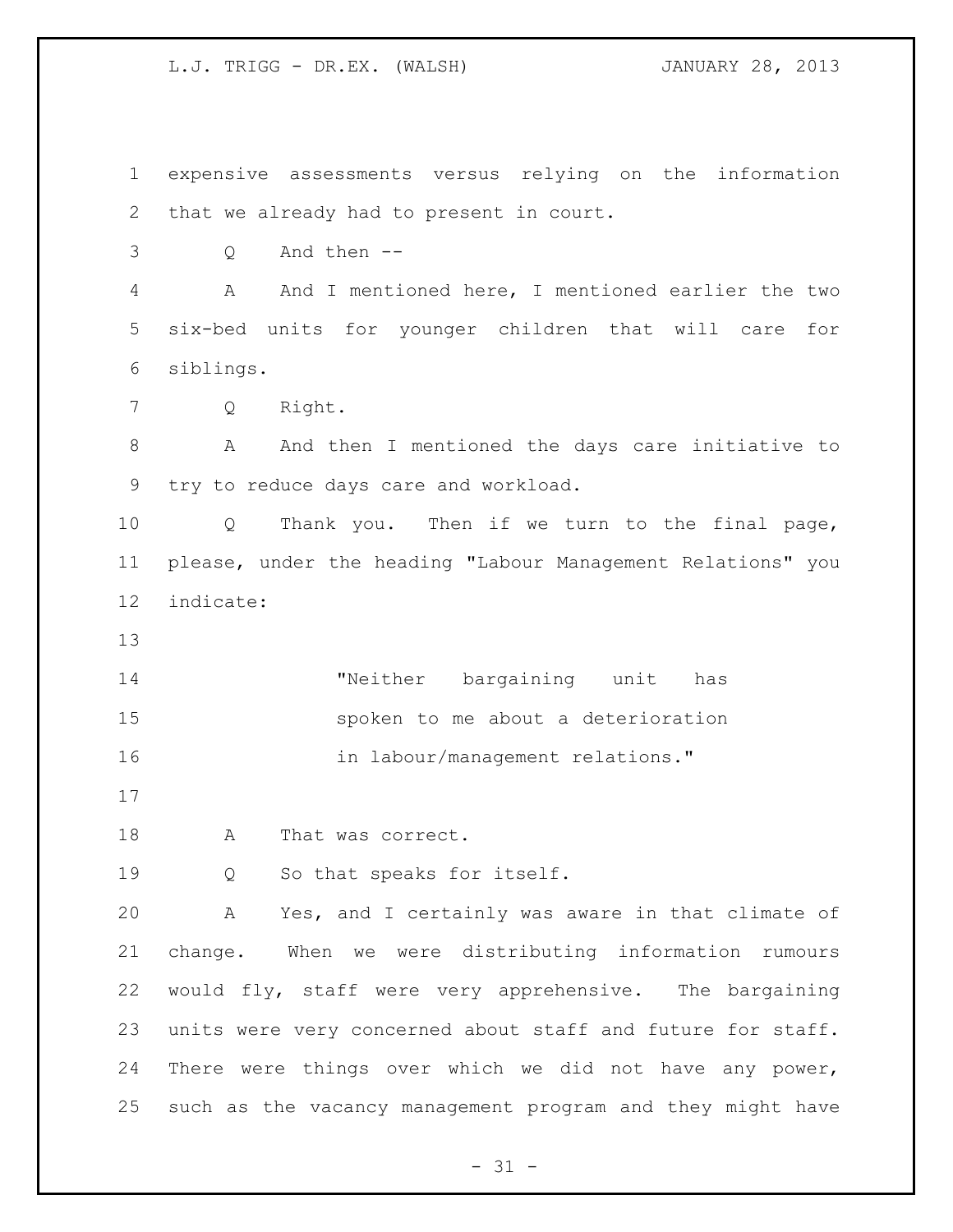taken exception to that but there was nothing we could do about with the government directive.

 Q I see you did copy the board president on this letter.

A Yes.

 Q Do you recall what, if any, response you received to your letter to the minister?

A To Mr. Dubienski?

Q Yes.

 A I don't -- I did not receive a written response. I think Mr. Dubienski, Peter Dubienski, who was the Assistant Deputy Minister for Child and Family Services, Program and Policy, would occasionally join the meetings with Martin Billinkoff, as did Joy Cramer, who was the director of the Child Protection Branch. So these items were all discussed at those various meetings.

 Q Let's turn to another matter. If we can pull up page 19889, please. This is a letter dated April 25, 2002 from the Minister of Family Services and Housing to you -- if we could just scroll up, please, we can see the whole letter -- informing you about the department's funding allocation.

A Correct.

 Q So what was your understanding of what you were being told with this letter?

 $- 32 -$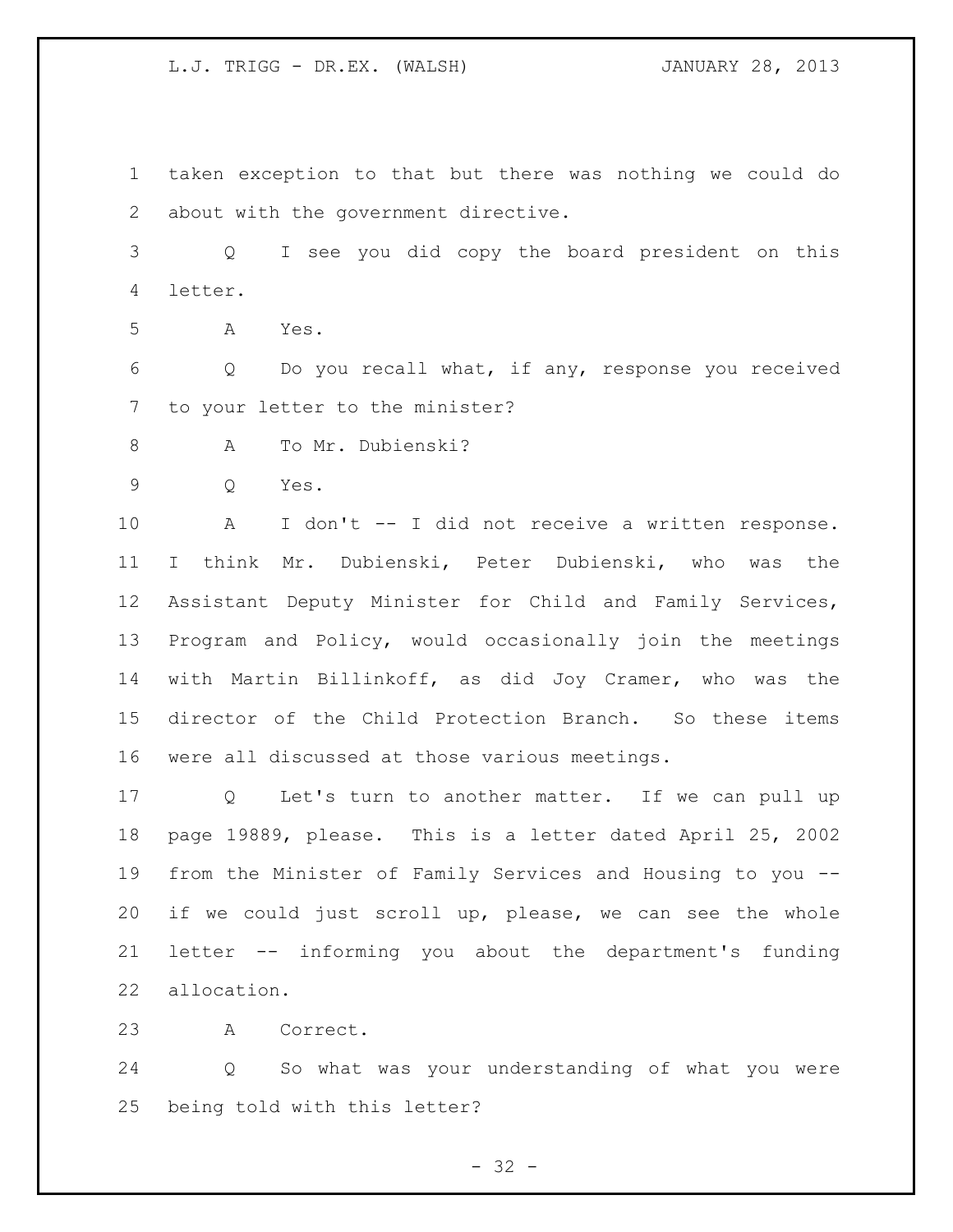| 1            | We were being told that the 77 million was what<br>A        |
|--------------|-------------------------------------------------------------|
| $\mathbf{2}$ | we had, close to 78 million was what we had to spend for    |
| 3            | that fiscal year.                                           |
| 4            | And was that what you wanted?<br>Q                          |
| 5            | Let's put it this way, we ran a deficit.<br>A               |
| 6            | The entire time you were there?<br>Q                        |
| 7            | The entire time I was there there was a deficit.<br>Α       |
| 8            | Did you inherit a deficit?<br>Q                             |
| $\mathsf 9$  | Α<br>Yes.                                                   |
| 10           | Is that, is that a problem, running a deficit?<br>Q         |
| 11           | Well government was unhappy about it, let's put<br>A        |
| 12           | it that way, but they did cover the deficit year after      |
| 13           | year.                                                       |
| 14           | Did you have concerns about funding during your<br>Q        |
| 15           | tenure as CEO?                                              |
| 16           | I did, but I also knew that there were<br>A<br>some         |
| 17           | places, such as the shelters where we needed to get our own |
| 18           | house in order.                                             |
| 19           | Meaning you did what you needed to do?<br>Q                 |
| 20           | In that program.<br>Α                                       |
| 21           | Right.<br>Q                                                 |
| 22           | And I think ultimately the savings would have<br>Α          |
| 23           | been something like 10 million dollars which would have     |
| 24           | reallocated for something else. We, we undertook another    |
| 25           | measure too, but perhaps I should talk about that later, of |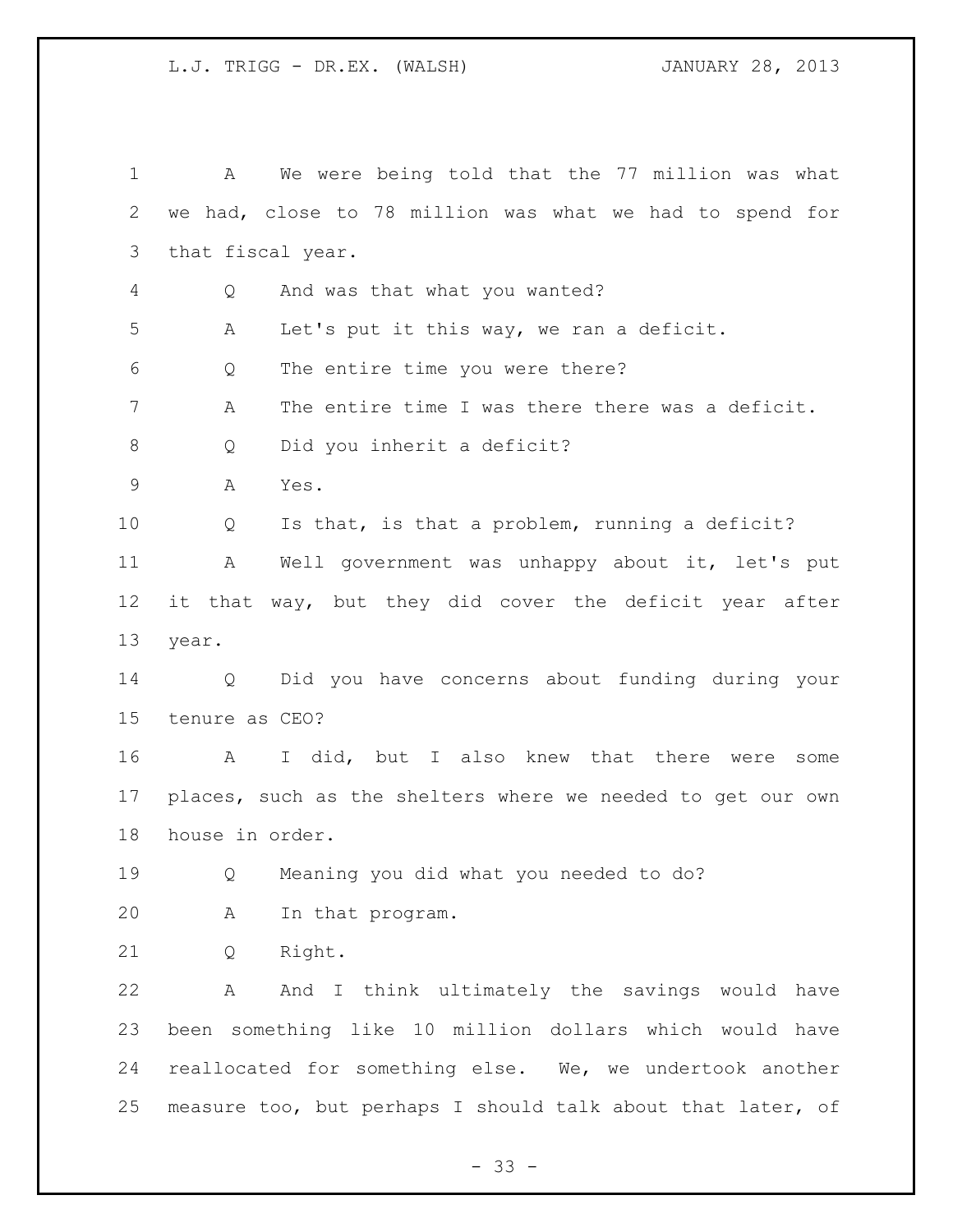pushing the tracking of discretionary expenditures down the hierarchy --

Q No, go ahead.

A -- which had a positive effect.

Q Sure, go ahead.

 A The finance and accounting staff would go around telling people to spend less. How much was less was the question.

 Q When you say go around telling people, who were they telling?

 A Telling supervisors, telling program managers, spend less. What we did by January 2002, quality assurance program and accounting had developed a form for supervisors to track their discretionary expenditures, such as family support in home was a discretionary expenditure. Camp was a discretionary expenditure. School supplies, children's birthday gifts, Christmas gifts, use of taxis was a discretionary expenditure. We developed, I didn't, but quality assurance and finance developed a form for each unit to track those expenditures.

 In the beginning of the 2003 fiscal year, I think, the chief operating officer and the chief financial officer had used some of the tracking data to allocate budgets to each team. The supervisors were nervous about it at first as they had never had an experience tracking

- 34 -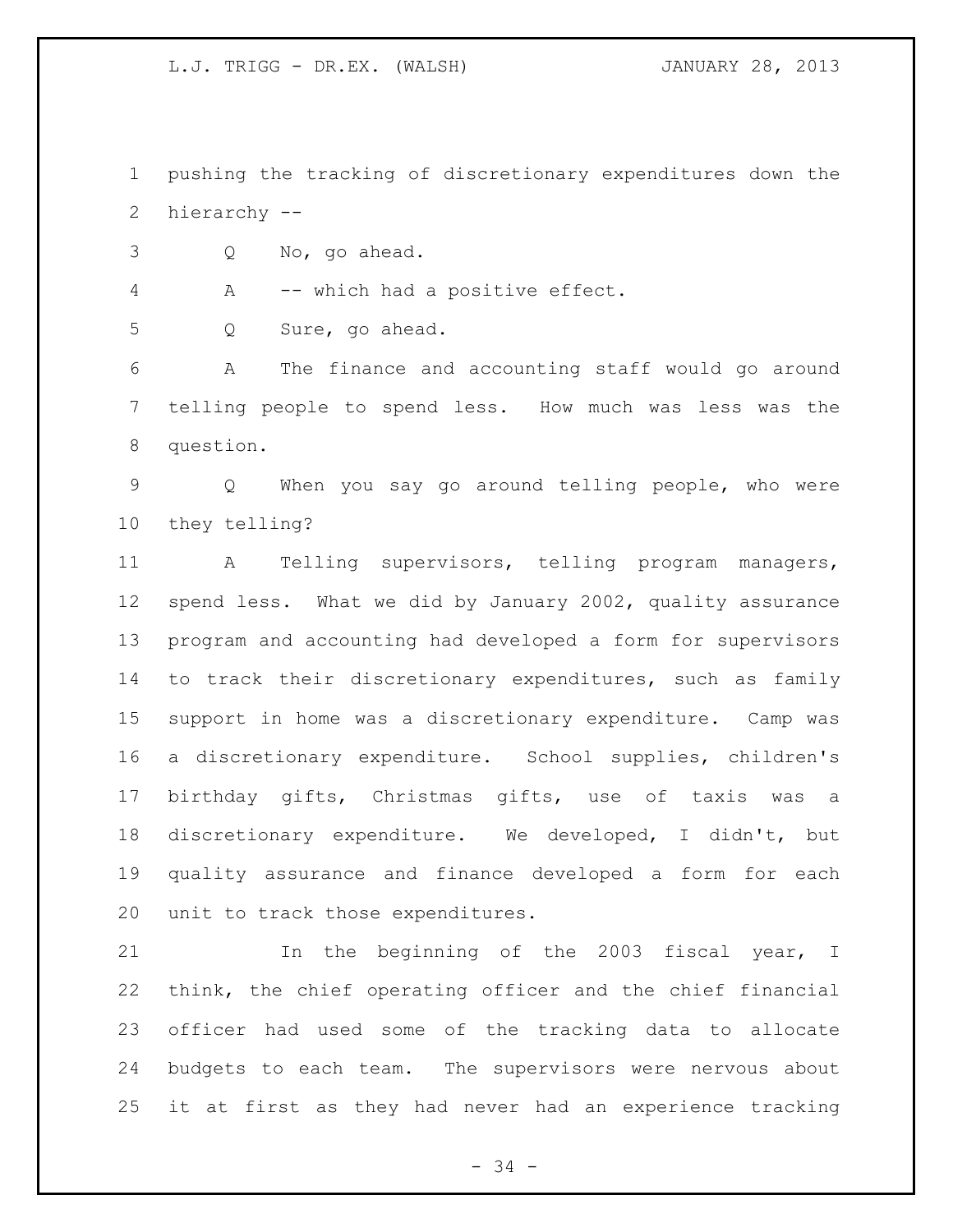monetary money but at least they could see what they were spending and many of them became quite happy with the situation because they could look over their budget and say what is our priority for family support, which children are in the most need. How many children can we send to camp this year versus putting in camp applications and the camp budget would rise and rise and rise. They sometimes managed to squirrel away a little money to buy a child a bicycle. So that was another means of trying to control expenditures, giving them some power to spend money in the way that they thought best for the children in their care. Q And was that still in place when you left? A It was. Q This would be budgets that would be available to Family Services supervisors? 16 A And the permanent ward teams also. Q Okay. And you were no longer at the agency when Phoenix's death came to light? A No. Q Do you recall how you found out about it? A I found out about it in the newspaper, in the media. Q We know that a number of reports were commissioned shortly after her death was discovered, reports prepared through the office of the Children's

 $- 35 -$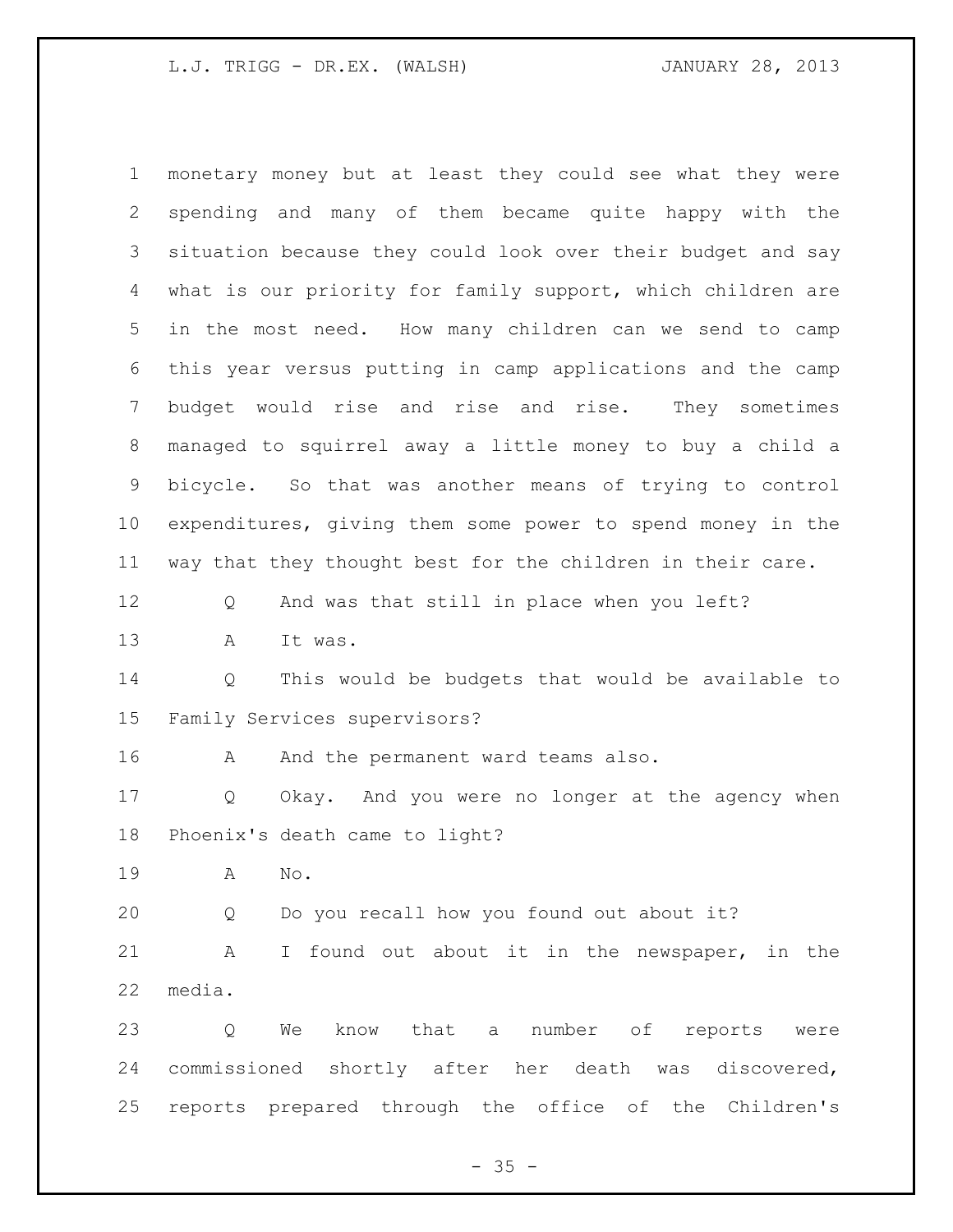Advocate, the Chief Medical Examiner's office and internally. Were you shown any of those reports? A Yes. Mr. McKinnon gave me copies of all three. Q Um-hum, but that's as a result of your participating in this inquiry? A Yes. Q Prior to participating in this inquiry, were you ever contacted by the agency or the department to discuss your involvement at the agency during the time that services were delivered to Phoenix? A No. Q And you weren't shown any of the reports that were prepared as a response to her death? A No. Q Would you have liked to have seen those reports sometime before participating in this inquiry? A Well, I did see them and read them before participating in this inquiry. As I said, Mr. McKinnon gave them to me. Q But I mean other than -- had this inquiry not been called or if you hadn't been a witness, just by virtue of your having been involved with the agency during the time that was covered by these reports, do you think that it would have been a good thing either for you or the agency to have been contacted and at least shown the

 $- 36 -$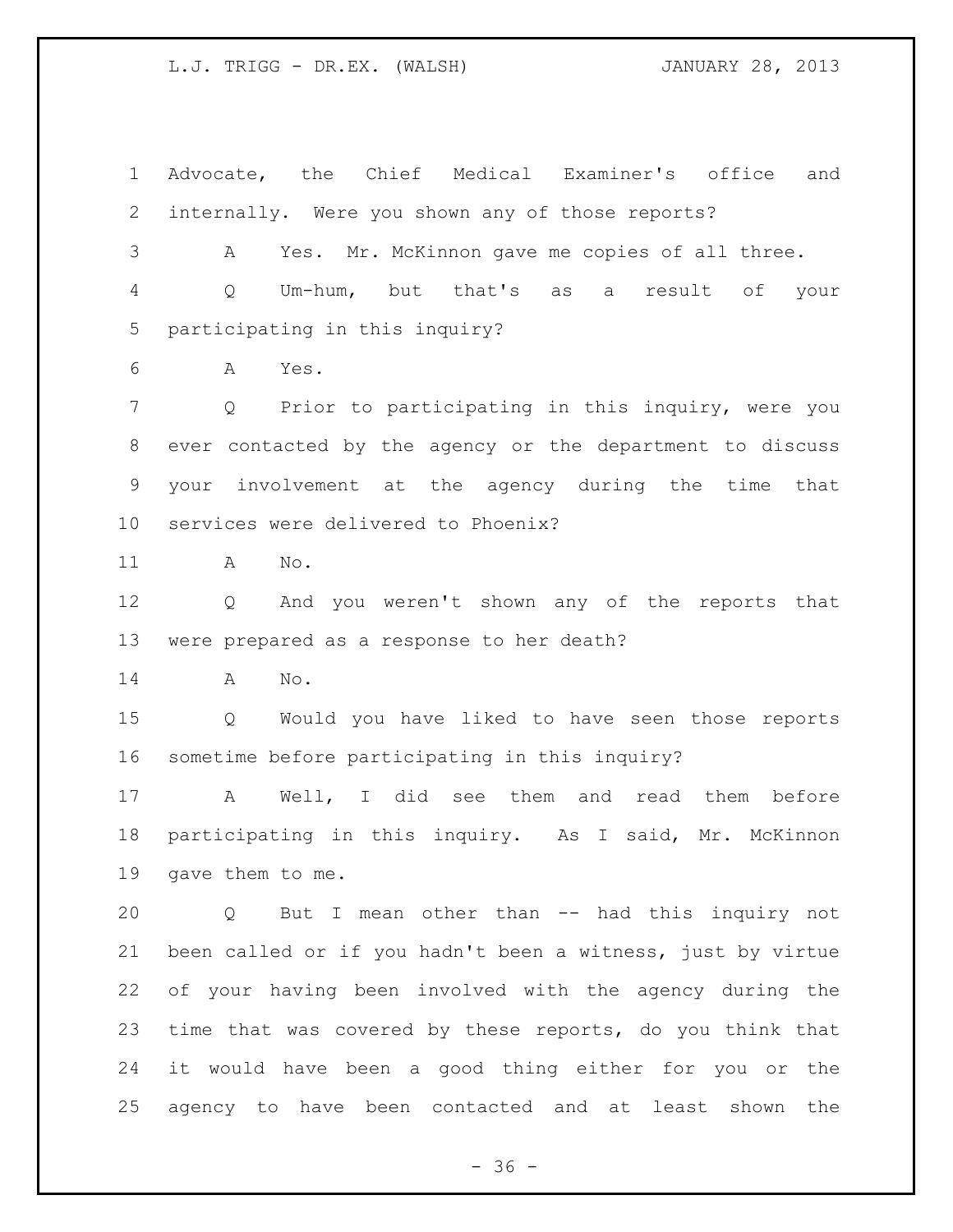reports?

| $\overline{2}$  | Well I would have liked to known more, what had<br>$\mathbf{A}$  |
|-----------------|------------------------------------------------------------------|
| 3               | happened. I was there at the time and was obviously              |
| 4               | interested in what had taken place.                              |
| 5               | Q Would it have had some educational value, do you               |
| 6               | think, for the agency to have gotten in touch with you to        |
| 7               | discuss your involvement at the time?                            |
| 8               | A Not necessarily. There were certainly competent                |
| 9               | people there who could read the reports and address the          |
| 10 <sub>o</sub> | findings.                                                        |
| 11              | Q We've heard evidence that none of the workers who              |
| 12              | were involved in delivering services were ever contacted to      |
| 13              | discuss their involvement with services delivered to             |
| 14              | Phoenix until this inquiry. Does that surprise you?              |
| 15              | A<br>Yes.                                                        |
| 16              | What would you have expected as CEO of the<br>$Q \qquad \qquad$  |
| 17              | agency?                                                          |
| 18              | That's a good question. I thought those reports,<br>$\mathbf{A}$ |
| 19              | the three referred to, were issued fairly soon after and         |
| 20              | did not at least one of the report writers talk to some of       |
| 21              | the workers?                                                     |
| 22              | Interviewed -- one report writer interviewed some<br>Q           |
| 23              | of the workers in preparing the report but the notes of his      |
| 24              | interviews and the report themselves were not shared with        |
| 25              | the workers.                                                     |

- 37 -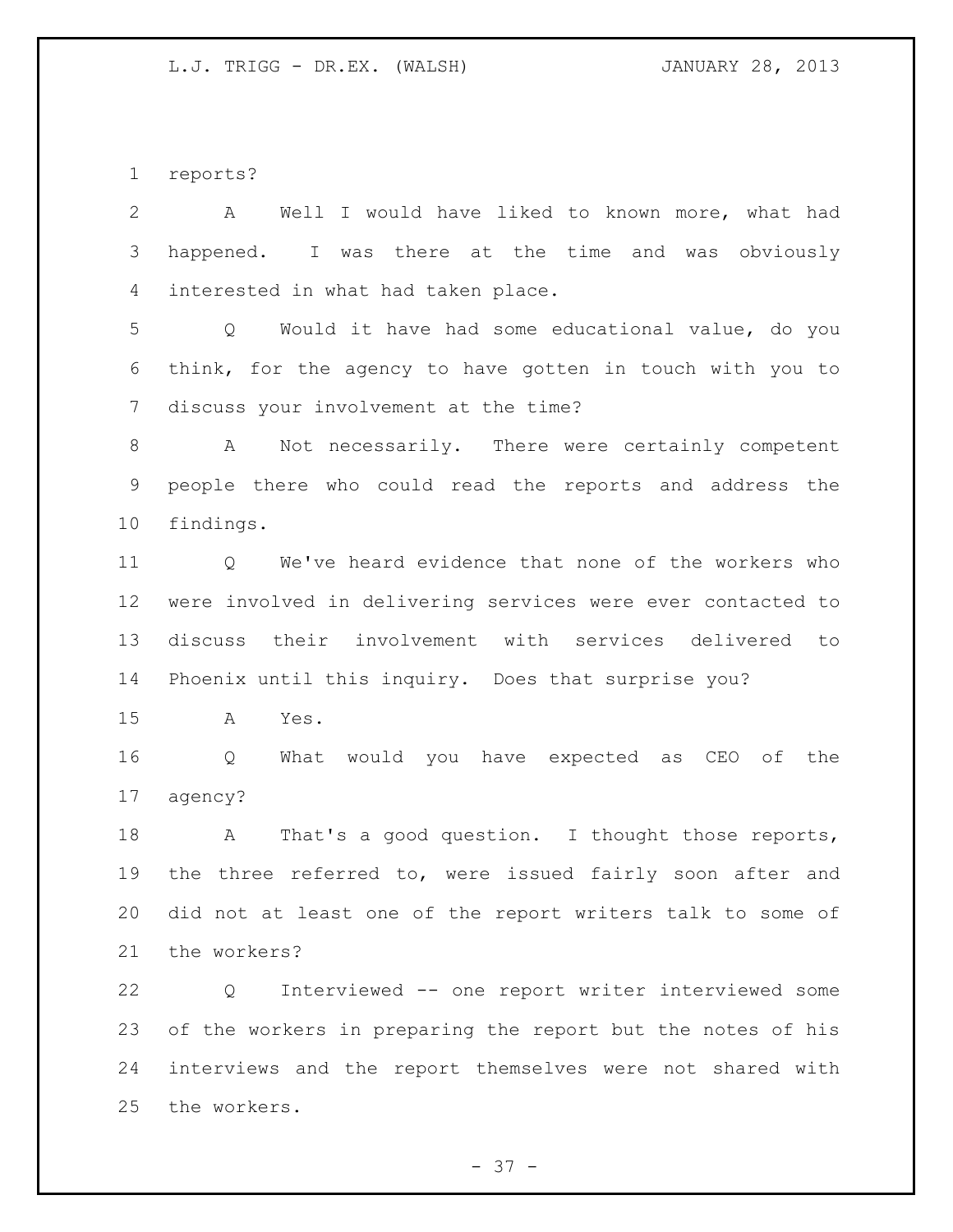1 A All right. Q So I think my question was as CEO of the agency is that something that you would have expected to be done, that workers would be contacted to discuss their involvement? A I would have expected that. Q And why is that? A To get direct firsthand information about what happened, what actions were taken in the case. Q What about discussing findings of those reports, would you have expected that the workers involved would have been included in those discussions as well? 13 A At some point. And for all I know they may have been, I don't know. Q The evidence is that they were not until this inquiry, so that's why I posed the question. Would that have had a quality assurance value? A Pardon me? Q Would that have had value from a quality assurance perspective to discuss with the workers who were involved with the services, the findings of the reports? A From a quality of service point of view, yes. Q One of the reports was, as I said, prepared by Andrew Koster and Billie Schibler through the office of the Children's Advocate and it was prepared pursuant to

- 38 -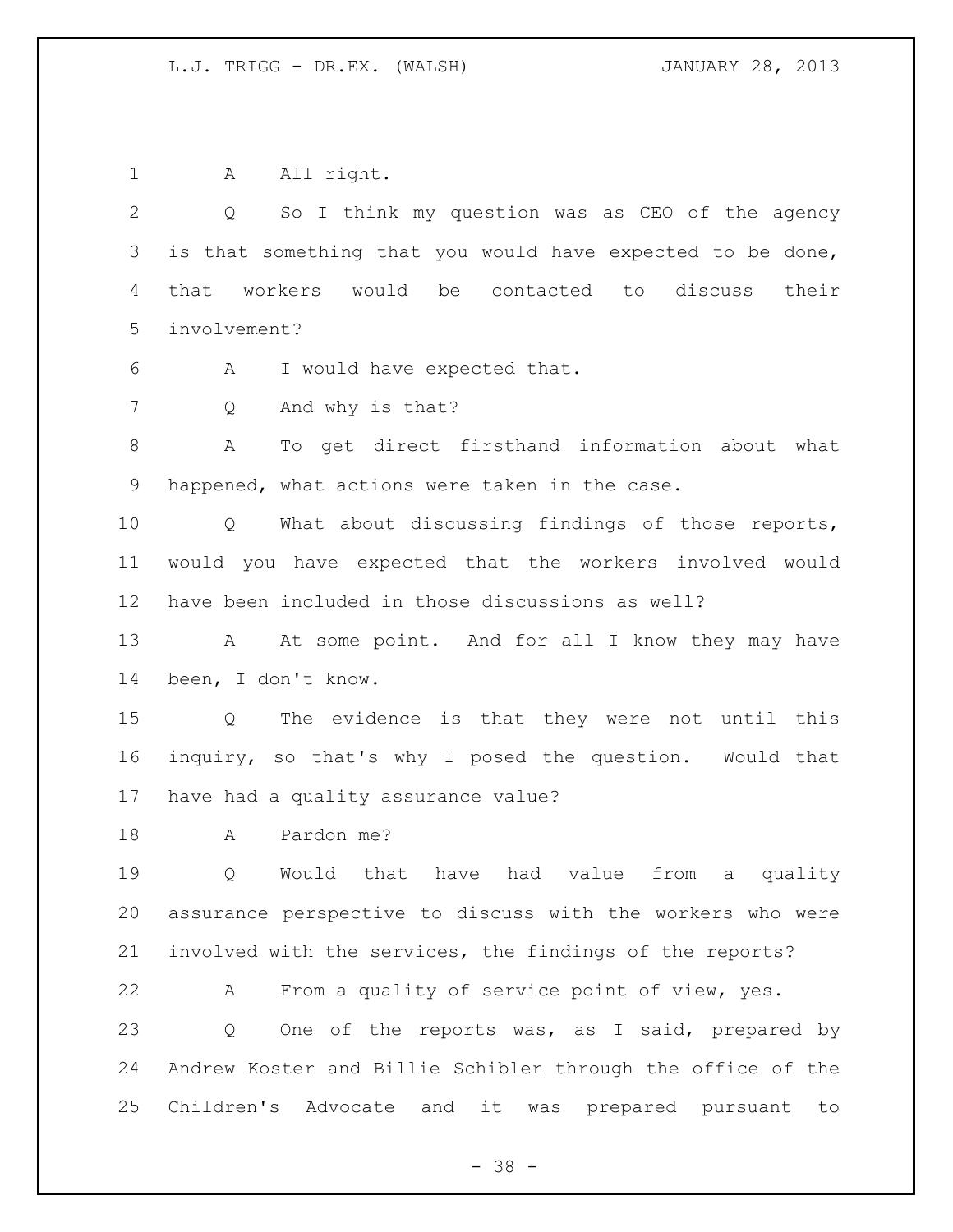Section 4 of the Child and Family Services Act. I wanted to take you to some of the conclusions that talk about the environment and circumstances in the agency in general. If we can turn please to page 63 for starters. MS. WALSH: And this is CD number 1, Mr. Commissioner. BY MS. WALSH: Q So this is in the report under the heading "Conclusions". If we can turn to the next page, 64. Scroll up please so we can see more of the page. Thank you. Conclusion number 4: "Correspondence between the Child Protection Branch, Winnipeg CFS and the Authorities from 1999 to 2006 shows that the full institution of child protection standards has been problematic." And C5, conclusion number 5: "The difficulty of instituting, reinforcing and auditing Child Protection Standards is directly

- 39 -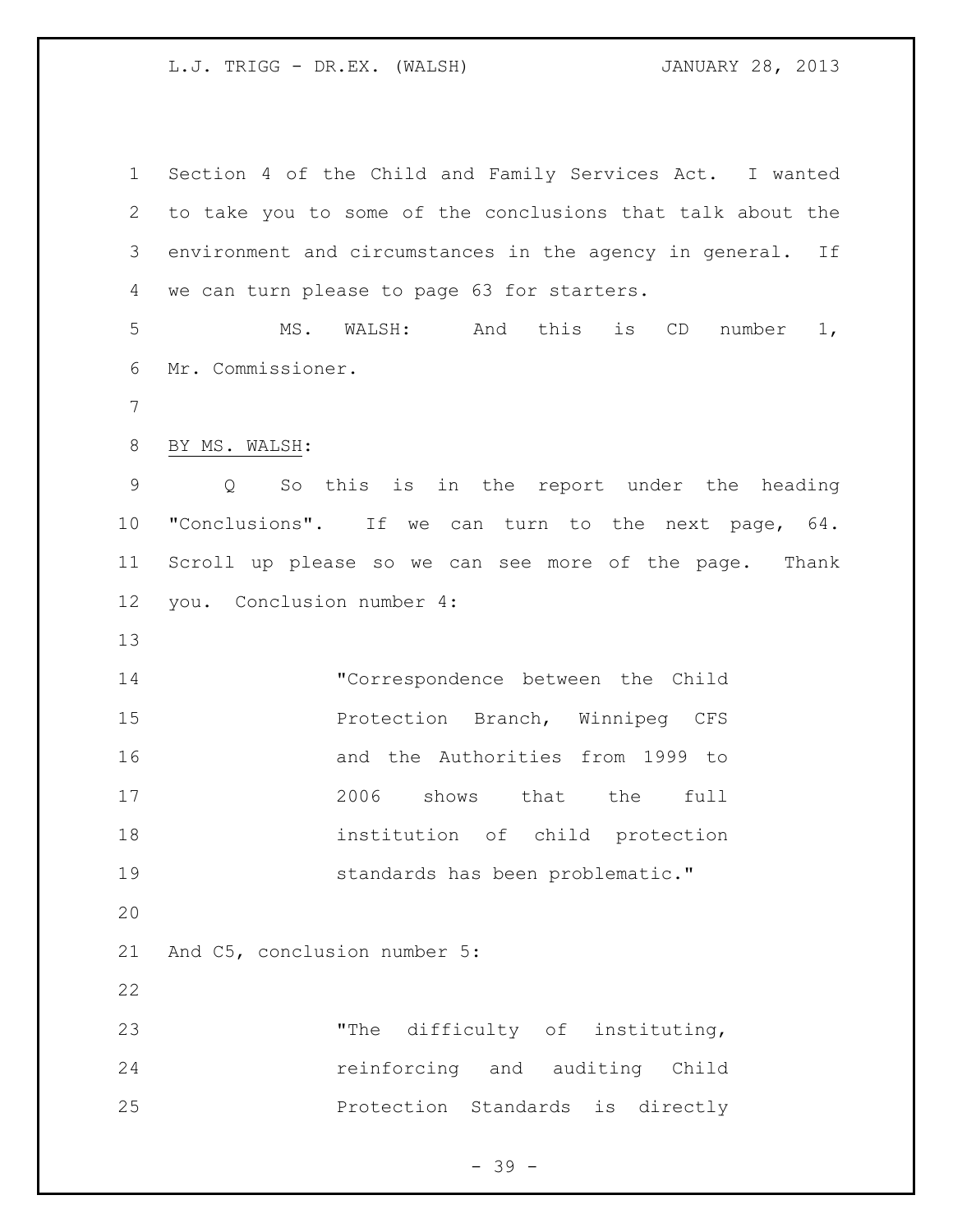| $\mathbf 1$    | related to the chronic lack of                             |
|----------------|------------------------------------------------------------|
| $\mathbf{2}$   | resources and staffing during the                          |
| 3              | period of this case file. This is                          |
| $\overline{4}$ | evident at all levels which                                |
| 5              | include the Child Protection                               |
| 6              | Branch, Winnipeg CFS and other                             |
| 7              | child welfare agencies across the                          |
| $8\,$          | Province of Manitoba."                                     |
| $\mathcal{G}$  |                                                            |
| 10             | Now is this an issue that you were aware of during your    |
| 11             | tenure?                                                    |
| 12             | The issue of the standards certainly, yes.<br>Α            |
| 13             | And $--$<br>Q                                              |
| 14             | I think --<br>A                                            |
| 15             | Go ahead.<br>Q                                             |
| 16             | There was some confusion at the time about which<br>Α      |
| 17             | standards were the guideline. The Province actually had    |
| 18             | developed a new set of standards and piloted them. And     |
| 19             | then when AJI-CWI came on board, decision was taken to     |
| 20             | include the four authorities in writing foundational       |
| 21             | standards and that was when the program manager and I,     |
| 22             | Darlene MacDonald, discussed who to write to in government |
| 23             | and what to ask to determine what we were to use. And as I |
| 24             | mentioned on Thursday, we relied on the agency policy      |
| 25             | procedure book manual which had everything in it from      |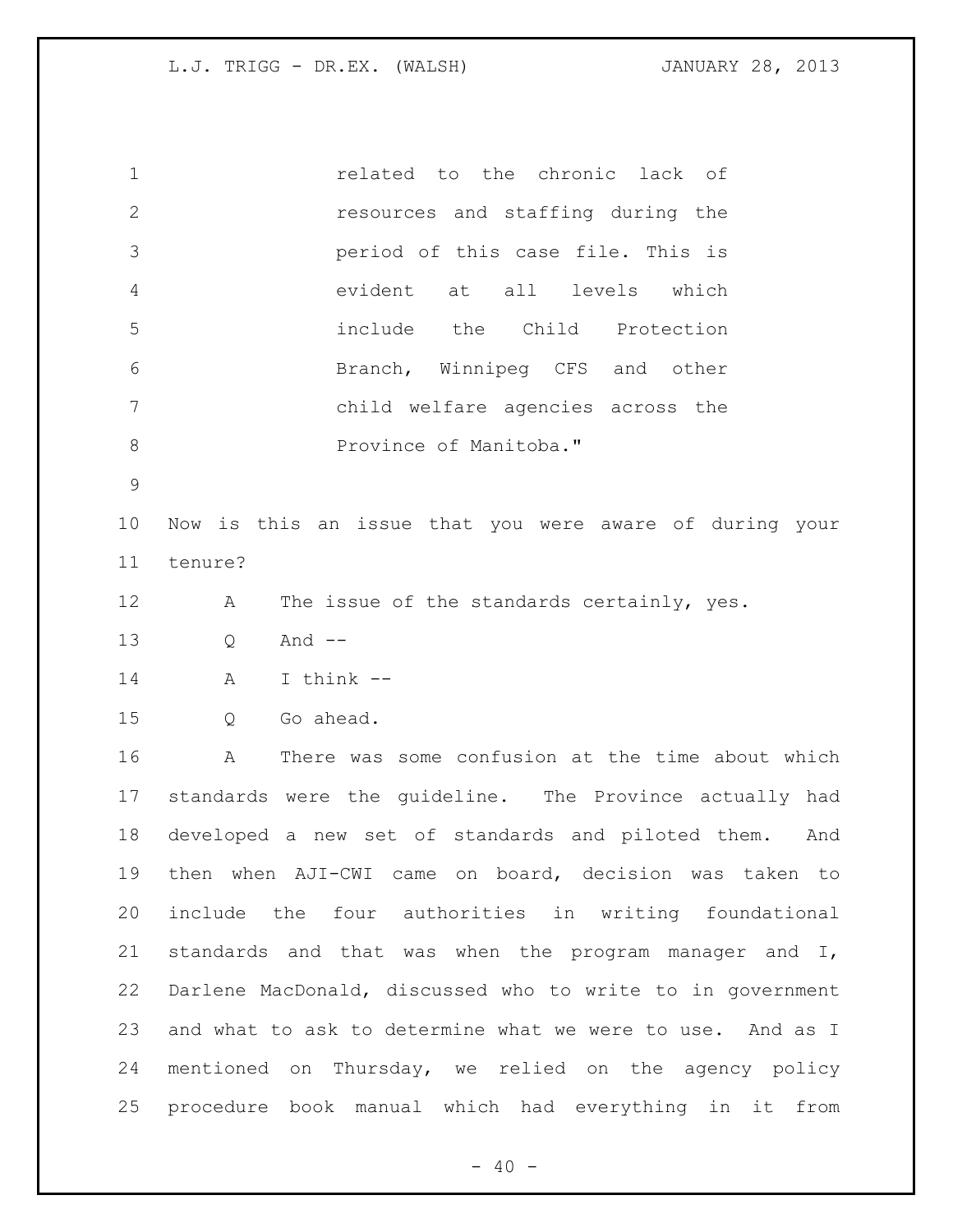A to Z.

 Q Did I understand your evidence last week to be that although there may have been confusion about which specific standard or form to use, the information that was underlying those standards was accessible through the manual?

A Yes.

 Q And we heard evidence from most of the social workers and supervisors that they didn't receive training on standards in any event.

 A They would have received some, I think, in competency based training and they had, I think each supervisor had a copy of the manual.

 Q Given that the information underlying the standards was in the manual --

A Was?

Q In the manual.

18 A In the manual, yeah.

 Q Was it your understanding that workers or supervisors were unsure as to how to deliver their basic social work services because of the changes to actual standards and forms?

 A I don't think so. I think the basics are the basics.

Q Then there's another C4, this on page 68 of the

 $- 41 -$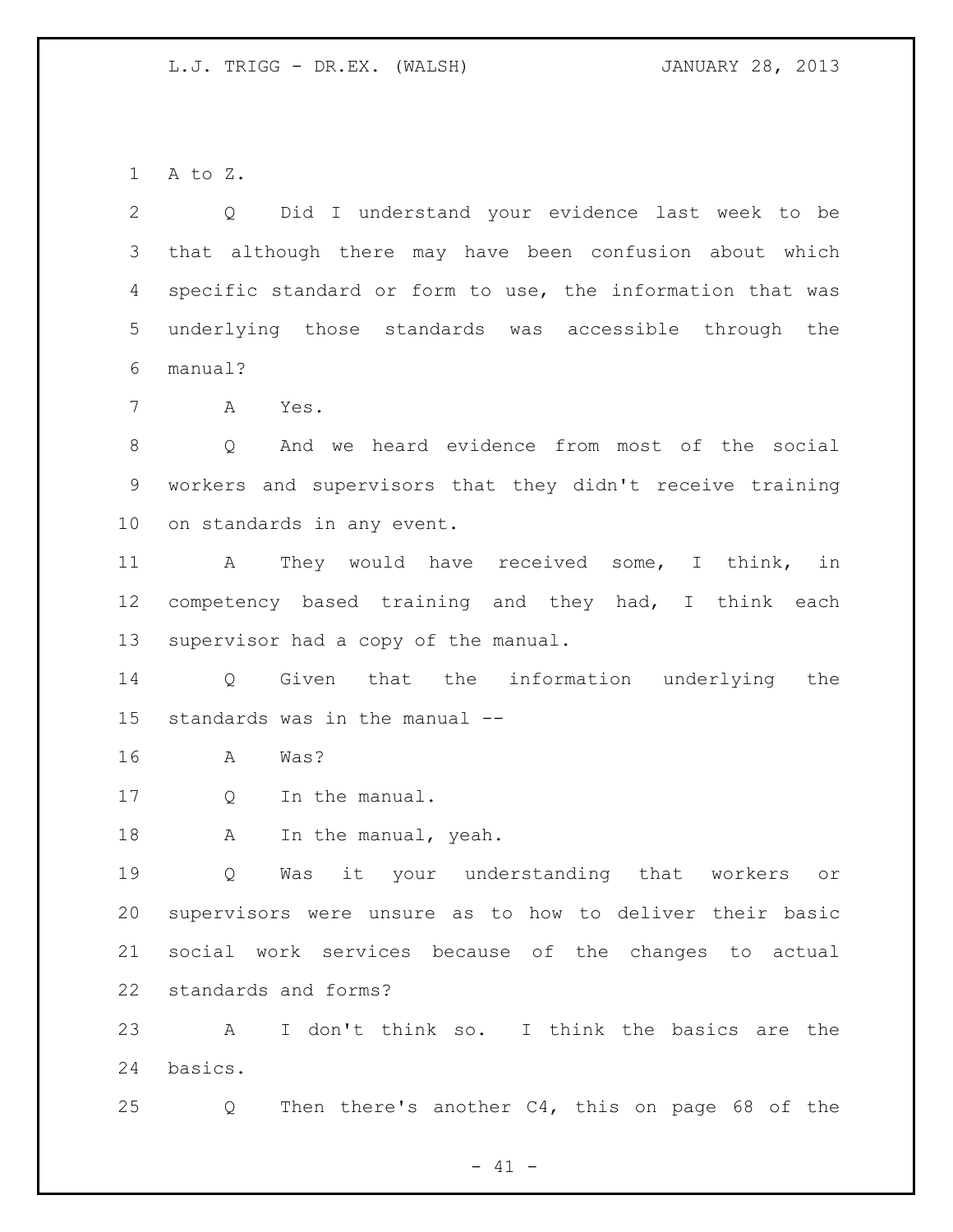report: "At various points in the case files relating to the safety of Phoenix Sinclair, the case managers and team supervisors were dealing with far too many cases 8 b than would be possible to manage appropriately." The writer goes on to say: 13 There were some important internal Agency factors affecting Child Welfare practice in Winnipeg Child and Family Services at the 17 time of Phoenix Sinclair's death. 18 They are listed below: 19 - The Agency was in a transitional 20 time and writing its own policies. They are still partially in draft and have not yet been circulated to all staff due to a lack of clarity from the Child Protection Branch.

 $- 42 -$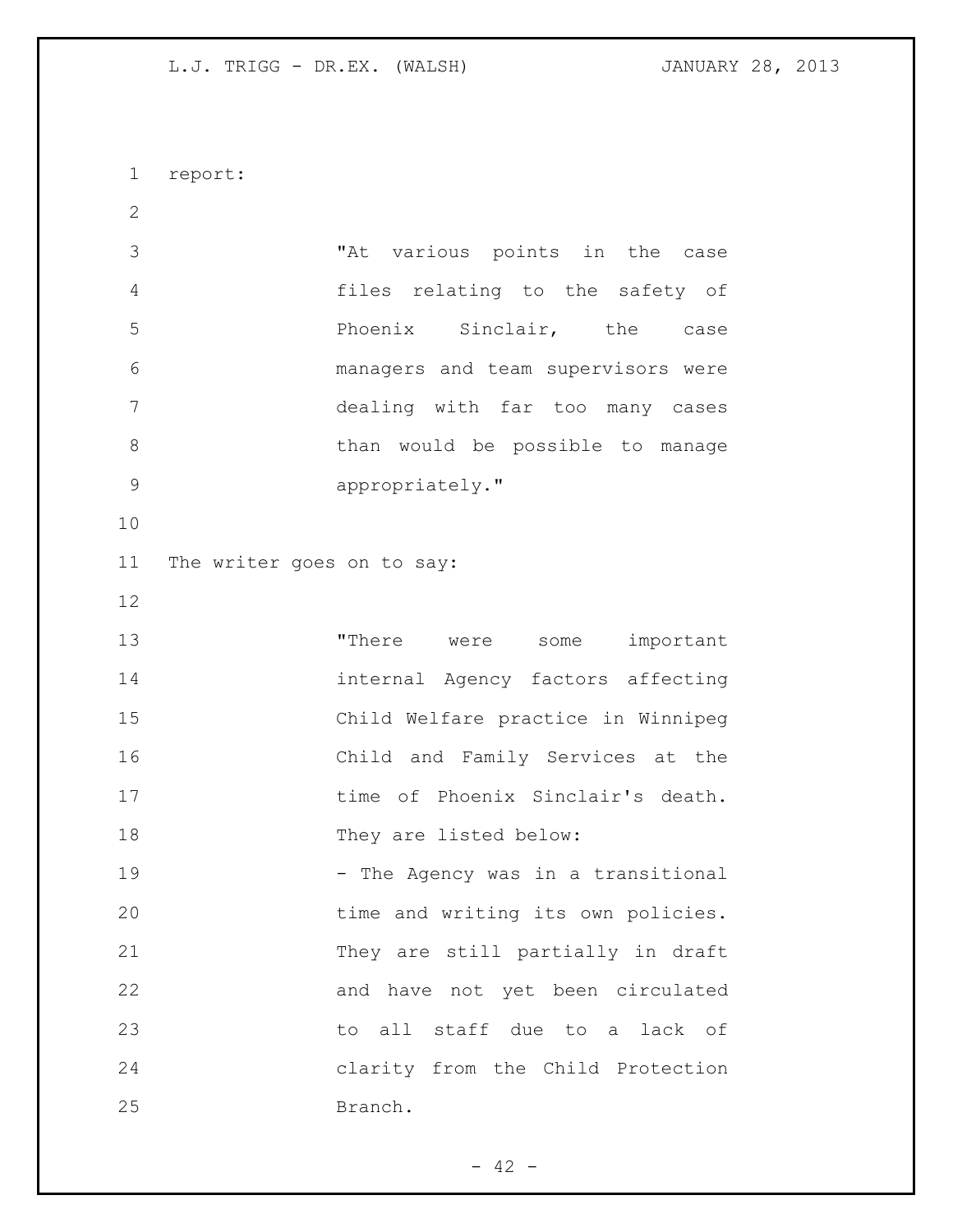1 - The workers had not received enough training. - Caseloads in various departments were excessive at the time of 5 - There were gaps in staff due to holidays, training and stress leaves. 8 - Funding issues appear to be continuous and this has affected programming and appropriate levels of staffing." Are these issues that were factors that were you were aware of that affected service delivery when you were CEO? A When I was there? Yes, and I think we've touched on a number of them. Q We have. Do you have any other comments on this conclusion and the comments? A No. THE COMMISSIONER: I take it there's some, some renumbering problem, is there? C4 appears on page sixty -- MS. WALSH: Yes. 24 THE COMMISSIONER: And then -- at 64 and then again on, C4 on 68.

 $- 43 -$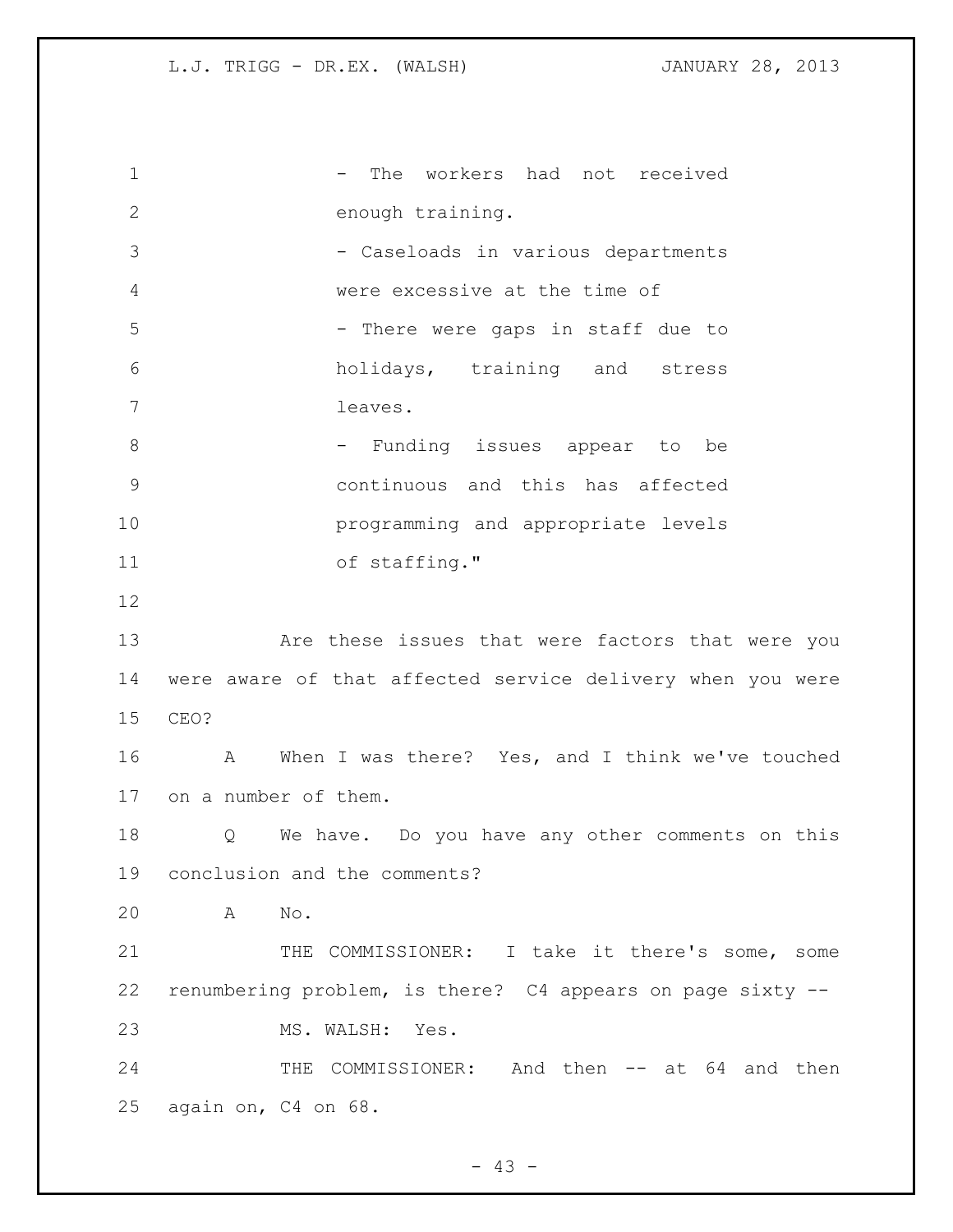MS. WALSH: That's correct, Mr. Commissioner. The writer of the report repeated C4 twice. So there's C4 on page 64 and C4 on page 68. THE COMMISSIONER: Yes, okay. MS. WALSH: Thank you. BY MS. WALSH: Q Let's pull up, please, page 34653 and this is the last area I want to cover with you. This is a one page memo dated December 10, 2001 to all staff from you and I'm going to ask you what, what you were addressing in this memo. You say: 14 T have observed throughout the Agency a fear of censure as a result of decisions we make. As professionals --" MS. WALSH: Mr. Commissioner, do you have this memo? It's a, it's a one page document that would be in your documents relating to Dr. Trigg. It's not in the report. So it's a single page, it's page 34653. It's a memo dated December 10, 2001. 24 THE COMMISSIONER: Yes, I have it. MS. WALSH: Oh good, thank you.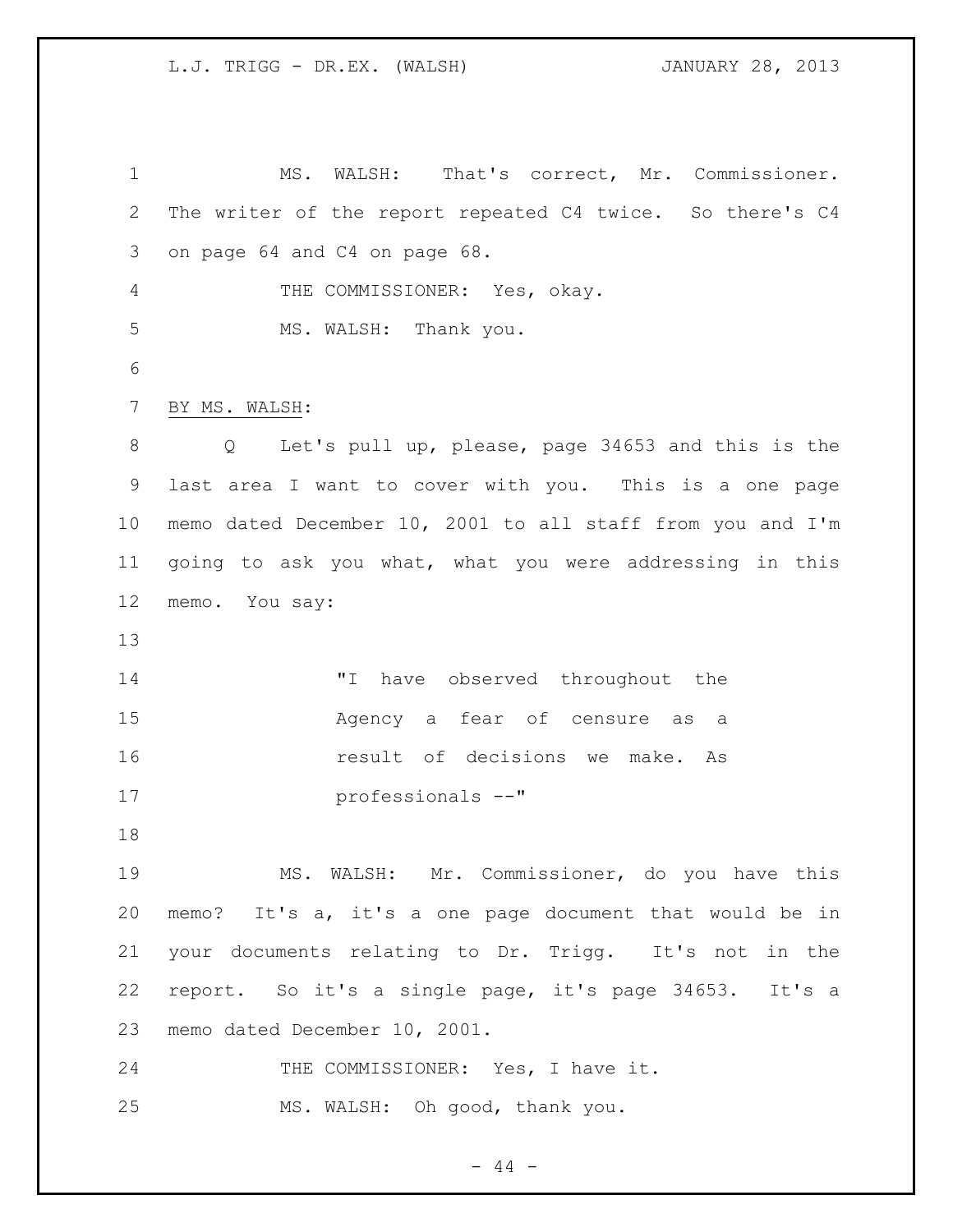BY MS. WALSH: Q So it's "Re: Agency support" and you go on to say: "As professionals, our training and experience prepares us to give advice and make decisions. 8 Sometimes, despite reasonable judgement, the outcome of our advice and our decisions is not 11 What we had hoped or intended." **As professionals, we don't**  guarantee results. What we do **guarantee** is that we are knowledgeable in the area and that we will exercise our judgement to 17 the best of our ability at all 18 times. When, despite your best efforts, the results are not what 21 is hoped or intended, you will **receive** support and not censure 23 from management. In these situations I see management's role as helping you address the

 $- 45 -$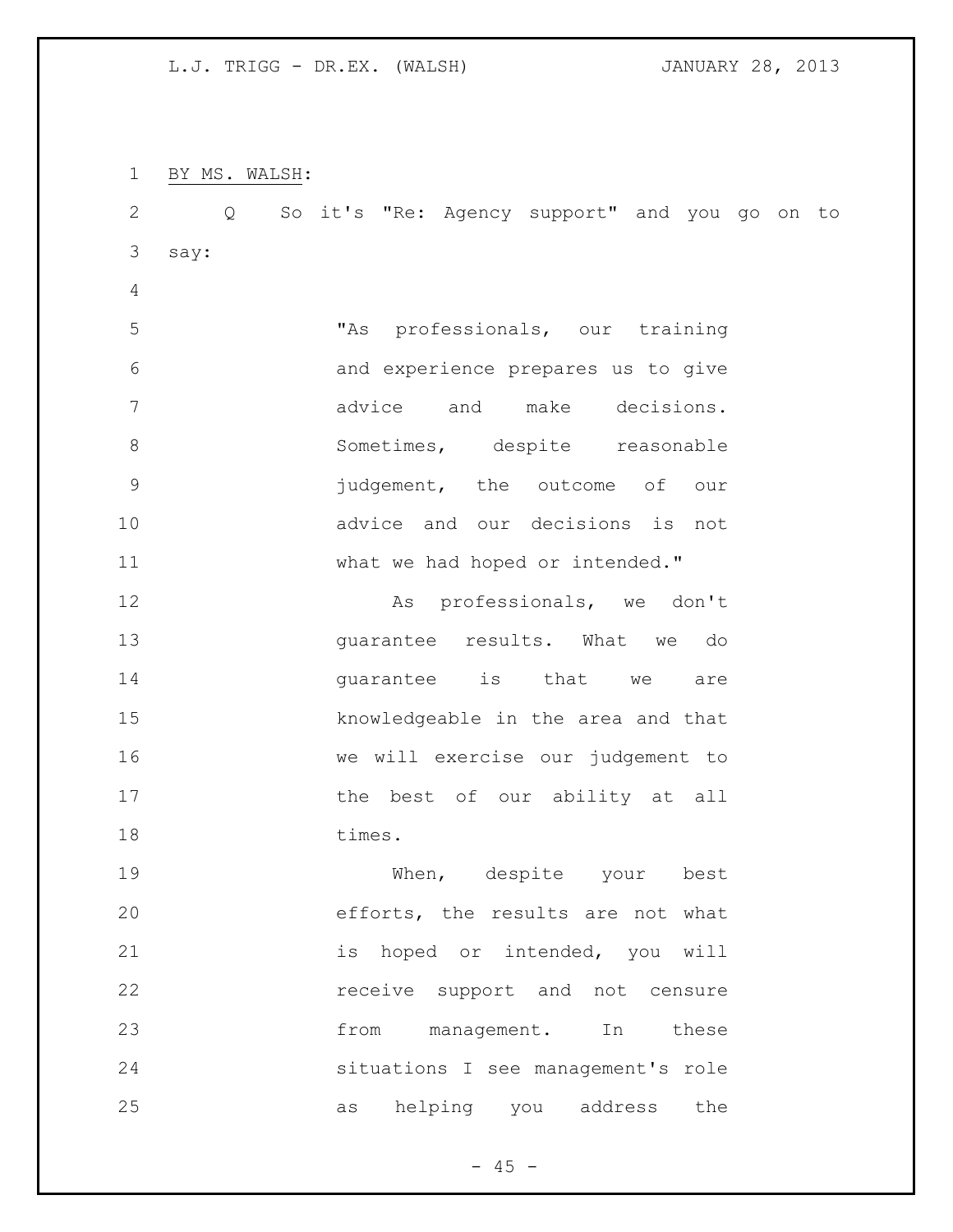problem, not censuring you for an unintended result. We will treat these situations as an opportunity to learn - both as individuals and as an agency. I also want to encourage creative innovation. I urge **8 managers** and supervisors to promote creativity throughout the 10 system. Significant breakthroughs 11 in service delivery often occur as the result of front-line workers 13 suggesting some  $--"$  A Excuse. Could you scroll it up a bit so I can see the rest? Q Sorry. A That's okay. Thank you. Q "I urge managers and supervisors 21 to promote creativity throughout 22 the system. Significant breakthroughs in service delivery often occur as the result of front-line workers suggesting some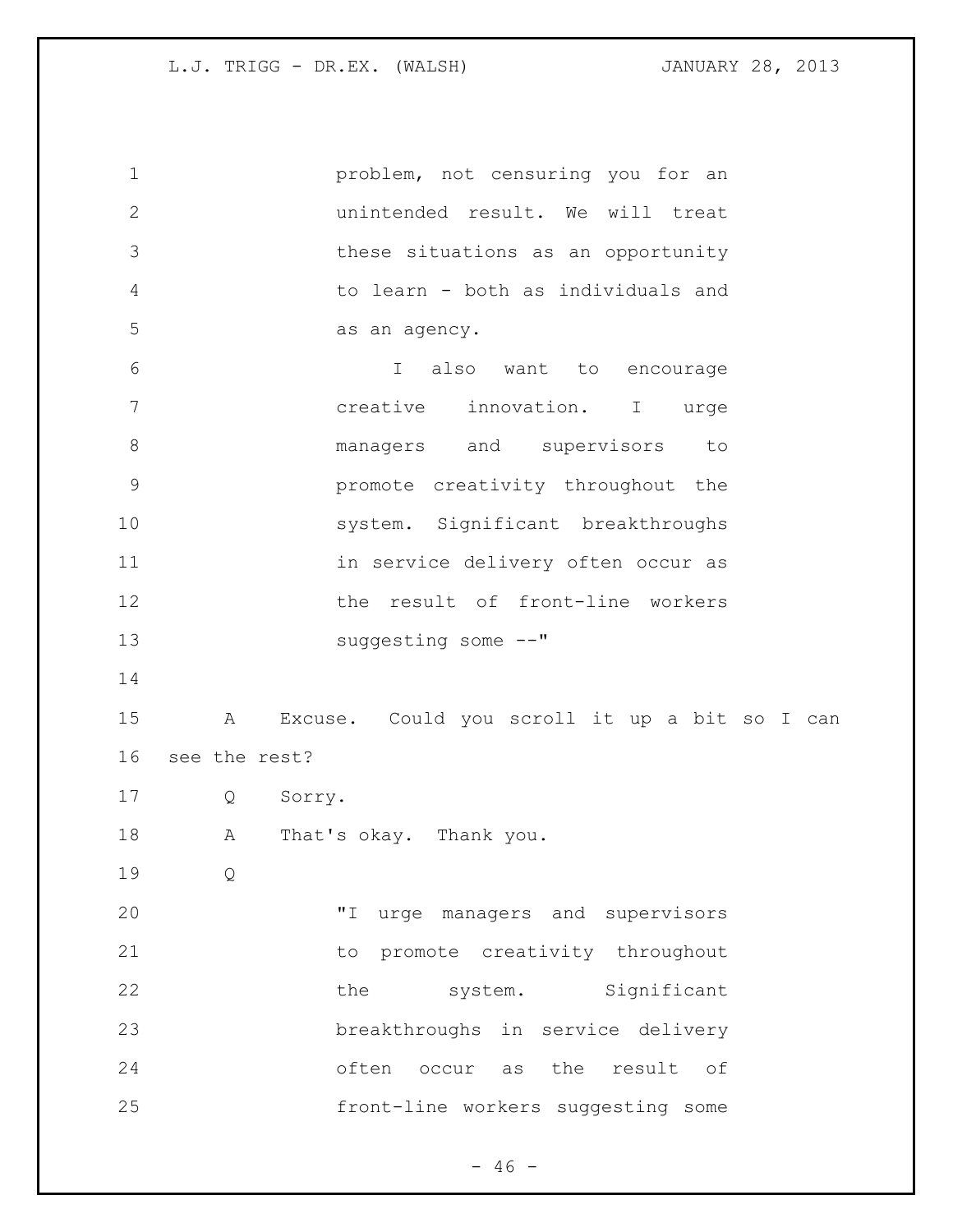simple innovation that leaves everyone wondering why no one that of 'that' long ago. Every decision we make involves some degree of risk. Staff who seize opportunities for innovation which involve an appropriate degree of risk should be assured of the Agency's 10 support. We ask only that you make your best efforts to minimize risk by using your experience and expertise to assess each problem. I have shared the contents of this memo with the Minister of Family Services and Housing and 17 the Board of Directors and they have indicated their support of 19 this approach." And you copied the minister, the deputy minister and the president of the interim management board. So what were you addressing in this memo, Dr. Trigg? A First I'd like to point out in the paragraph ...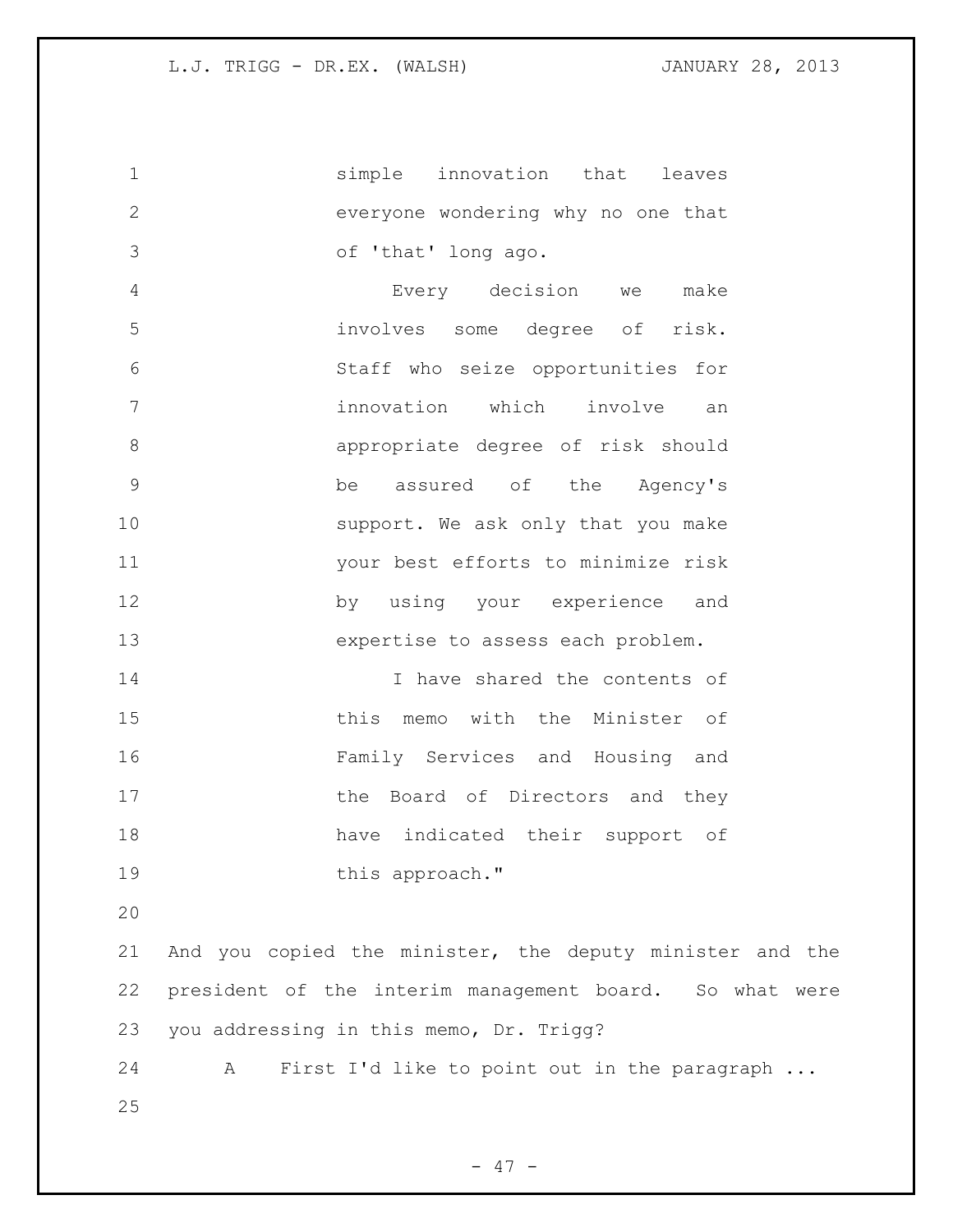(DIGITAL EQUIPMENT MALFUNCTIONED) THE CLERK: We're back on the record. MS. WALSH: Where did we -- where did we lose the power? THE CLERK: I would say probably shortly after the start of reading the memo. 8 MS. WALSH: We didn't get any -- MR. GINDIN: Counsel isn't back yet. MS. WALSH: Oh sorry, that's right. The witness's counsel is not here. 12 THE COMMISSIONER: What's the problem? MS. WALSH: Mr. McKinnon is not in the room. 14 THE COMMISSIONER: Oh. 15 MS. WALSH: The witness's counsel. THE COMMISSIONER: I guess we better wait for him. MS. WALSH: Thank you for pointing that out. Now he's in the room. MR. MCKINNON: Sorry. 21 MS. WALSH: No, no problem. THE COMMISSIONER: I think maybe you might as well start back on the letter. MS. WALSH: Okay. 25 THE COMMISSIONER: Because we didn't get very far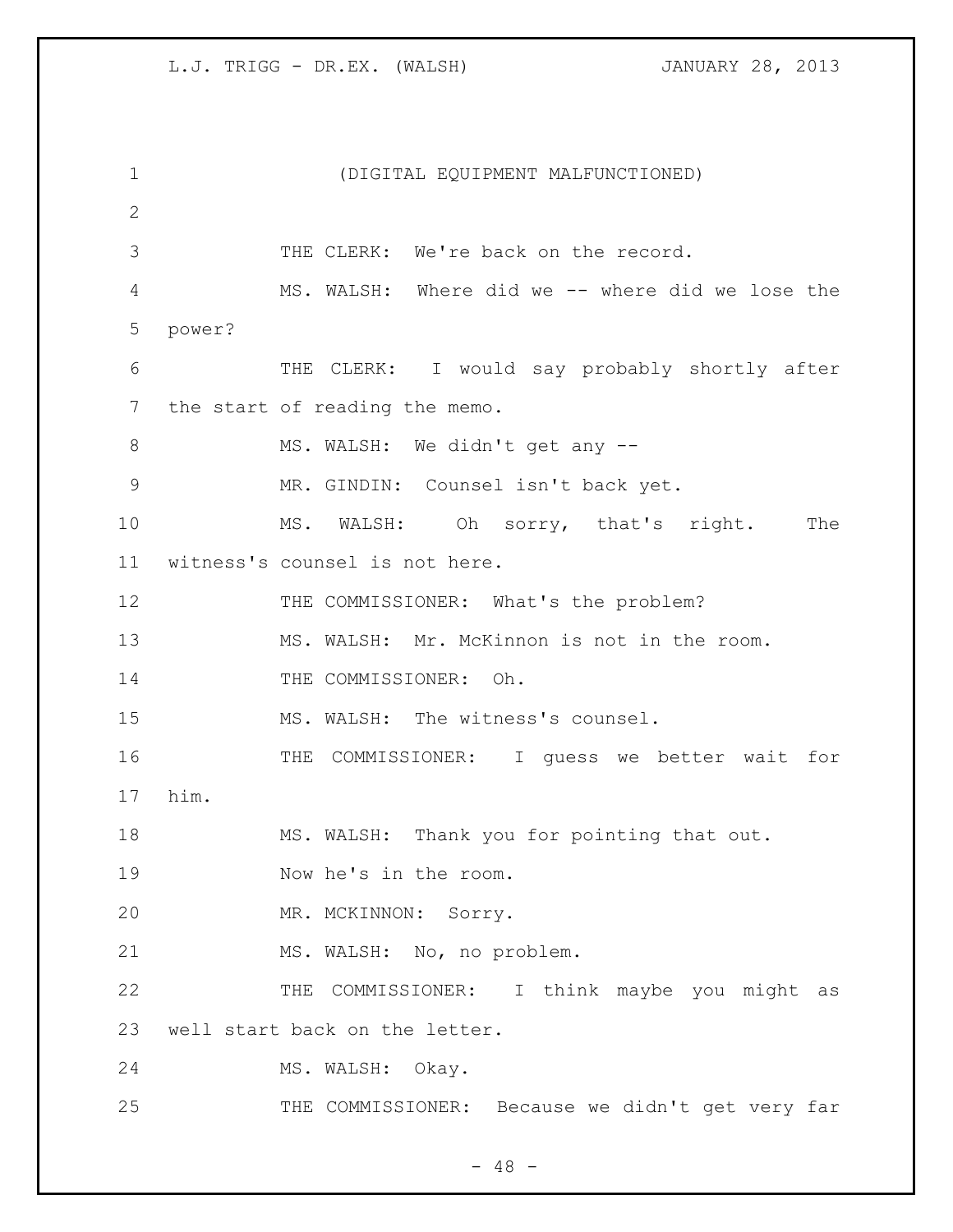into it.

| $\overline{2}$ | MS. WALSH: No. So shall I read the report, the                |
|----------------|---------------------------------------------------------------|
| 3              | memo again? All right. Is that -- does that make sense?       |
| 4              | THE COMMISSIONER: Would that help the witness or              |
| 5              | can she -- is she ready to answer questions about it?         |
| 6              | THE WITNESS: I can answer questions about it.                 |
| $7\phantom{.}$ | MS. WALSH: All right. So what we've left from                 |
| 8              | the recording is simply my reading it out but we have the     |
| 9              | document; is that right, Madam Clerk? Okay.                   |
| 10             | THE WITNESS: Could you scroll just so I can see               |
| 11             | the full? Thank you.                                          |
| 12             |                                                               |
| 13             | BY MS. WALSH:                                                 |
| 14             | So I think you were going to start in commenting<br>Q         |
| 15             | on this memo with the paragraph related to risk; is that      |
| 16             | right?                                                        |
| 17             | Well, I think underline an appropriate degree of<br>A         |
| 18             | risk is the context for this memo. The minister, the          |
| 19             | deputy minister, Jay Rodgers and I had discussion about the   |
| 20             | fact that the days care kept climbing. And it was the         |
| 21             | tendency of staff to err on the side of caution, to take      |
| 22             | more children into care, not less, notwithstanding what       |
| 23             | happened with Phoenix.                                        |
| 24             | And<br>had used the term<br>just --<br>we<br>Q<br>sorry<br>to |

interrupt you but I just want to make sure that everyone

- 49 -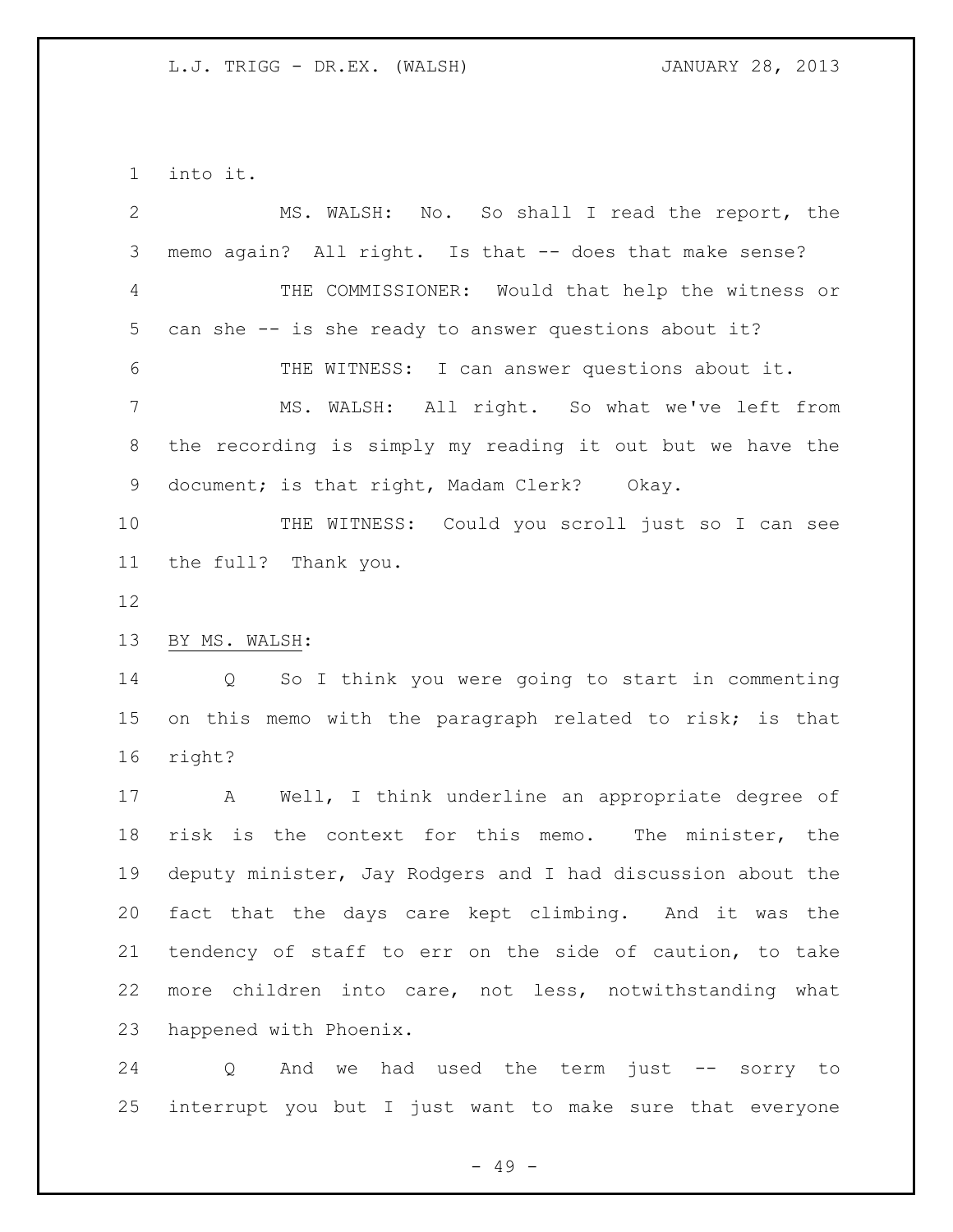knows what you mean when you use the term days care.

 A Number of children in care on any given day added  $--$ 

Q Thank you.

A -- 365 days.

Q So of children who have been apprehended?

A Yes.

Q Okay, carry on.

 A Apprehended or left in their home. So there was a tendency to take children into care to err on that side, or to err on the side of caution. There was pressure from other organizations to take children into care, schools and day cares sometimes put pressure on the agency to take children into care that the case managers thought might not be necessary so they would make a decision not to do so. And this memo was intended to say that even if you know your standards, know the program manual, it's still the case that making a decision about a human being involves judgment. So we're trying to say here if you use your best judgment and something goes wrong, a foster parent hits a child, a death is the ultimate wrongness, we will do our best to support you rather than come down on you with a big stick, support you in changing, support you in developing, support you in learning whatever skills so that doesn't happen again.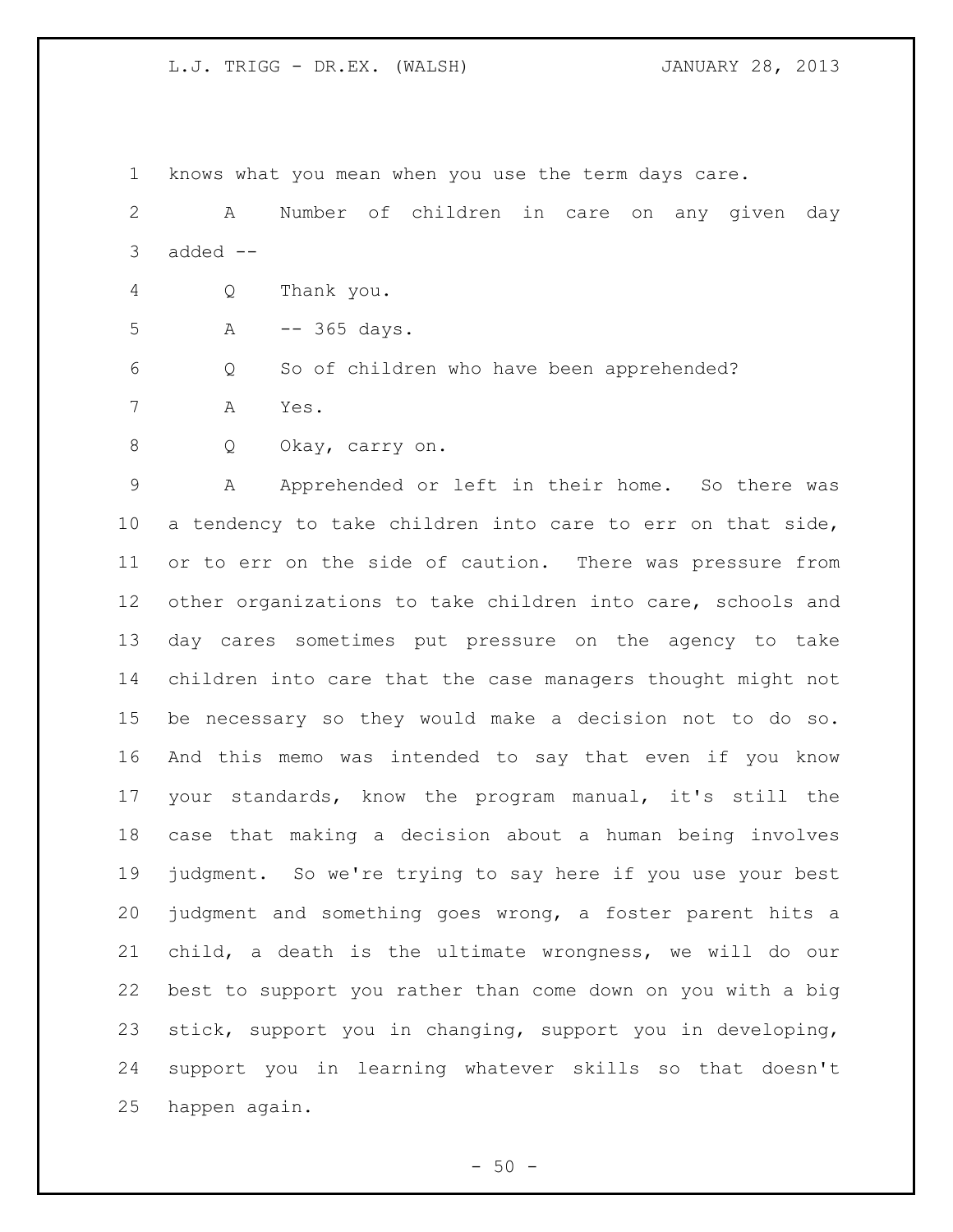Q That's the essence of what you were doing with this memo? A Yes. I wrote it. Prior to writing it, it was discussed by Mr. Sale, Ms. Mindell and Jay Rodgers. Q So the minister, deputy minister and president of the interim board. Who was it given to? A All staff. 8 Q The entire staff of the agency? A Yes, I think so. I see -- can I see for sure who it's to? All staff, yes. 11 Q To all staff. A Yeah. It would have gone out by email to all staff. Q By email. Did you receive a response to this memo from any staff? A Not specifically. Q Was it the subject of some discussion once it went out that were aware of? A I was aware that there was some degree of cynicism among staff. They weren't entirely trusting if they made a mistake and something bad happened that they would get the backup support, retraining, whatever they needed and we were trying to dispel that. Q What about -- did you discuss it with senior management? Do you recall any discussions with that level

 $- 51 -$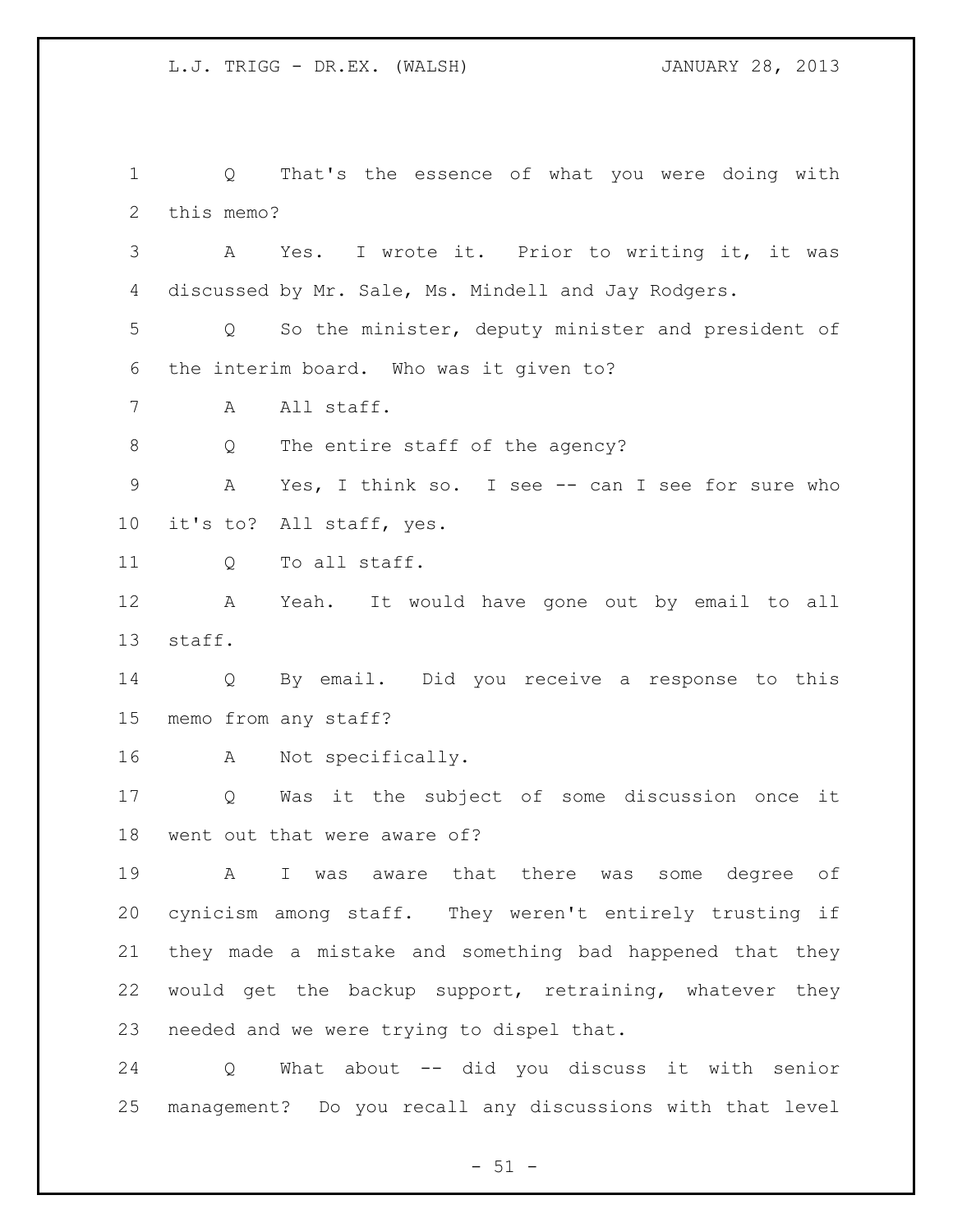of staff?

A Before I wrote it?

Q No, after it went out.

 A After it went out, I don't recall a lot of discussion.

 Q In terms of challenges generally to an agency that's delivering child welfare services, and particularly in light of what you've indicated in this memo, is it fair to say that apprehending a child is, is one of the more difficult decisions that a child welfare worker has to make?

 A Yes. It's traumatic for the child. It's traumatic what happened to them that led to the reason. It's also traumatic being taken to a new, strange place with strangers and not knowing what's going to happen next and they don't until the case plan is developed.

 Q So first and foremost, it's traumatic to the child and the family?

A Yes.

Q And then at --

 A Well, the first is it's traumatic for the child whatever happened --

Q Right.

 A -- that brought them to the attention of the agency.

 $-52 -$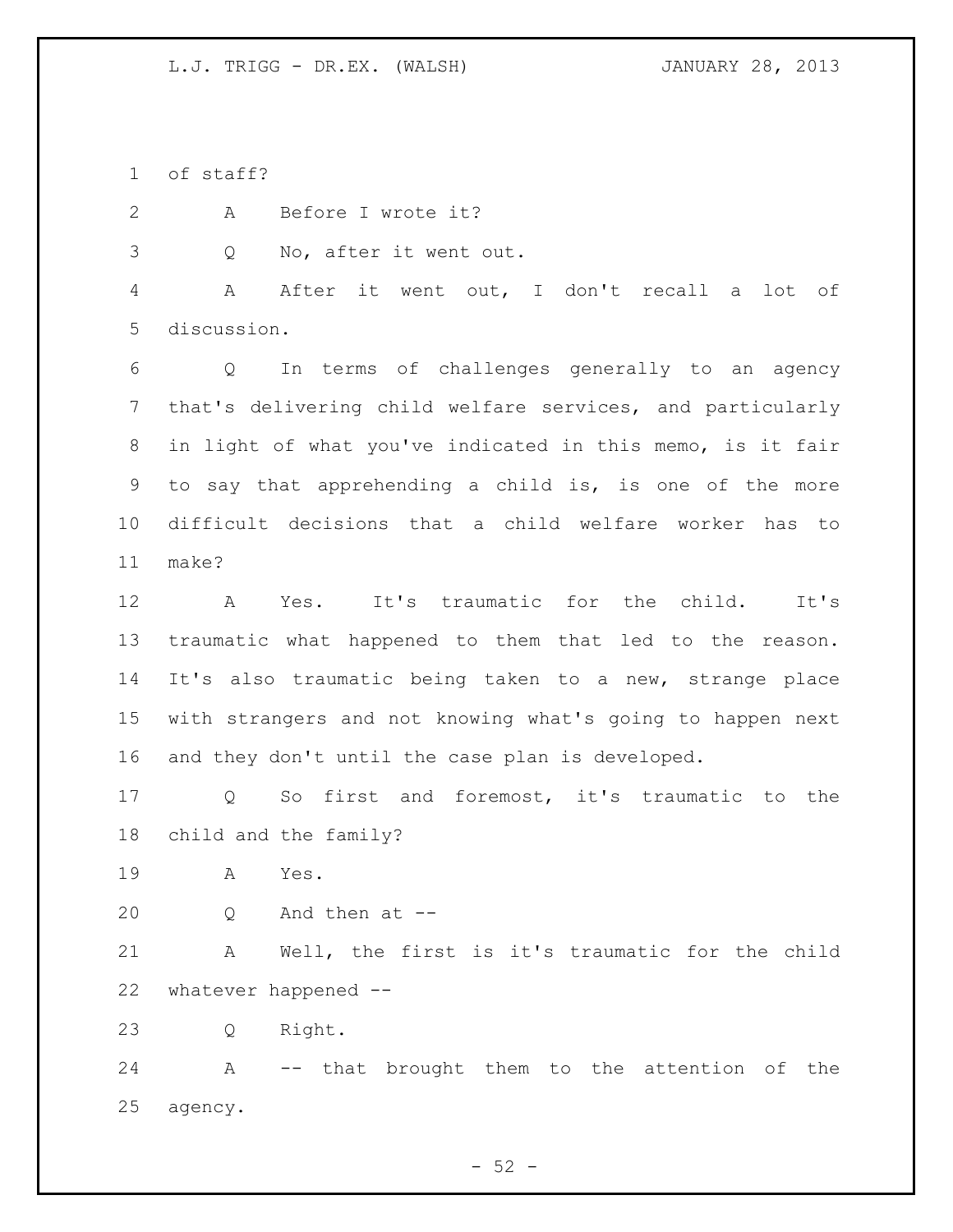Q Yes.

 A And then the actual apprehension is traumatic also.

 Q And it's also fair to say that it's, in terms of a social worker's job description that that's a difficult part of their job?

7 A A very difficult part. And as I said last week, less than 50 percent or some 50 percent on the front line had worked two years or less.

 Q Those are the workers who are doing the actual apprehension?

 A Yes. And they did not have a lot of experience and it must also have been very stressful for them.

 Q We heard a great deal of evidence from the socials workers who testified and from individuals who had contact with the system about the level of mistrust between the child welfare system and the people that it needs to serve. Was that something you were aware of when you were at the head of the agency?

A Yes.

 Q Were you aware of any measures that were being taken by the agency to address that issue?

23 A That was a supervision issue, I think, that -- sorry, I just forgot your question. Ask me again, please. I was thinking.

 $-53 -$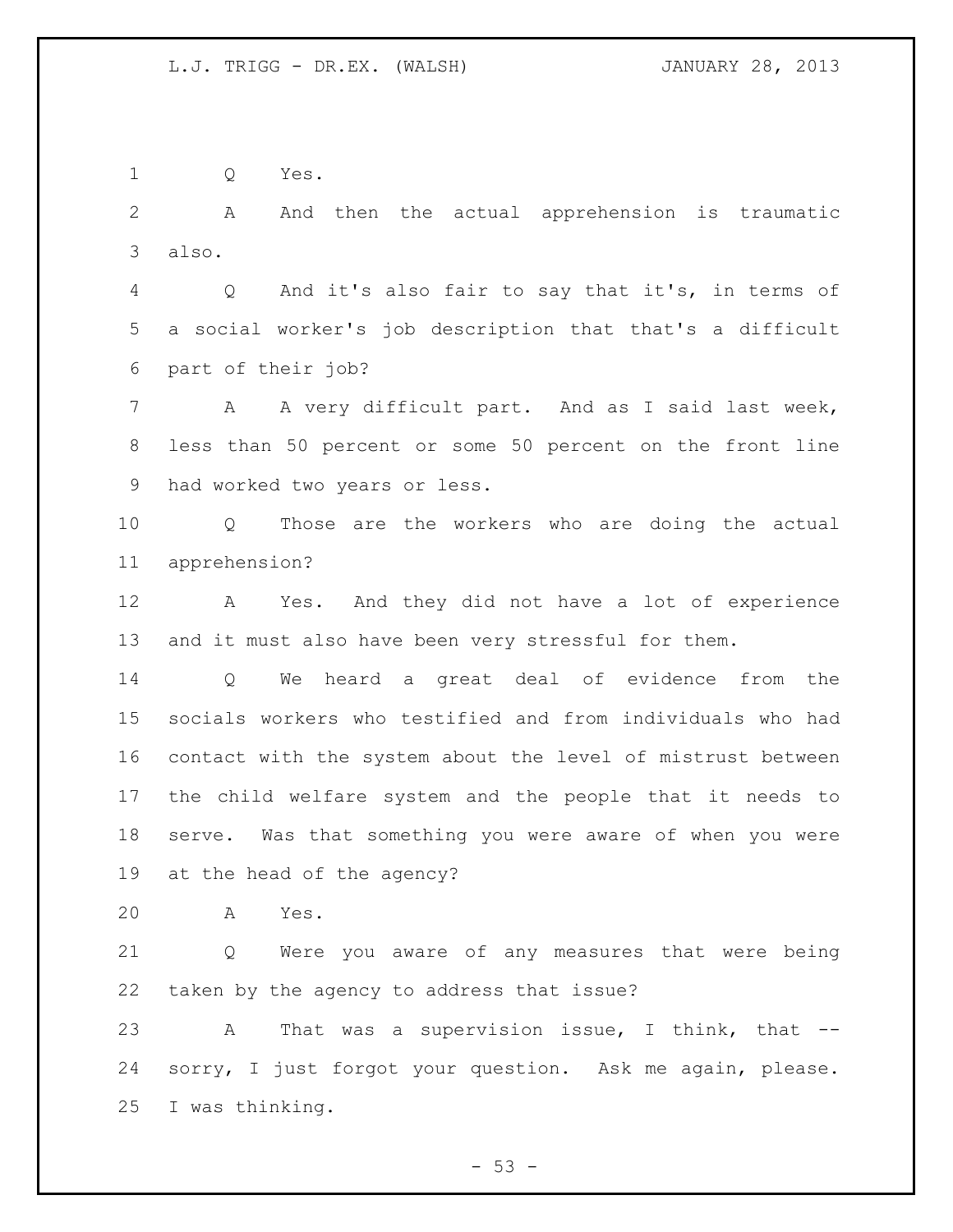Q Whether, when you were a head of the agency, whether you aware of any measures that were being taken to address the issue of mistrust between agency and clients? A It was a matter of skill and experience. I remember one case manager who had such a rapport with a mother that she was, over time apprehended four of the mother's children and still had a good working relationship with the mother. Now that would not always have been possible. Certainly there were many parents, families very angry that the children had been taken from them and would slam the door in the face of a case manager who comes to talk to them.

 Q Was it an issue, from your perspective that, as we heard evidence, the same worker who was providing supportive services to a family could also be the worker who was serving them with court papers and apprehending the child?

 A That's been under discussion for years and there's simply -- there are two different opinions about it.

 Q What, what are the opinions as far as you know, what are the two?

 A One is that a skilled worker can wear both hats and one is, the other opinion is that the family should have a worker and the child should have his or her own

 $-54 -$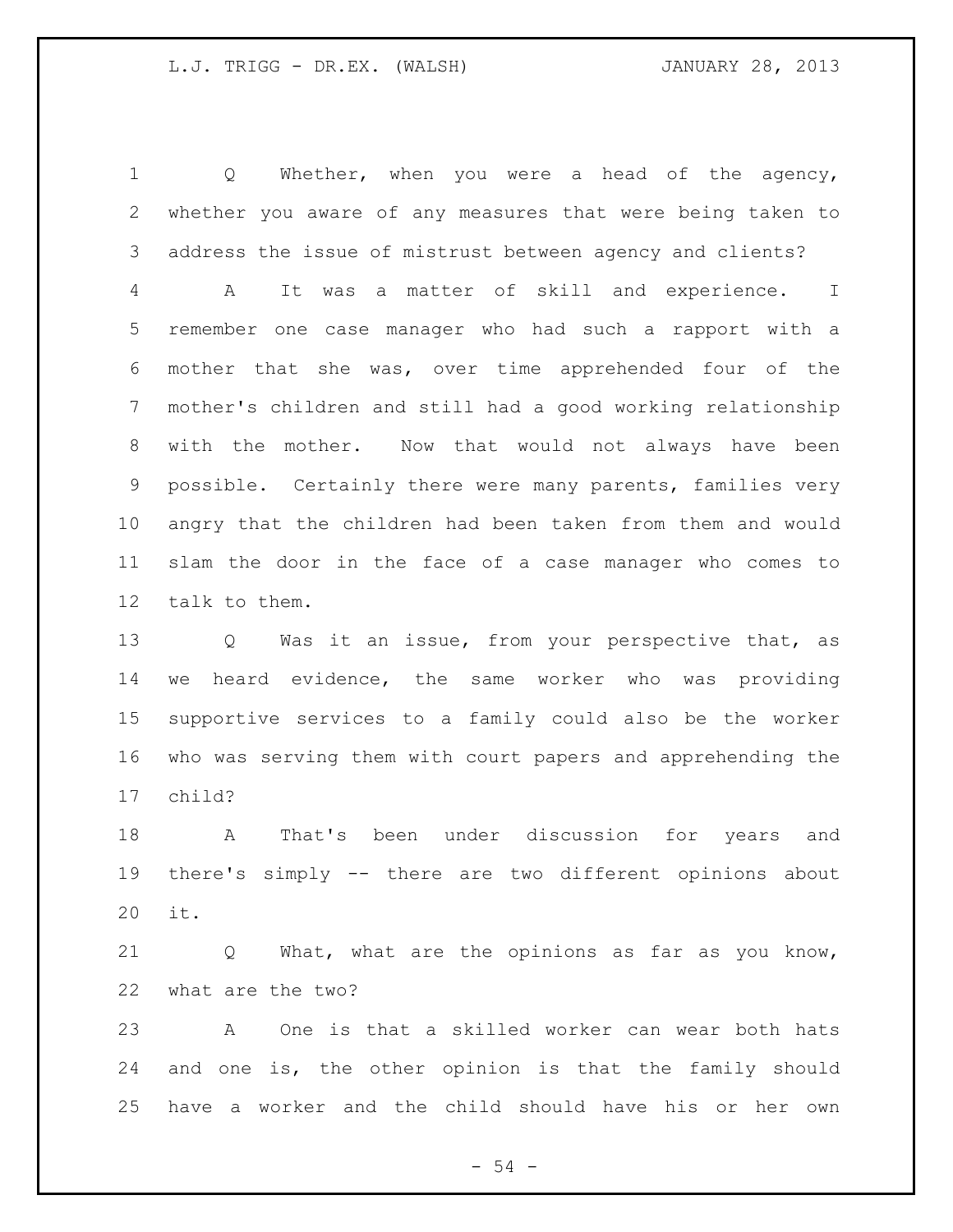worker.

| $\mathbf{2}$ | How does, how does that address the issue of<br>Q           |
|--------------|-------------------------------------------------------------|
| 3            | offering support and then serving with court papers to      |
| 4            | separate the workers, how would that address that issue?    |
| 5            | Oh, support the child.<br>А                                 |
| 6            | So the child would have their own support worker?<br>Q      |
| 7            | Have their own worker and not get lost in the<br>Α          |
| 8            | shuffle between an angry family or parents and the agency.  |
| 9            | I see.<br>Q                                                 |
| 10           | It's a, it's a hard thing to do, develop a<br>A             |
| 11           | rapport and maintain a rapport with families whose kids are |
| 12           | in care when apprehended, but it is doable and many times   |
| 13           | it happens well. Perhaps not at the beginning of a case     |
| 14           | but later on as family service teams get to know their --   |
| 15           | especially if you worked for the family on and off for five |
| 16           | or six years, you're more likely to have formed a           |
| 17           | rapport --                                                  |
| 18           | Well, that kind of rapport --<br>Q                          |
| 19           | -- and develop some trust in you.<br>A                      |
| 20           | Q So to develop trust and to develop a rapport,             |
| 21           | does that take time?                                        |
| 22           | Absolutely.<br>A                                            |
| 23           | And again, much of the evidence we heard had<br>Q           |
| 24           | involved situations where workers were, by virtue of being, |
| 25           | for instance intake workers, were not in a situation where  |
|              |                                                             |

 $- 55 -$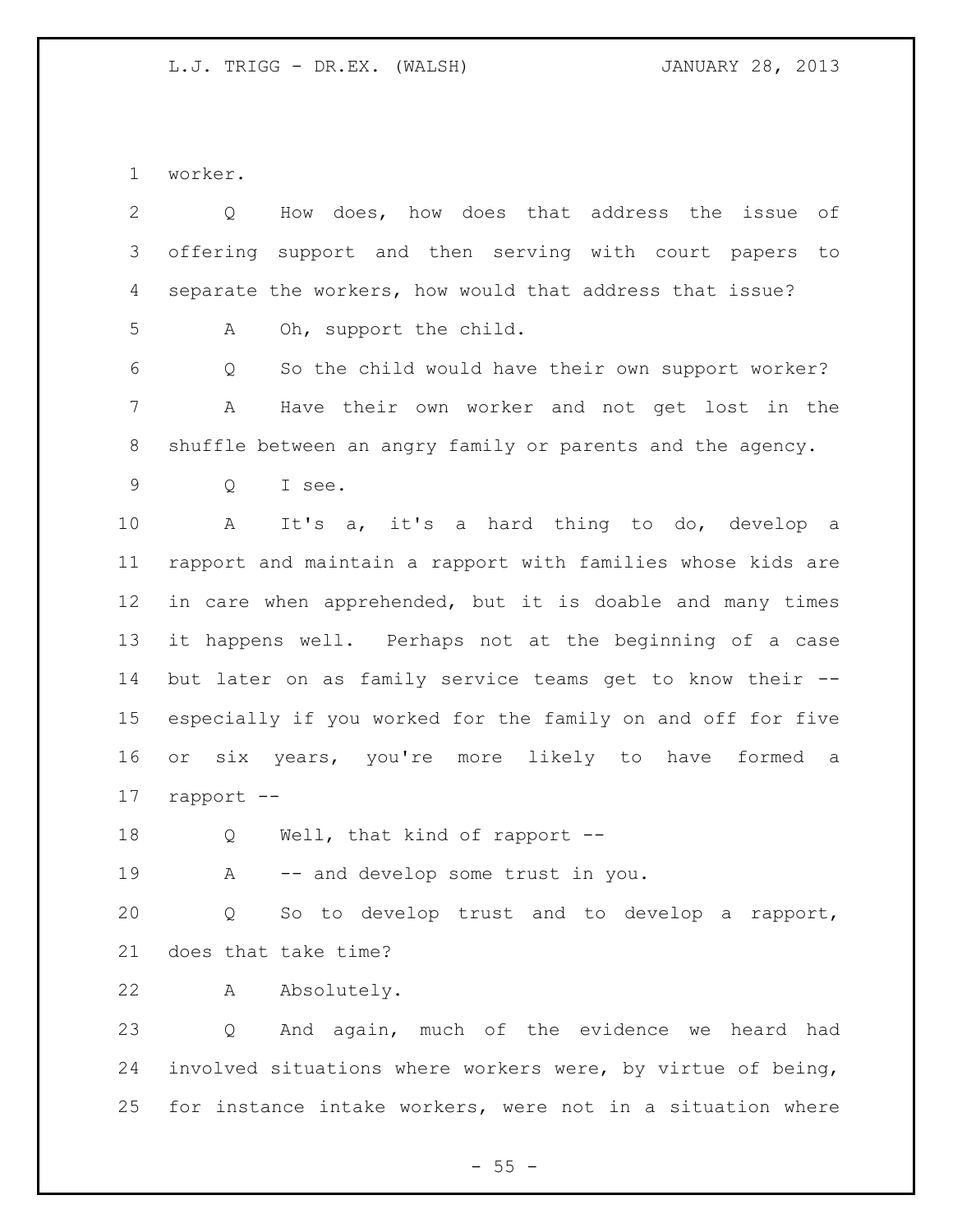- they could develop a rapport with their family by virtue of the nature of the program they were working in.
- A Yes.

 Q One other area I want your thoughts on in terms of, from your experience as CEO of the agency, the child welfare literature talks about sort of a duel mandate of child welfare service, if you will, intervening to assure urgent protection and safety versus intervening to provide support to families and long-term well being to prevent ongoing maltreatment and that that's a challenge for an agency to again deliver both of those aspects all at once and that sometimes the first aspect dealing with immediate safety takes priority or affects the ability of the agency to work long term with a family so that services are more of a crisis driven nature than an ongoing supportive nature. Is that something that, that you were aware of as a challenge for the agency?

A Definitely, for front line --

Q And what could be done about that challenge?

 A What needs to be done? Well, I still think a balance of service is needed. You absolutely have to have child protection front line services, but I also think that some of the community based program helped keep some children out of care by support, by mothers' groups, cooking groups, time out, to bring your child and spend

 $- 56 -$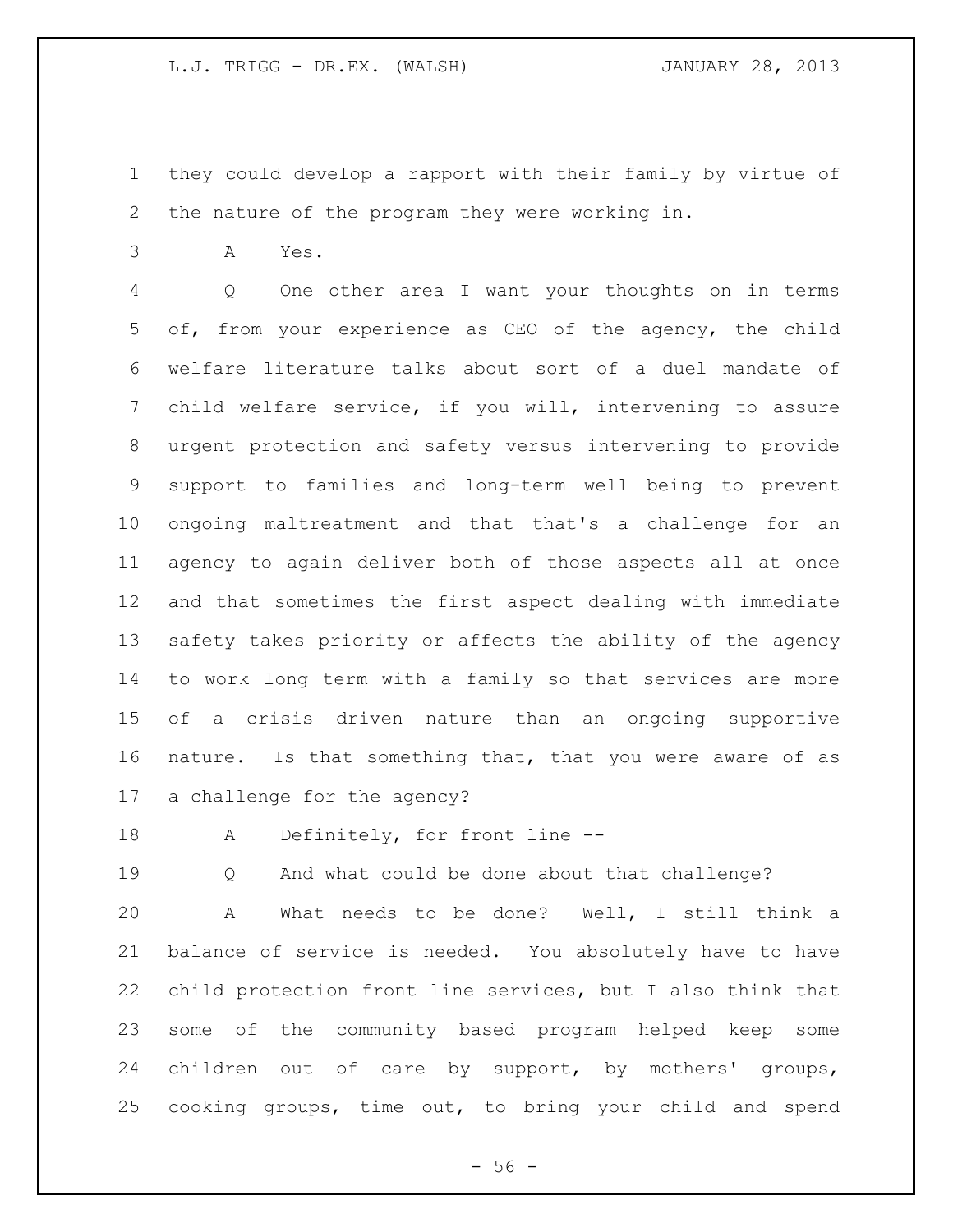time with other moms or dads or children.

| $\overline{2}$ | So that's, that's the importance of services<br>Q                      |
|----------------|------------------------------------------------------------------------|
| 3              | beyond the child welfare agency itself?                                |
| 4              | Or part of the child welfare agency.<br>A                              |
| 5              | Working in collaboration?<br>Q                                         |
| 6              | In the same agency you would have those services,<br>Α                 |
| 7              | we did. We had a range of services, service the<br>as                  |
| 8              | children and families but there was also a community based             |
| 9              | early intervention, which provided drop-in centres,                    |
| 10             | community kitchens, things like that.                                  |
| 11             | When you say community based, that's, that's what<br>$Q \qquad \qquad$ |
| 12             | I'm wondering, are those community based organizations with            |
| 13             | which the agency partners?                                             |
| 14             | No, they were community based centres run by the<br>A                  |
| 15             | agency.                                                                |
| 16             | I see. But, but then planted in the community<br>Q                     |
| 17             | itself?                                                                |
| 18             | Yes. Usually, almost always in a different<br>A                        |
| 19             | building than any other primary service.                               |
| 20             | And being able to focus on those kinds of<br>Q                         |
| 21             | initiatives addresses the ongoing well being aspect of                 |
| 22             | child welfare delivery; is that what you're saying?                    |
| 23             | It can help because a lot of the families, let's<br>$\mathbf{A}$       |
| 24             | face it, are very poor, very disorganized, alcohol                     |
| 25             | problems. Sometimes needs someone to just drop into and                |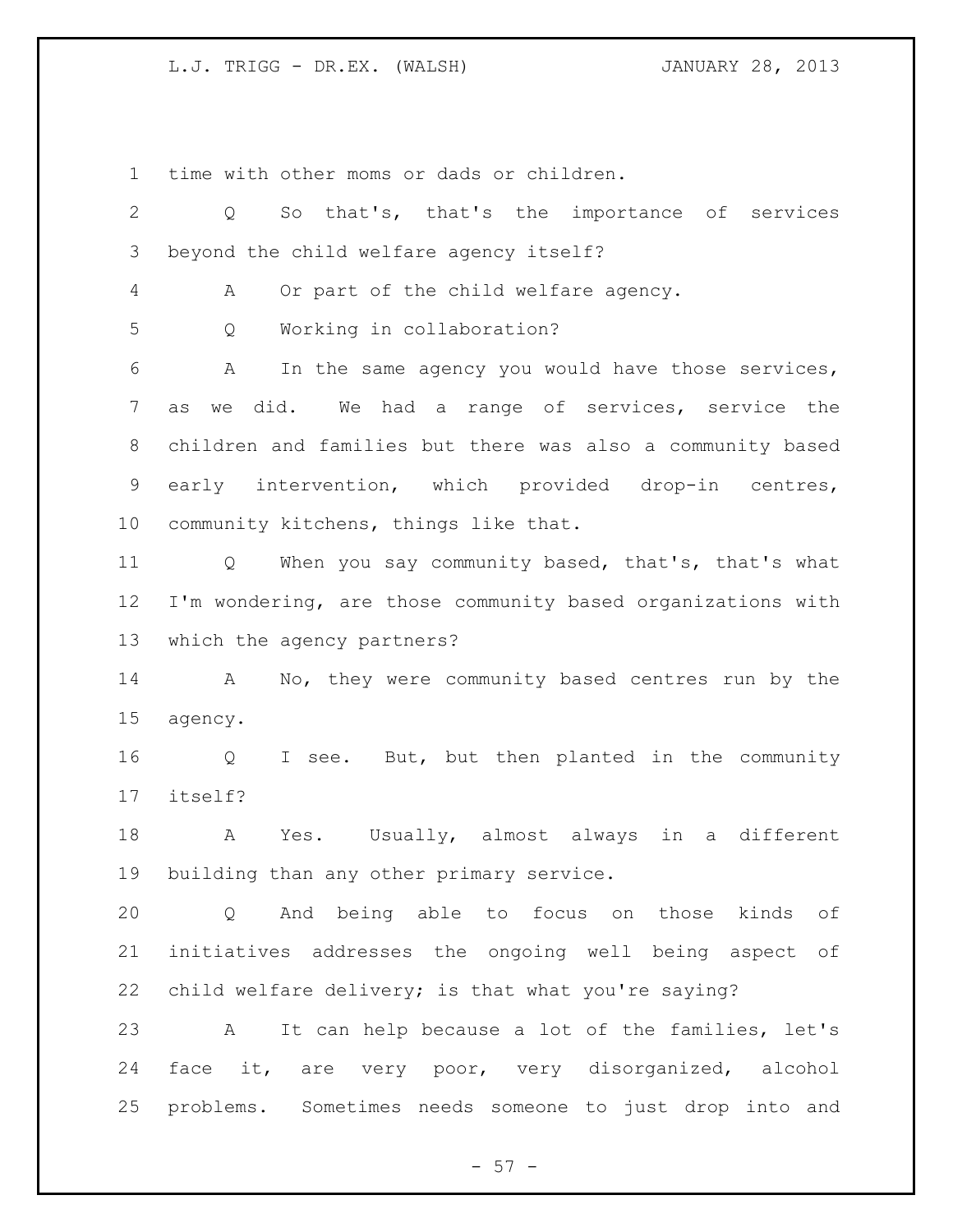talk with.

 Q So those areas also deal with prevention which goes back to your workload initiatives in terms of reducing it?

 A Yeah, one of the ways of trying to keep children out of care.

 Q I gather that, and correct me if I'm wrong, one of the main areas that you were to address when you were brought on to head the agency was to deal with the various transitions that the agency was undergoing.

11 A That was part of my job.

 Q Were there other things that you wanted to accomplish?

A Specifically?

Q Yes.

 A There were probably lots of things that I wanted to accomplish but time and money would not allow them to happen.

19 Q More generally then, if you can -- were there areas that you wanted to address?

 A More generally I wish we could have done an even better job of helping staff stay reassured and calm about the transitions and what was going to happen to them in the future. It was really uppermost on the minds of staff, am I going to have a job, what's that job going to look like.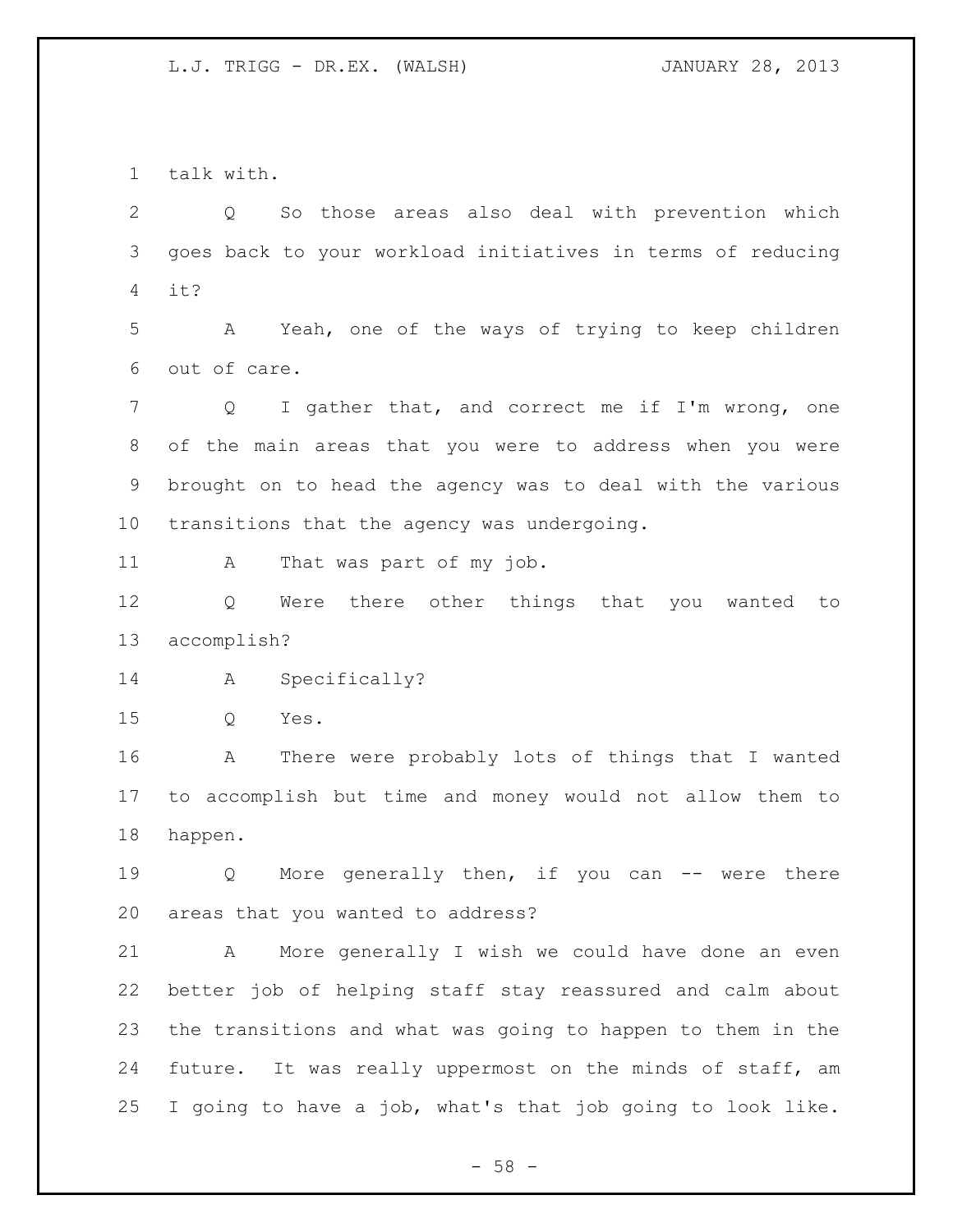When we roll into government, what's going to happen to my pension? How does it stack up with the government pension plan? Q And those issues were still issues for staff by the time you left in July of '04? A Oh, yes, and, and becoming more intensely so as devolution was around the corner. 8 MS. WALSH: Thank you. Those are my questions. There will be some questions from the other lawyers. Thank you. 11 THE WITNESS: You're welcome. 12 THE COMMISSIONER: Now, Ms. Walsh, we agreed this witness would be able to take her leave for today at 11:30. MS. WALSH: Actually the witness has very kindly been able to adjust her schedule, so we have her until 12:30, Mr. Commissioner. 17 THE COMMISSIONER: Oh, thank you very much, witness. 19 THE WITNESS: You're welcome. THE COMMISSIONER: That would be very helpful, I'm sure. MS. WALSH: Yes. THE COMMISSIONER: All right. Do you want to break or are you ready to carry on, counsel? MS. WALSH: Ready to go?

 $-59 -$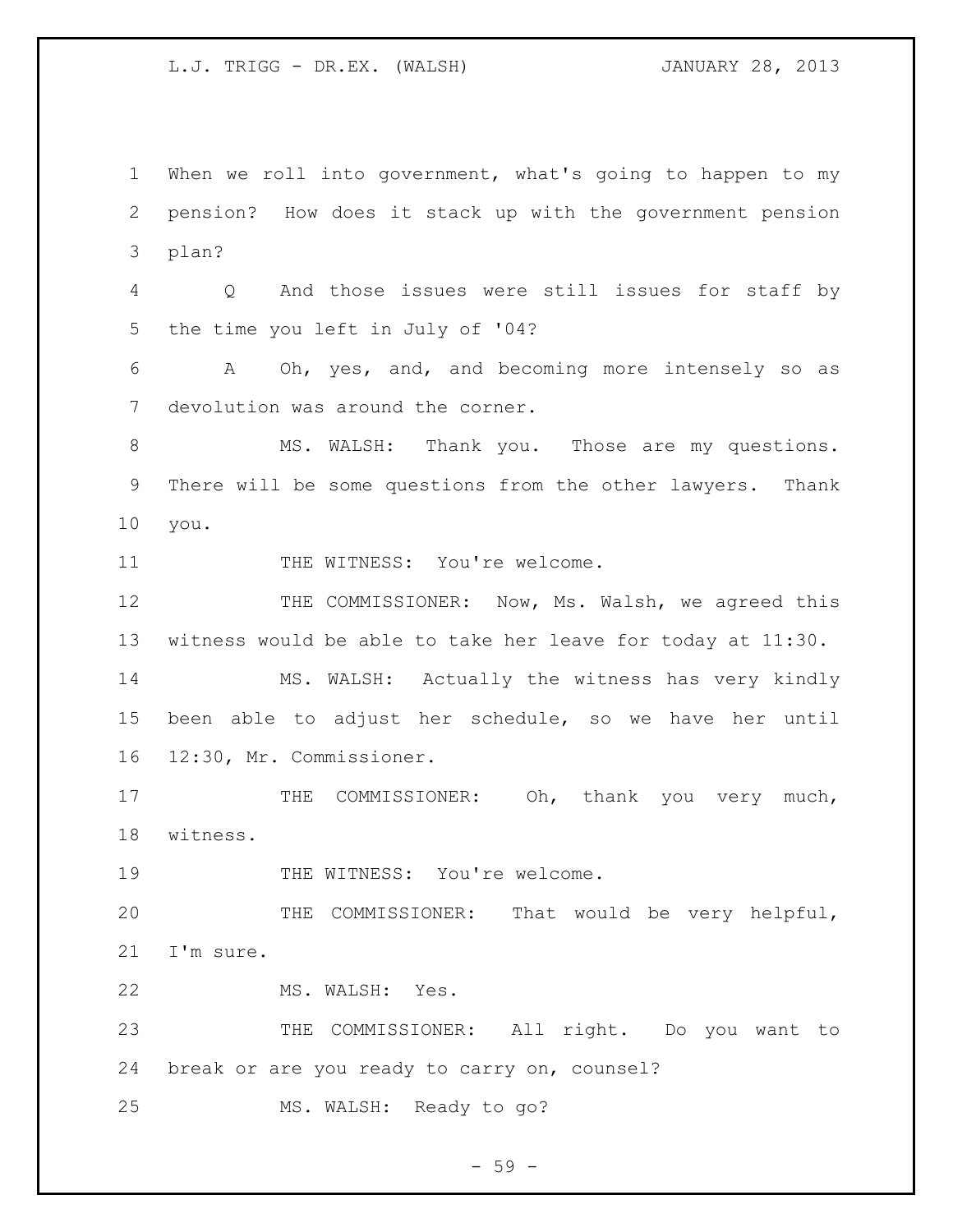THE COMMISSIONER: Who's going to go first? Mr. Saxberg, are you first?

MR. SAXBERG: Yes.

THE COMMISSIONER: Are you ready to go?

 Are you all right without a further break, witness?

 THE WITNESS: I am fine without a further break. 8 MR. SAXBERG: Thank you, Mr. Commissioner.

### CROSS-EXAMINATION BY MR. SAXBERG:

 Q Good morning, Ms. Trigg. My name is Kris Saxberg 12 and I act for, and I act for the Northern, Southern and General Authorities as well as ANCR. And the principal area that I want to discuss with you, broadly speaking, is the area of what rules and policies were promulgated and made known to the social workers during the period that you were the CEO. And so I want to begin, just a quick recap of what you were testifying to last week and earlier today. You had indicated that with respect to the creation of new foundational standards that that was an ongoing process during your time as CEO; is that fair?

 A I don't know if it was an ongoing process. I'm told that they were released in 2005 but when they actually started developing them I don't know.

Q Well, when you started as the interim CEO and

 $- 60 -$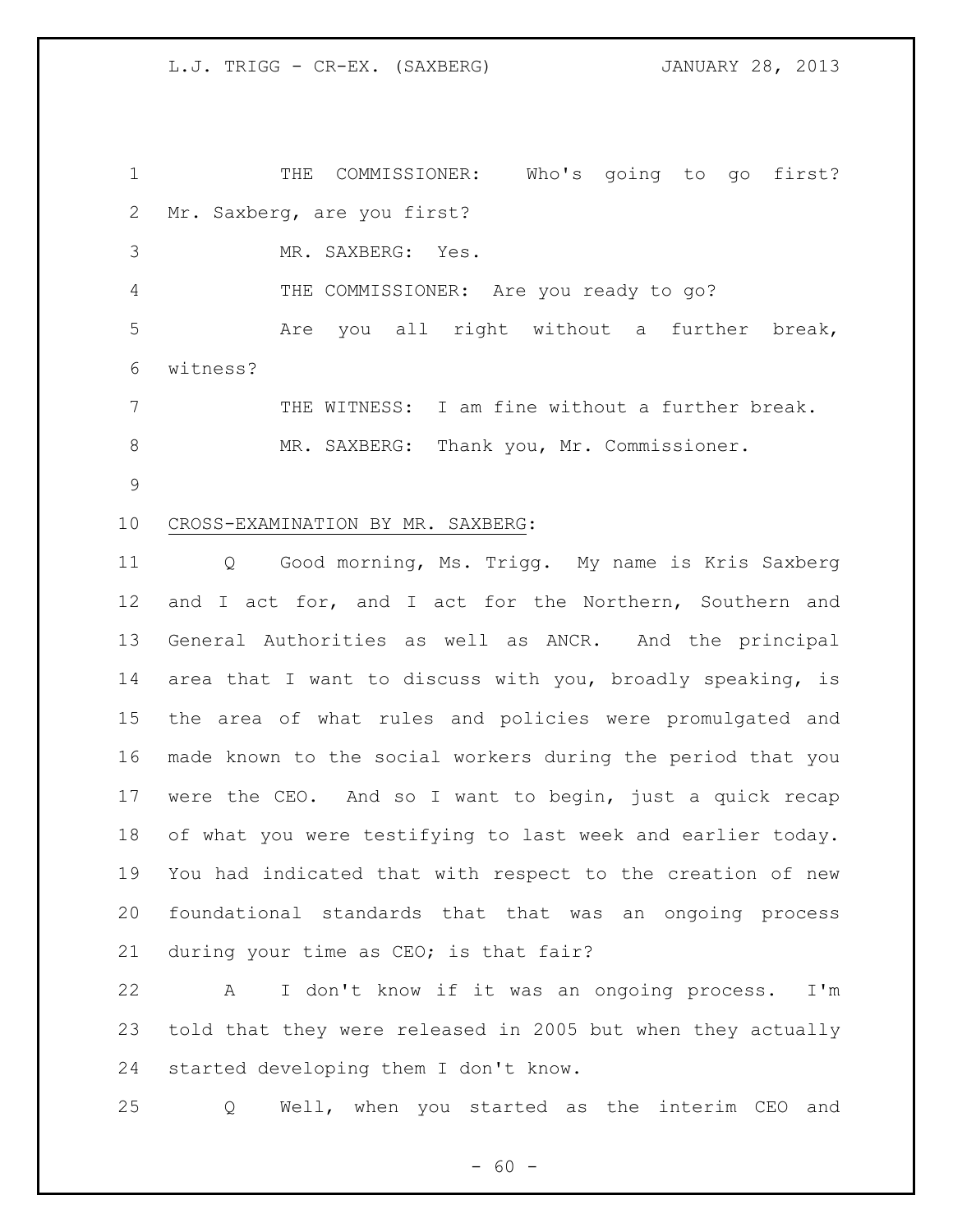then the CEO, you would have been aware that there had been some new standards developed that were being piloted within your agency.

A That had been piloted.

 Q That had been piloted. And you were aware of that?

A Yes.

 Q And those standards. And you would have been aware that there was continuing development of standards and some draft standards that were also being prepared during your period at the helm as it were, correct?

 A I'm not sure what standards you're referring to. Are you referring to the foundational standards?

 Q Yes. Right now I'm just talking about foundational standards.

A The foundational standards?

Q Yes.

18 A I was aware that the standards that have been piloted were going to become foundational standards and written, I thought, with the authorities and the child protection branch.

 Q I just wanted to make it clear, when you started there had been standards that had been piloted --

A Right.

Q -- and you've acknowledged that.

 $- 61 -$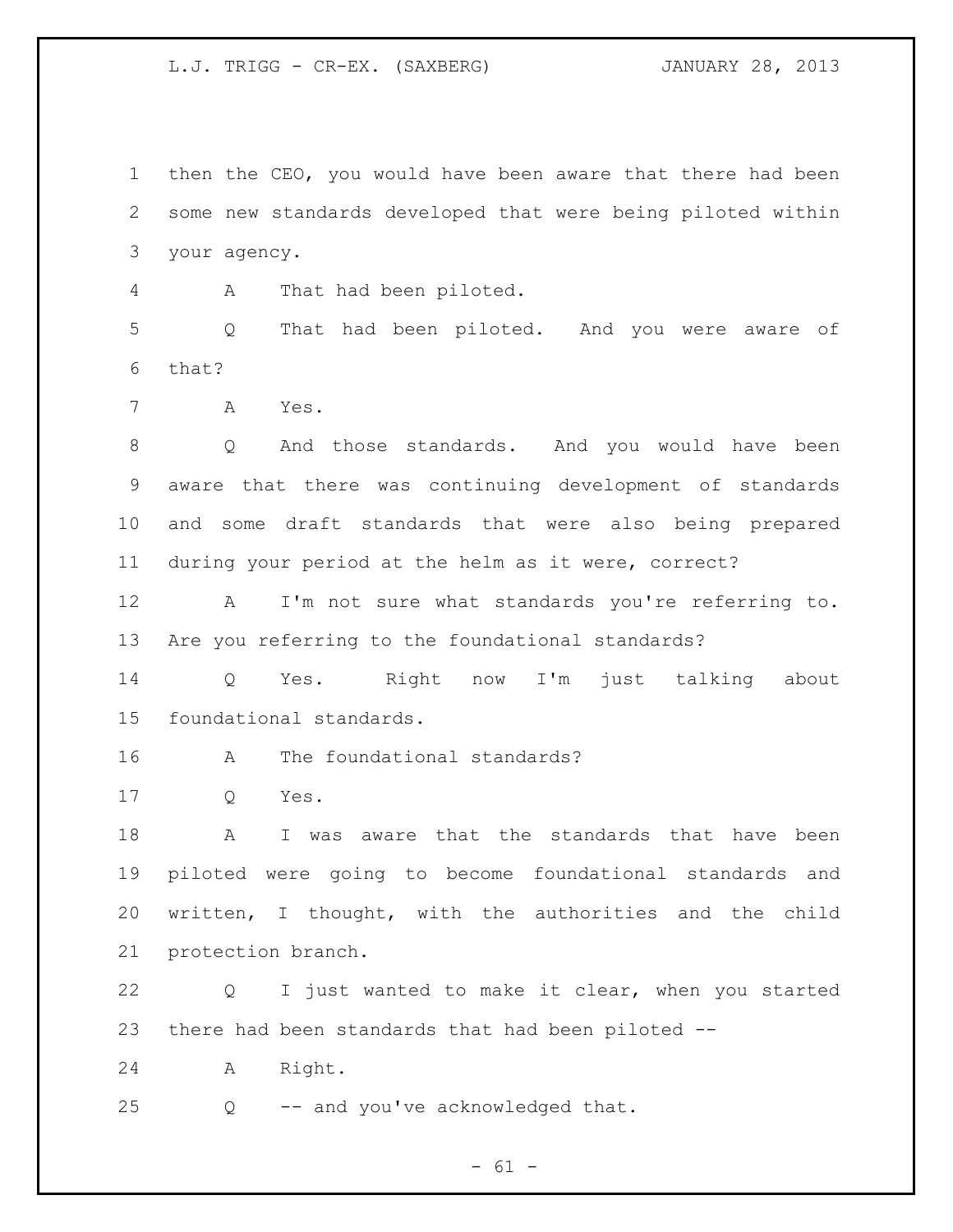A Yes.

| 2               | My information, those<br>are the<br>1999<br>case<br>Q       |
|-----------------|-------------------------------------------------------------|
| 3               | management standards that had been piloted and therefore    |
| 4               | were known to certain workers at the agency, particularly   |
| 5               | the ones that --                                            |
| 6               | Yes, I quess if they had been piloted they would<br>A       |
| $\overline{7}$  | be.                                                         |
| 8               | Q Yes. And then in 2001, I understand that there            |
| 9               | was another draft of policies that was only in draft form   |
| 10 <sub>o</sub> | that wasn't piloted but that was floating around out there, |
| 11              | correct?                                                    |
| 12              | It was floating around, that's a good way to put<br>A       |
| 13              | it.                                                         |
| 14              | And so there was continual development of new<br>Q          |
| 15              | standards and you left before those standards<br>were       |
| 16              | finalized?                                                  |
| 17              | Were released.<br>A                                         |
| 18              | Were released and finalized January 1st, 2005,<br>Q         |
| 19              | correct?                                                    |
| 20              | I don't know the exact date they were released.<br>Α        |
| 21              | But they were finalized after you left?<br>Q                |
| 22              | Α<br>Yes.                                                   |
| 23              | That's the point. So that's what you're talking<br>Q        |
| 24              | about when you're talking about confusion in terms<br>оf    |
| 25              | standards?                                                  |
|                 |                                                             |

- 62 -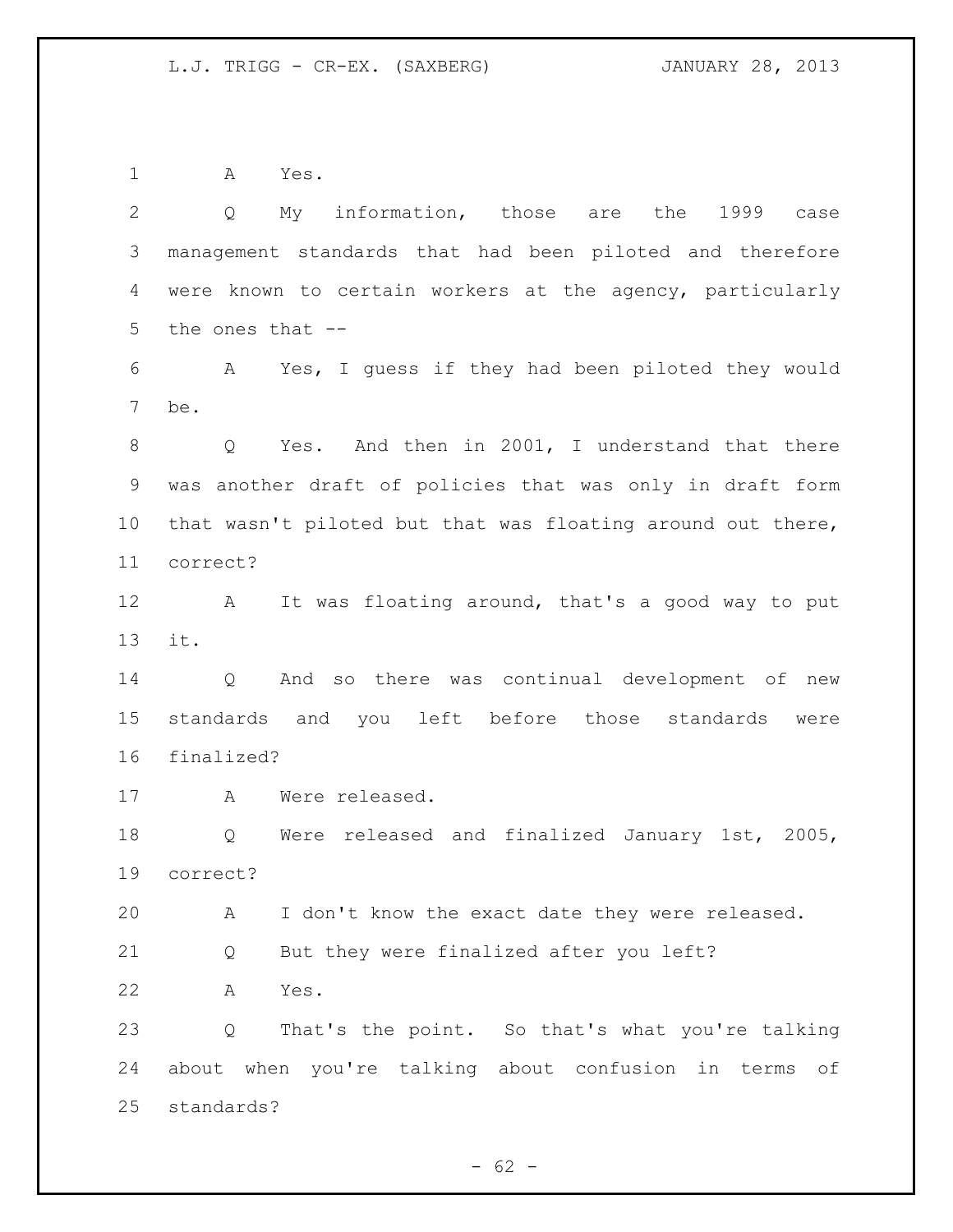A Yes. Q So there was basically, in terms of the foundational standards, a gap in terms of the guidance of those standards for workers during the period that you were CEO? A Yes. Q Yes. But you said that wasn't so much of an issue for you because you had a policy manual that you referenced; is that correct? A Yes. Q And I believe -- 12 A That, that guided our practice. Q Right. And you said that it covered from A to Z? 14 A It was huge. MR. SAXBERG: And if we could turn to page 30361, which is CD1656 and maybe just scroll down this index page so the witness can see it. The page before.

BY MR. SAXBERG:

 Q There are 15 areas that are outlined. My understanding is that this CD number, which comprises approximately 1600 pages of information, is the policy manual that you were referring to, can you confirm that?

A Yes.

Q And now your evidence was that it was distributed

- 63 -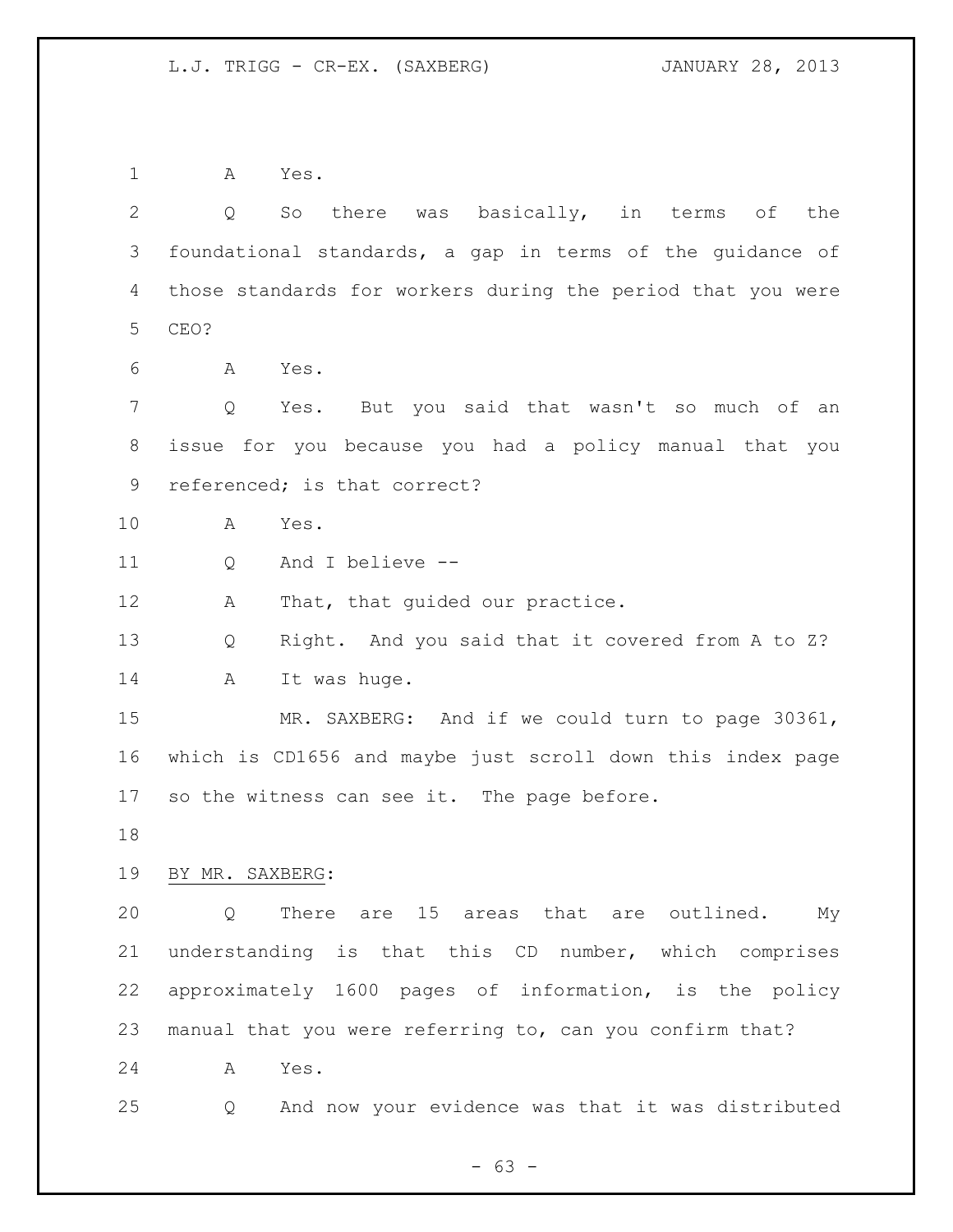to every unit within the agency?

| I thought every team had a copy, service team.<br>А               |
|-------------------------------------------------------------------|
| But you're not sure about that, are you?<br>Q                     |
|                                                                   |
| Α<br>I quess --                                                   |
| THE COMMISSIONER: Every who had a copy?                           |
| THE WITNESS: Every service team, family service                   |
| team permanent ward. I'm not a hundred percent sure but I         |
| can't imagine why they wouldn't. I had one.                       |
|                                                                   |
| BY MR. SAXBERG:                                                   |
| And you're not aware as to whether or not intake,<br>Q            |
| the group under Patrick Harrison, had a copy of this that         |
| was circulated to staff, supervisors working under him?           |
| I'd be very surprised if they did not have a<br>A                 |
| copy.                                                             |
| Okay. But you don't know -- you'd be surprised<br>Q               |
| if they didn't have a copy, but you don't know whether they       |
| did or not?                                                       |
| Did I ask every team at every intake?<br>A<br>No.                 |
| And I believe what you were intending to convey<br>$\overline{Q}$ |
| was that the standards relating --                                |
| Intending to?<br>A                                                |
| Convey.<br>Q                                                      |
| Α<br>Yes.                                                         |
| Get across, was that the standards that would<br>Q                |
|                                                                   |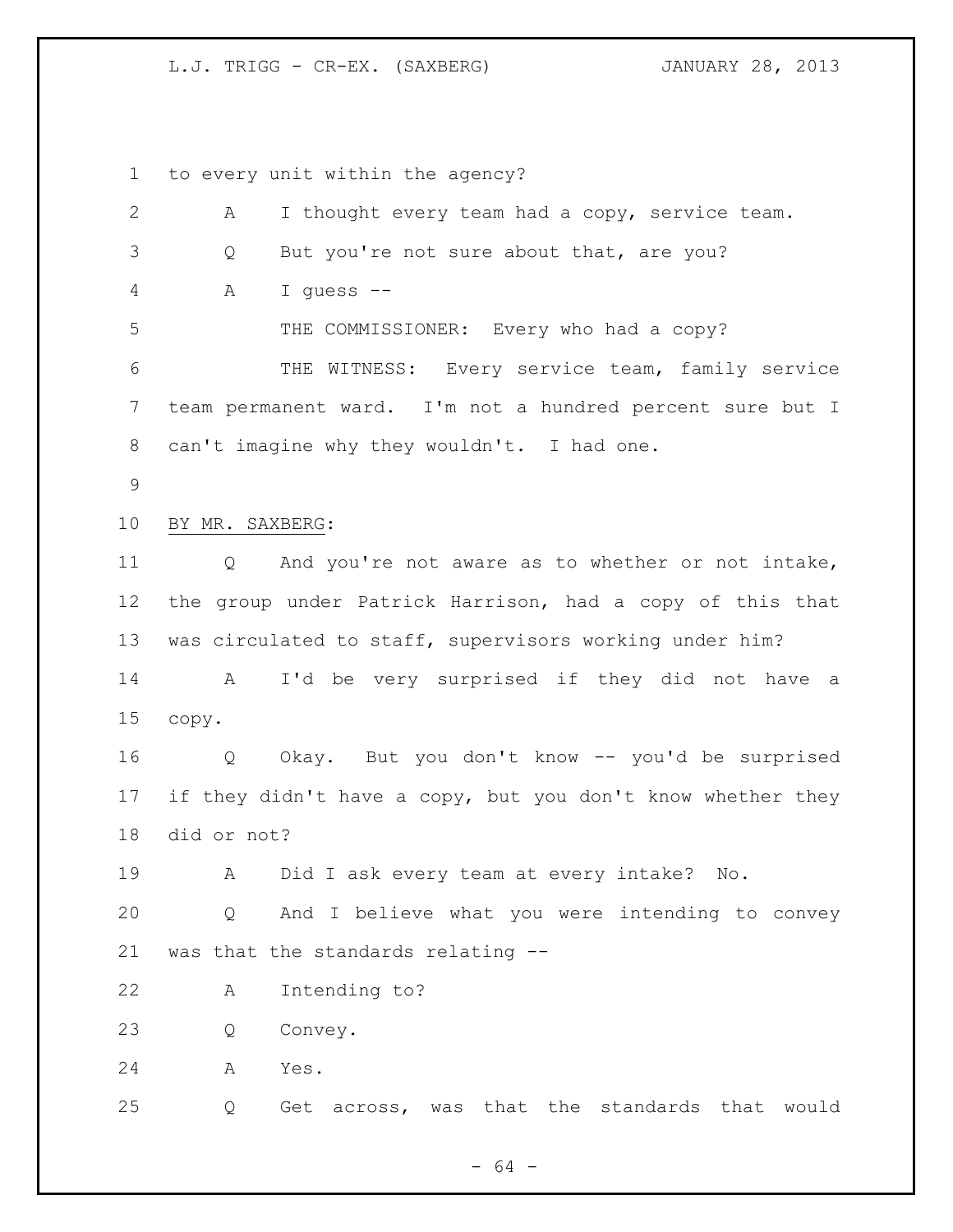otherwise be available to workers, the foundational standards that weren't because of what we discussed would be contained within this program manual, correct? A It's a difficult one to answer because I didn't see the foundational standards, so I don't know if there was anything in addition to what was in this manual. Q No, what I'm asking is that you were -- your evidence was that this manual would convey what should be in the standards to workers, so they could do their job. A Yes. Q And I'm going to put to you that, we're going to go to section 12, roman numeral XII intake, which is at page 31492, that's 31492. 14 MR. SAXBERG: And if we just scroll through this section into the next page. If you could -- and just scroll through. I just want to show the witness the five or six pages that deal with intake. BY MR. SAXBERG: Q And you're familiar with this program manual, correct? A Yes. Q I just want you to see the type of information that's in there and how it looks. Would you agree with me that there is nothing in that program manual that

 $- 65 -$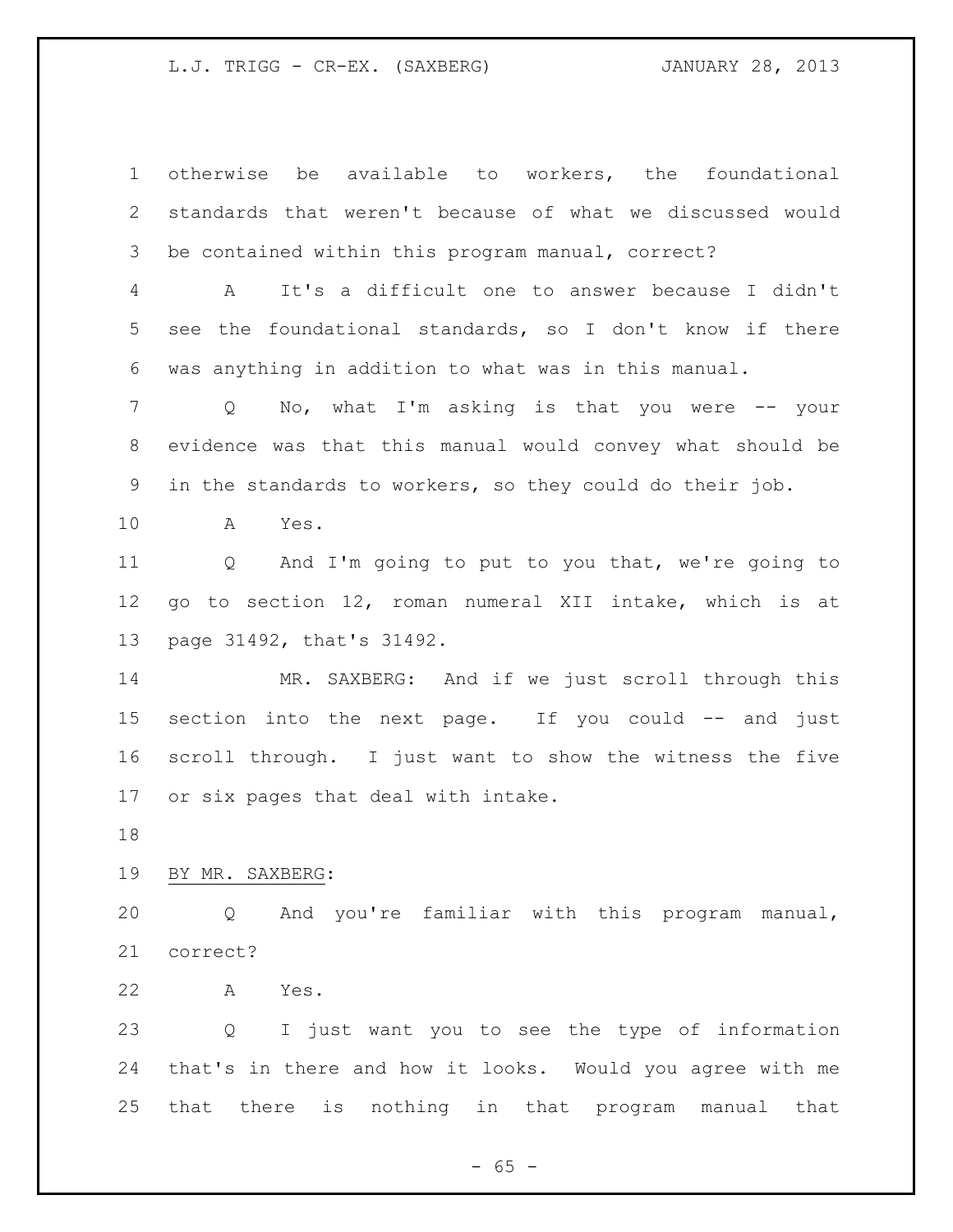indicates, for example, when workers, working in intake, need to see children in the family for closing files. THE COMMISSIONER: Need to see children, what was that? MR. SAXBERG: Children in the family. THE COMMISSIONER: At what point? MR. SAXBERG: During the intake process before closing a file. MR. MCKINNON: My concern about the question is that the witness is going to have to read the entire program manual, which we've established is very lengthy, in order to answer that question. I think that Mr. Saxberg could make this point in argument very well but to ask this witness what's in a program manual from 2001 on a very narrow point as he has suggested to her is really -- certainly I haven't prepared her to answer a question that narrow. THE COMMISSIONER: I hear you. Are you able to answer the question without reviewing the document, witness? 21 THE WITNESS: No. MR. SAXBERG: Well, with respect there's only one section that deals with intake in that large manual, yes. 24 THE WITNESS: But I do not recall the contents, have not seen them for going on nine years.

 $- 66 -$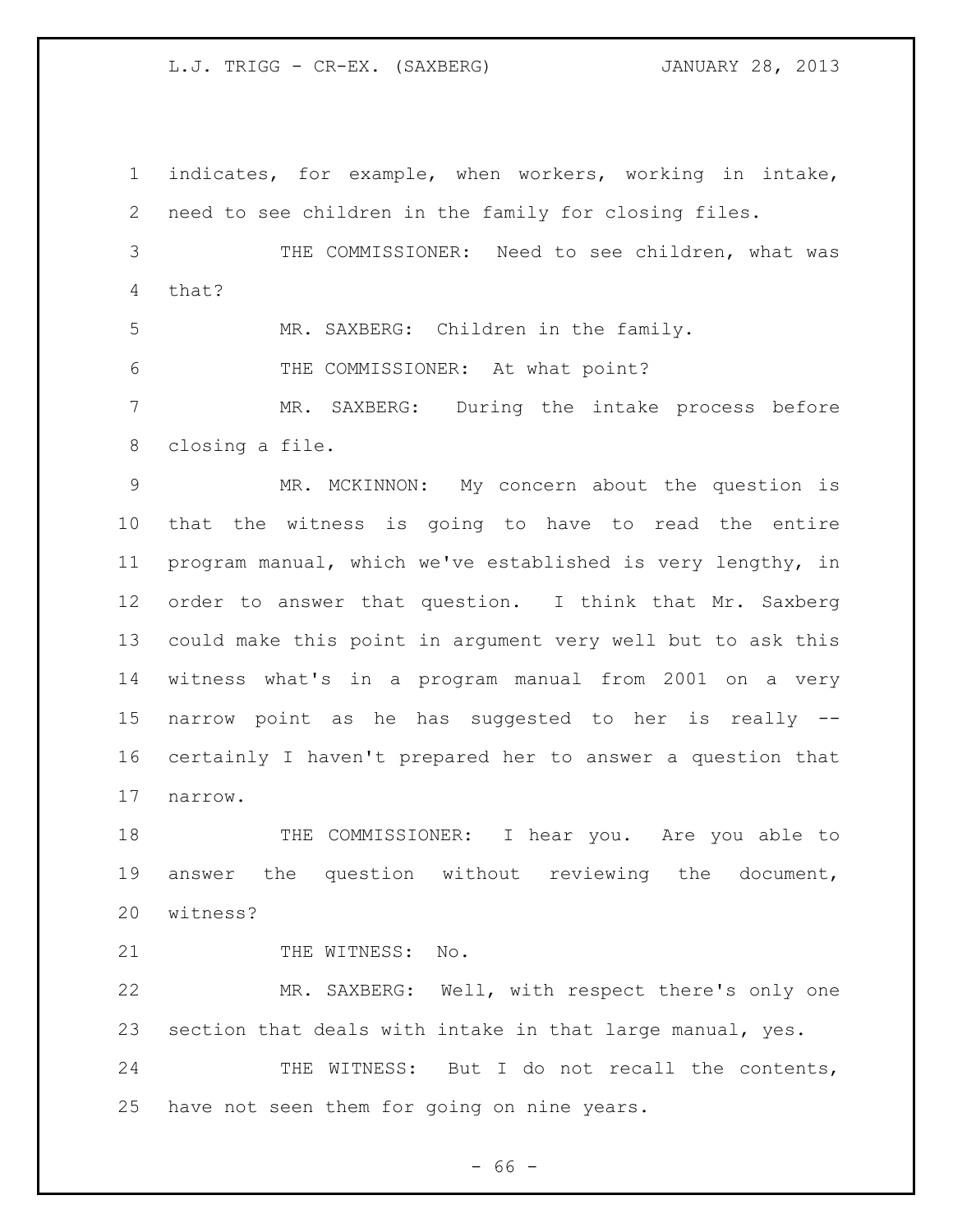THE COMMISSIONER: There are several pages relating to intake, are there not?

MR. SAXBERG: Yes, about seven or eight pages.

 THE COMMISSIONER: Is there one particular page you have a question about?

 MR. SAXBERG: Well, my question is, the issue is this, the witness has indicated that even though there were no foundational standards available, all of the information that you would need from the standards to tell workers how to do their job, including when to see children, is indicated in this program manual and I'm putting it to the witness that that's not the case, that there's no information relating to the type of guidance workers would need in doing a child investigation in this manual. It's dealing with other things.

16 THE COMMISSIONER: Well, I guess her, what she's just told me is that she can't answer that question without looking at the whole document and if it's necessary that, to get that question answered, we'll take an adjournment while she reads the intake portion. That's the only way you're going to get your answer, isn't it?

MR. SAXBERG: Sure, yeah, I agree.

23 THE WITNESS: I, I --

 MR. SAXBERG: I thought she was familiar with it, she had indicated she was familiar with the program manual.

 $- 67 -$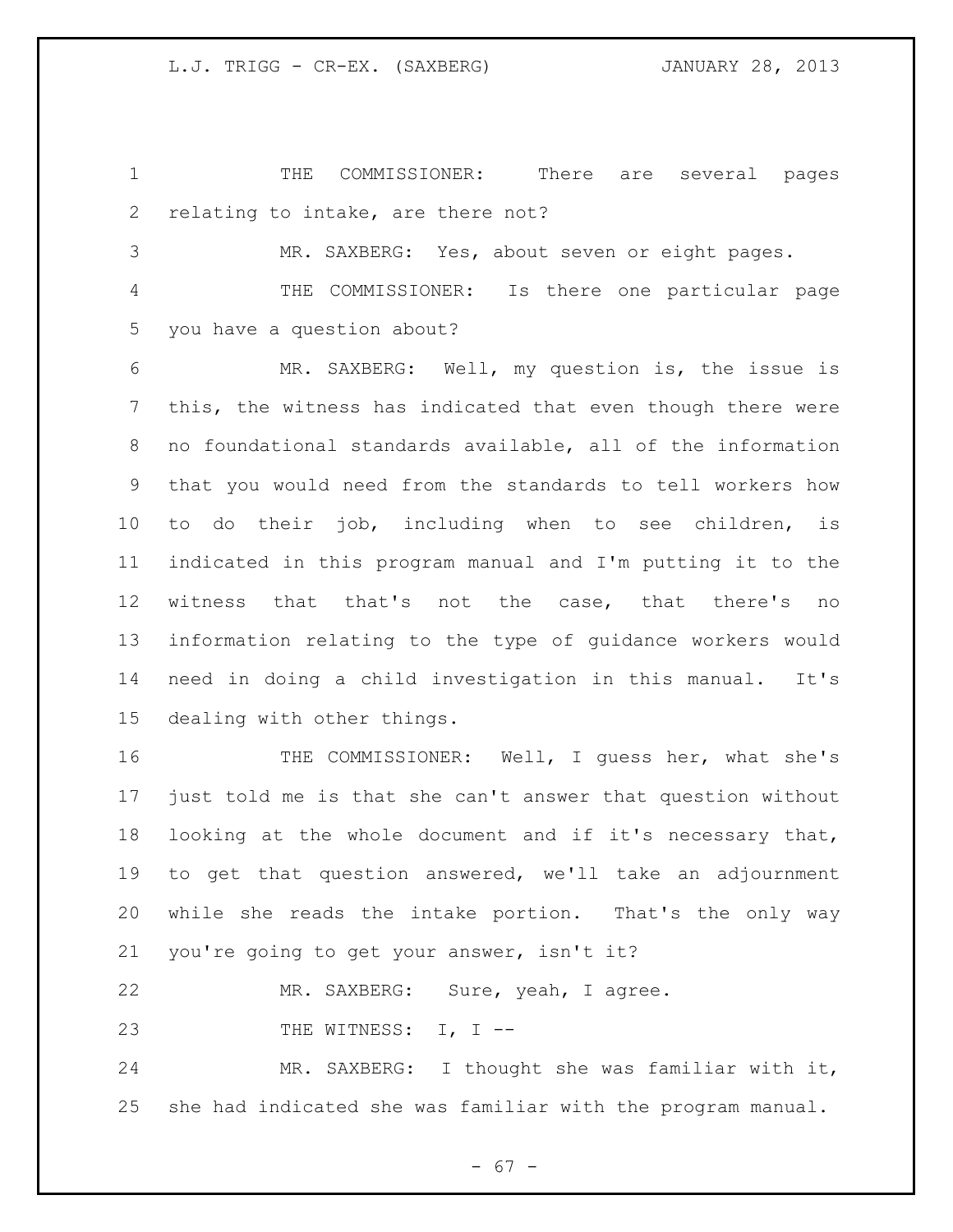THE WITNESS: Yes, but I don't remember nine years later all the specific contents. I would also be asking myself is there other place in the program manual on closing files, discharge, where something like that might be mentioned, rather than in this section? MR. SAXBERG: Yes, and I've gone through it and I don't see that and so I'm putting it to you, but the commissioner is absolutely right that you should have the opportunity to look at the document to satisfy yourself. 10 THE COMMISSIONER: Well now what she's just said was that she would have to look at the whole document, not just the intake portion -- MR. SAXBERG: Yeah. 14 THE COMMISSIONER: -- because the reference to your question may appear in some other place. MR. SAXBERG: That's right. Well I think it's important, Mr. Commissioner, and firstly, it's not that difficult to go through this document. It is 1600 pages but when you get a flavour -- THE WITNESS: Sorry, I can't hear you. 21 THE COMMISSIONER: What did you say, witness? 22 THE WITNESS: I can't hear. MR. SAXBERG: I'll repeat. I think that it's important, that this issue was important, was there information that was advising workers at the time in terms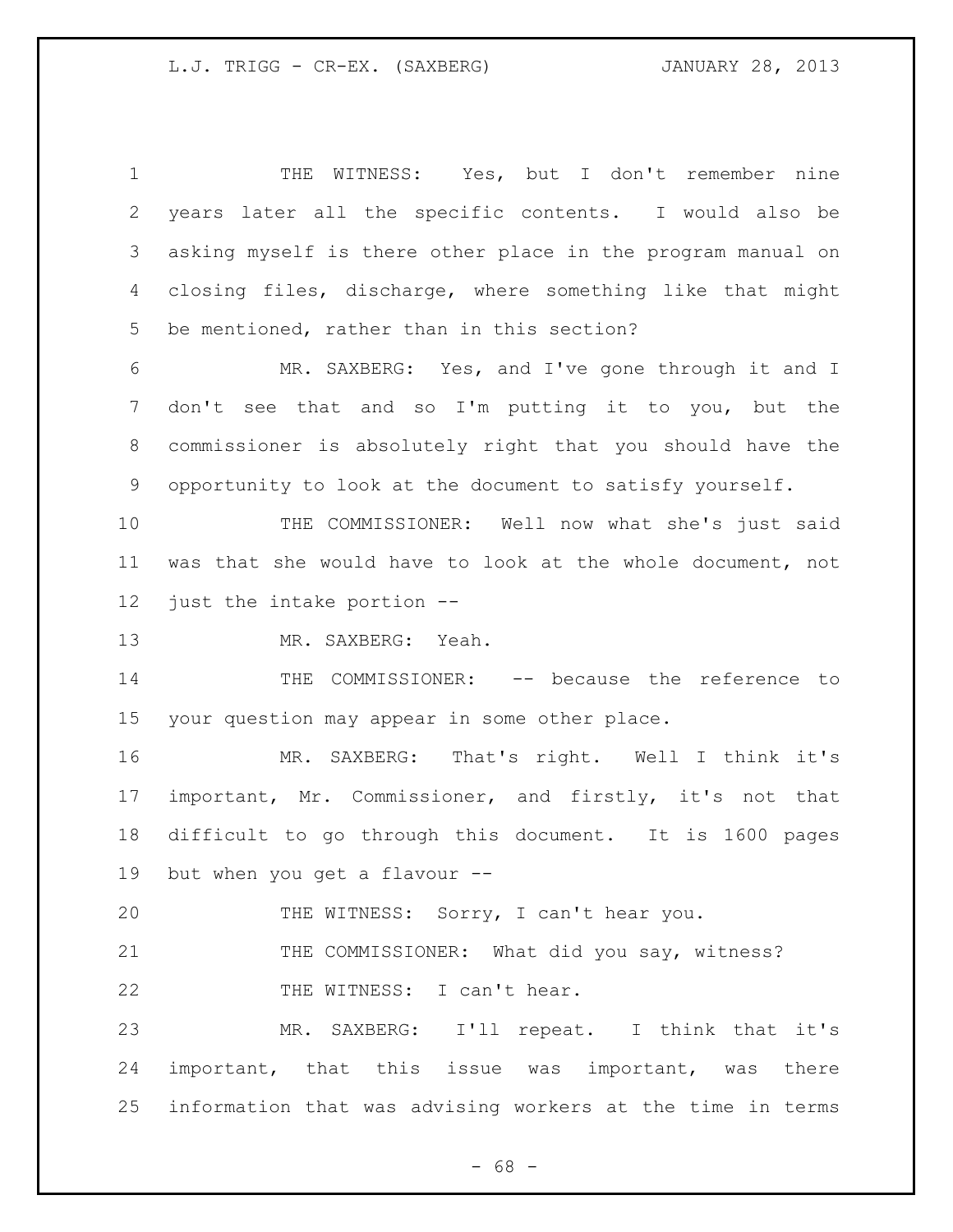of important issues such as what the policies were with respect to seeing children at CRU, at intake, in family services, what those standards were during the period. And this witness said it's in the program manual and I'm simply saying, okay, show me where. So it's important for her to be able to answer that question for the commission's purposes. So she should be able to review the document, I agree, that's fair, and what I'm telling you is from reviewing it myself, it is a fairly easy job actually, believe it or not, to go through the 1600 pages because most of them are completely irrelevant to this question. I'd say 99.9 percent of the pages are irrelevant so it's simply a matter of flipping through them. 14 THE COMMISSIONER: In your judgment. MR. SAXBERG: Yes. THE COMMISSIONER: The witness may not agree with you. MR. SAXBERG: Well, until she -- she'd have to look at it before she could reach that conclusion, yes.

20 THE COMMISSIONER: Well --

21 THE WITNESS: I don't how long that would take me to reread it. The other thing I'd like to say though, if it's not specifically stated anywhere in the manual, basic social work practice in doing a child protection investigation, as I mentioned last week involves face to

- 69 -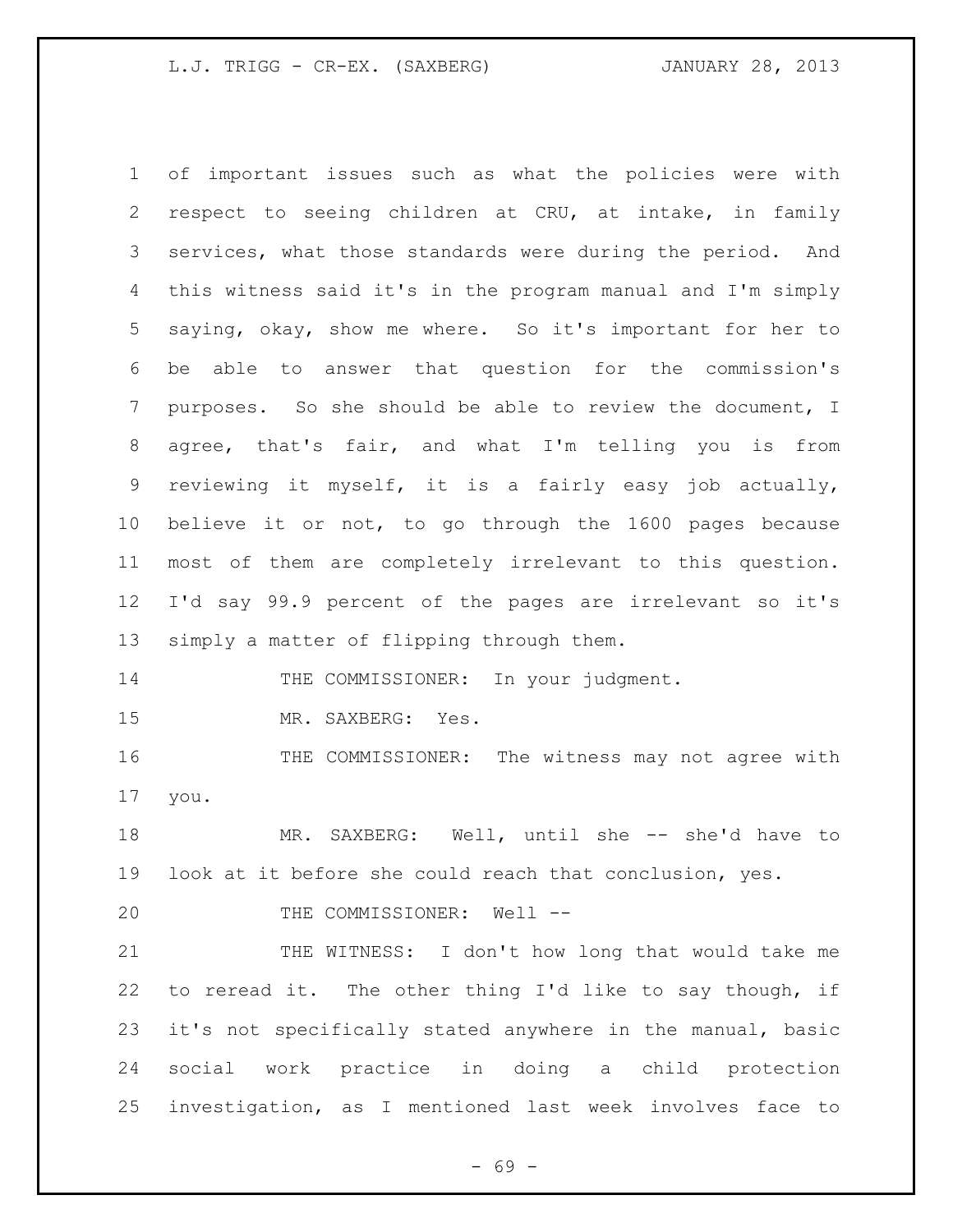face contact with children and families. It would be impossible, it would be impossible to close a file unless you knew the status of the family.

BY MR. SAXBERG:

 Q Now you've never practiced social work, correct? A Correct.

Q And you've never --

 THE COMMISSIONER: Well now just a minute, I don't want to leave you with not get an answer to your question. What do you suggest, that you go through with your other questions --

MR. SAXBERG: Yeah.

 THE COMMISSIONER: -- and then over a break of some days when the witness next comes back she goes through the 1600 pages, is that -- I want to be fair to you. If you want that reviewed by her I'll direct that be done but she can't do that sitting here today.

 MR. SAXBERG: Yeah, in order to be as efficient as we can with time, perhaps what we could do is I'll continue with my questioning and the witness has caught on to the area that I want to talk about specifically. We'll continue on with that questioning. At this point in time she's not able to indicate where in the program manual there was guidance with respect to these issues and perhaps

 $- 70 -$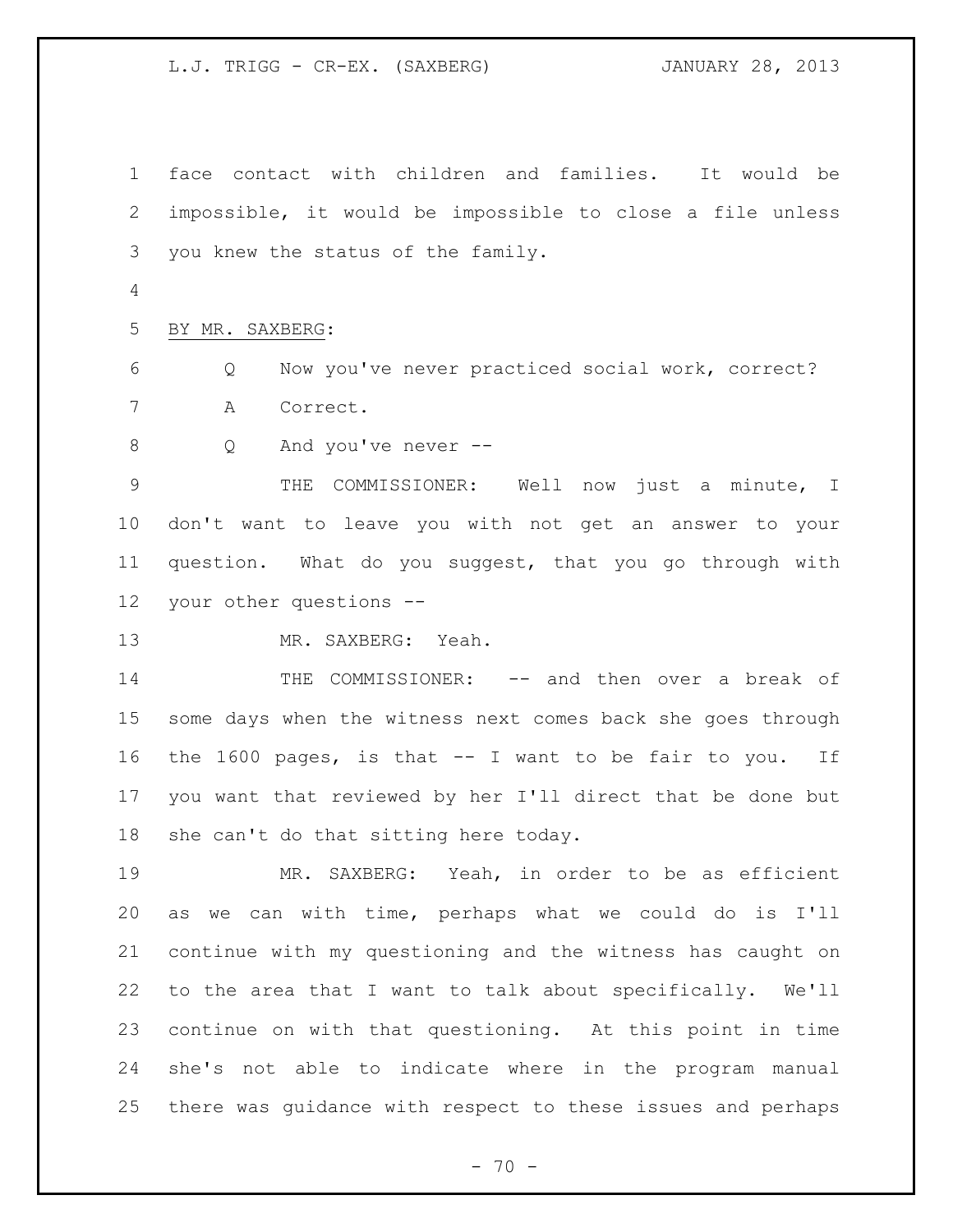then she can undertake to indicate if she has any information contrary to what I've asserted to her through her counsel at a later point.

 THE COMMISSIONER: No, I'd be inclined to have her back to answer the question but, Mr. McKinnon?

 MR. MCKINNON: I just want to make sure I understand where this is going, Mr. Commissioner. There is a document that has been referred to repeatedly through this inquiry and it's the intake program description and procedures manual. It's about 60 pages, 60 pages or so. If the point my learned friend is making is that this procedures document is not in the 1600 pages, if he's prepared to tell me that's the case, that it wasn't physically in that binder, maybe -- but there's quite a bit of detail in this procedures document that is obviously not contained in the five pages he's referred to in the manual so there may have been an issue as to where this procedures manual was placed. But numerous witnesses have been referred to it and have all acknowledged that it was in existence and relied upon at the relevant time. So I just want to make sure I understand, is he questioning that this was not part of the books that were distributed? I don't understand where he's going is my point.

24 THE COMMISSIONER: Well, it's a fact that those 60 pages aren't included in the 1600, is it not?

- 71 -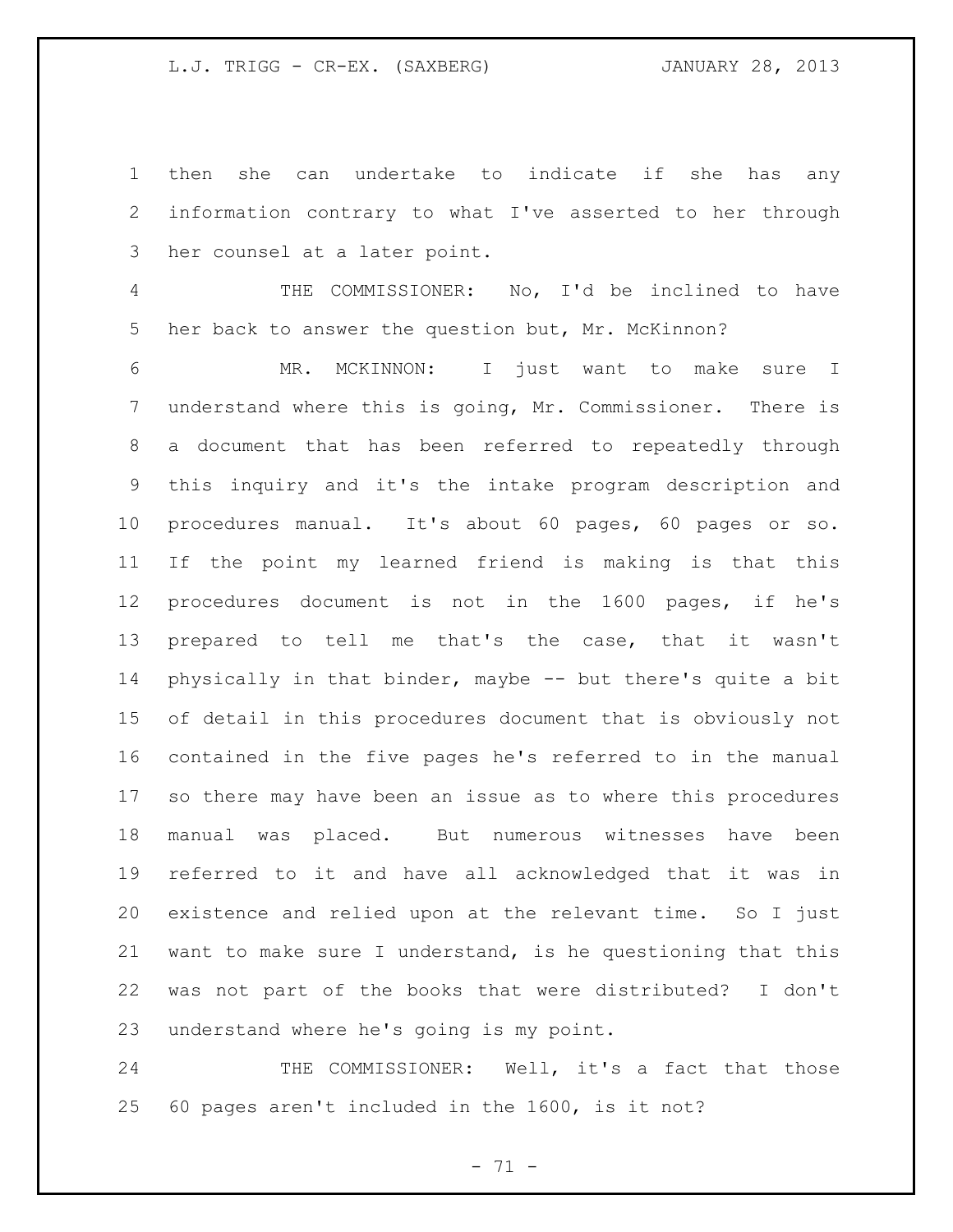MR. SAXBERG: Yes. 2 THE COMMISSIONER: All right, so -- MR. MCKINNON: Yes, and if that's his point I can agree with that, if that's his point, but -- MR. SAXBERG: Fine, fine, that's fine. MR. MCKINNON: But I think the issue the witness was talking about was more general as to what the procedures were in the organization. THE COMMISSIONER: I think so. But that is the point, that those 60 pages are not included in the 1600 and that's what you're trying to get at, Mr. Saxberg? MR. SAXBERG: Well, it's going to move us forward if we can stipulate that that policy manual, or the program manual that I'm going to refer to, the intake program manual, is the manual that was governing the work that was being done at intake and not the program manual. So that would be one of the stipulations that could move us forward. MR. MCKINNON: That's certainly my understanding. If the witness disagrees she can, she can speak to it, but my understanding is there was a document entitled "Intake Program Description and Procedures" from July 2001 and that's where all the witnesses have been referring to. If it's not in --

25 THE COMMISSIONER: With respect to intake.

- 72 -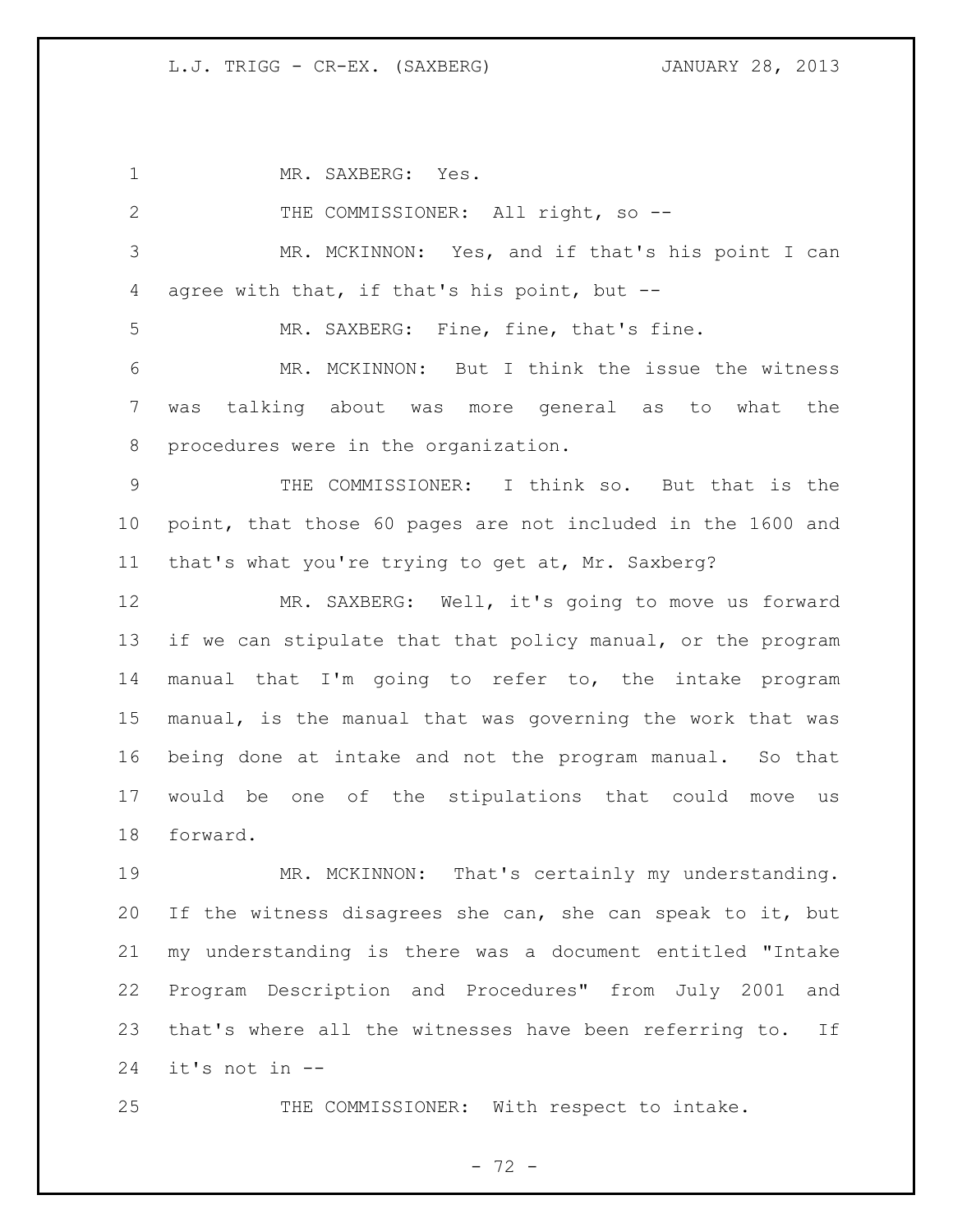MR. MCKINNON: With respect to intake. If it's not in the procedures manual that's something I hadn't noted till today. THE COMMISSIONER: Are you familiar with that document Mr. McKinnon is talking about, witness? THE WITNESS: I no longer remember it. THE COMMISSIONER: Can you show it to her, Mr. McKinnon? MR. MCKINNON: It's CD992 and the page number is 19625. THE COMMISSIONER: 19625. I guess, witness, the question is are you familiar with that document? THE WITNESS: I'm not familiar with it enough today to speak to it. 15 THE COMMISSIONER: All right, fair enough. MR. SAXBERG: Perhaps if I could just continue along with the line of questioning I may get to the point that -- THE COMMISSIONER: And then when you're through summarize any questions you feel you want the witness to return to deal with. MR. SAXBERG: Right. 23 THE COMMISSIONER: All right. MR. SAXBERG: Thank you.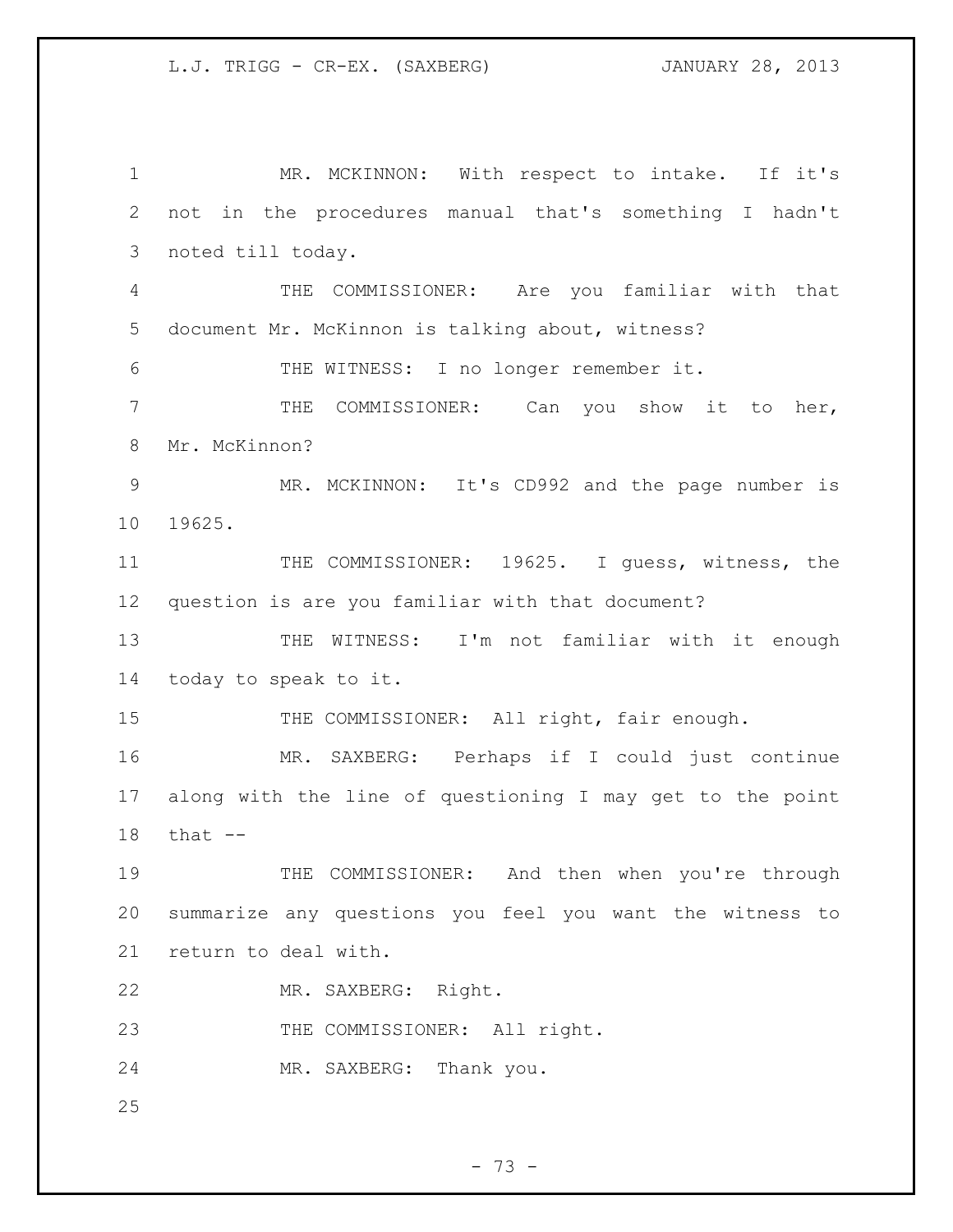BY MR. SAXBERG:

| 2  | This -- the line of questioning is all arising<br>Q    |
|----|--------------------------------------------------------|
| 3  | out of the comment that you made last --               |
| 4  | Excuse me. I have some trouble hearing you.<br>A       |
| 5  | THE COMMISSIONER: Can you -- that's better.            |
| 6  | THE CLERK: It's not the volume --                      |
| 7  | MR. SAXBERG: Pardon me?                                |
| 8  | THE CLERK: It's not the volume (inaudible), it's       |
| 9  | the clarity of the speech?                             |
| 10 | THE WITNESS: The clarity and the volume.               |
| 11 |                                                        |
| 12 | BY MR. SAXBERG:                                        |
| 13 | The questioning arises --<br>$Q \qquad \qquad$         |
| 14 | THE COMMISSIONER: Maybe the mic just has to go         |
| 15 | up an inch or so, just                                 |
| 16 | MR. SAXBERG: How's that?                               |
| 17 | THE COMMISSIONER: Down a bit. Got it.                  |
| 18 | MR. SAXBERG: Okay. I apologize for that. Plus          |
| 19 | my mouth is a little dry right now so it might be, the |
| 20 | words might be scrunching together, so I'll try<br>to  |
| 21 | enunciate a little more.                               |
| 22 |                                                        |
| 23 | BY MR. SAXBERG:                                        |
| 24 | The questioning relates to the comment that you<br>Q   |
| 25 | made that you couldn't child, a child protection       |

- 74 -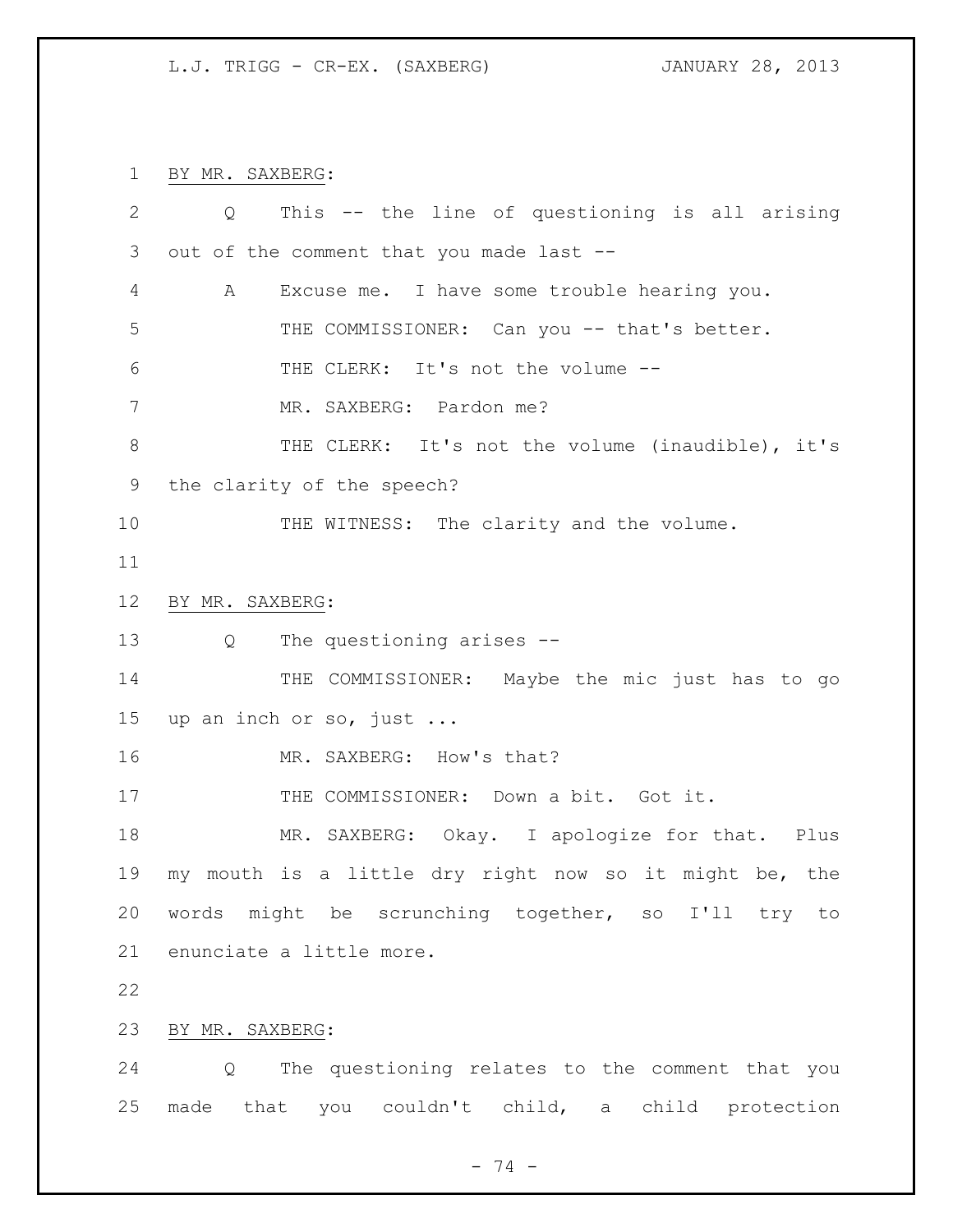investigation without having face to face contact. So that's what all these --

A With a child.

 Q With the child. And now you're talking about, what you're saying is that as the CEO that was what you understood to be the rules and policies and procedures in your agency that the workers would follow; is that what you're saying?

9 A That was an expectation.

Q Okay. Best -- that would --

11 A That was the best practices expectation.

 Q Okay. And I just want to take you to a specific page in this intake manual, at page 31492. I'm sorry, it's page 19634 and if you could scroll to the bottom. This is the section that's been put to the commission over and over through various witnesses who were workers under your charge and who have testified that they were relying on this manual and the procedures and policies set out in this manual in performing their work.

A Workers directly under my charge?

21 0 Workers that work for CFS.

A Right, um-hum.

 Q And in this commission the last two contacts with Phoenix Sinclair have been the subject of most of the scrutiny this past month or so and they relate to work done

- 75 -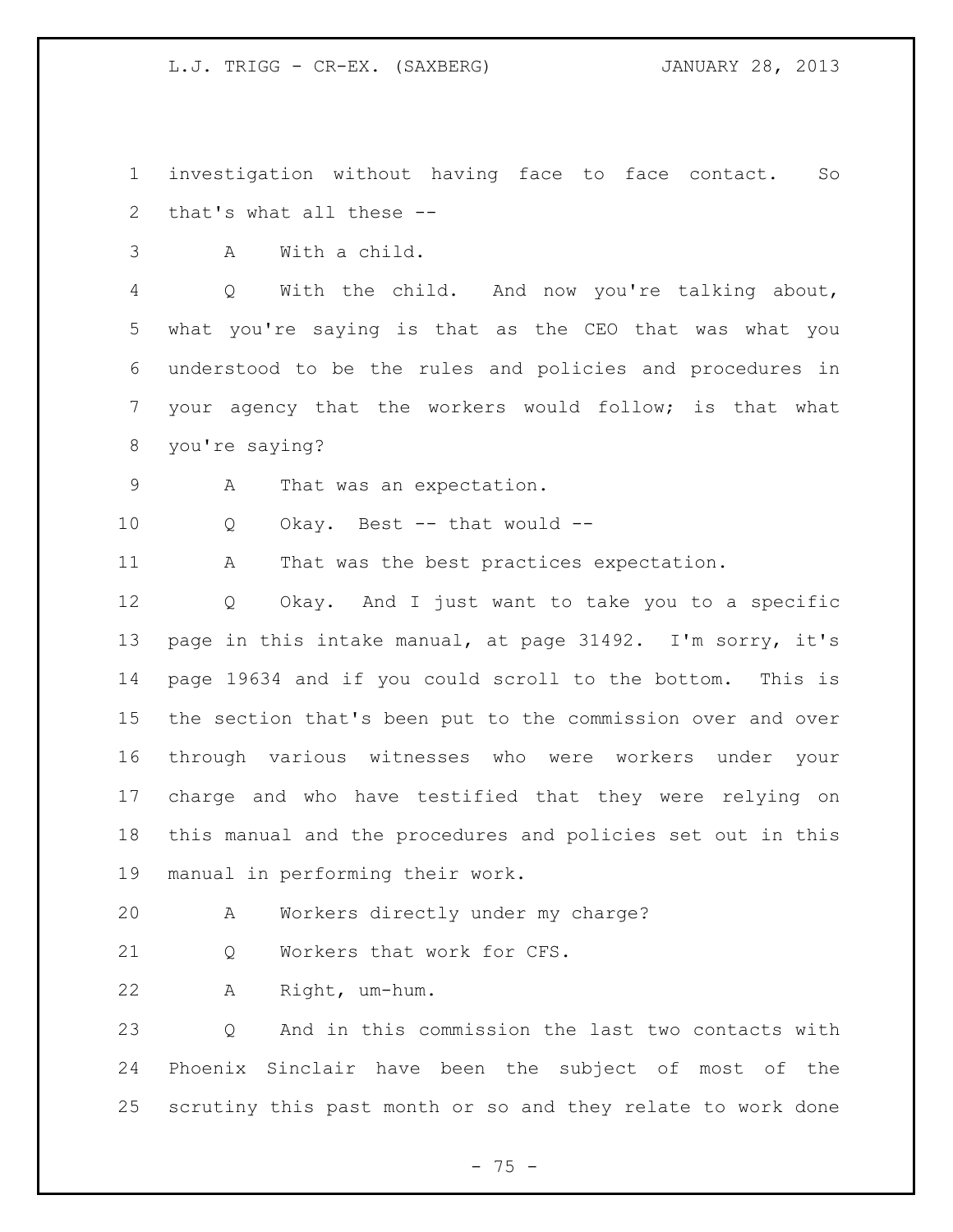by the CRU, crisis response unit, and are you aware of the crisis response unit and its particular function within the agency? A Yes. Q And in this section it's dealing with "Recording Outline: Closings - CRU" and under item (b) it says: "Generally speaking, if a matter may be resolved and the case closed with limited further intervention (a few phone calls or 12 a field) the case may be kept by 13 the CRU beyond 48 hours to facilitate the case disposal." Do you see that? A Yes. 18 Q Okay. And are you aware, there were statistics complied by CRU during the period that you were the CEO, would show the number of files that go through CRU. Had you seen the document that shows those statistics? A Mr. McKinnon showed me the document. Q I'm just going to use round numbers rather than going to the document, but really what it shows is that CRU received about 6,000, opened about 6,000 files -- sorry,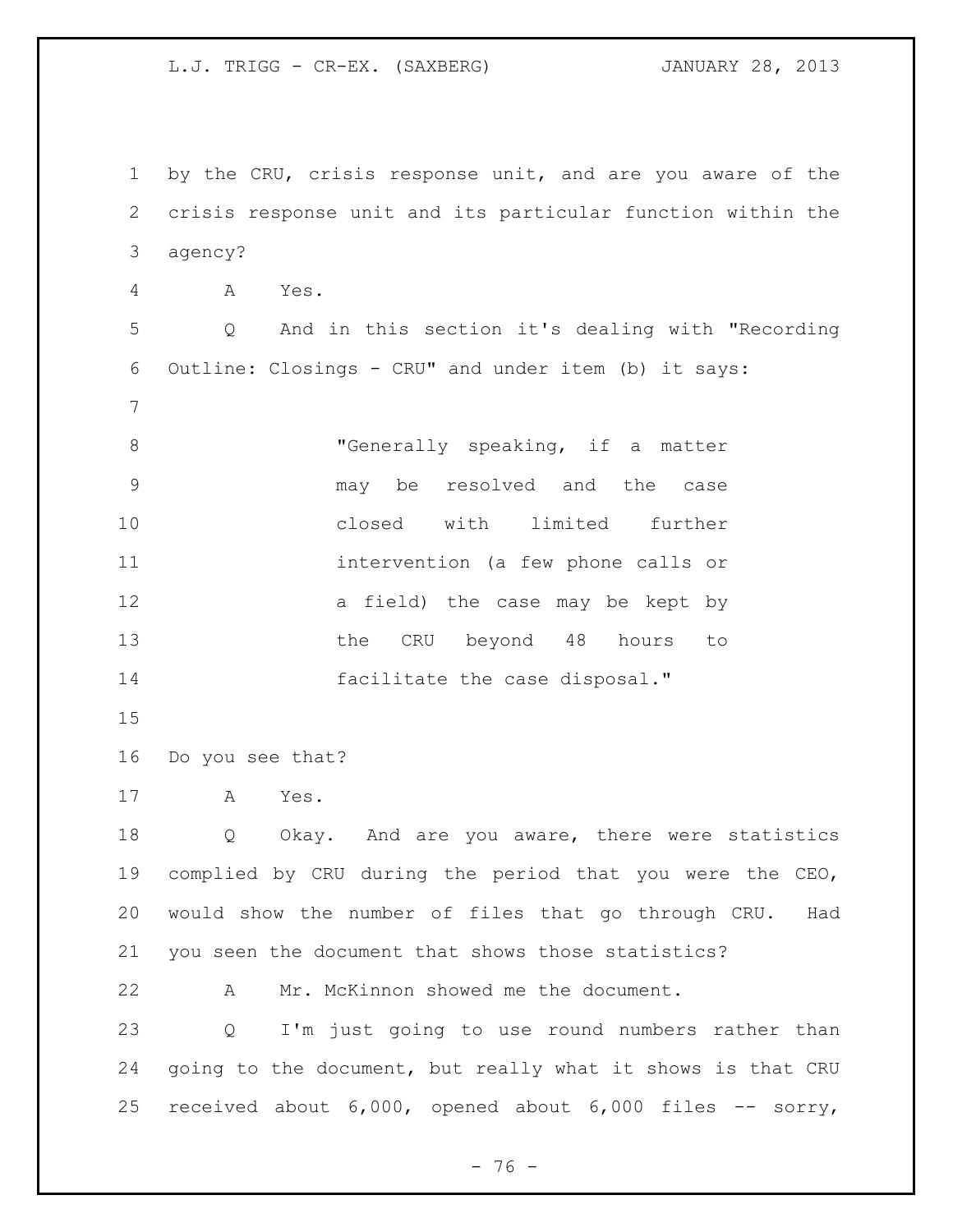opened approximately 600 files in any given month and closed, before advancing to intake or further it in the system, about a third of those. That was the evidence that you put to certain witnesses and it's contained in that document and those are just rough general figures. But were aware of the function of CRU to deal, to do some short term intervention and close files?

A Yes.

Q And so I just --

A Short term or crisis intervention?

Q Well both.

A Yes.

 Q They do both and they're in opposite ends of the spectrum. They're dealing with crisis matters that then get advanced but they're also dealing with matters that can be dealt with at CRU and then closed.

A Yes.

 Q And that's what I'm indicating amount to approximately a third of the work, a third to one-fourth of the work that they do on a monthly basis and I'm asking if you were aware of that.

 A I'd have to have those statistics in front of me to have  $-$ 

Q Okay.

A -- a proper discussion with you.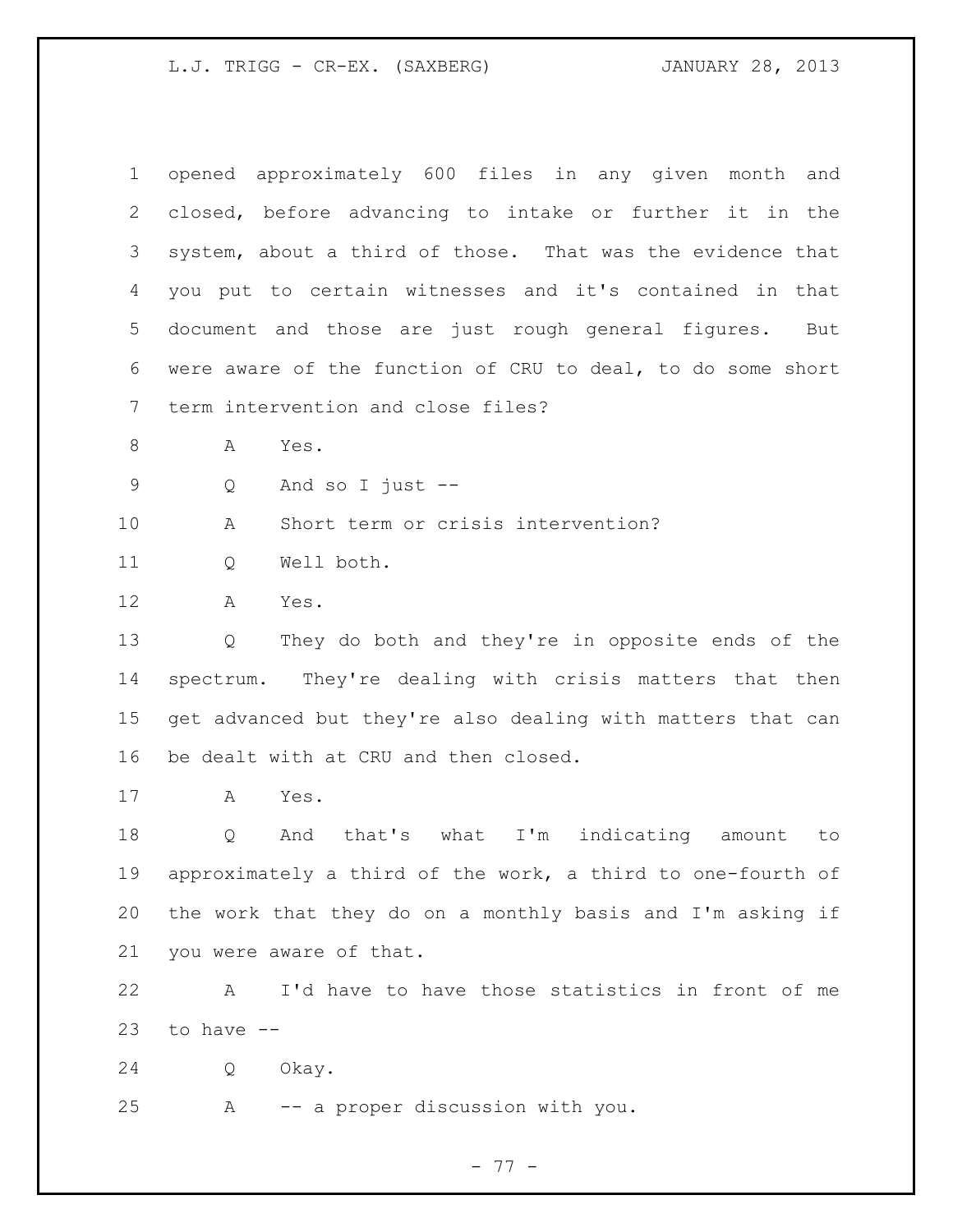Q Page 44741, this is 2004 and if we perhaps just scroll over to the December, to the right, yes. And then scroll down slightly. In December of 2004 -- yes, if you could scroll up to see the headings first. There's a heading near the bottom of the page "Total Open File & Transfer to Service Unit" and then below that "Open & Close File". Do you see that?

A I do.

 Q And so those are the two figures that I'm referring to when I was talking about the one-third to one- fourth of the matters are closed at CRU. And you could pick any month. I was picking December of 2004 because that's a relevant month in terms of the work that was done on this case. Within that month there's approximately 400 matters that are transferred further within the system to intake and then perhaps to family services and there's 135 that are dealt with at CRU and closed. See that?

18 A I can see that.

 Q Okay. So the questions that I'm putting to you are with respect to the rules and procedures that were applicable to supervisors and workers in CRU that were handling matters where they determined that short term services were applicable and that the file could be closed. Okay? I'm talking about the type of files that are within that  $-$ 

- 78 -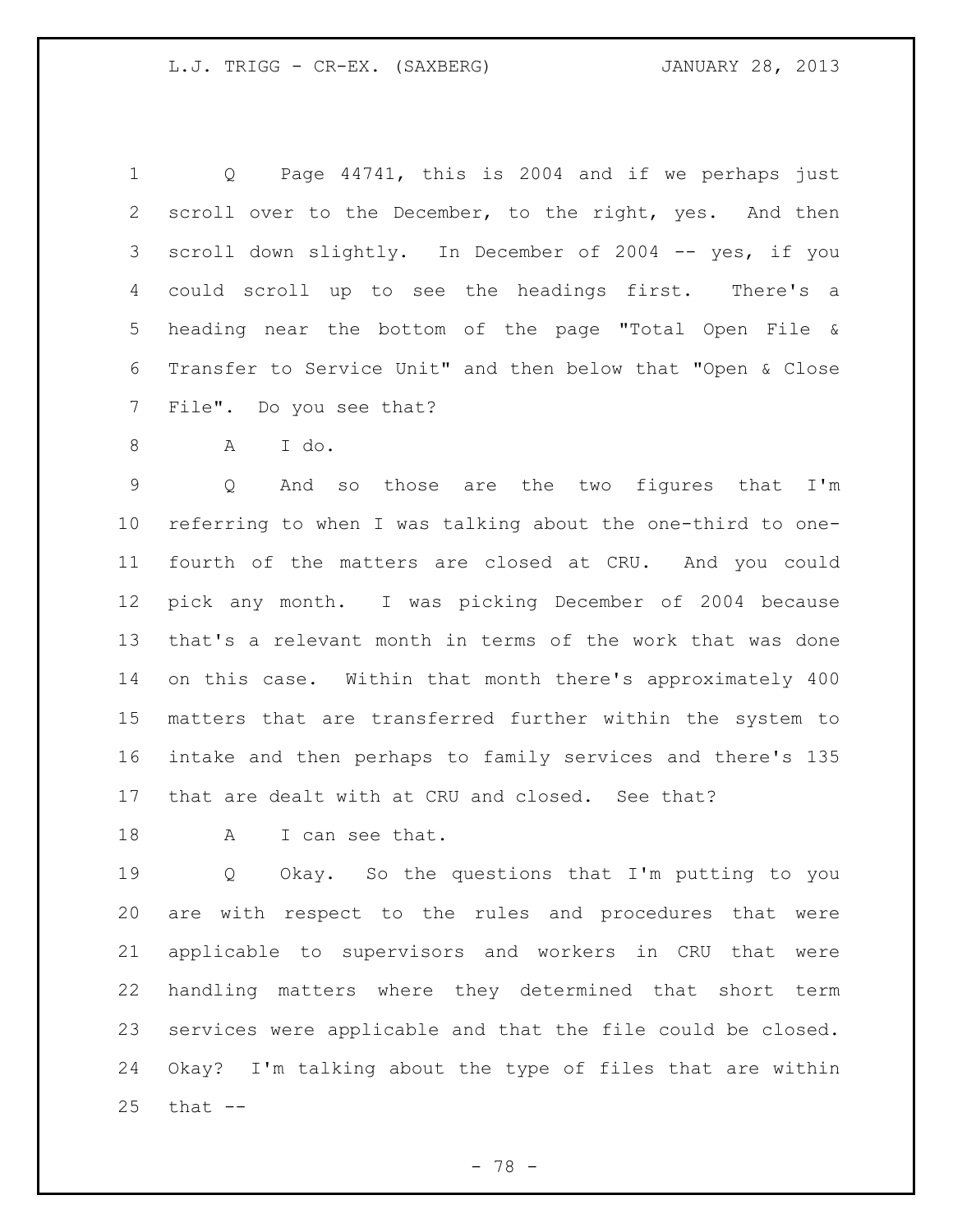A Yes.

| $\overline{2}$ | -- 135. And what I'm asking for you to confirm<br>Q         |
|----------------|-------------------------------------------------------------|
| 3              | that you're not aware, firstly with respect to the<br>is    |
| 4              | program manual of any specific provision within that manual |
| 5              | that provided guidance with respect to the obligation to    |
| 6              | see every child in the house before the file was closed.    |
| $7\phantom{.}$ | No, but I think if they closed the file and<br>A            |
| 8              | didn't pass it on for intake, I doubt there would be        |
| 9              | significant concerns.                                       |
| 10             | Q Right. And of course you're aware in this case            |
| 11             | that the workers made a determination that there were no    |
| 12             | child protection concerns --                                |
| 13             | Α<br>Yes.                                                   |
| 14             | -- and they testified about that.<br>Q                      |
| 15             | Yes.<br>A                                                   |
| 16             | And so it was on that basis that they determined<br>Q       |
| 17             | that they could close the file even though, for instance,   |
| 18             | in March one child was seen and the other child wasn't      |
| 19             | seen.                                                       |
| 20             | A Yes, but that's not the only type of case CRU             |
| 21             | would handle. They'd also handle the very mundane phone     |
| 22             | calls from the public asking about services, asking where   |
| 23             | to go for this --                                           |
| 24             | Yes.<br>Q                                                   |
| 25             | -- mothers saying I'm out of money, I need<br>Α             |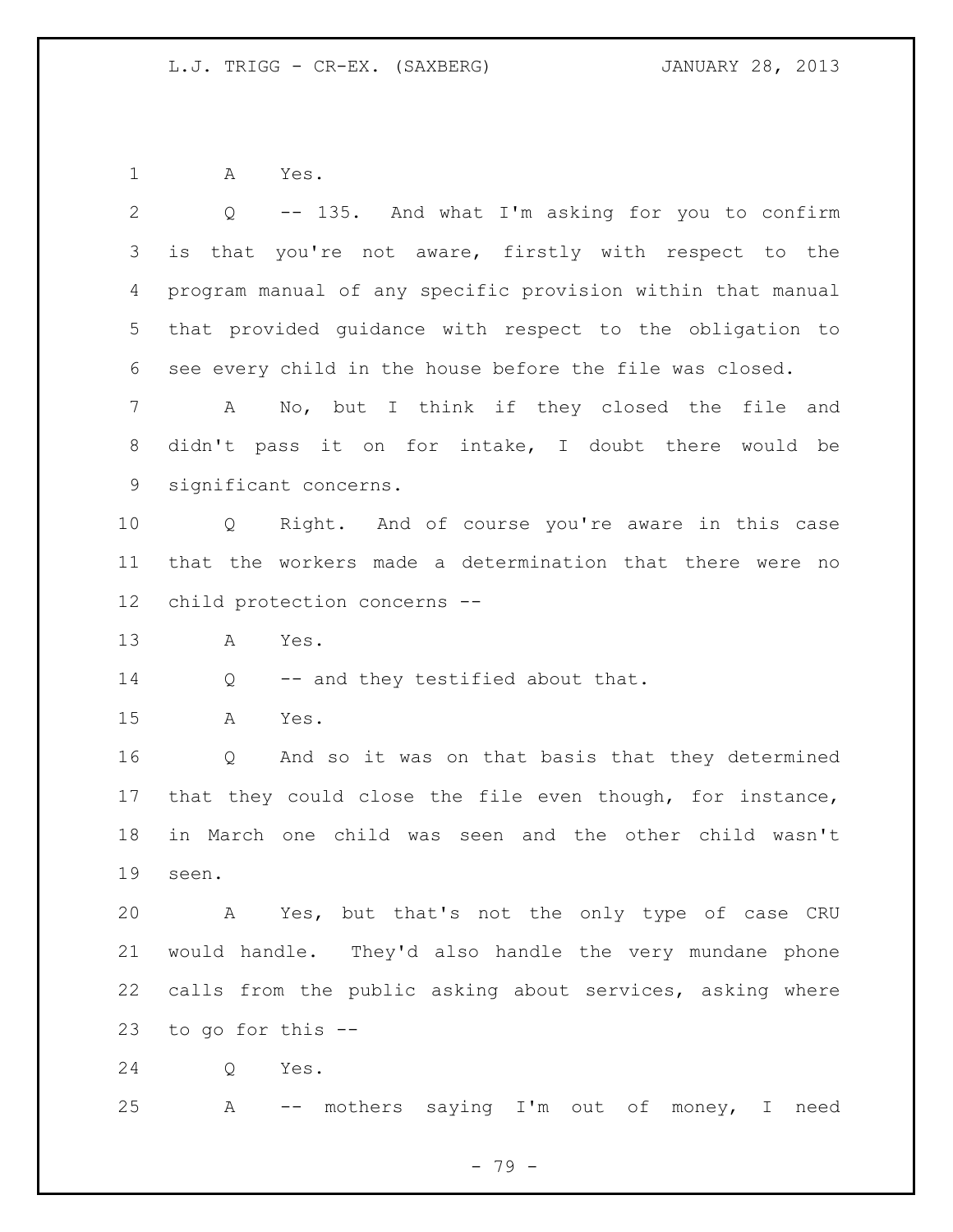Pampers. Not all the calls were about child protection issues.

 Q That's right. But the files that were opened, the 600 or so we're looking at are all about child protection issues.

A I would, I would think so.

 Q The larger number on this document shows that there's approximately 1300 requests for service. The matters that get open are about half of that and they deal with child protection concerns, correct?

A Yes.

 Q So I'm talking about matters where an allegation or there was some information that could be described as a child protection concern and CRU has to do some work. They do some work and they decide that there are no child protection concerns and they close the file. Understand that?

A Yes.

 Q Okay. So I'm talking about in that scenario, which is the scenario in these, in this Phoenix Sinclair case for the last two openings, that you're not aware of any rule in this program manual that you referenced giving specific direction and requiring that a file, that all the children had to be seen before the file could be closed? A I honestly don't know whether it's in there or

 $- 80 -$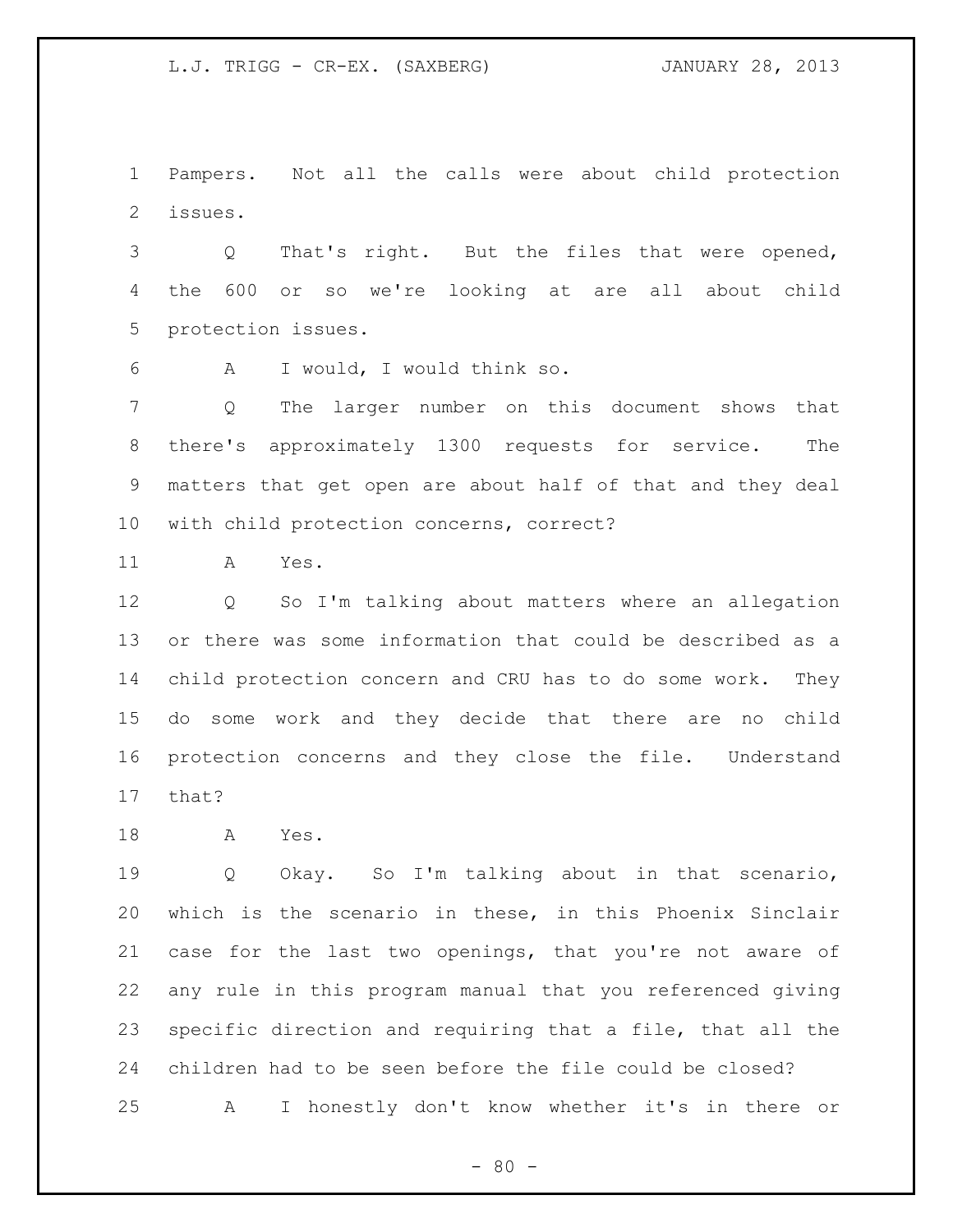not. I can say, if there's a section on assessment, there may be a comment in there. But it was certainly expected day to day social work practice that you would know the physical and emotional status of a child before you close the file. Q Yeah. And, and -- but you're understanding the distinction I'm making between intake and CRU -- 8 A Yes. Q -- and the different functions? A No, actually I'm not. Q Okay. Well are you aware that CRU deals with the file -- A Yes. Q -- for 48 hours? 15 A Oh yes, I understand that, yes. Q Whereas intake can deal with it, it's usually 30 days  $-$  A Right. Q -- but it can be longer and there there's obviously that expectation to see the child before deciding what to do with the file. That's not what's at issue here -- A Yes. Q -- with respect to these last two intakes. What's at issue is the file is at CRU --

- 81 -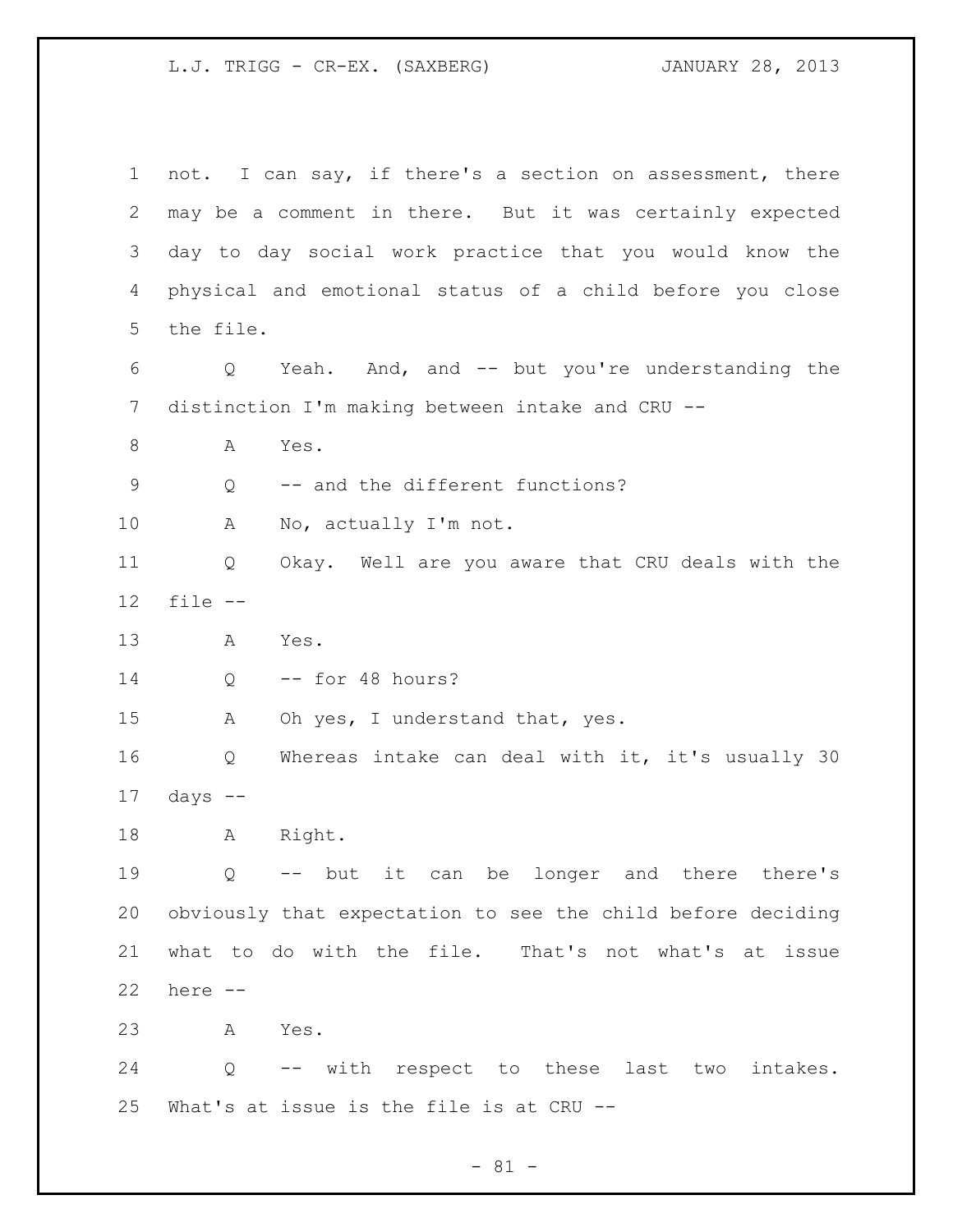A Yes.

| 2           | -- where they have 48 hours and they're doing<br>Q          |
|-------------|-------------------------------------------------------------|
| 3           | screening work and I'm asking if you were aware of any rule |
| 4           | that you promulgated or any policy or standard that gave    |
| 5           | those CRU workers the direction that they had to see every  |
| 6           | child on every occasion for every matter they opened before |
| 7           | they closed those files that they were working on.          |
| 8           | I honestly don't recall.<br>A                               |
| $\mathsf 9$ | And if we could turn to page 19157. These are<br>Q          |
| $10 \,$     | the case management standards that had been piloted before  |
| 11          | you started as the CEO.                                     |
| 12          | May I go back to one of the issues you raised?<br>A         |
| 13          | THE COMMISSIONER: Yes.                                      |
| 14          | THE WITNESS: I do recall reading in the press               |
| 15          | that two workers attended the home of Samantha Kematch, I   |
| 16          | don't recall the purpose, that Samantha brought a child to  |
| 17          | the door other than Phoenix.                                |
| 18          | MR. SAXBERG: I'm just going to have to interject            |
| 19          | here --                                                     |
| 20          | THE WITNESS: This -- no, this --                            |
| 21          | MR. SAXBERG: -- because if she's just talking               |
| 22          | about what she's read in the newspaper                      |
| 23          | THE WITNESS: No, no.                                        |
| 24          | THE COMMISSIONER: Well, let's hear her --                   |
| 25          | THE WITNESS: Assuming it's true --                          |

- 82 -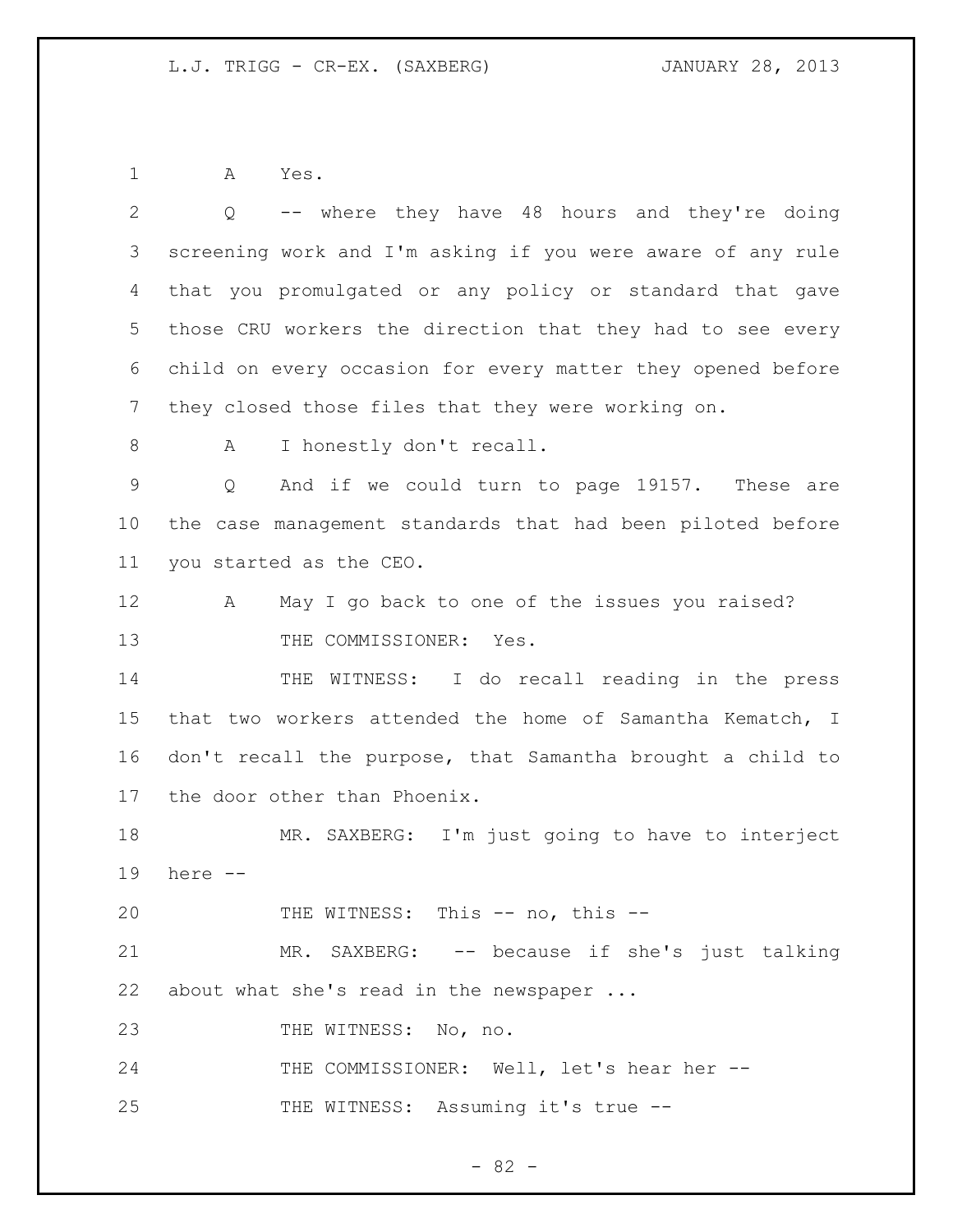1 THE COMMISSIONER: -- and then you can ask any further questions. Let's hear her.

 THE WITNESS: It's important and this speaks to my concern about training and supervision. An experienced worker would immediately ask why is this proxy child being brought to the door. That is a clinical skill that every worker should have and should have insisted on seeing the child in question, not the child that was brought to the door, if the media has reported accurately.

### BY MR. SAXBERG:

 Q You're not -- you haven't listened to the evidence that was given by the worker. You weren't in attendance for that evidence, that sworn evidence before this commission?

- A No.
- Q Okay.

 A But I'm saying if what I read in the media is true.

 Q Well, the witness testified that he asked to see Phoenix, he would have asked to see Phoenix, that would have been his regular practice.

THE COMMISSIONER: Well just a minute now.

24 THE WITNESS: I can't hear you.

THE COMMISSIONER: Just a minute. Mr. McKinnon?

 $- 83 -$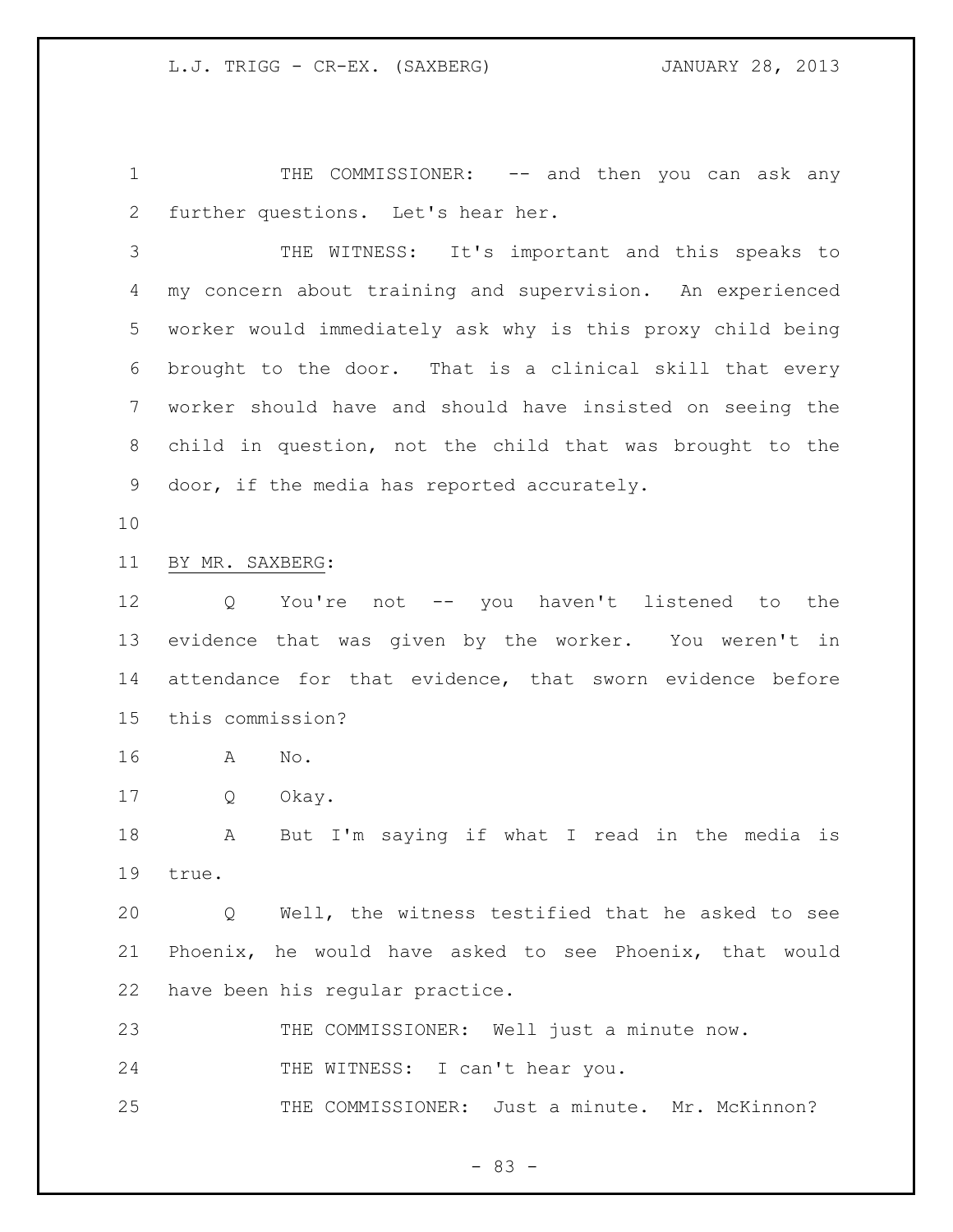MR. MCKINNON: I'll let you go first, Mr. Commissioner.

 THE COMMISSIONER: Well, I just -- I think you have to point out to her that there was nothing in the closing report on that subject. And you say, you say the worker said what after that?

 MR. SAXBERG: The worker's evidence was based on the report which indicated that he had asked questions about Phoenix and based on his regular practice, he testified that he believes he would have asked to see Phoenix.

 THE COMMISSIONER: Well we better get that report up here for the witness to see in fairness to her. Get whatever -- what is the number of that closing report?

MS. WALSH: 36926.

16 THE COMMISSIONER: Pardon?

17 MS. WALSH: 36926.

18 THE COMMISSIONER: Now let the witness read that, that closing statement signed by the worker and the supervisor.

THE WITNESS: You can scroll a bit.

 THE COMMISSIONER: Just leave it there till she's ready to move the screen.

24 THE WITNESS: Oh, all right.

THE COMMISSIONER: I guess we can scroll to

- 84 -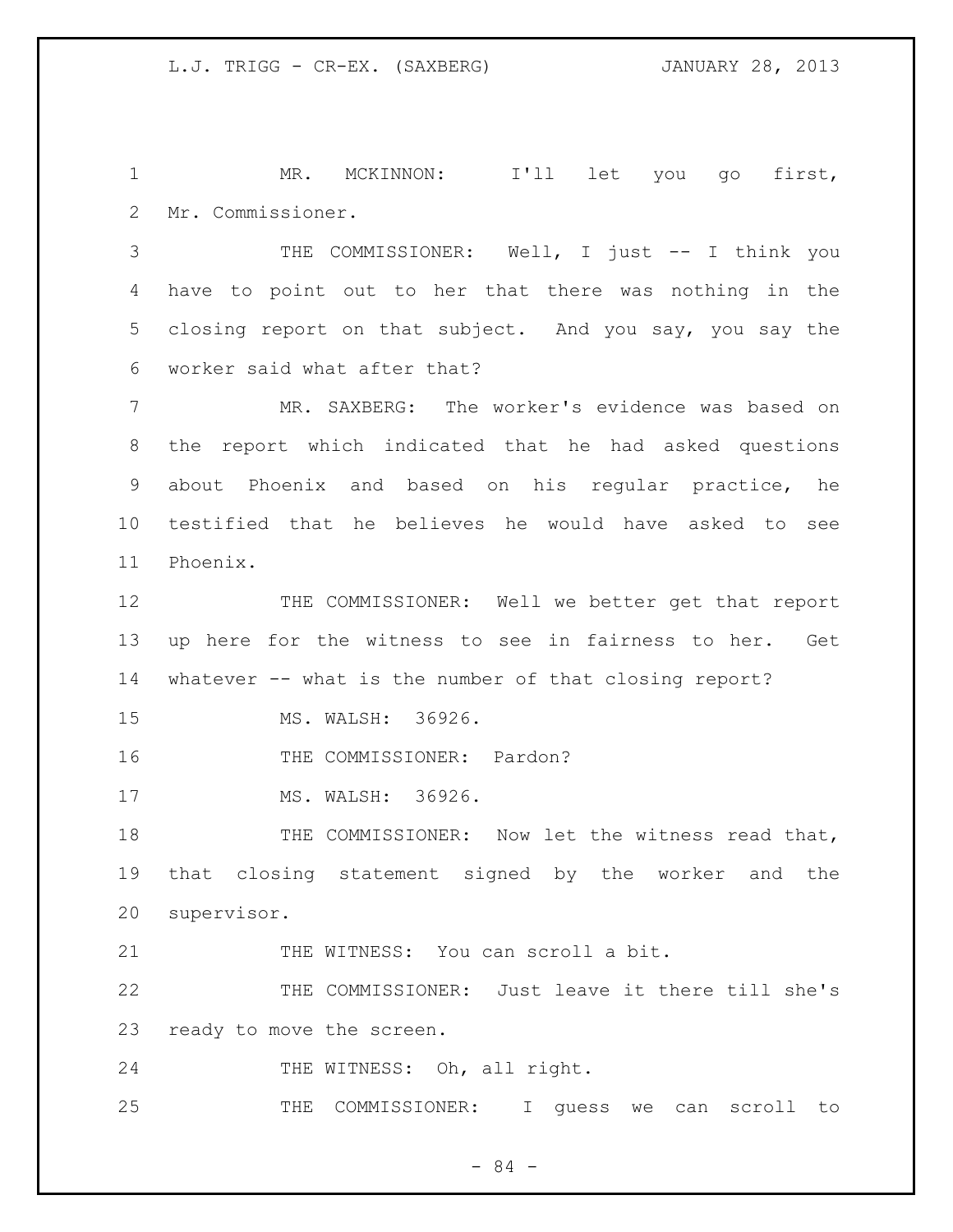the -- put on the screen the presenting problem, from there on.

 MS. WALSH: Dr. Trigg, would you like a hard copy to look at?

 THE WITNESS: No, I'm okay so far and actually some of this was quoted in some of the reports that were done, so you can go up further, or down further.

8 THE COMMISSIONER: And I quess -- if you can read that.

10 THE WITNESS: Yes.

11 THE COMMISSIONER: All right. Move on to the next. Okay, now leave it there.

13 THE WITNESS: Okay. Next page, please. Okay, you can scroll further if there's further to be add. Okay.

 THE COMMISSIONER: The blanked out part is the other child.

17 THE WITNESS: Okay, thank you.

18 THE COMMISSIONER: Now she's read that, Mr. Saxberg. Would you be kind enough to rephrase your question?

 MR. SAXBERG: It wasn't a question from me, it was the witness wanting to offer information -- it was -- that led to this.

24 THE WITNESS: Oh, I wanted to offer information that clinical judgment and clinical skill was involved

 $- 85 -$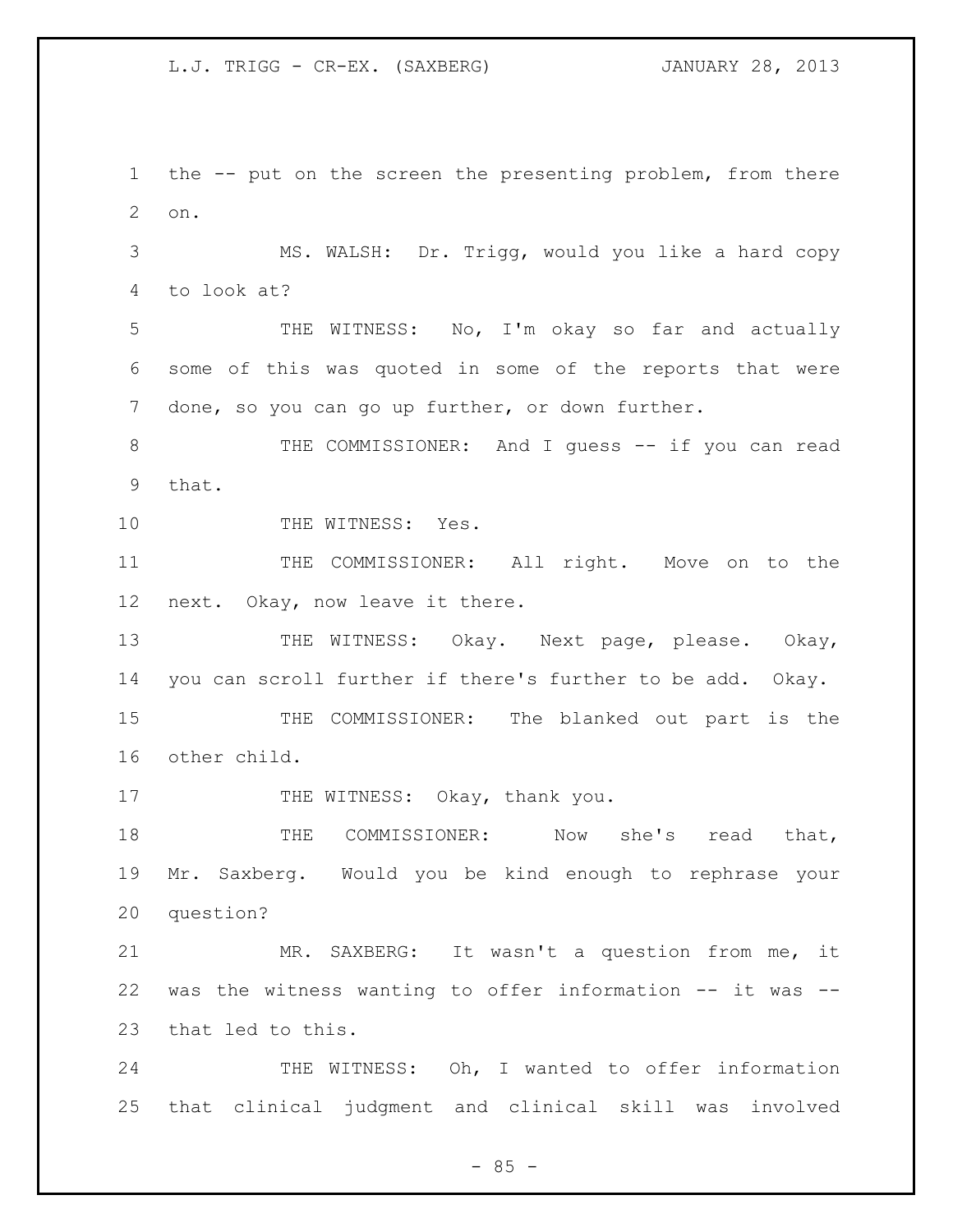here. It should be something that every worker should know through training, not necessarily by prescription. But I would agree with you, it's best to have these things written by prescription. When I read this, interestingly, when I read it, I think a portion is in one or more of the reports, I found it interesting that the worker wanted to take a second person with him, which workers usually do if there are any concerns about their own safety. Now I found it interesting that that occurred, that they were sufficiently concerned about what might be going on that they took two people but they left without actually getting in the home and seeing everybody in the home, including Phoenix.

### BY MR. SAXBERG:

 Q Okay. And the evidence that the commission's heard almost unanimously and I think it's essentially what you're saying is that the best practice, notwithstanding what you've just referred to as written by prescription, but the best practice in any investigation at whatever level is to see all the children.

22 A All the children, right.

Q Yes. And --

 A Because as pointed out in one of the reports, families can treat one child differently than the others.

 $-86 -$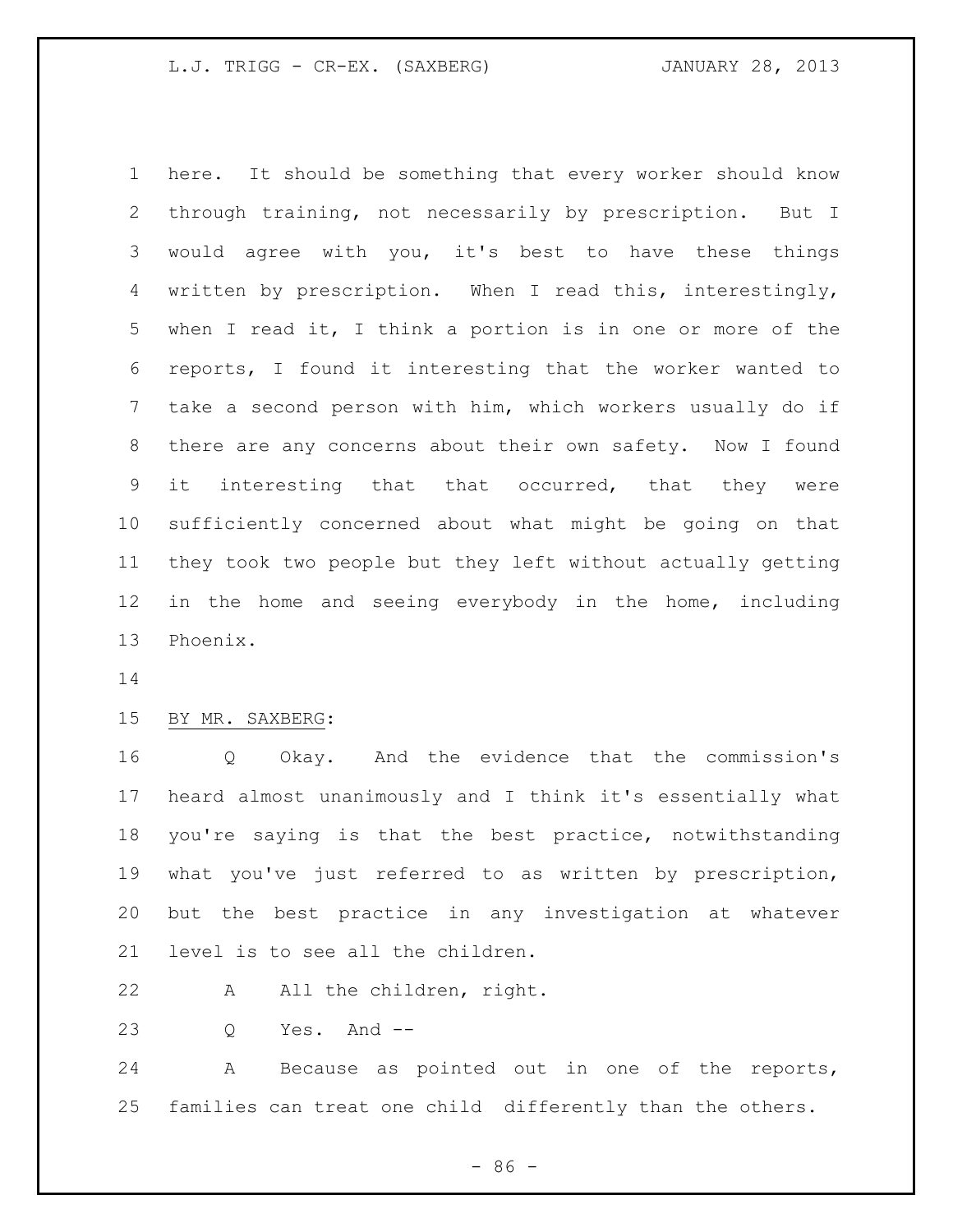1 Q Okay. But what -- and I thank you for that, that observation and I think it's something that everyone agrees on. But what I'm dealing with is simply going through what the rules and procedures were at the time and clarifying that. And so apropos that, if we could turn to page 19189 and I'm looking -- this is from those 1999 case management standards and it deals with -- you agree that there are different standards and procedures that apply at intake versus family services, correct? A Correct. Q And -- 13 A But there's some basics that apply both. Q Absolutely, absolutely. Now but in these, and

 the current standards, intake is separate from family services in terms of the policies and procedures, correct?

A Yes.

 Q So here, under item number 3, it's indicating that:

 "If the rating for response time is in the high or medium range 23 (i.e. within 48 hours or less), the worker ensures the safety of the child either through direct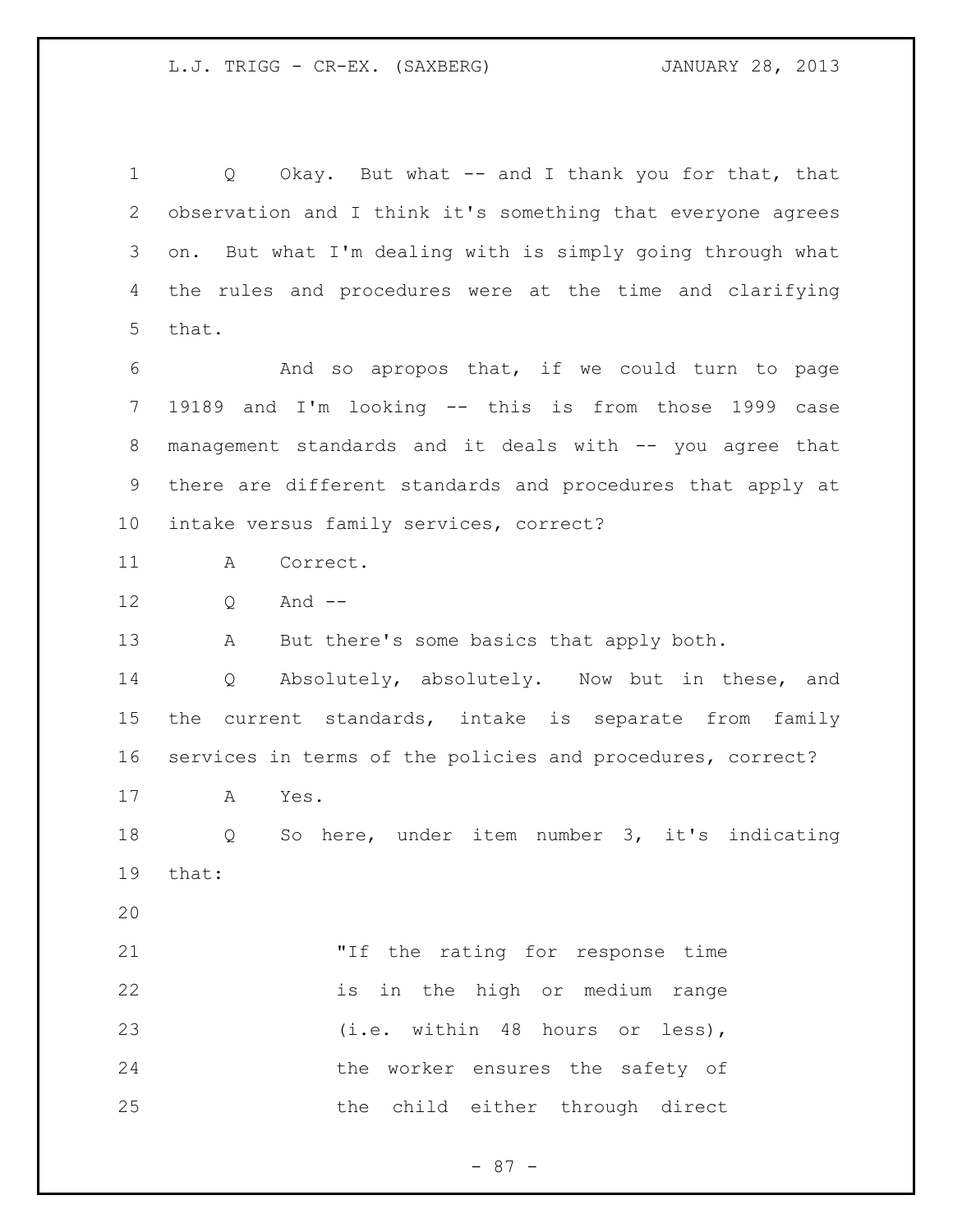contact or through confirmation of the child's safety by a reliable source." Do you see that? A Yes. Q And so are you aware that with respect to work that CRU has done, doing, that the standard allowed them to rely on a reliable source in order to determine the safety of the children in doing their work? A I don't remember specifically but that does make sense to me. If the worker calls the school, for example, as a starting point and the school has no reason to believe that the child is in need of protection or calls the school psychologist, they might make a decision on that basis not to pursue. Q Correct. A There are a certain number of false allegations that go through, go to CRU. Q Correct. And are you aware that today, in any child investigation, even at the CRU level that before a file can be closed all of the children have to be seen. Are you aware that that's a standard today? A I don't -- I'm not aware of today's standards at all.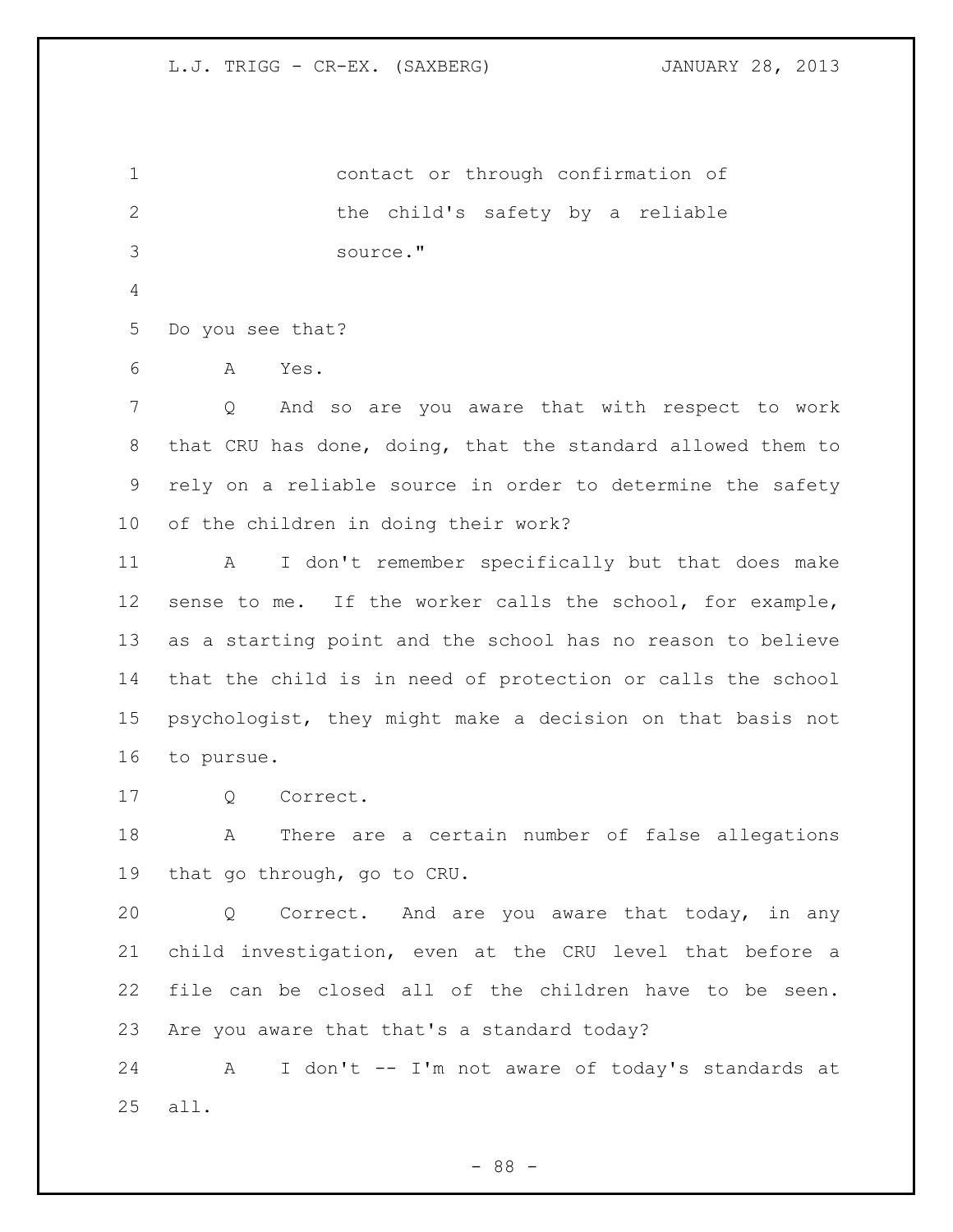Q Okay. But you can confirm that you're not aware that that particular standard, that particular rule was in place at the time that you were the CEO? A I don't mean to be difficult, I don't recall. Q Okay, no, that's good enough. Which is the same as saying at this point you don't, you don't know the answer to that question. A I don't know. Q And that would then qualify the answer you had given earlier that you have to see the children face to fact every single time. There may be -- A Every, every single time before closure? Q Yes. A Yes, I said that would be a skill. Q Right. And a best practice, something to strive for, correct? A Yes. Q Okay. MR. SAXBERG: Okay, those are all my questions. Thank you. 21 THE COMMISSIONER: Thank you, Mr. Saxberg. All right. Mr. Ray, do you have any questions? MR. RAY: How's that? 24 THE COMMISSIONER: Fine.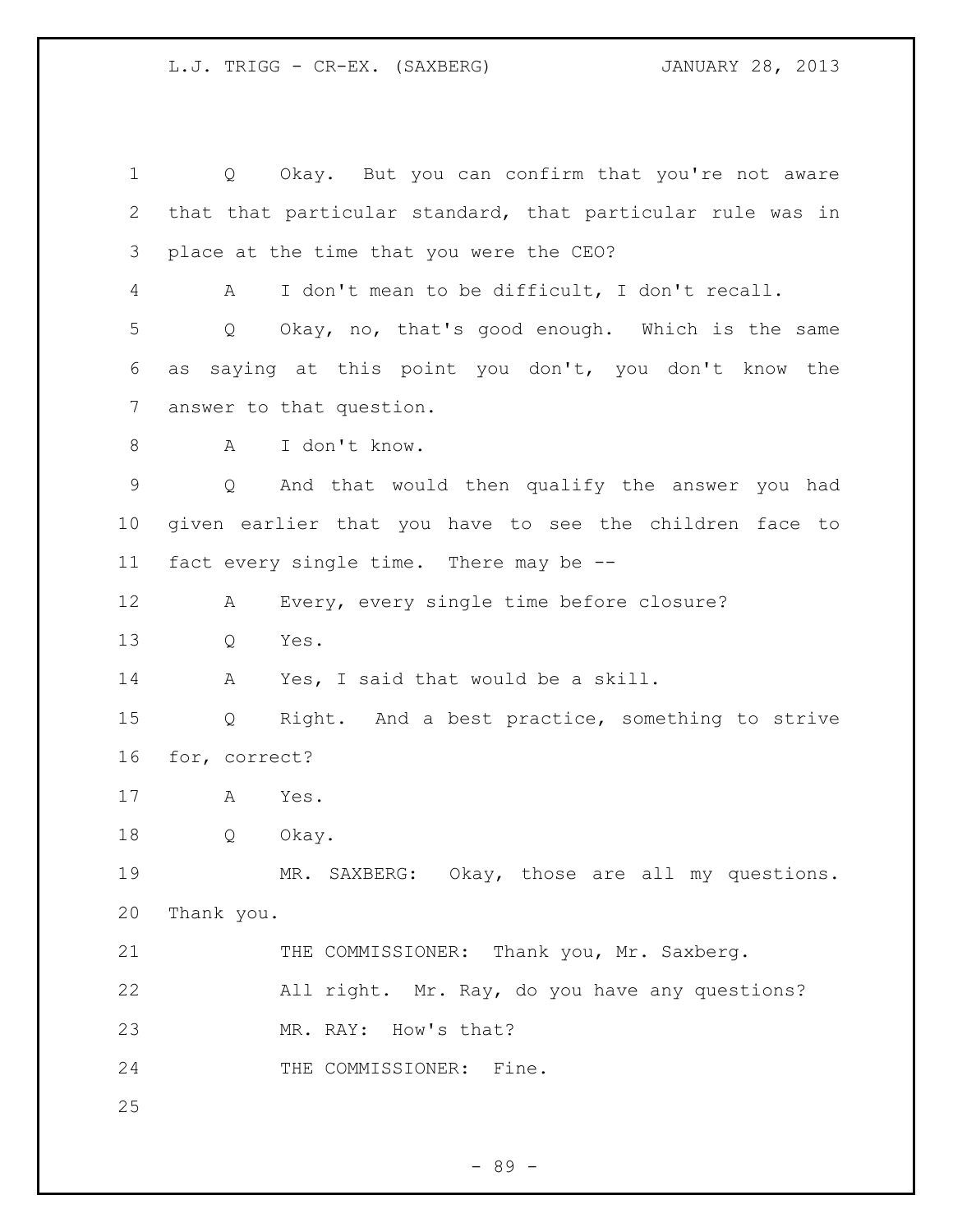### L.J. TRIGG - CR-EX. (RAY) JANUARY 28, 2013

#### CROSS-EXAMINATION BY MR. RAY:

 Q Good morning, Dr. Trigg, my name is Trevor Ray. I represent the MGEU and just have a few questions for you, in particular, as it relates to your comments about best practice. I understood from your last exchange with Mr. Saxberg that certain things were strived for by social workers and that is what best practice is, you're attempting to strive to achieve best practice. And we've heard your evidence and we've heard the evidence of many witnesses that, including Dan Berg, who was an assistant program manager that was under you, correct?

 Mr. Berg was assistant program manager that reported to you, correct?

A Yes, yes.

 Q And we heard evidence from Mr. Berg and from many social workers that best practice was often impeded by such things as high workload, would you agree with that?

- A Probably.
- Q Lack of training?
- A Yes.

21 0 Excessive caseloads?

A Excessive work.

 Q Excessive work generally. In 2006 a report was written, "Strengthen the Commitment". Are you familiar with that report by any chance?

 $-90 -$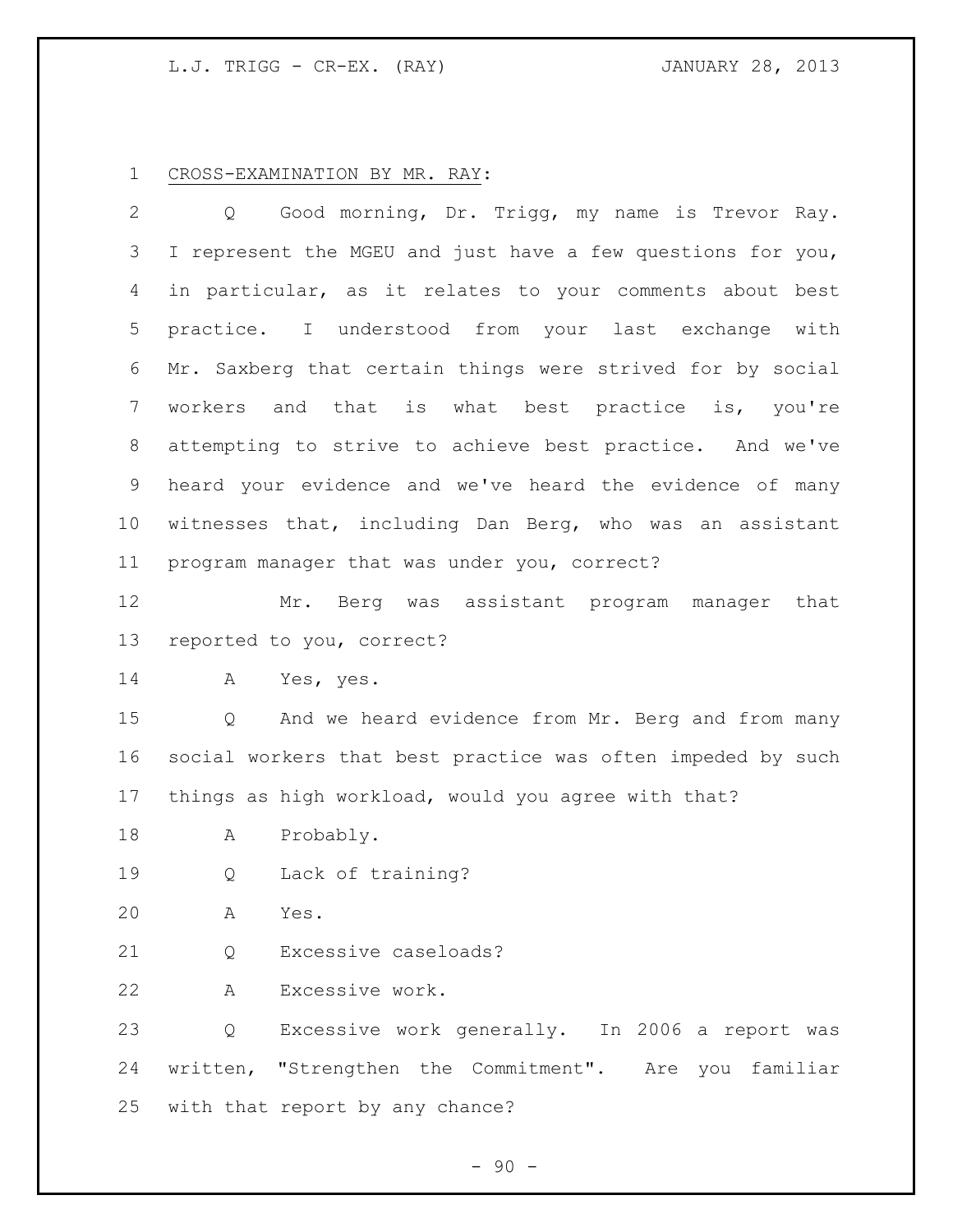1 A Who's the author? Q Michael Harding, Billie Schibler, Irene Hamilton. A No. Q Are you familiar with the professor at the University of Manitoba, Alexander Wright (phonetic)? Do you know who that is? A I don't know about that report either. These were written after my time at CFS, right? Q That's correct, they, to be fair to you, they were written -- this report was in 2006. 11 A Um-hum. Q But if I understand your evidence and to be fair to you, it sounds as though you had a very difficult task on your hands. You started your position with a funding deficit, correct? A Yes. Q And you started your position and there was already at that time workplace challenges that included high workloads, high caseloads, lack of training and all those things were brought to your attention, what, during your tenure, correct? A Yes. Q And I think, if I understand your evidence, was that, and I don't want to generalize too much but to be fair to you, you were aware of those issues. The

 $-91 -$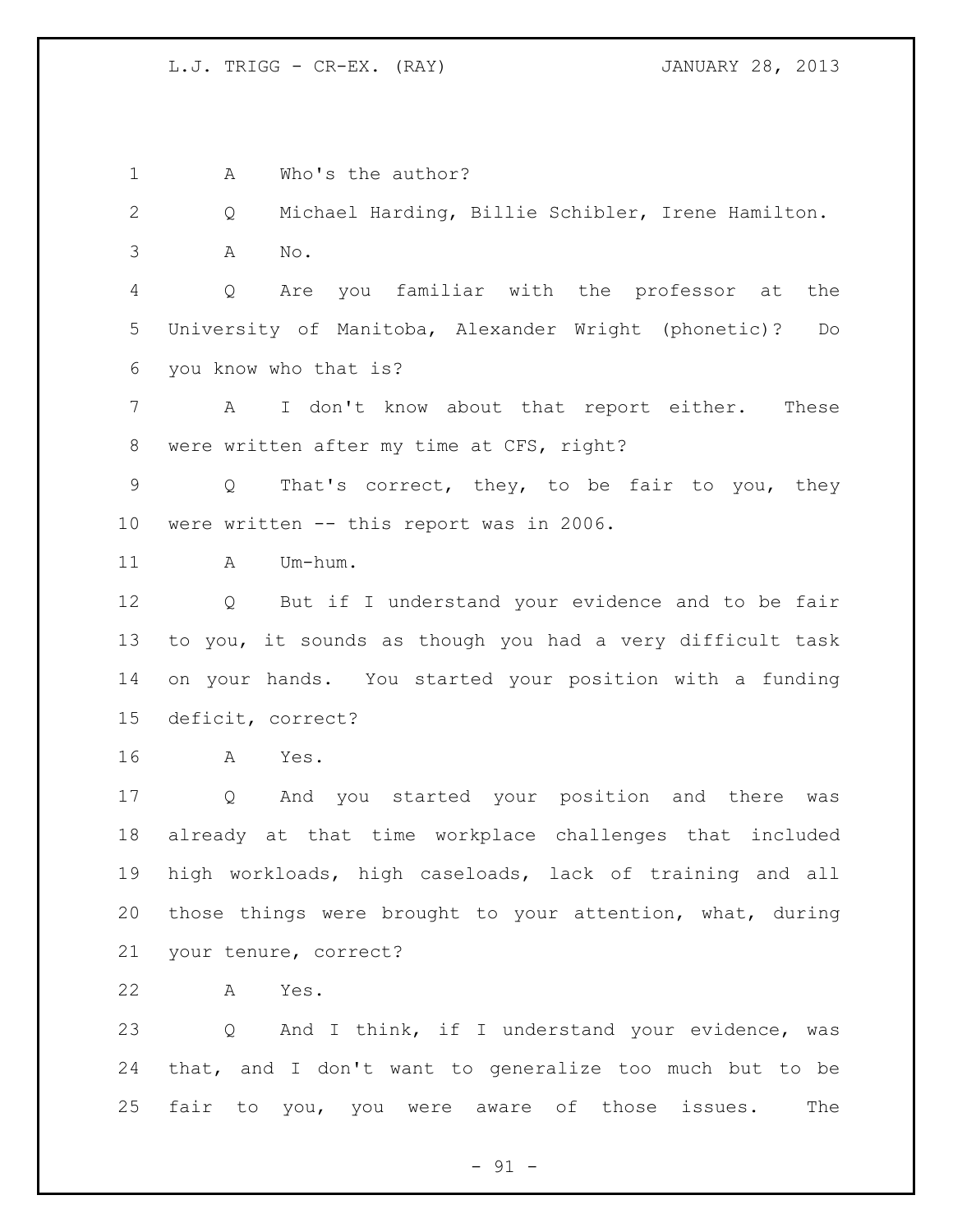L.J. TRIGG - CR-EX. (RAY) JANUARY 28, 2013

 fundamental problem for you being that government had severe restrictions on providing you with a budget to address those concerns; is that correct?

A Yes.

 Q And as a result, it was difficult for you to, to correct those challenges during your time with Winnipeg CFS to the degree that you would have wanted to.

8 A Yeah, to add extra staff or training team, yes, it was difficult to do that, if not impossible.

 Q Thank you. And I just have a section of a report and it's CD3. There's no need to bring it up but I just want to, for the record it's CD3 and it's page 346 and this is the report that's written by Professor Wright or Associate Professor Wright and in it she identifies a number of impediments to good practice or best practice and I'd just like to read to you the list that she's identified and see if you would agree with the comments that she's --

 THE COMMISSIONER: Do you know who Professor Wright is?

20 THE WITNESS: No.

 THE COMMISSIONER: I think you better tell her who she is.

BY MR. RAY:

Q Professor Wright wrote a report that was attached

- 92 -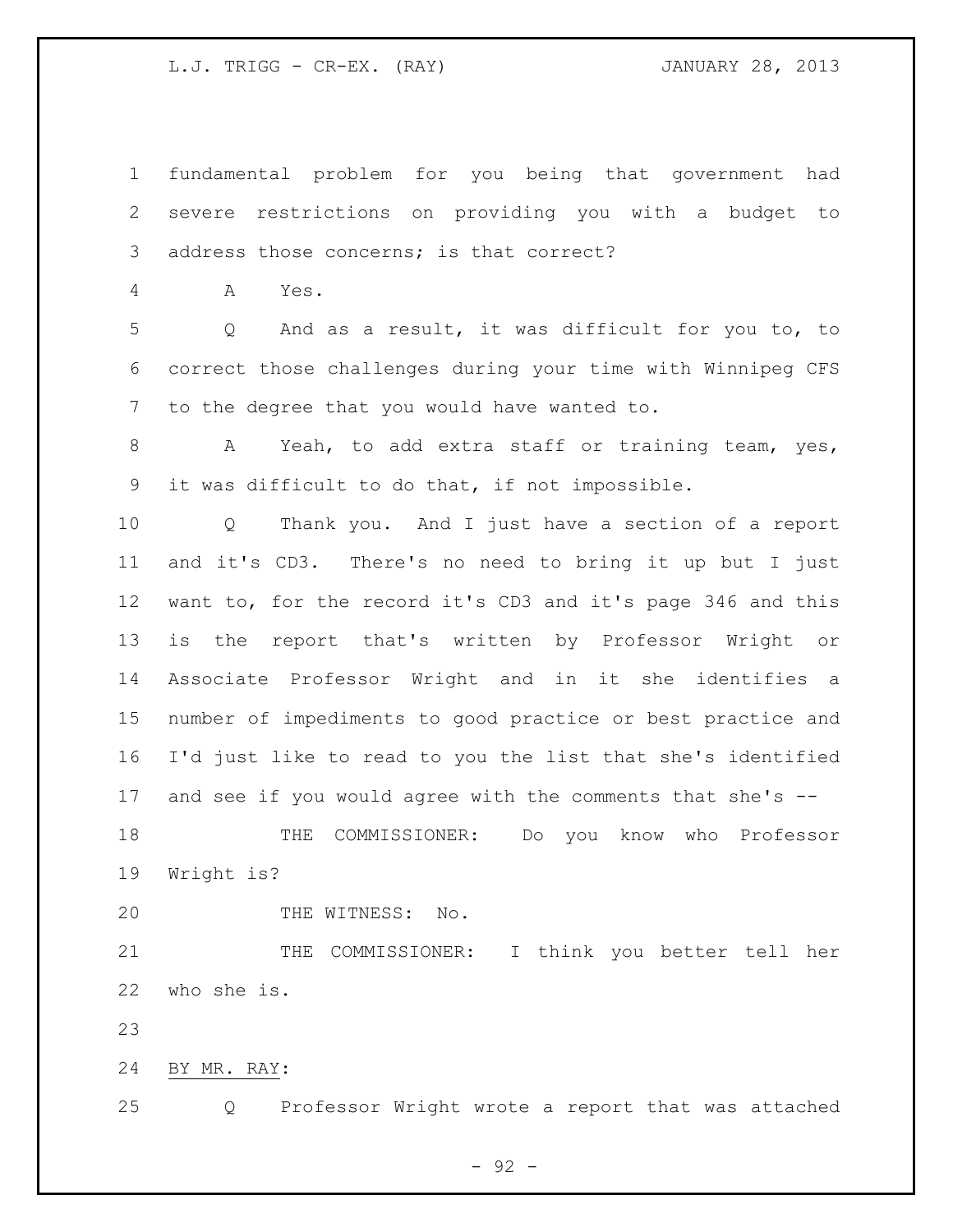L.J. TRIGG - CR-EX. (RAY) JANUARY 28, 2013

to the report that I just mentioned which was ...

 THE COMMISSIONER: What is her academic background?

 MR. RAY: To be honest, Mr. Commissioner, I simply know that she's an associate professor at the University of Manitoba in the area of child welfare, perhaps with the Department of Child Welfare but I --

8 THE COMMISSIONER: That gives, that gives some contexture to it.

 MR. RAY: Social work, Department of Social Work, Mr. McKinnon advises.

BY MR. RAY:

 Q And this is attached to the "Strengthen the Commitment" report and what she has identified as impediments to good practice are: High caseloads, which you've indicated; a need for more fiscal resources to meet legislative mandate. Would you agree with that?

A Yes, I'd agree with both of those.

Q Visible supports for good practice.

21 A And what does that mean, visible supports for good practice?

 Q She doesn't elaborate, I was hoping you would, but we can perhaps leave that one. Comprehensive job specific training by employer for all new staff.

- 93 -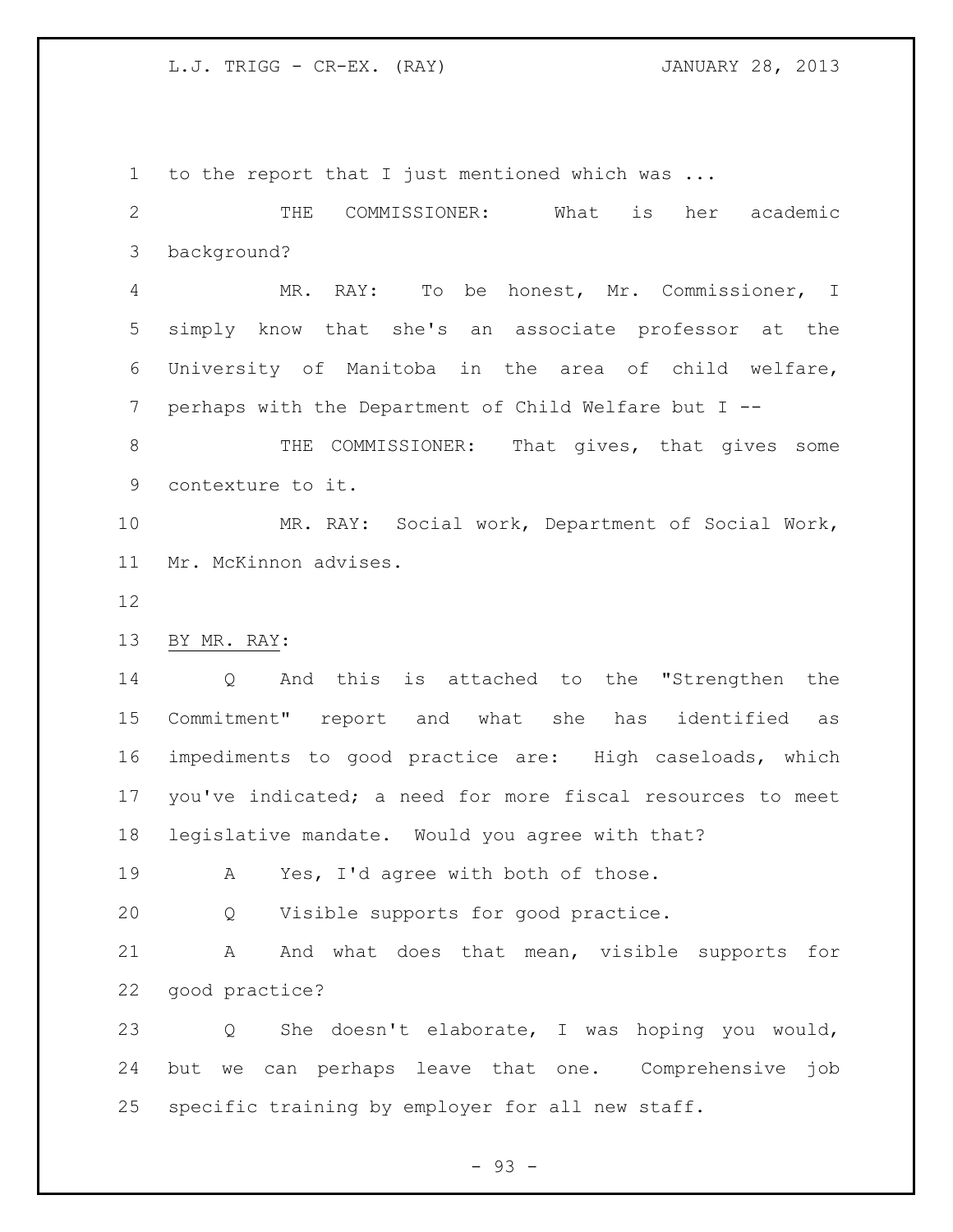A Yes. Q Ongoing opportunities for professional development? A Yes. Q A shared view of child protection that enables everyone to work together? A Yes. Q Accessible clinical supervision? A Yes. Q Appropriate workloads? A Yes. Q Adequate appropriate and accessible resources? 13 That's fairly general, I think, but ... 14 A What type of resources? Q Again, I'm just reading from her report and she doesn't elaborate, but -- 17 A All right. Q -- I appreciate that's very difficult for you to agree with because it's fairly general. A Right. Q Social work staff who are specialized in child protection, job training and continuing education and good practice? A Yes. Q Sense of pride in social work, positive public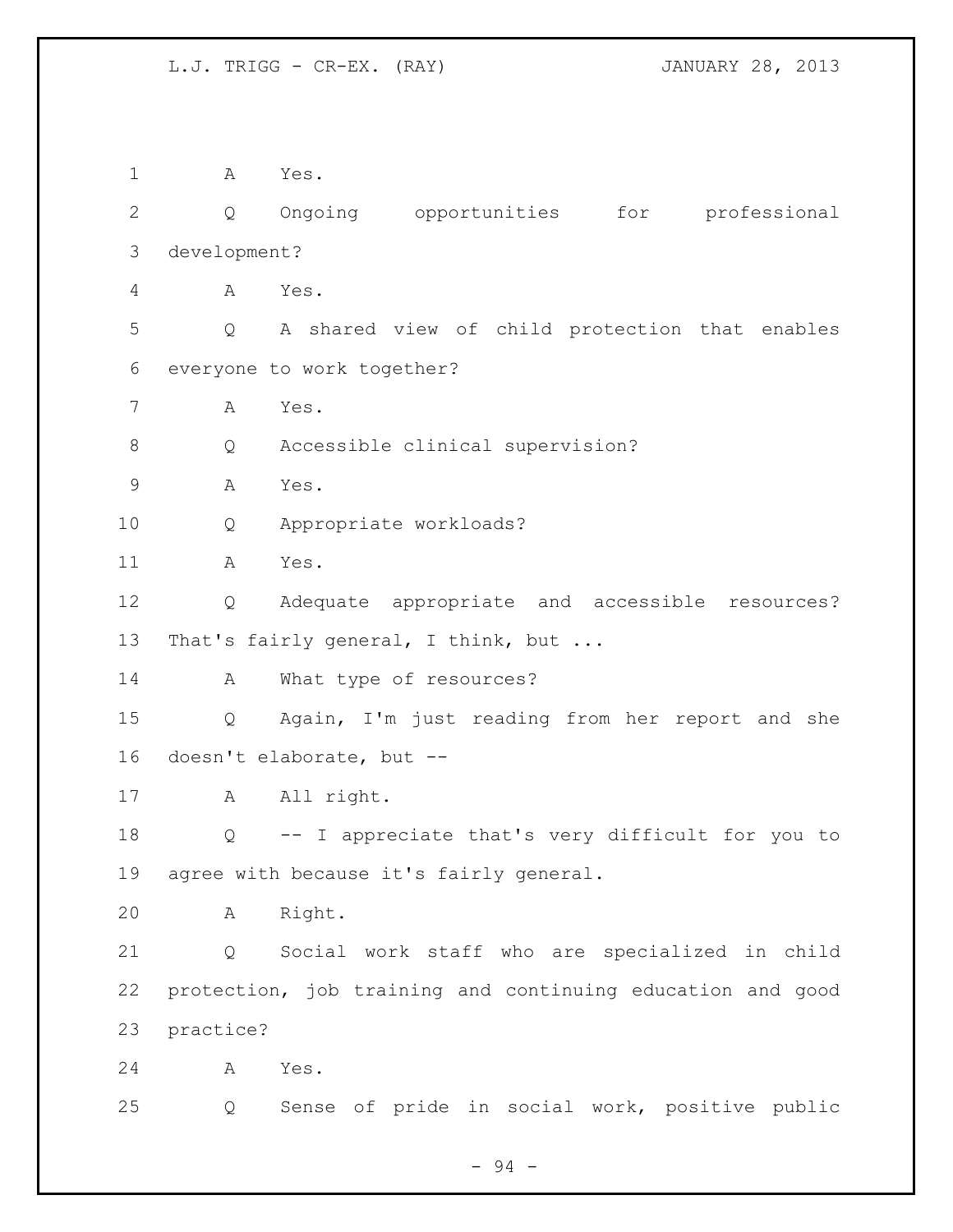L.J. TRIGG - CR-EX. (RAY) JANUARY 28, 2013 L.J. TRIGG - CR-EX. (GINDIN)

profiles?

 A Yes. MR. RAY: Thank you. Those are my questions. 4 THE COMMISSIONER: Thank you, Mr. Ray. Mr. Khan, any questions? MR. KHAN: No, no questions. 7 THE COMMISSIONER: Mr. Gindin? MR. GINDIN: Mr. Commissioner, I'm not really sure that I can complete my questioning in the time restraints that we have. I'm not sure if I want to be in the middle of it. I was going to suggest a few minutes just to go over some notes. Of course if we do that it will be even more difficult. I'm not sure what to -- 14 THE COMMISSIONER: Well, we've got 25 minutes. Your point is that length wouldn't be sufficient? MR. GINDIN: It may not be, it may not be. I'm not sure. 18 THE COMMISSIONER: Well are you ready to start? 19 MR. GINDIN: I can start. THE COMMISSIONER: Go ahead. We'll see where we get. CROSS-EXAMINATION BY MR. GINDIN: Q First of all, I'll introduce myself. Jeff Gindin, I'm representing Kim Edwards and Steve Sinclair.

 $-95 -$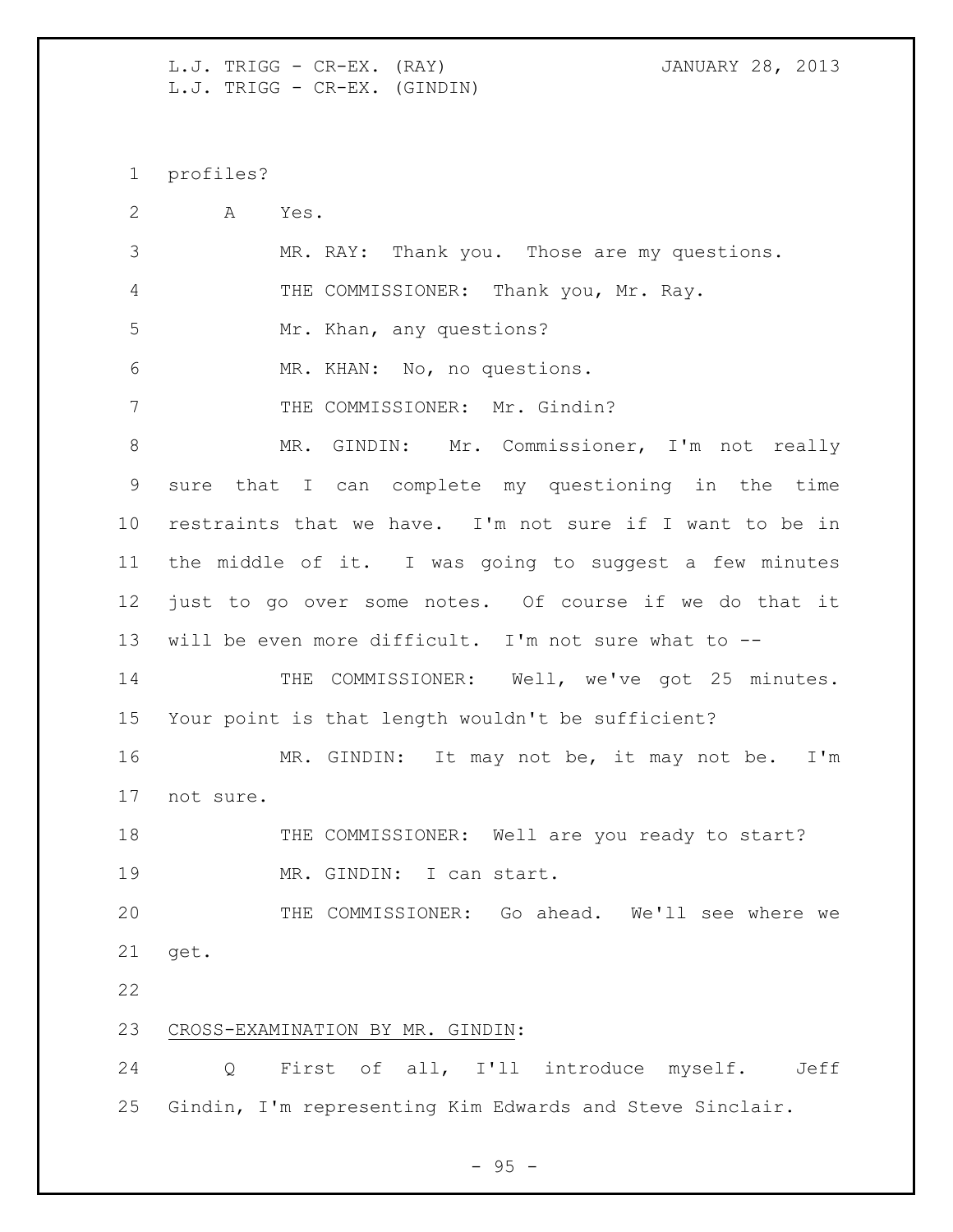1 A Kim Edwards and? It may be my hearing but ... 2 Q And Steve Sinclair, sorry. A Thank you. THE COMMISSIONER: That's the father of Phoenix. 5 THE WITNESS: Yes. BY MR. GINDIN: Q The last time you were here you were discussing some of the problems with the front line workers being the least experienced -- A Yes. Q -- of the workers. And you indicated they didn't have adequate clinical training, right? A Yes. Q And you mentioned one of the issues was that they didn't necessarily know, because of their limited experience, what types of questions that needed to be asked. A Yes. Q And were you referring to the types of questions that needed to be asked while they were meeting with the family, for example? A Yes. Q Trying to find out things? A Yes. One comment might lead to another idea,

 $-96 -$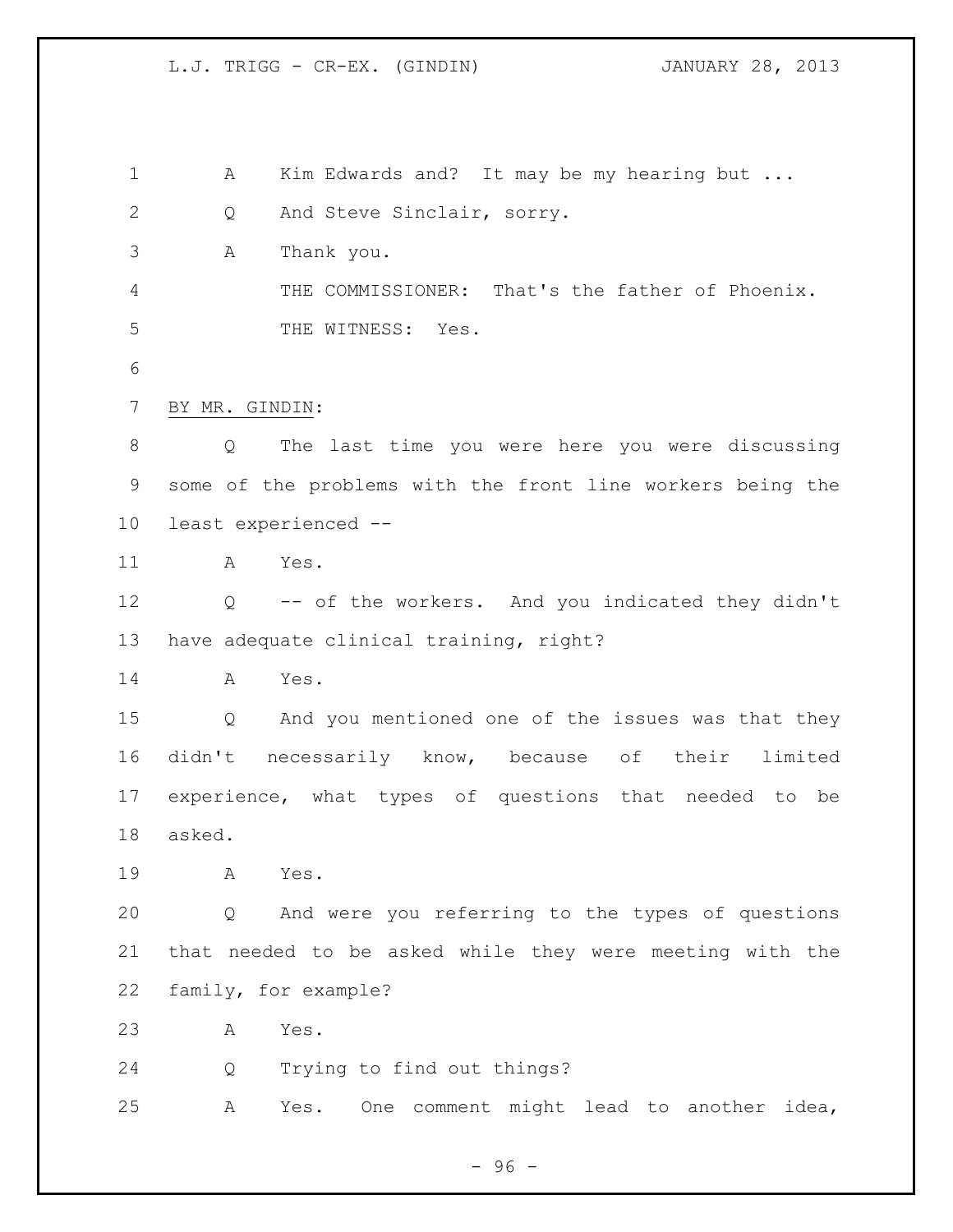another question and so forth.

| 2               | And would that also include their assessment of<br>Q        |
|-----------------|-------------------------------------------------------------|
| 3               | the answers that they received --                           |
| 4               | Yes.<br>A                                                   |
| 5               | -- when they asked questions, right?<br>Q                   |
| 6               | That might direct them to another question.<br>Α            |
| 7               | the involvement that you had referred to<br>Q<br>Now        |
| 8               | earlier when you talked about what you read in the          |
| 9               | newspaper and you had a chance to look over it again, which |
| 10 <sub>o</sub> | is the March 2005 involvement by CRU. With respect to that  |
| 11              | particular involvement, if you look at the reports, and     |
| 12              | this has been dealt with at some length and there's been    |
| 13              | some criticism of the things that weren't asked or should   |
| 14              | have been asked and that kind of thing, you're familiar     |
| 15              | with that?                                                  |
| 16              | Α<br>Yes.                                                   |
| 17              | And so if workers are going to a home like they<br>Q        |
| 18              | did in that particular involvement in March of 2005, and    |
| 19              | they're there to ask about an abuse allegation, right?      |
| 20              | Α<br>Yes.                                                   |
| 21              | Which they were in this case.<br>Q                          |
| 22              | Α<br>Yes.                                                   |
| 23              | And the response they received was well I may<br>Q          |
| 24              | have yelled at the child. Is it your view that that is      |
| 25              | simply something that you just accept as an answer to the   |

- 97 -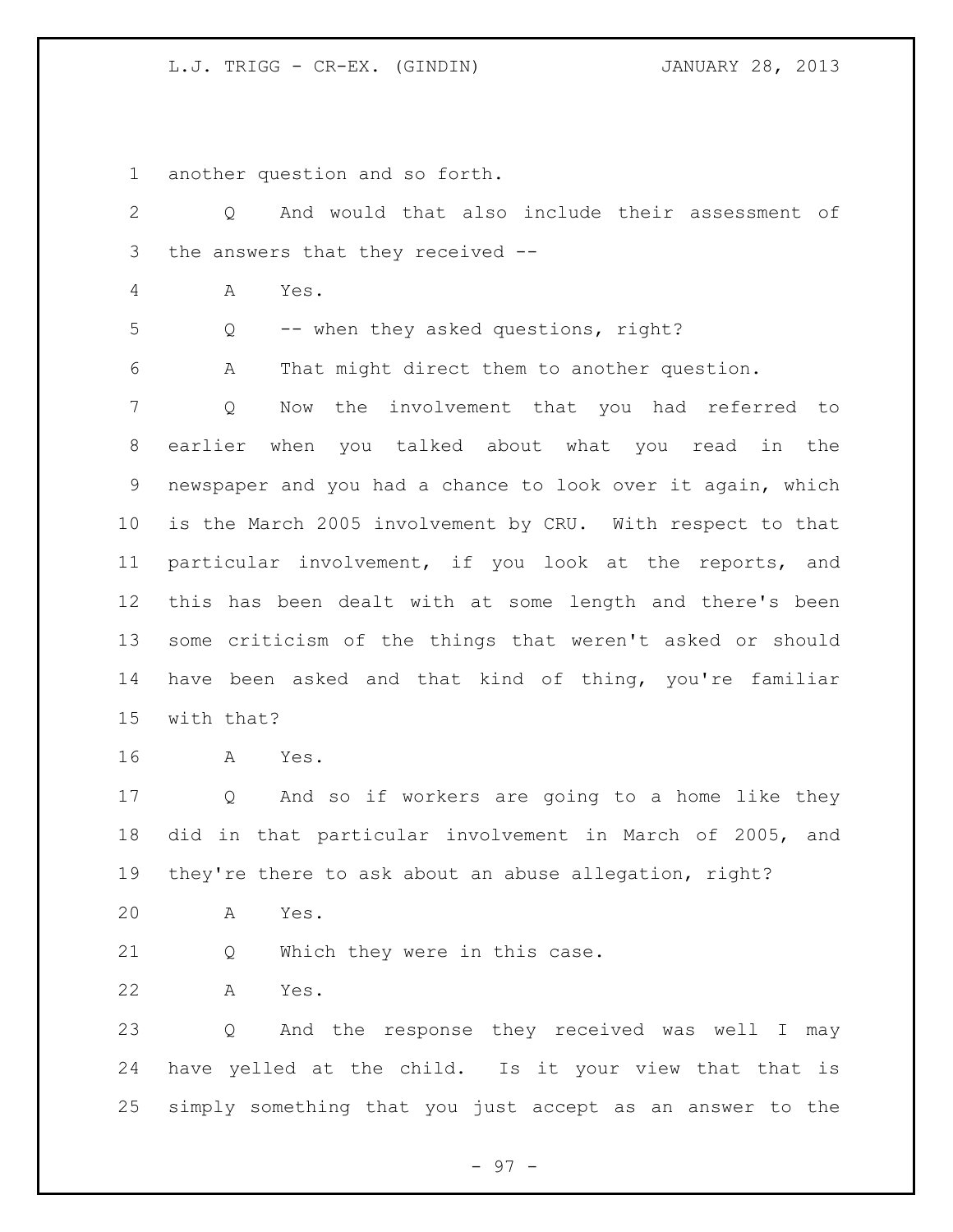allegation? A No, not necessarily. I would take it further than that. Q Yeah. And one of the things you might want to know is a little more history as to how this particular mother, like Samantha, has responded in the past? A Yes, responded initially to the child when the child was born -- Q Yes. 10 A -- the impact of that potentially. Q So the history of the, of the -- A Yes. Q -- whole involvement over years might be very important to know before workers are out there trying to assess a response? A Yes. Q And in this case we have heard evidence that the workers that went out there, Mr. Zalevich and Mr. Leskiw, really hadn't read the history. They read the CRU report which described the call that came in referencing an abuse allegation but really not much beyond that. You would agree with me that that wouldn't be best practice? A I can't hear you. Q That wouldn't be best practice, to not read the history?

- 98 -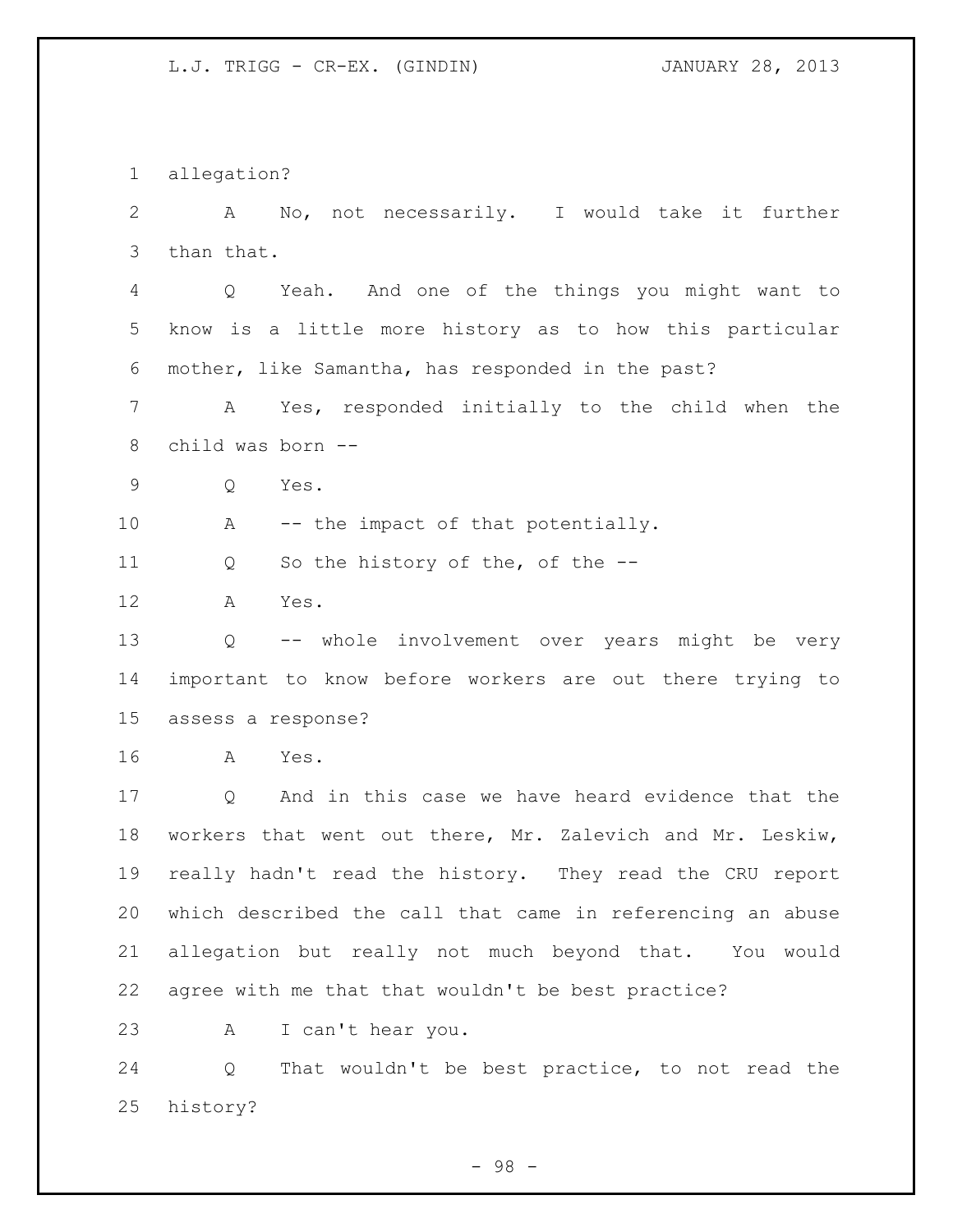A No, it would not be best practice to not read the history so that you know what you might be walking into. Q And you, as a psychologist, can appreciate the importance of the questions you ask, how you ask them -- A Yes. Q -- right? A Yes. 8 Q And how you assess the response. A Yes. Q And the more that you know about the person talking to you and responding and how they responded in the past, makes it easier to assess the situation? A The big picture. Q Right. And that kind of thing takes experience. A It does. Q And a problem that -- A Experience and supervision. Q Right. Now you mention with respect to that particular involvement that something that struck you was that there was a second worker who came along. A Yes. Q I'm not sure if you're aware but a couple of days earlier a Mr. Buchkowski went out on his own a couple of times and wasn't able to get in. And then the next step was that these two workers went out again and it struck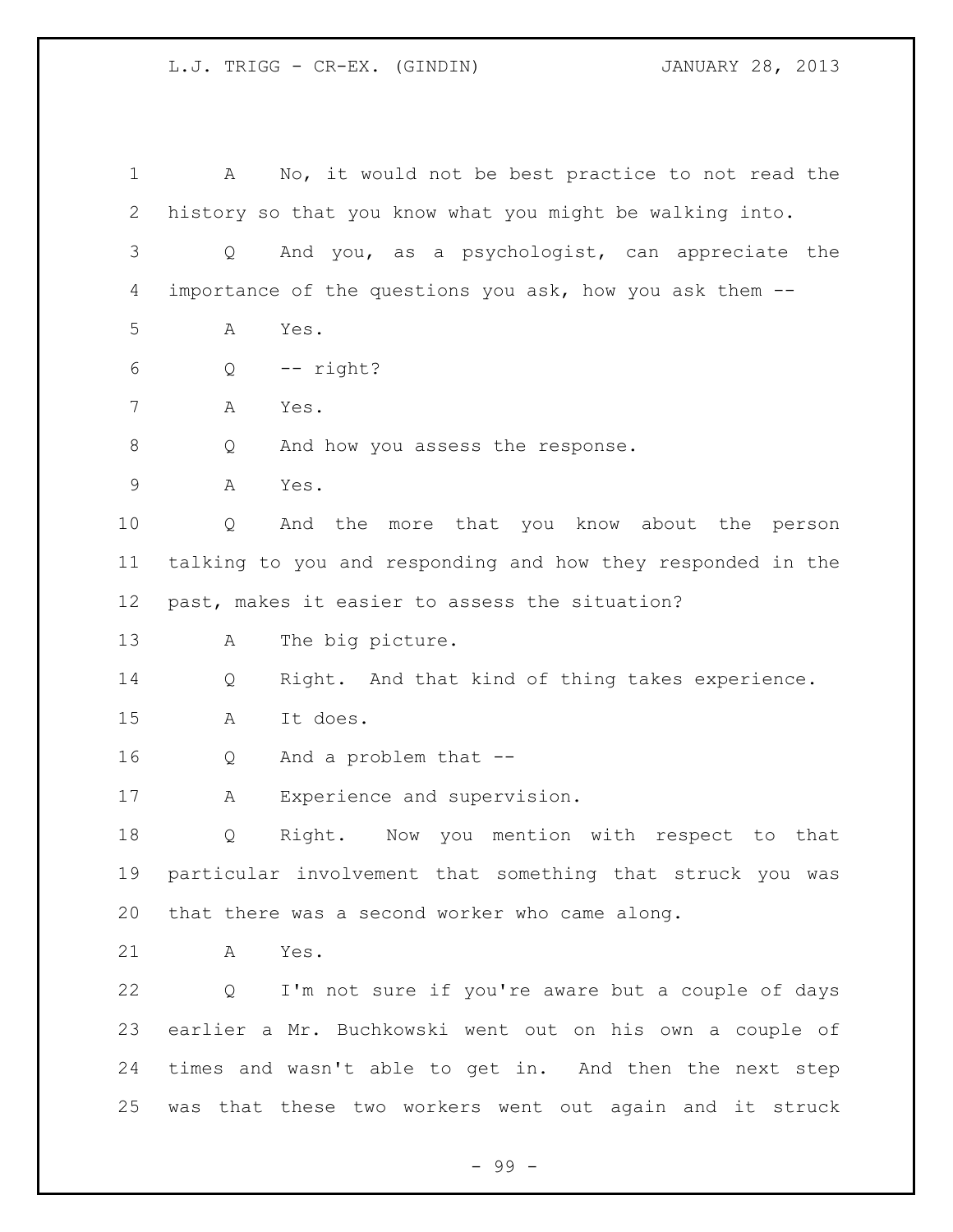- you that a second worker coming along indicated that this was -- there was potential here for a problem.
- A There was potential for a problem.

 Q And would you have expected from your experience that the one who comes along as the backup would know anything about the matter?

A I would --

Q They wouldn't just be muscle, they would --

A Pardon me?

Q They wouldn't just be muscle?

 A No. I would think that at least on the way out the primary worker would have alerted the accompanying worker to the situation and given some background information and also explained why he thought he needed somebody to accompany him.

 Q Right. And we hear, we see from the report of those two workers that Samantha didn't allow them in, met them in the hallway.

A Yes.

 Q That would have some significance, would it not? A Yes.

22 Q Now what would that be?

 A I would wonder why she wouldn't let me past the front door.

Q Um-hum. That would make you suspicious, right?

 $- 100 -$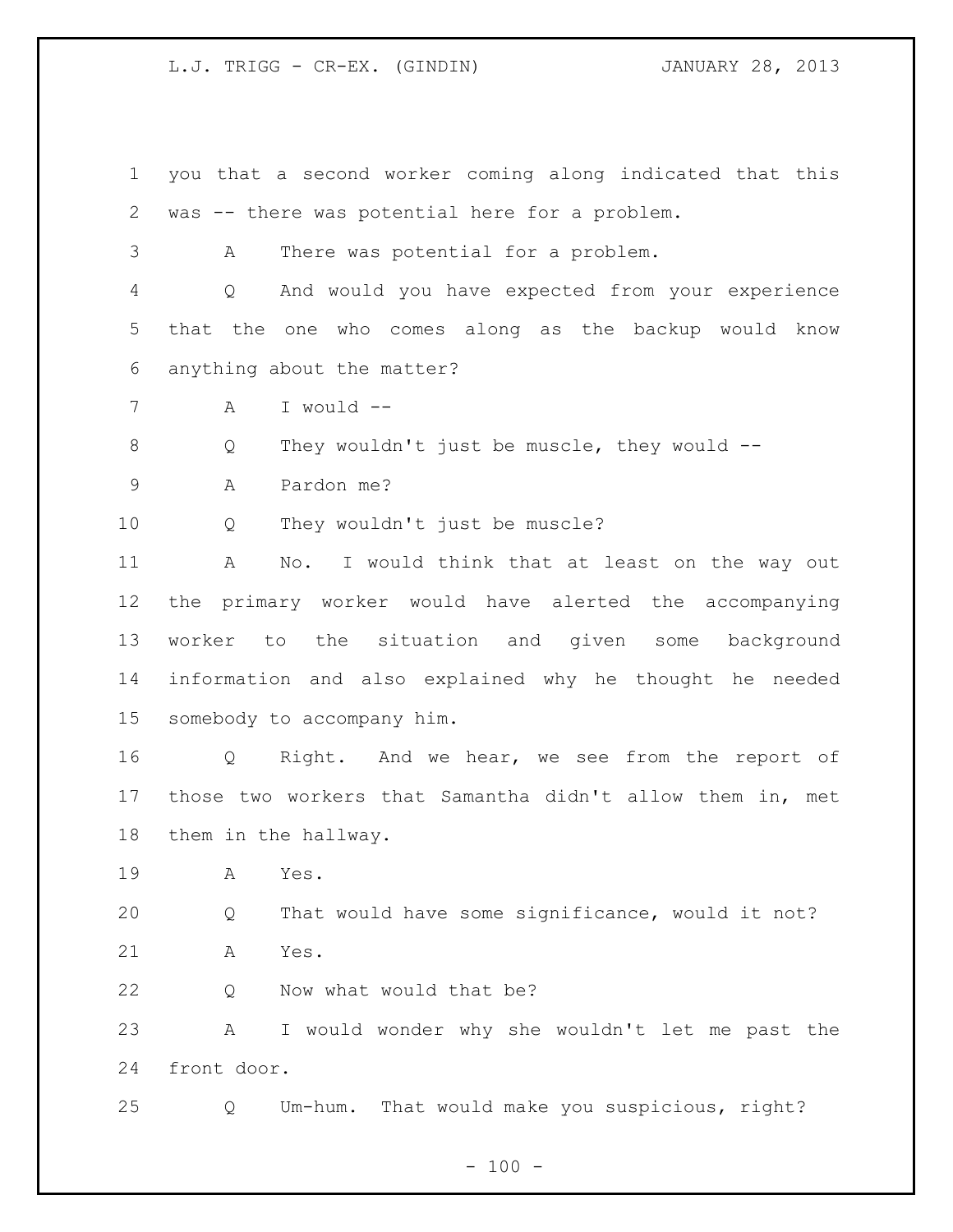A Yes.

 Q And then we know -- A I would have various hypotheses. I mean she wasn't -- she probably wasn't welcoming or wanting Child and Family Services in her face, but nevertheless, I would wonder why, yes. Q And that's a common theme that sometimes people don't, very often people don't really want CFS to come along. A Correct. Q But that mere fact shouldn't deter them from doing their job. A Right. Q So we have her not allowing the workers in and meeting them in the hallway, right, and indicating that the reason is there's somebody in the suite, a visitor, right? A Yes. Q That seems to have been accepted without any further sort of re-questioning or asking again. Does that strike you as reasonable? A No, I think I would have pushed the point of it. Q And if it was an issue of confidentiality, wouldn't you think a reasonable idea would be to ask when they can come back when maybe no one's there, no visitor, I mean?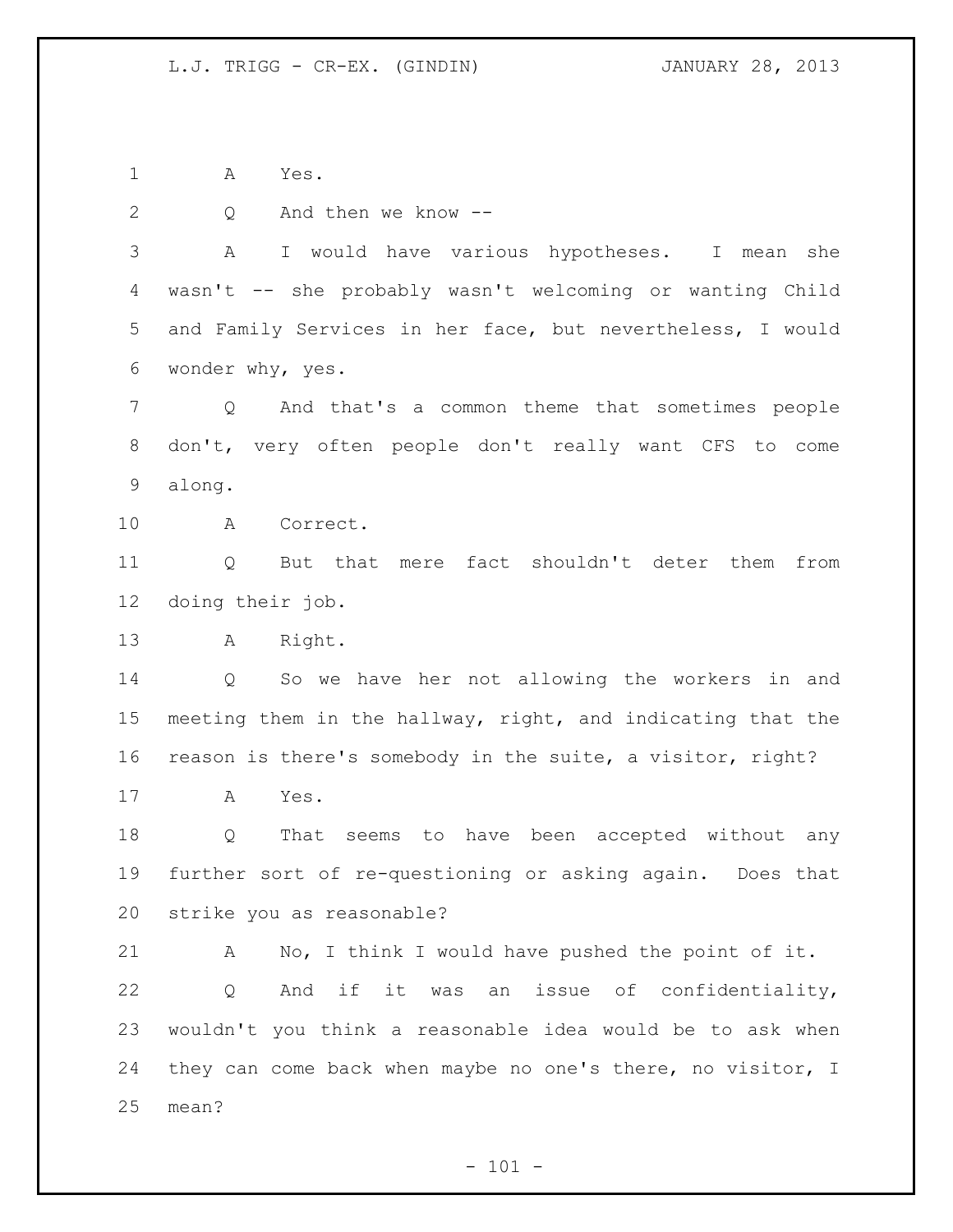A That might be one way to address it. Certainly when -- you may be getting there so I'll wait.

 MR. RAY: Mr. Commissioner, I appreciate that Dr. Trigg was the CEO at Winnipeg CFS for certain time periods. We've heard her evidence that she was not a social worker, she did not have a background in social work and she was not the CEO at the time that this particular involvement was occurring. We've had many views expressed by social workers, their supervisors and the assistant program managers who are social workers and who were there at the time and I'm not sure of the relevance of asking Ms. Trigg as a non-social worker when she wasn't the CEO as to speculating about what was and what shouldn't have been done at the time and that's my only comment. I just wonder how --

 THE COMMISSIONER: I understand your point but at the same time, those with the responsibility put her in charge as a CEO of this operation and obviously therefore in the views of those making the appointment, she had qualifications to do this job and I think that these, in light of that fact, these are reasonable questions. But your point can be borne in mind, and she quickly acknowledged she does not have a social work background and that, I understand that and I'm sure she appreciated that throughout so I think they're appropriate questions but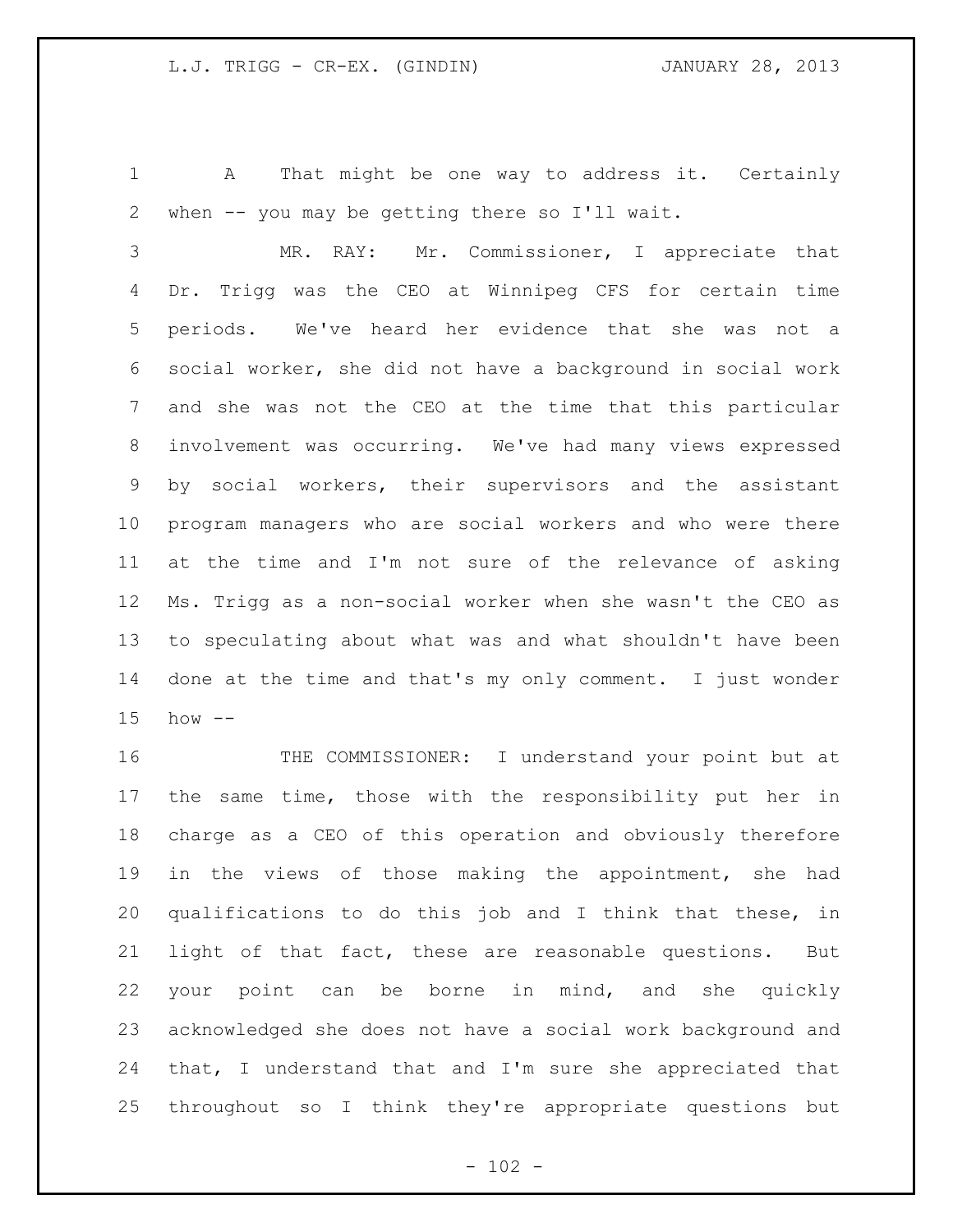those factors will be borne in mind.

| $\overline{2}$ | Thank you, Mr. Commissioner. I just<br>MR. RAY:             |
|----------------|-------------------------------------------------------------|
| 3              | wanted to add that certainly from her level of expertise    |
| 4              | and to running the operation, if we could put that way, and |
| 5              | to attempting to gain funding and all those sorts of        |
| 6              | things, I think those are important areas that this witness |
| $7\phantom{.}$ | could speak to. Once we get down to the actual specific     |
| 8              | questions that were asked by social workers, that's where I |
| 9              | just somewhat temper this witness's evidence.               |
| 10             | THE COMMISSIONER: Well, I think if she doesn't              |
| 11             | feel that she's able to answer the questions, she's shown   |
| 12             | she's quite quick to give that answer and I'm sure she will |
| 13             | again if that's her position but I think they're fair       |
| 14             | enough questions, bearing in mind her immediate concession  |
| 15             | that she is not a social worker.                            |
| 16             | MR. RAY: Thank you very much, Mr. Commissioner.             |
| 17             | WITNESS: May I add something about my<br>THE                |
| 18             | qualifications?                                             |
| 19             | THE COMMISSIONER: Yes, you certainly may.                   |
| 20             | THE WITNESS: I'm one of the clinical                        |
| 21             | psychologists in private practice who does assessments for  |
| 22             | the various Child and Family Service Agencies around the    |
| 23             | province, parental capacity assessments they're typically   |
| 24             | called. So I am very familiar with the day-to-day           |
| 25             | assessment and question asking process.                     |

- 103 -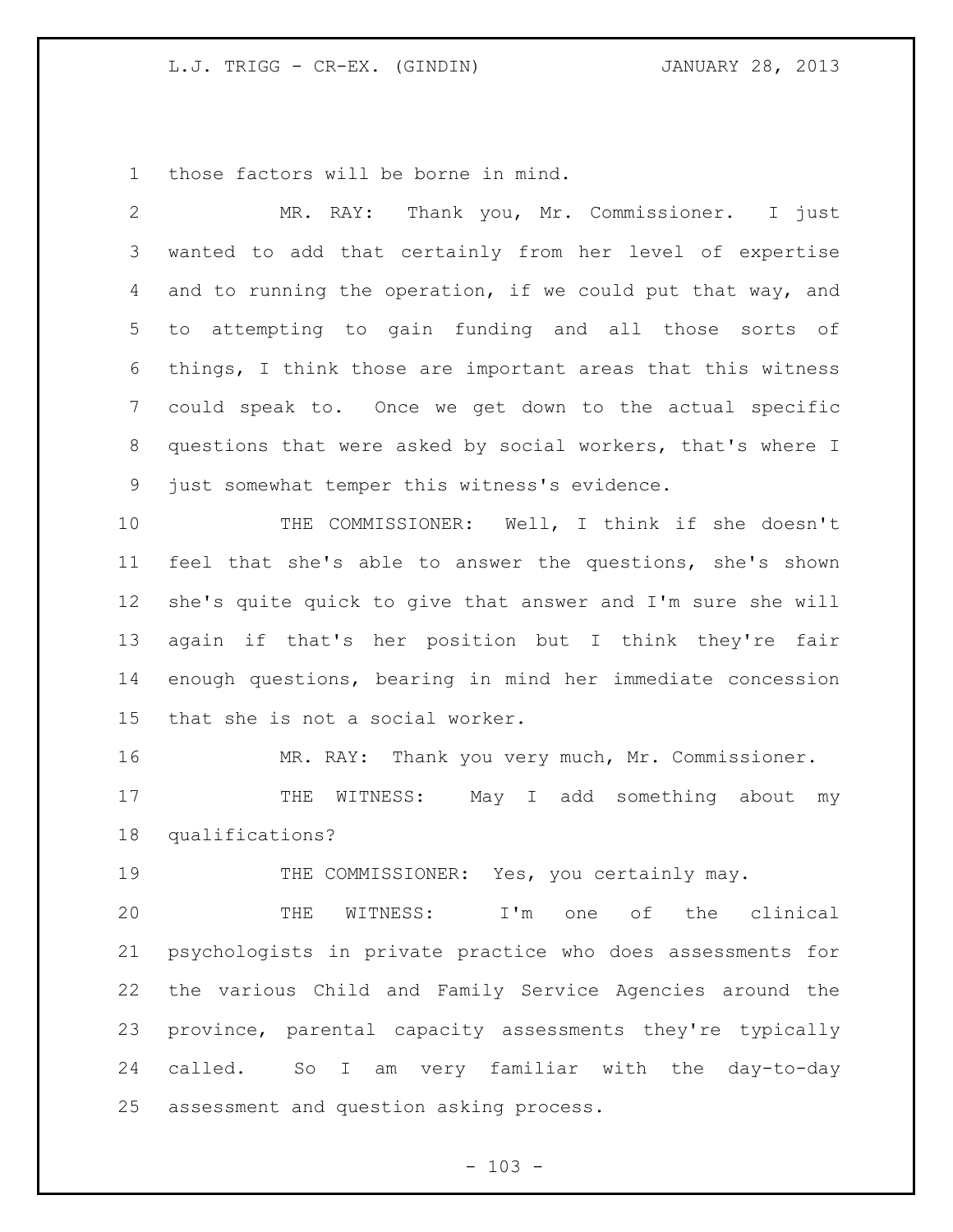BY MR. GINDIN:

| $\overline{2}$ | you're quite comfortable answering<br>So<br>the<br>Q        |
|----------------|-------------------------------------------------------------|
| 3              | questions that have been put to you?                        |
| 4              | I feel quite comfortable answering the questions.<br>A      |
| 5              | MR. GINDIN: As well, Mr. Commissioner, some of              |
| 6              | issues were raised by Mr. Saxberg when he cross-<br>these   |
| 7              | examined.                                                   |
| 8              |                                                             |
| $\mathsf 9$    | BY MR. GINDIN:                                              |
| 10             | So going back to that scenario we were discussing<br>Q      |
| 11             | with Samantha in March of '05, so the evidence was that her |
| 12             | response to the allegation of abuse was that maybe she      |
| 13             | yelled at the child and maybe somebody heard that and that  |
| 14             | seems to have been completely accepted as an explanation    |
| 15             | for the original call that came in. We know that --         |
| 16             | And see, I would have followed up what was the<br>A         |
| 17             | yelling all about, what happened, why do you think you lost |
| 18             | your temper.                                                |
| 19             | Exactly.<br>Q                                               |
| 20             | A There are a whole series of questions to follow           |
| 21             | that one.                                                   |
| 22             | Um-hum. And there was another allegation that<br>Q          |
| 23             | they went out to investigate and that was that Samantha may |
| 24             | have been locking Phoenix in the bedroom and the report     |
| 25             | indicates that they asked about that. Samantha admitted     |
|                |                                                             |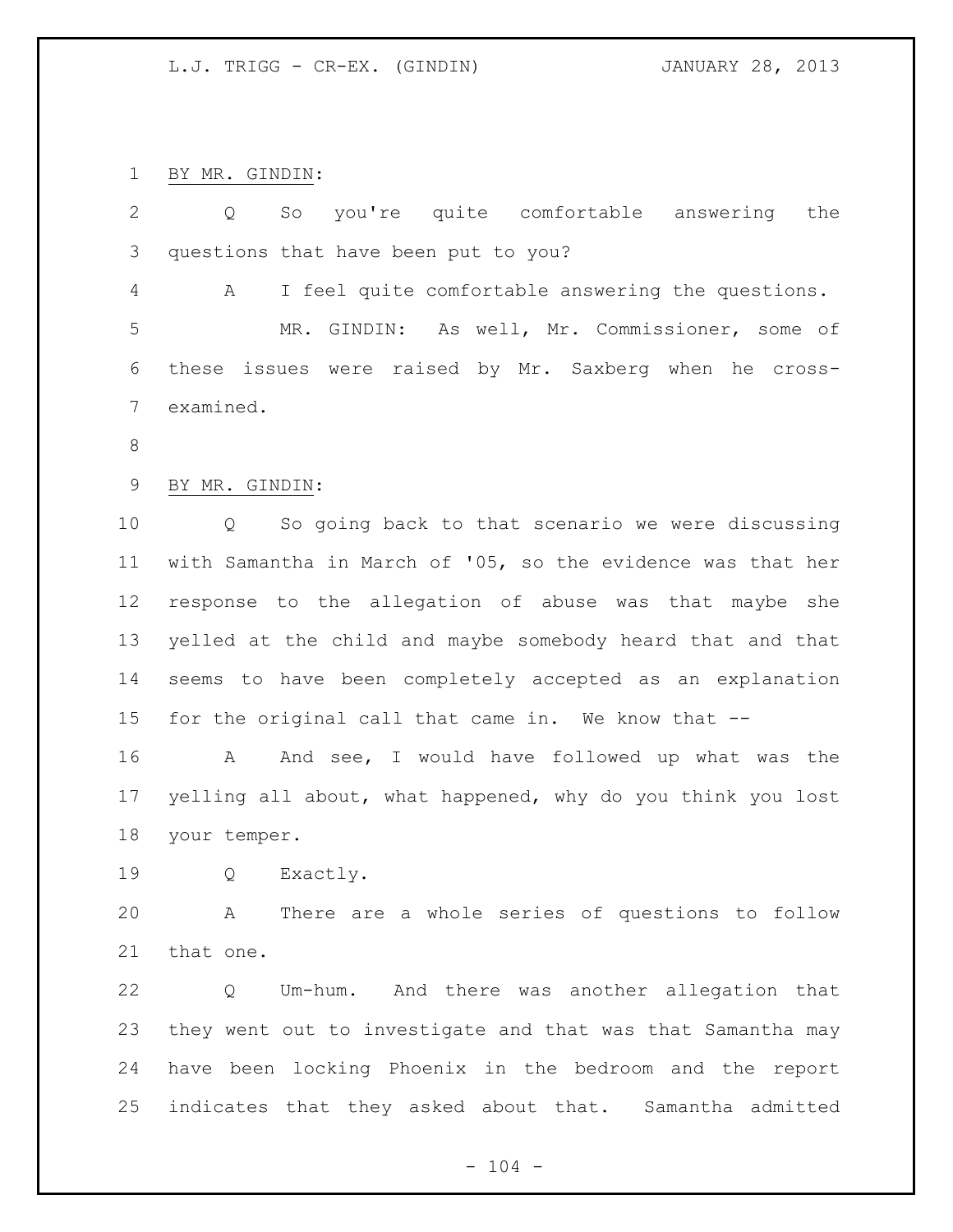there was a lock on the bedroom. I take it you would have liked to see the bedroom?

3 A Absolutely, especially if there was a lock. And you would query why was there a lock on the outside of the door.

 Q Exactly. You'd want to know whether the child was indeed locked in the bedroom, right?

A Yes.

 Q It's not enough just to know that there happens to be a lock outside the door. You'd want to know whether the child was locked in the bedroom and left alone there.

A Yes, the condition of the bedroom.

 Q Right. So we know that these workers left and rather than seeing the child at all or even making an appointment to return --

A My understanding is they saw one child.

Q Yes, they did --

18 A Is that correct?

19 0 They did see the other child.

A Okay.

 Q The other child was brought out into the hallway and I think you indicated that the next question would be well, what about Phoenix, maybe she should be brought out here for us to see as well.

A I would have been asking myself is this a proxy

 $- 105 -$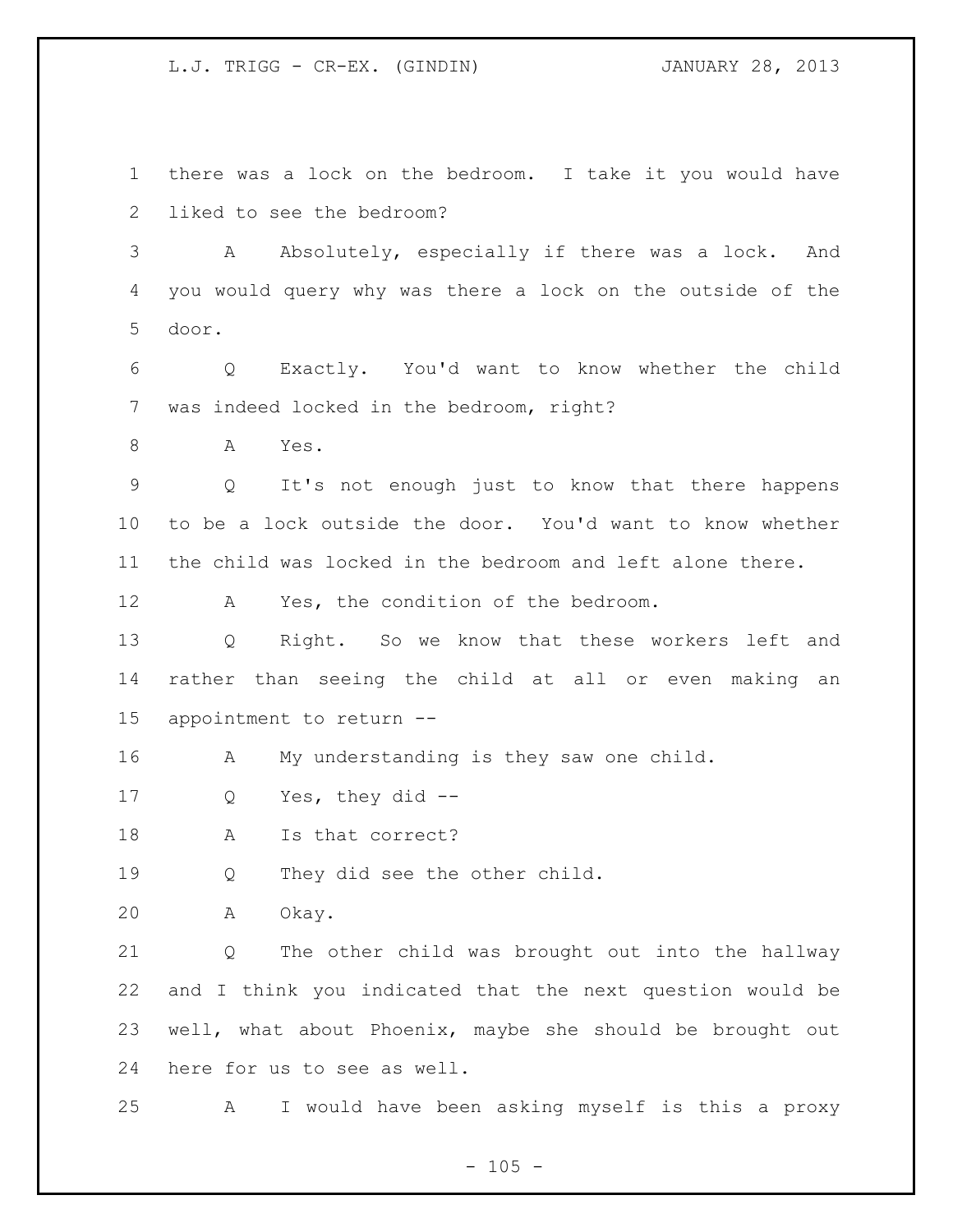child.

 Q Exactly. That would make you somewhat suspicious?

A Yes.

 Q All right. There was also something in the report about asking whether Phoenix was in school or in child care and the answer was that she was registering at school for some time later but wasn't in child care. Wouldn't you think the next question would be well where is she?

A Yes, that would be the logical question.

 Q We've heard some evidence as well that children are more vulnerable when they're not in school or child care because there's no real corroboration in case something might occur.

16 A And no one else is observing the child.

 Q Right. So we know that these two workers left the scene without having seen Phoenix who was the subject 19 of the original allegations and then, rather than attending again or keeping the file even a little bit longer, the file was simply closed. And I take it you would agree that that's certainly not best practice.

A I would agree.

 Q In fact, there was an involvement in December of '04 where CRU kept the file for six days, so we know that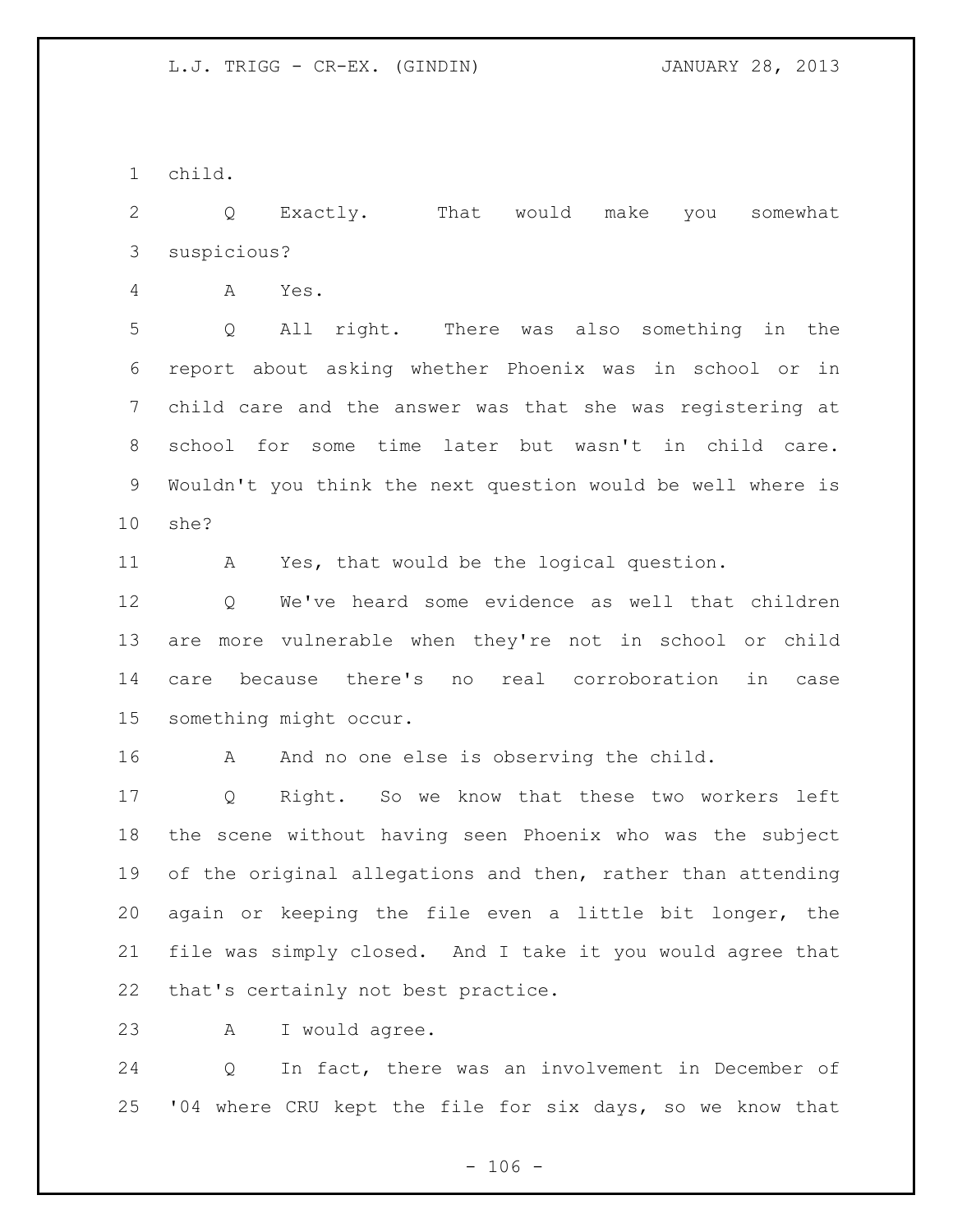that can sometimes occur if necessary. So would it have been best practice to maybe keep it maybe an extra day and just see if you can find out more, since they haven't seen Phoenix?

A Yes.

 Q Certainly a supervisor reviewing the report that these two workers submitted has the discretion to agree with the recommendation to close or not, that's their job, right?

A Yes.

 Q There was also some -- there was an issue with respect to both of these two involvements that we've just talked about, the December '04 involvement and the March '05 involvement where the file apparently was sent over to intake and got rejected and brought back. No one seems to know exactly why that happened, how that happened or what the discussions were. Is that surprising to you, that we can't really have an answer for what exactly took place or why?

 A Yes. I have to be careful because I've been told this information. It's not firsthand information I had.

 Q Well, really what I was asking was this, there doesn't appear to be any notes that we've seen that would indicate the reasons for why it might have been rejected or what the discussions might have been surrounding that.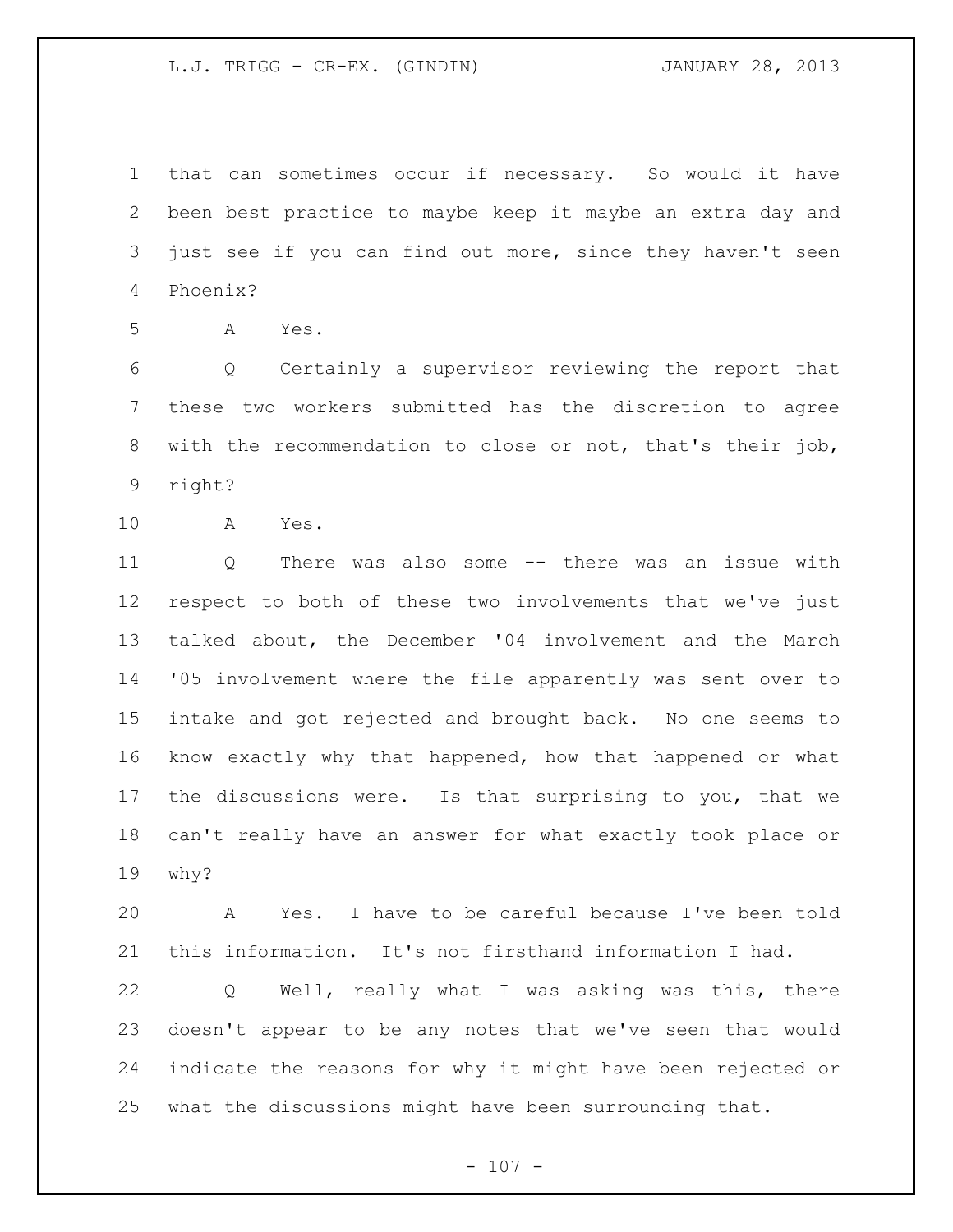1 A Okay, all right.

 Q Do you think maybe we should have notes on those kinds of issues rather than having to speculate? A Intake have those kinds of notes as to -- Q Anyone, anyone. We just don't seem to know. A Yes, for the record and also for them to state why or give them the opportunity to state why or why not was something done. It would be helpful to the individual to have it on the record what they did and the reason for it. Q This morning you were talking about various improvements and certain issues that you were trying to see implemented and I think you said that there were certain things that you decided maybe should wait for devolution because what would be the point of bringing them in for a few months or six months and then there would be changes made. A Not just me. We had some feedback from some

 supervisors. They didn't want to undertake a significant change, which maybe unraveled six months later when devolution occurs and the other agencies want to do something differently.

 Q Are you aware of any specific changes you had in mind that you decided well, let's not do that right now and wait till later?

 $- 108 -$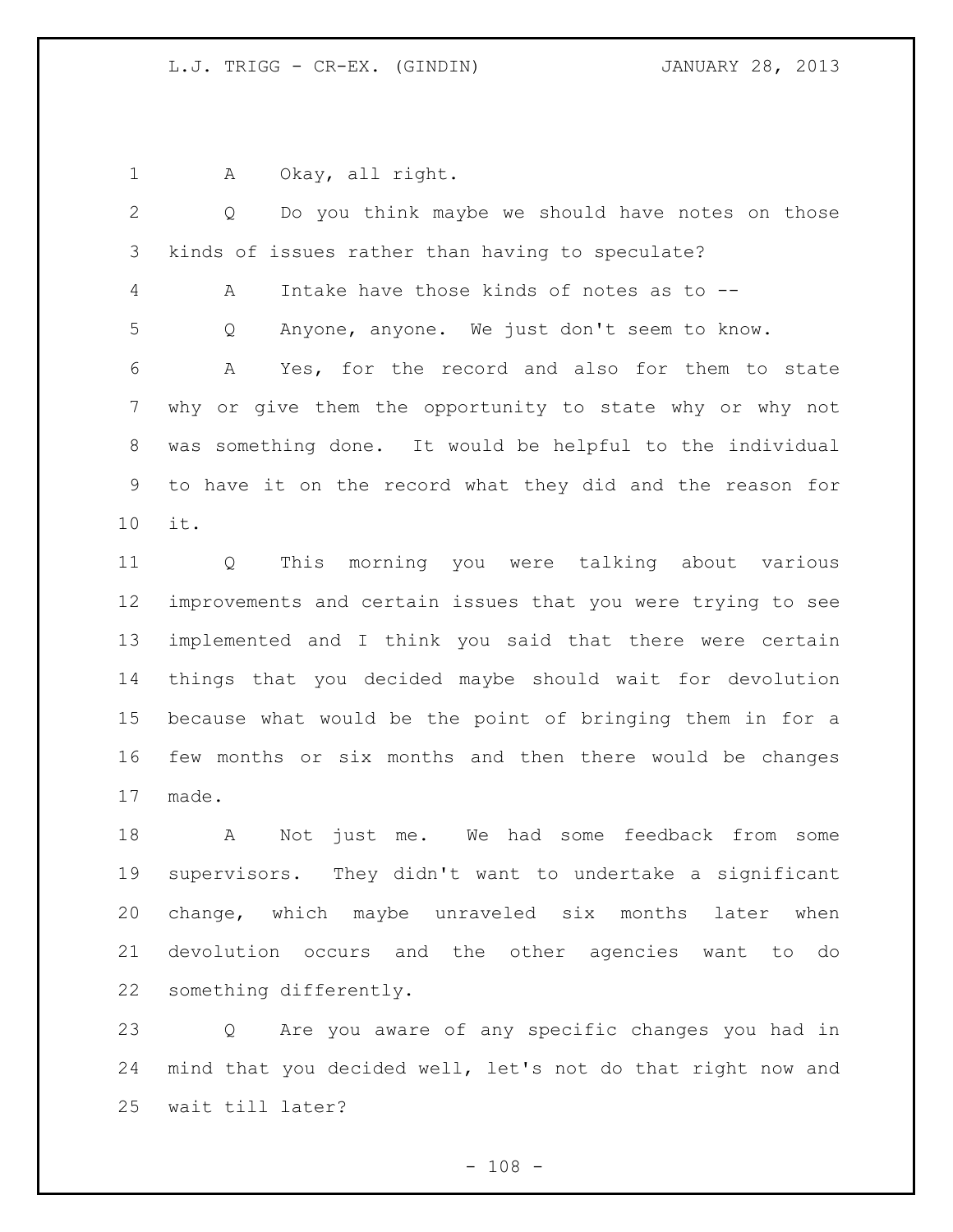A Yes, the training team, but that was also hampered by lack of money to direct a supervisor's attention to a group of new staff and had those new staff with a very low caseload. We didn't have the resources to do it at the time.

 Q Were there other issues that where resources weren't the obstacle, it was just a matter of well let's just wait until after devolution comes in?

 A Yes, because it was impending any day. We never knew which day, which month, the actual transfer of cases was going to occur. So --

12 Q Can you be specific about anything?

 A When I was asked to (inaudible), I was also told to try to hold the fort while these big significant changes are taking place in the entire system.

 Q But was there anything specific that you would have liked to see happen right away, but for the fact that devolution is coming so let's maybe wait a little longer before we do it?

A I would have liked to seen more training.

 Q Anything other than that that you can think of now?

A I think training was my biggest concern.

Q And that was during your tenure --

A Yes.

 $- 109 -$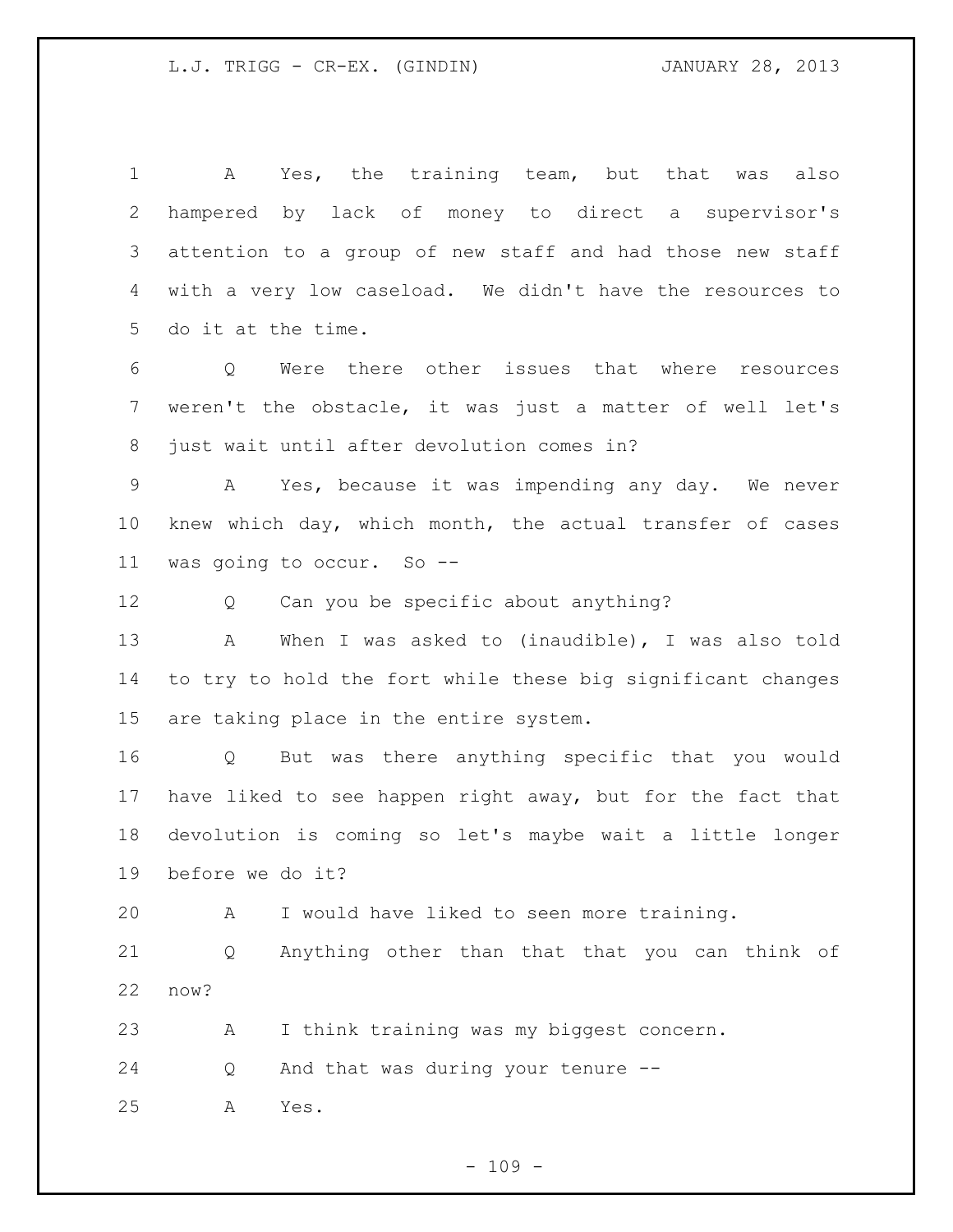Q -- which, just remind us again, was between '02 was it and '04? '01, 2001 and 2004?

A 2001 to 2004.

 Q You were also talking about the need to reassure the workers that they were doing a good job and that's mentioned throughout some of the material.

A Yes.

 Q What if, what if they weren't doing a good job? What was the process that you -- I appreciate that it's nice to have, to be supportive when you're doing a good job, but what if it, what if you're not doing a good job or mistakes are being made, was there a process?

 A If I'm -- well I assume that Jay Rodgers would attend to any mistakes that I had made.

 Q Not you, not talking about mistakes you might have made.

A I thought you said you.

 Q I'm sorry. I'm talking about the workers. There was a philosophy that you wanted to reassure workers that they were doing a good job and be supportive --

A Yes.

 Q -- and that kind of thing. And I'm wondering what the philosophy is if they're not doing a good job.

A That would be a supervisory issue.

Q And would that be something that's dealt with by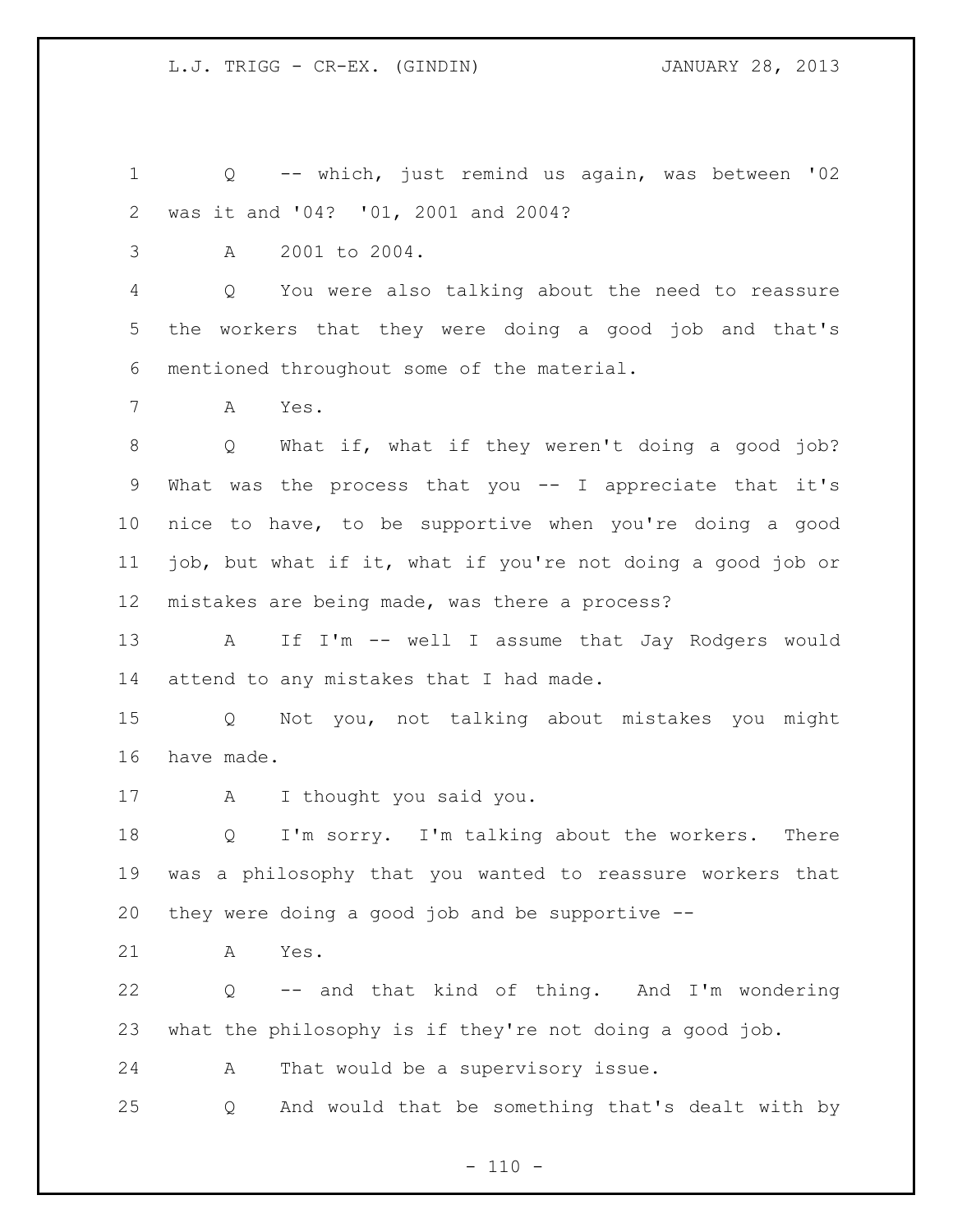way of performance reviews, for example?

 A Yes, or in supervision meetings, rather than wait for an annual performance review.

 Q So was it your feeling there was a reluctance to criticize? And I say that with reference to your memo about everyone feared censure and that was something that you had to kind of deal with. Is there a connection between people feeling --

 A There was not a reluctance to deliver constructive criticism and I know my program managers might do that with the assistant program managers, who I assume might give criticism or feedback in the most helpful way to the supervisors.

 Q And was that the purpose of performance reviews to keep in touch with how people are doing?

A Yes.

 Q And would these performance reviews be recorded somewhere or kept in a file or, do you know?

A Oh, they wouldn't be kept in a case file.

Q Not in a case file.

A They'd go to human resources.

Q But some were.

 A Human resources, they'd go to staff person's file.

Q So somewhere there should be a record of the

- 111 -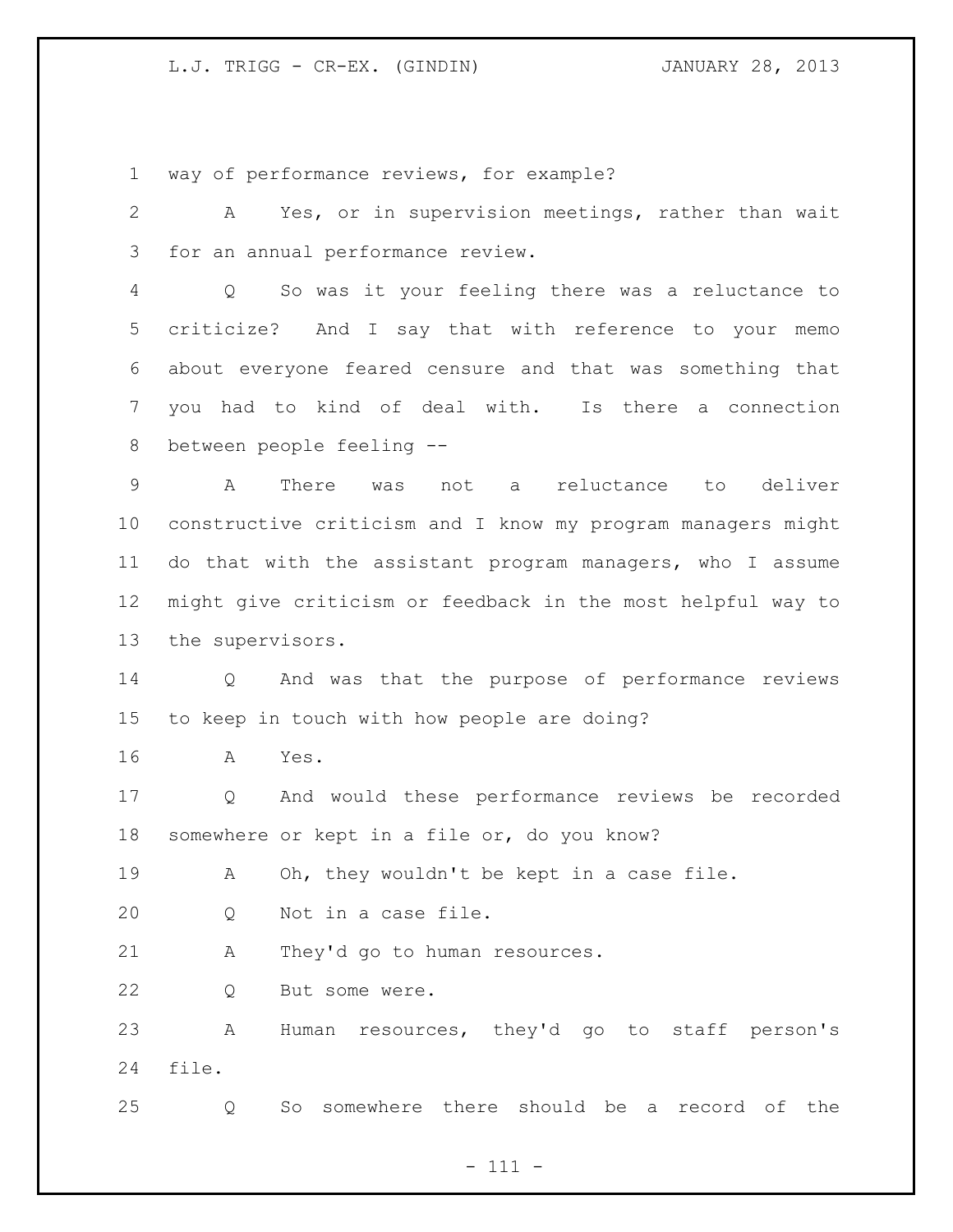performance reviews prepared by supervisors about the workers that they were supervising?

A Yes.

 Q And you were also talking about, I think the way the question was worded, distrust between CFS and the public.

7 A CFS and the public?

Q And the public, yes. Do you recall that?

A Not the public in general.

 Q Well, how did you understand the question? The clients you mean?

A The clients.

 Q One of the things we did discuss earlier on is the perception or image that the public seems to have of CFS and that to a large degree might be negative. You're familiar with that?

 A Unfortunately there is that segment of the population.

 Q And is that something you tried to address in any way? Because obviously that would affect clients and how they respond and things of that nature.

A Did not directly address, no.

 Q You do agree that that perception, that image, if it were improved might help social workers do their job? A Might help, yes. And then I think there were

- 112 -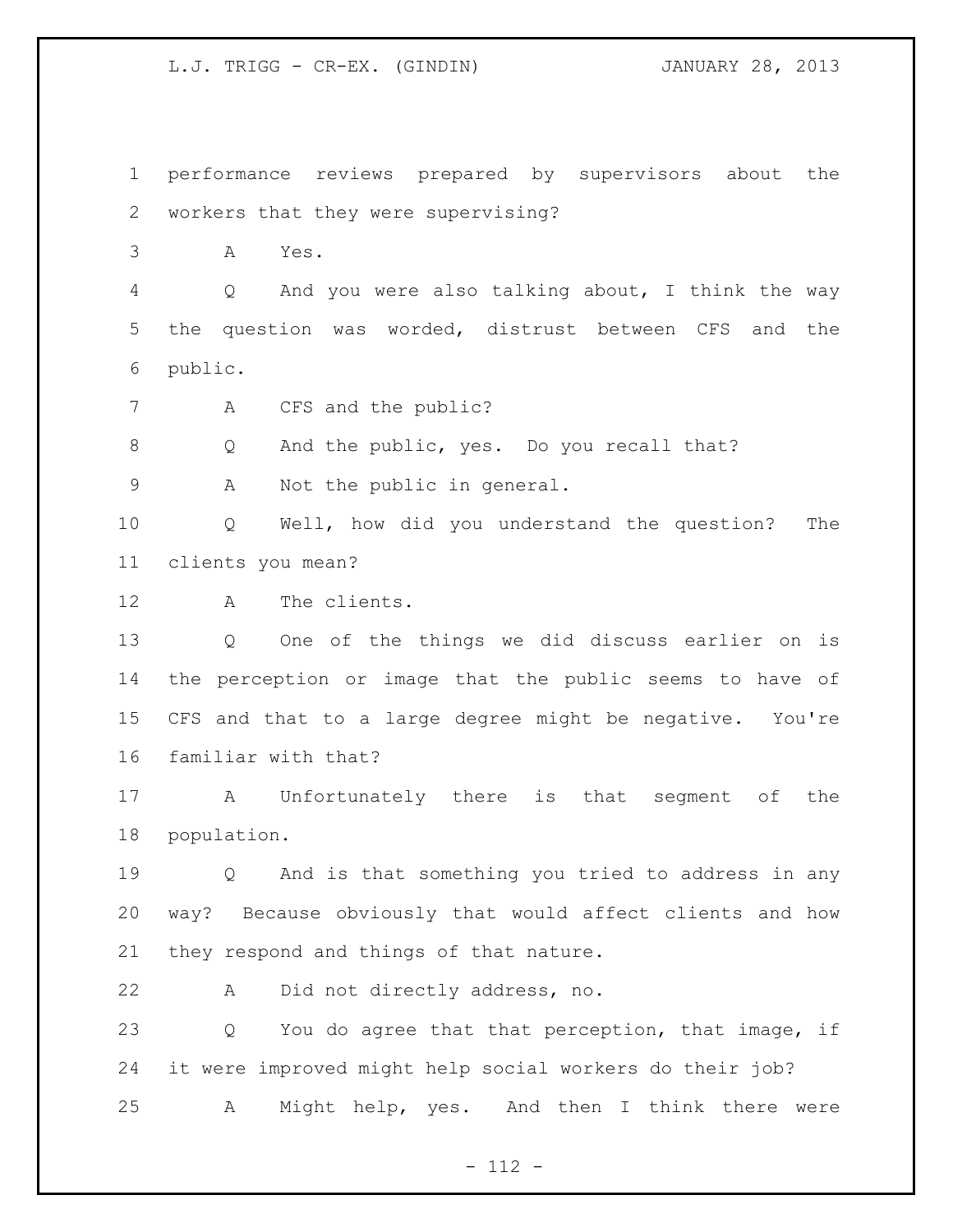others who were terribly sympathetic and understood how difficult it was to be a case manager making very difficult decisions.

 Q Are you referring particularly to people who worked in the system and understood it?

 A Certainly people who worked in the system but I think some members of the public understand that too.

8 THE COMMISSIONER: Mr. Gindin, you indicated you might not get finished. Are you going to be a little while yet? If you are we'll have to make some other arrangements.

 MR. GINDIN: I can see that we probably have to conclude right now. I can't say that I have covered everything I intended.

15 THE COMMISSIONER: Well, I want you to have the opportunity to cover everything you intended. So you, you would -- you do have more questions?

 MR. GINDIN: I do. I can't say how long I would be. I'm not sure what to suggest. I know the witness has to move on to something else. It may well be that I would require her some other time for maybe 20 minutes or so or half an hour. It may also be that upon reflection that time period might be less.

 THE COMMISSIONER: Well and then there's, Mr. McKinnon may have some questions and re-examination.

 $- 113 -$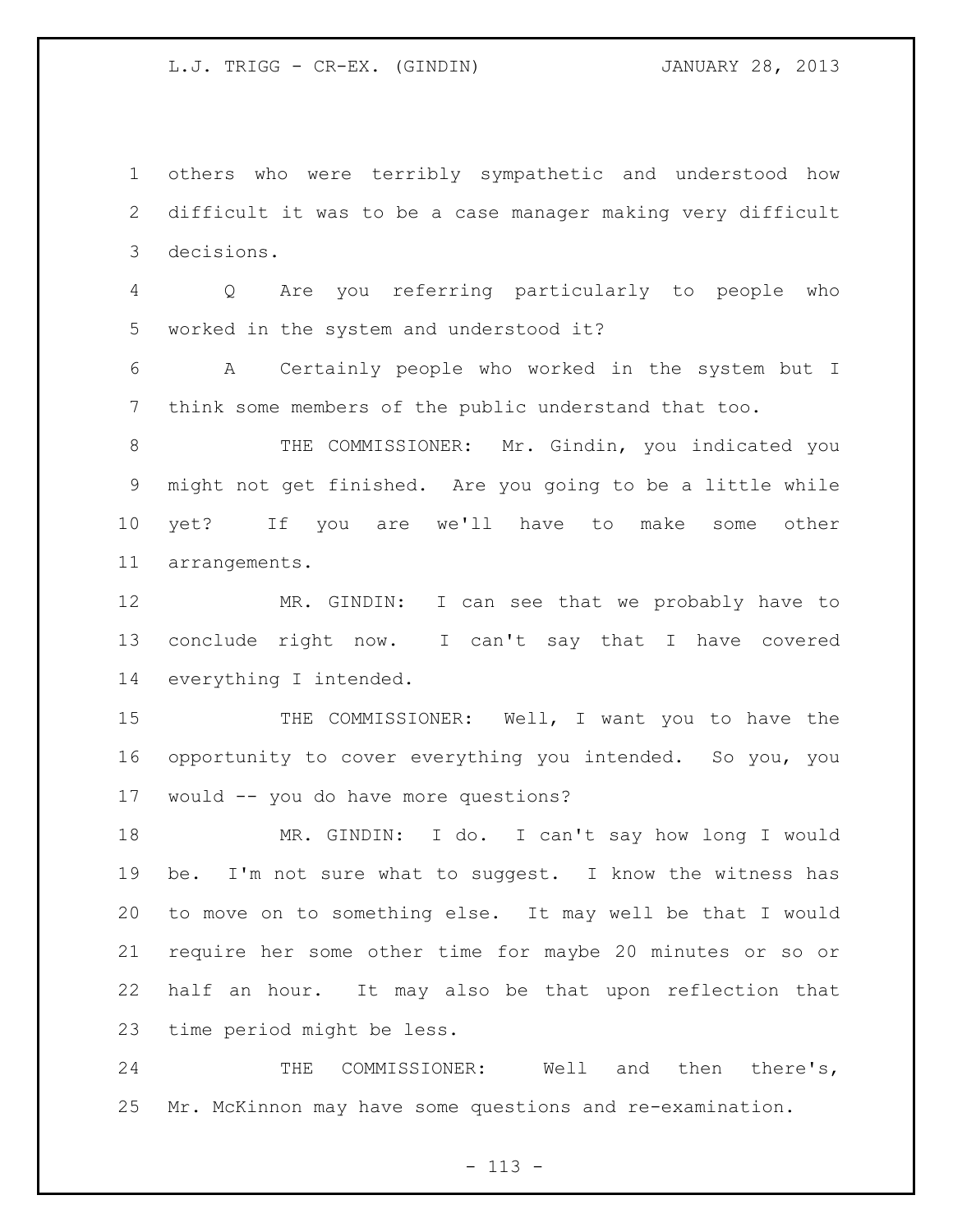1 MR. GINDIN: And there might be some -- THE COMMISSIONER: Witness, I think you said at one point there was another date when this witness could come back. MS. WALSH: We had talked about possibly the following Monday, but have you got your calendar there, Dr. Trigg? 8 THE WITNESS: I do have my calendar. MS. WALSH: We'd be looking for another hour? Mr. McKinnon, Mr. Gindin, do you think another hour? MR. MCKINNON: I'll be about five minutes and re-direct remaining. MS. WALSH: I don't have anything at the moment. MR. GINDIN: It certainly won't take more than an hour. In fact I think it will probably take less, but I don't to be pressed into making -- 17 THE COMMISSIONER: No, you're entitled to -- THE WITNESS: We had talked about my coming back on the 4th. MS. WALSH: So ... 21 THE COMMISSIONER: That's a week today, is it? MS. WALSH: Yes. 23 THE COMMISSIONER: At 9:30 in the morning? 24 THE WITNESS: Yes. THE COMMISSIONER: All right. Well then if you

 $- 114 -$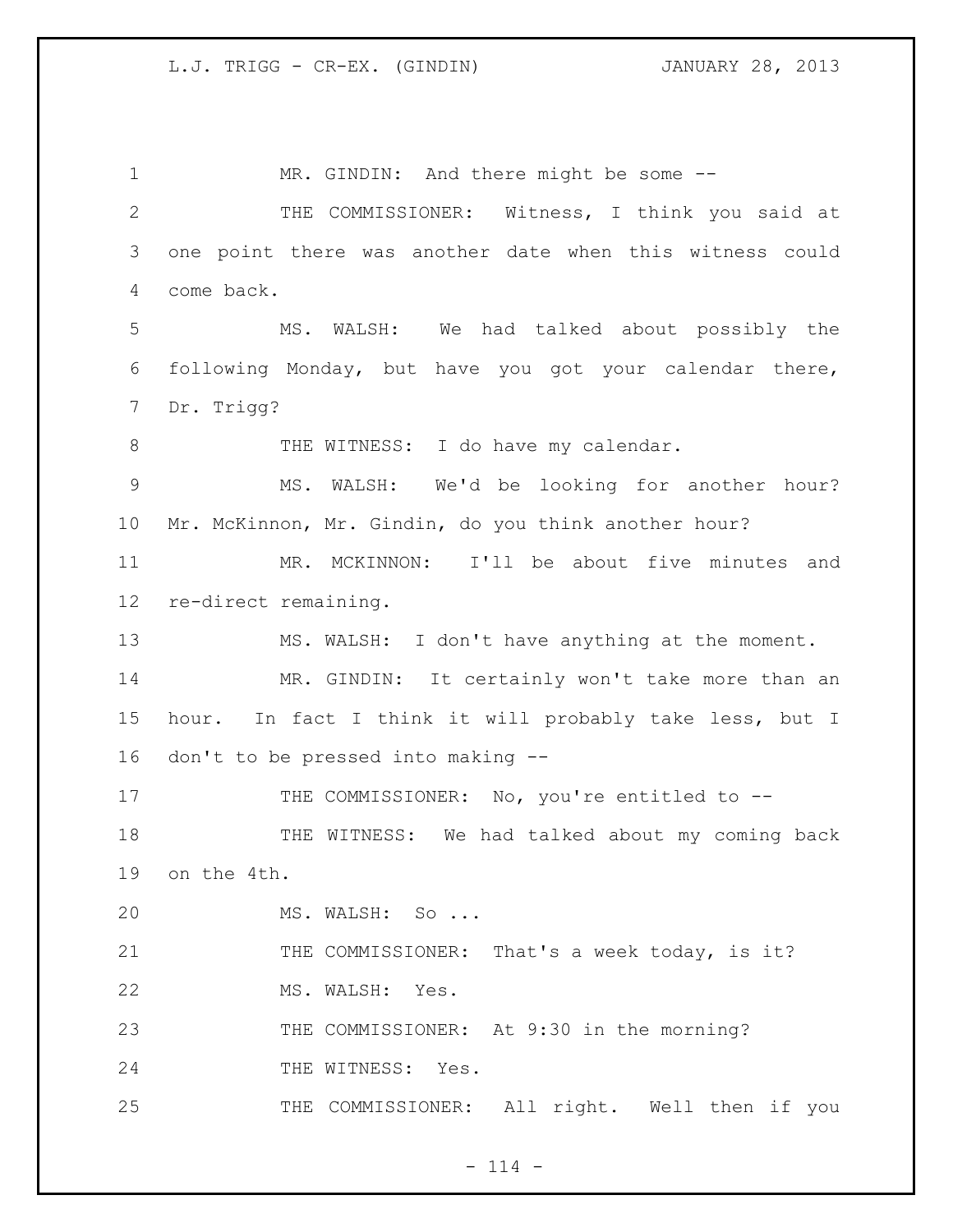make yourself available from 9:30 to 11:00, that's, I'm sure we'll be easily finished in that period of time next Monday morning. THE WITNESS: All right. THE COMMISSIONER: Is that satisfactory to everybody? 7 MR. MCKINNON: Thank you, Mr. Commissioner. THE COMMISSIONER: All right. You'll work that in the schedule then obviously, Ms. Walsh? 10 MS. WALSH: Yes. 11 THE COMMISSIONER: And with that we'll adjourn for lunch now until two o'clock. And thank you, witness, for your accommodation. 14 THE WITNESS: You're welcome. (WITNESS STOOD DOWN) MS. WALSH: Oh, Mr. Commissioner, I'm sorry. Mr. Gindin reminds me he has a motion in Queen's Bench which starts at -- MR. GINDIN: At 1:30 and I'm just concerned I might be a few minutes late. 23 THE COMMISSIONER: Well, we'll adjourn till 2:15 and if you're not back we'll wait for you. MR. GINDIN: Thank you, thank you.

 $- 115 -$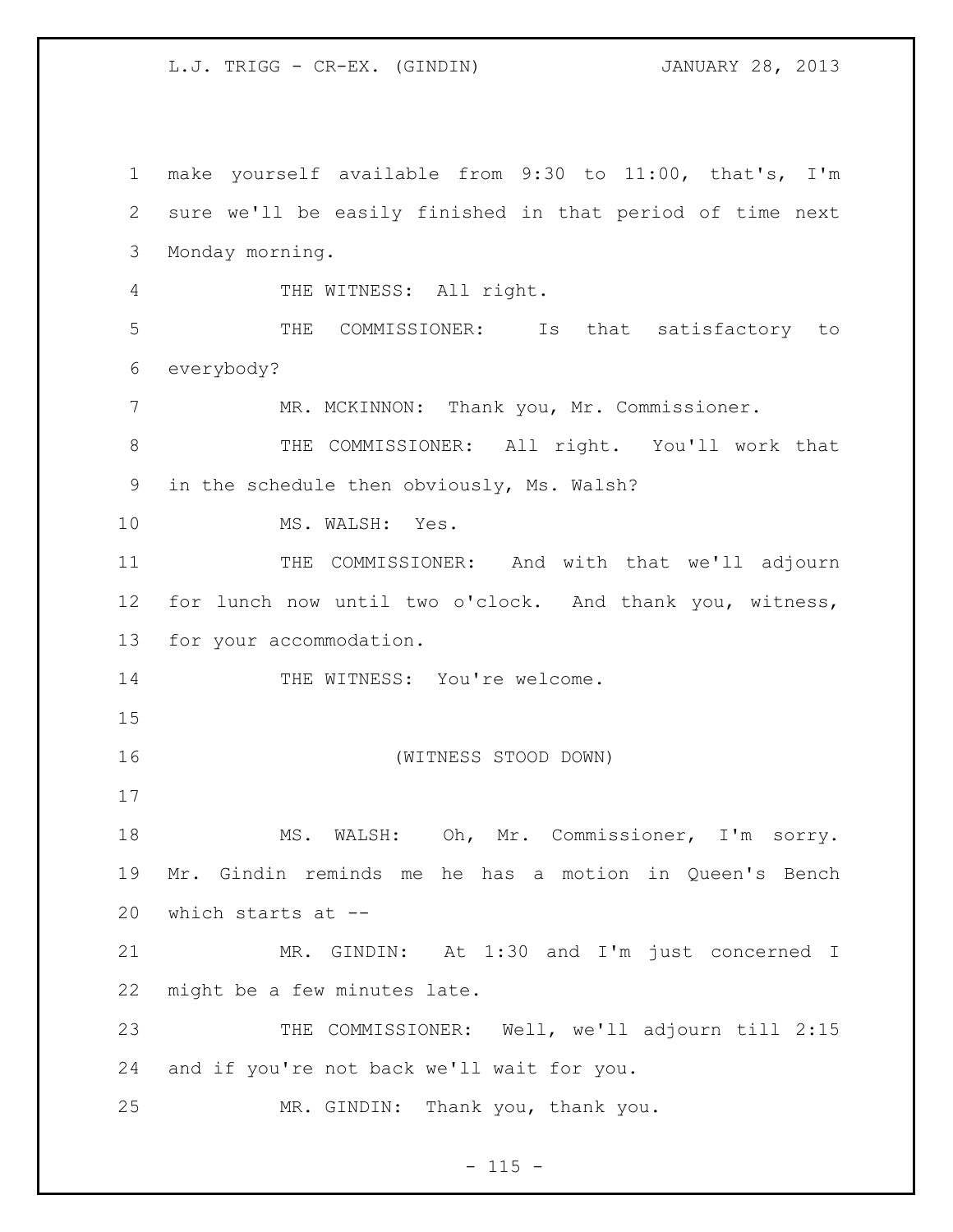| $\mathbf 1$  | (LUNCHEON RECESS)                                        |
|--------------|----------------------------------------------------------|
| $\mathbf{2}$ |                                                          |
| 3            | THE COMMISSIONER: Mr. Olson?                             |
| 4            | MR. OLSON: We're ready to proceed. Just have             |
| 5            | the witness sworn.                                       |
| 6            | THE CLERK: Sir, is it your choice to swear on            |
| 7            | the Bible or affirm without the Bible?                   |
| 8            | THE WITNESS: Use the Bible.                              |
| 9            | THE CLERK: All right. State your full name to            |
| 10           | the court.                                               |
| 11           | THE WITNESS: Robert John Wilson.                         |
| 12           | THE CLERK: And spell me your first name.                 |
| 13           | THE WITNESS: R-O-B-E-R-T.                                |
| 14           | THE CLERK: And your middle name, please?                 |
| 15           | THE WITNESS: J-O-H-N.                                    |
| 16           | THE CLERK: And your last name?                           |
| 17           | THE WITNESS: W-I-L-S-O-N.                                |
| 18           | THE CLERK: Thank you.                                    |
| 19           |                                                          |
| 20           | <b>ROBERT</b><br>JOHN WILSON, SWOYN,                     |
| 21           | testified as follows:                                    |
| 22           |                                                          |
| 23           | DIRECT EXAMINATION BY MR. OLSON:                         |
| 24           | You were the assistant program manager for intake<br>Q   |
| 25           | at Winnipeg Child and Family Services from the spring of |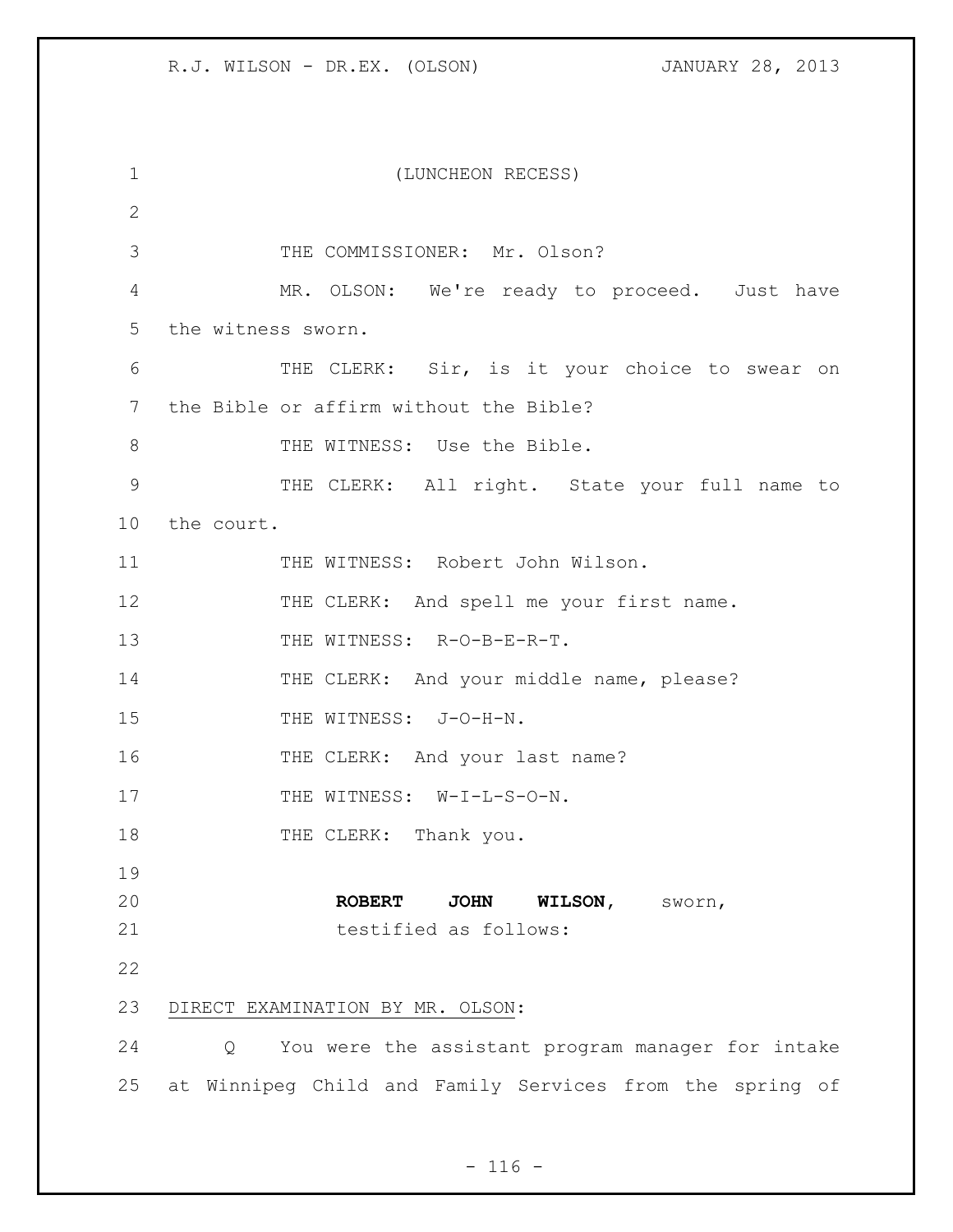1 2003 until March 2008; is that right?

2 A Correct.

3 Q And you were -- which jurisdiction did you 4 oversee at that time?

 A '03 I was responsible for CRU, the second tier intake two teams, a community team and then post '05 I had responsibilities for the after hours and the crisis response team.

9 Q And the other assistant program manager at the 10 time was Mr. Berg?

11 THE COMMISSIONER: What were you, what were you 12 in -- what was your middle assignment? You said --

13 THE WITNESS: The CRU team?

14 THE COMMISSIONER: In '03?

15 THE WITNESS: In '03, the CRU.

16 THE COMMISSIONER: Till when?

17 THE WITNESS: '03 to '05.

18 THE COMMISSIONER: Yes.

19 THE WITNESS: I had the CRU, one CRU team.

20 THE COMMISSIONER: Yes.

21 THE WITNESS: I had two tier 2 intake teams, I had one abuse team that I didn't previously acknowledge and a community team, '03 to '05. And '05 to '08 I had after hours, crisis response team.

25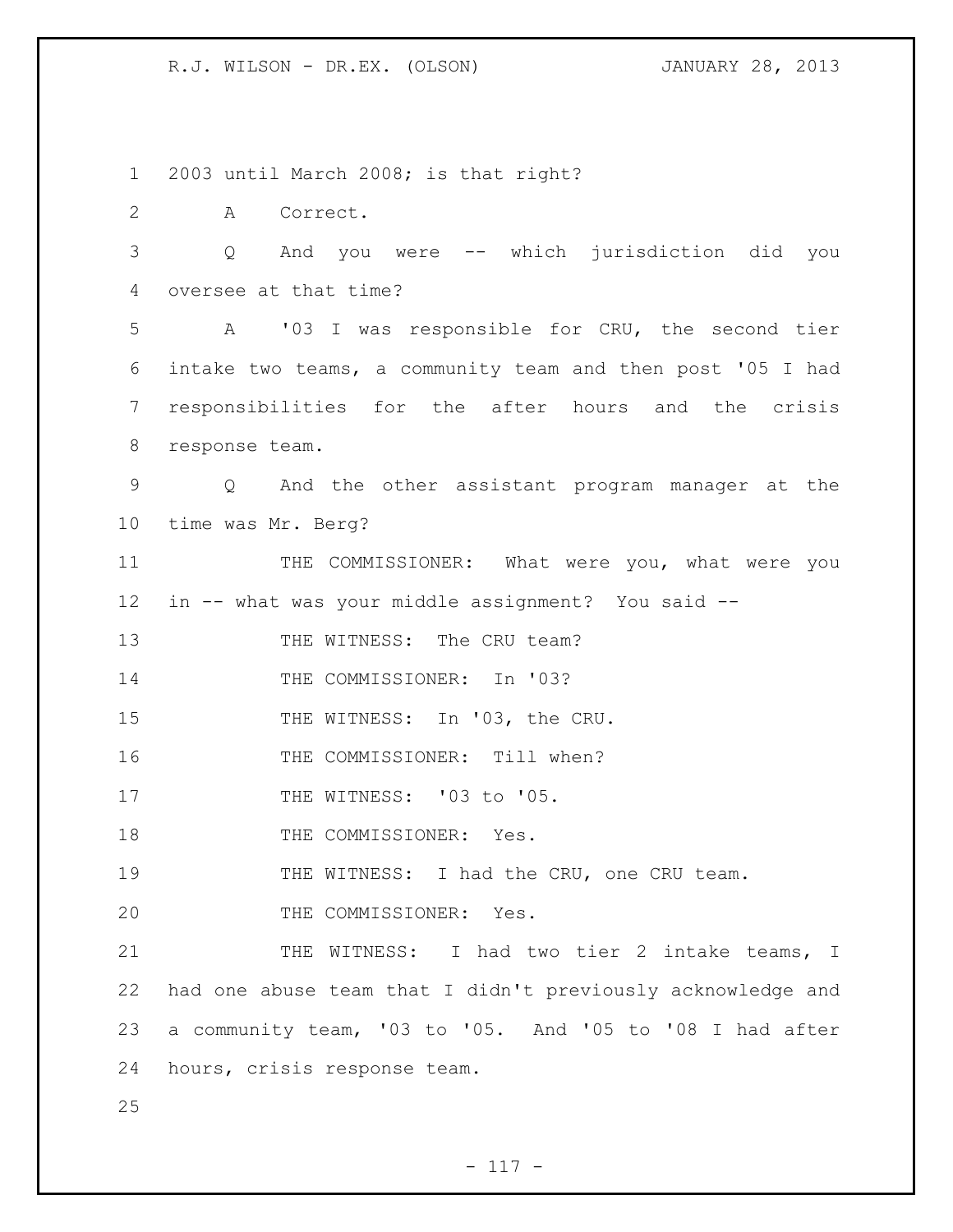BY MR. OLSON:

 Q Between '05 and '08 did your position remain the same though, assistant program manager? A Yes. Q I just want to go through your educational background. I understand that you obtained your BSW in 1983? 8 A Correct. Q And after that -- did you have any other formal education other than that with respect to child welfare work? A No. Q Where did you work after obtaining your BSW? A I worked in Child and Family Services of Central Manitoba from '03 to '05. Q Sorry, you said from 2003 to 2005? A Oh, sorry, 1993 to 1995. And then I left social work practice for about 10 months. Then I worked for the City of Winnipeg welfare program. That would have been 1985 to 1988. Q Okay. A And then in 1988 I went to child welfare in Winnipeg to an organization agency called New Faces which subsequently became East area. 1988 to 1992, roughly there, then I was in west Winnipeg.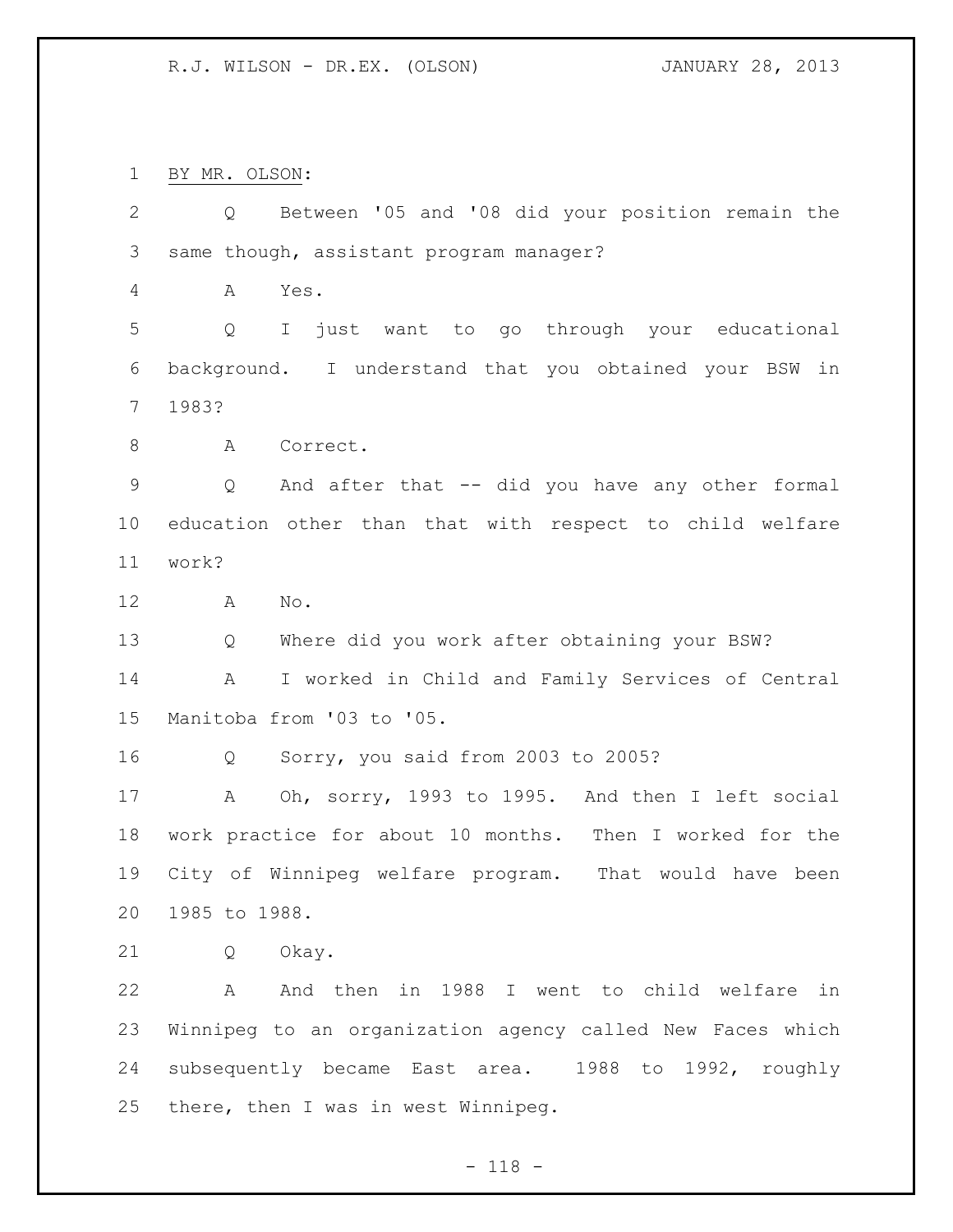Q What was your position then? A Those positions -- my first position in Portage la Prairie was as a foster care worker. My positions with Winnipeg, initially with New Faces was a family service worker. Q Okay. A Then with West it was as a family services worker. Then in 1994 I became a family preservation reunification worker with Winnipeg still. Q Okay. A Then in 1997 I took on a supervisory position with Northwest Child and Family Services, the Keewatin office. Q Who was it you were supervising at that time? A A family service team. Q Family service team? A Yes. And then in 1999, I took on the abuse supervisor position with Winnipeg at the intake program. In 2001, 2000-2001, I took on the family services reunification preservation team supervisor position until I moved to the assistant program position in 2003. I think that is it. Q After -- where are you currently employed? A I currently work for the Winnipeg Regional Health Authority.

 $- 119 -$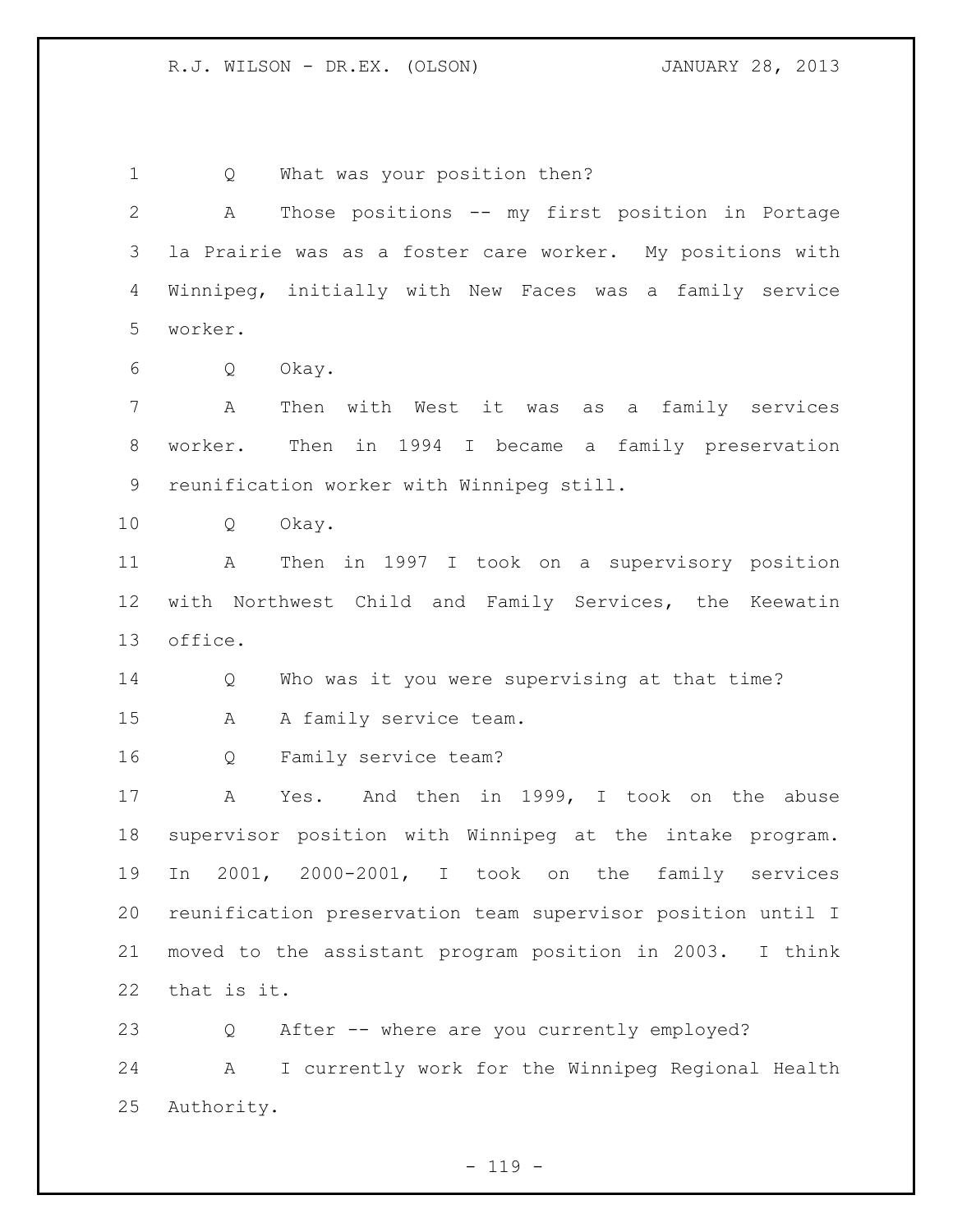Q Not in a child welfare position? A I haven't worked in child welfare since March '08. Q So following your working as, as the assistant program manager? A Correct. Q You were the assistant program manager at intake when referrals were made about Phoenix Sinclair in January 2004, May 2004 and March 2005, you're aware of that? A I was in that role at that time, correct. Q Who did you report to at that time? A Patrick Harrison. Q Just so we get a sense of how you fit in here, if we could pull up onto the screen, please, page 29596, which is commission disclosure 1653. It's the organizational chart. So you'll see -- have you seen this document before? 18 A I have. Q Okay. And it appears that it's dated, effective anyway as of January 2004. It's not the easiest read but it's in the top left-hand corner. A Okay, yeah. Q Okay. And so if we look at the chart it shows you, the left-hand side under -- there's assistant program manager Dan Berg --

 $- 120 -$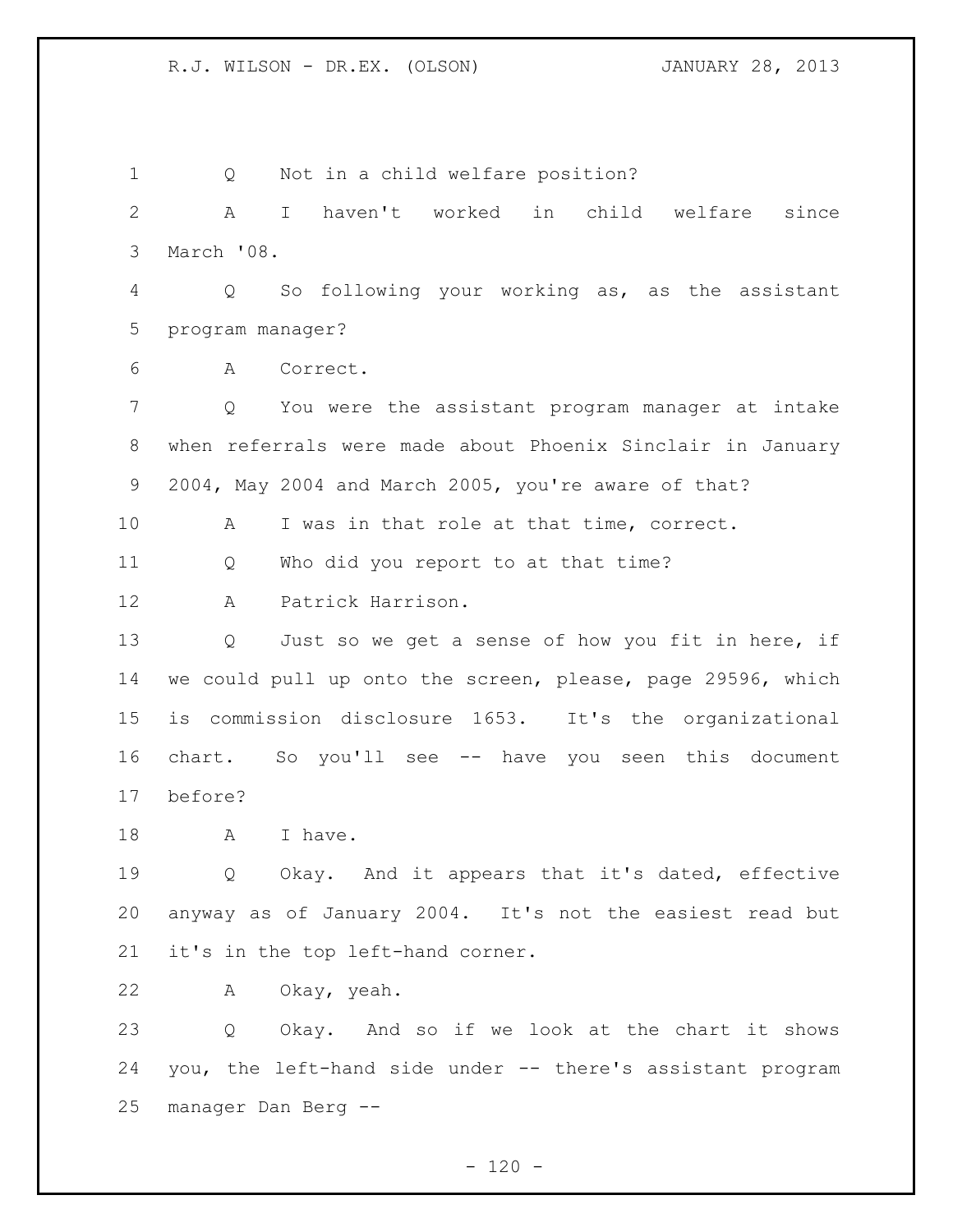A Yeah.

 Q -- and then after hours and then assistant program manager Rob Wilson.

A That's me.

 Q The names underneath that, those would be the supervisors you were supervising at the time?

A Correct.

8 O So that would be Diana Verrier, Doug Ingram, Kevin O'Toole and the other two names aren't familiar to us and they weren't involved in this particular matter but those, is that accurate?

12 A That's accurate.

 Q And in terms of the reporting structure you said you reported directly to Patrick Harrison --

A Correct.

 Q -- who would have been the program manager and then he would have reported to Linda Trigg, the CEO at the time.

A Yes.

Q And then ultimately the deputy minister?

A Yes.

 Q And then at some point if we could go to page 29597, this is another chart. I believe you've seen this one before as well?

A Yes.

- 121 -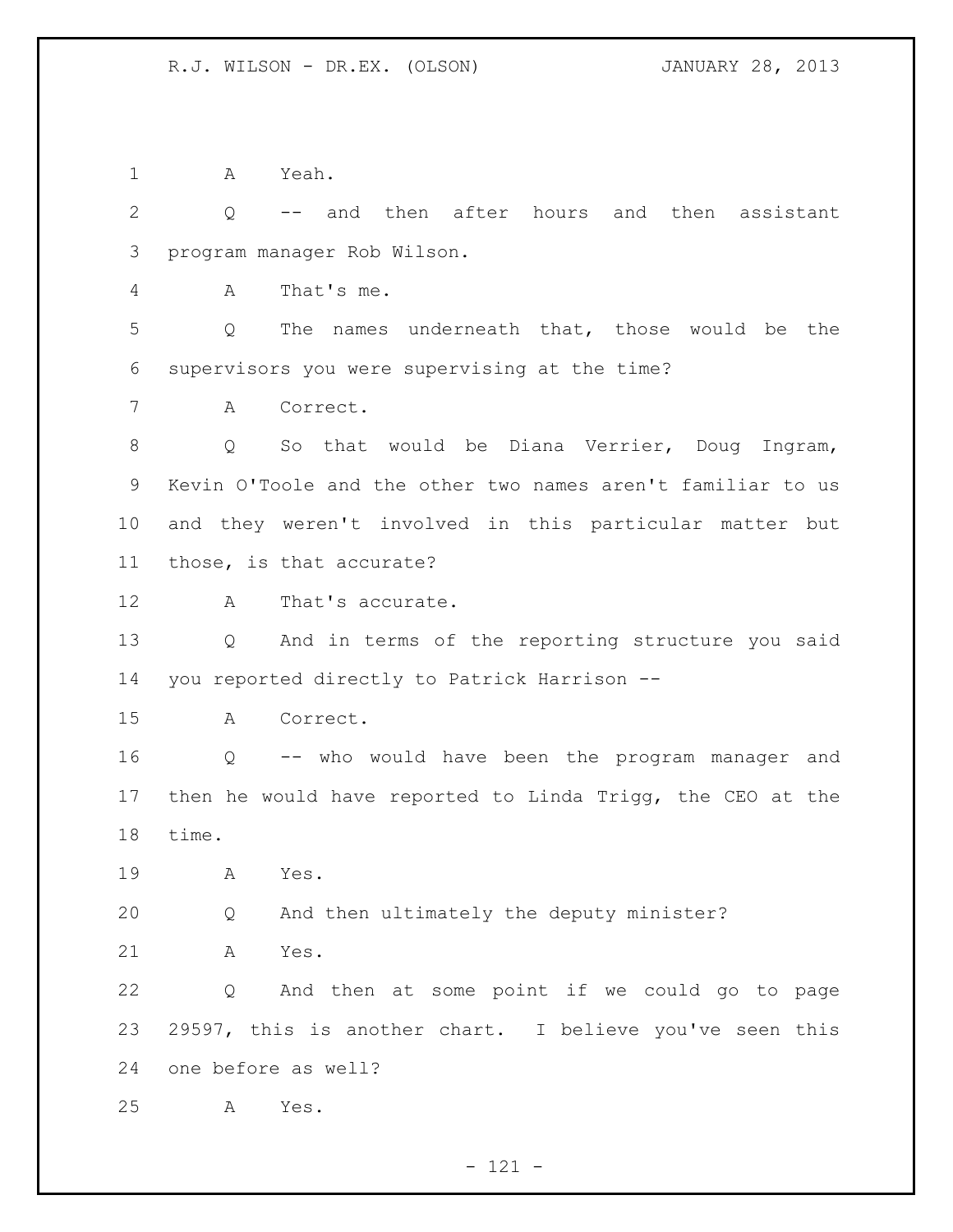Q And in this case, it's dated September 15th, 2004 and it's a similar structure except the position that was previously held by Ms. Trigg is now Jay Rodgers as a CEO; is that  $-$  A Correct. Q And that's the structure change in that time period? 8 A Yes. THE COMMISSIONER: What's the difference between the two? MR. OLSON: The difference, Mr. Commissioner, is in the position of chief executive officer and -- 13 THE COMMISSIONER: Oh, yes, okay. MR. OLSON: Yeah. It went from Dr. Trigg to -- 15 THE COMMISSIONER: I follow you. 16 MR. OLSON: -- Jay Rodgers. 17 THE COMMISSIONER: Thank you. BY MR. OLSON: Q We've heard from Mr. Berg and he indicated that you worked alongside him in your role as assistant program manager? A Yes. Q How is it that staff were divided between you and Mr. Berg?

 $- 122 -$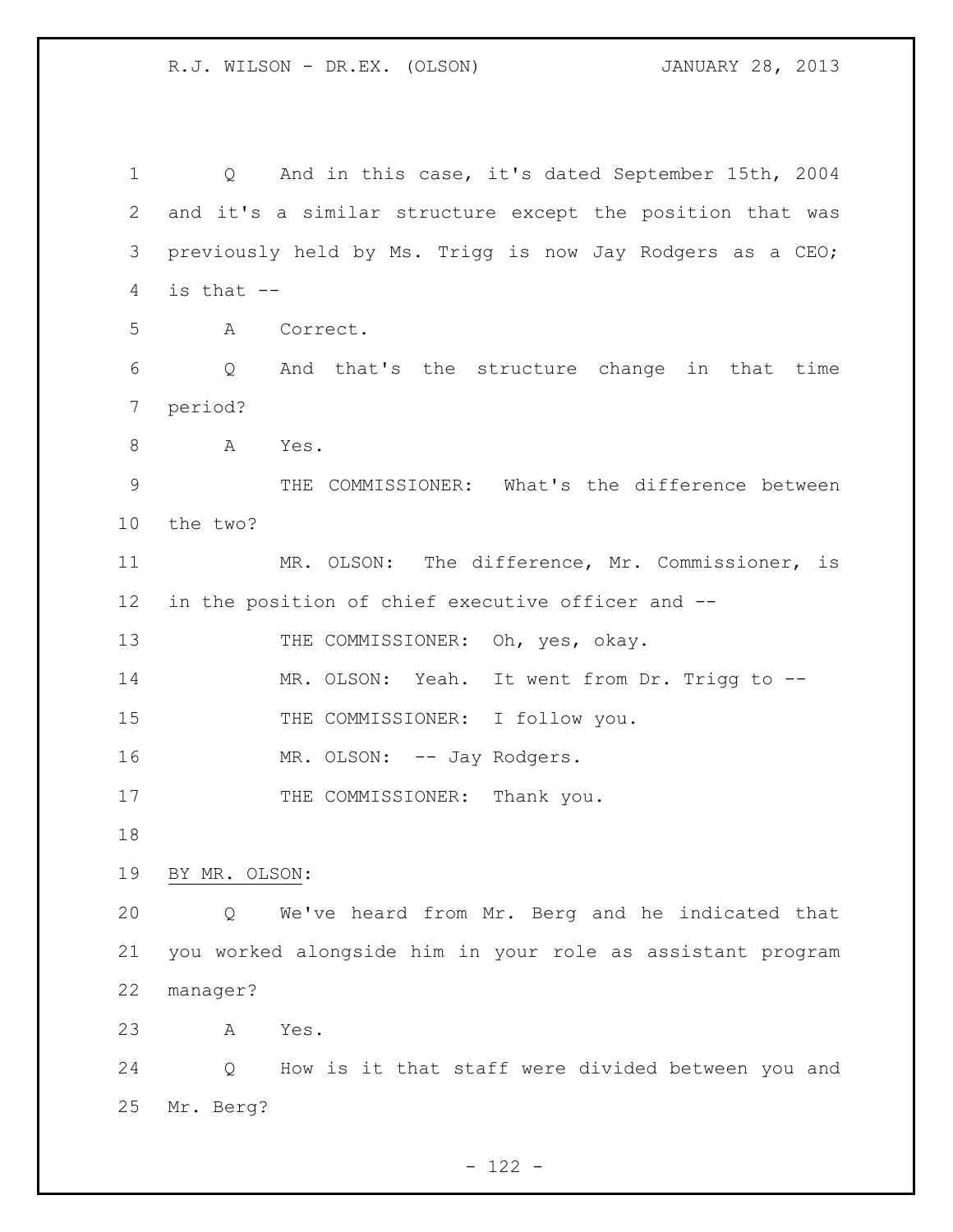1 A How is it that they were divided?

Q Right.

 A Well, essentially we -- when we went to the position the initial decision was that there was an opportunity to best learn the intake program and probably the best way to learn that would be to have responsibilities for each element of the intake program. So that's where the split occurred. So we were essentially a mirror of each other. Dan had one half, I had the other half. I think Dan had one additional community team.

 Q Okay. Had you any previous experience in a role like this where you're supervising a number of different units, intake units?

 A No, this would have been my first senior management or more senior management role. Previously I had been a supervisor of social workers, but in this role I was going to be a supervisor of supervisors. I hadn't had that experience before.

 Q When you came into the program, what was, what was the atmosphere like?

 A The atmosphere? Well, it was busy. It was a challenging workplace. There was lots of change, organizational change happening. You referenced earlier the change from one executive officer to another executive officer, the AGI fundamentals were rolling out. In '99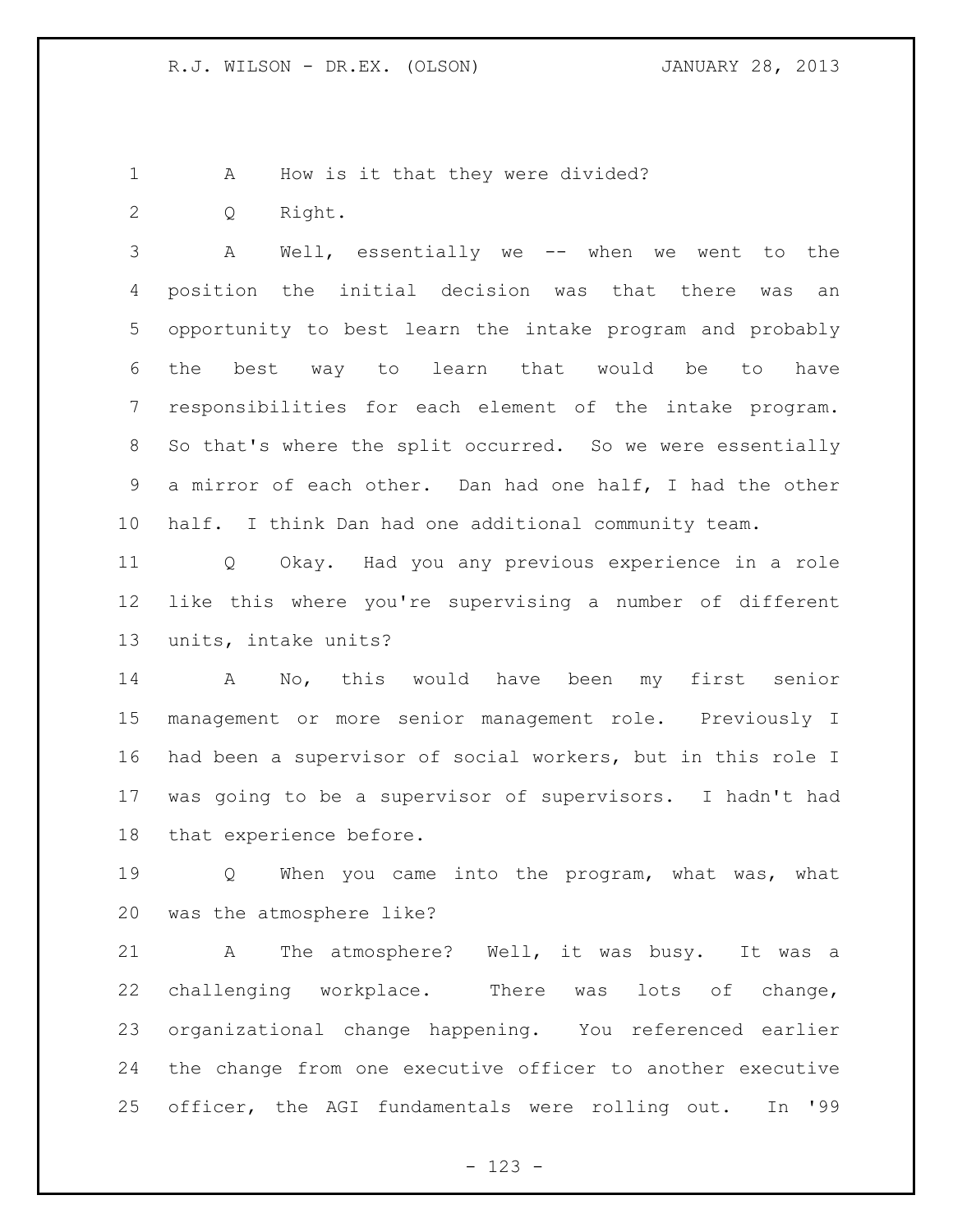there had been a restructuring of programs, so there was a lot going on in terms of people moving, many moving parts probably would be a fair way to describe what was happening there.

 Q You referenced a change between the CEOs and we've heard just now from Dr. Trigg. What -- can you, can you describe how that had an impact? Was there a different change in philosophy or the way things were going to work or how did it impact things?

 A You know I don't think that it impacted me directly, at least not that I can recall other than it was another change in the organization.

Q So it's just one more change?

14 A One more change.

 Q Okay. So a lot of changes were happening at the time?

A Yes.

 Q In terms of your contact with the supervisors that you were supervising, how well would you get to know each one, for example, Diana Verrier?

 A Diana and I would have had daily contact in that role. I mean certainly if I was on site and if she was on site we would be connecting with each other.

 Q When you came on in your role as assistant program manager, did you know any of the supervisors that

 $- 124 -$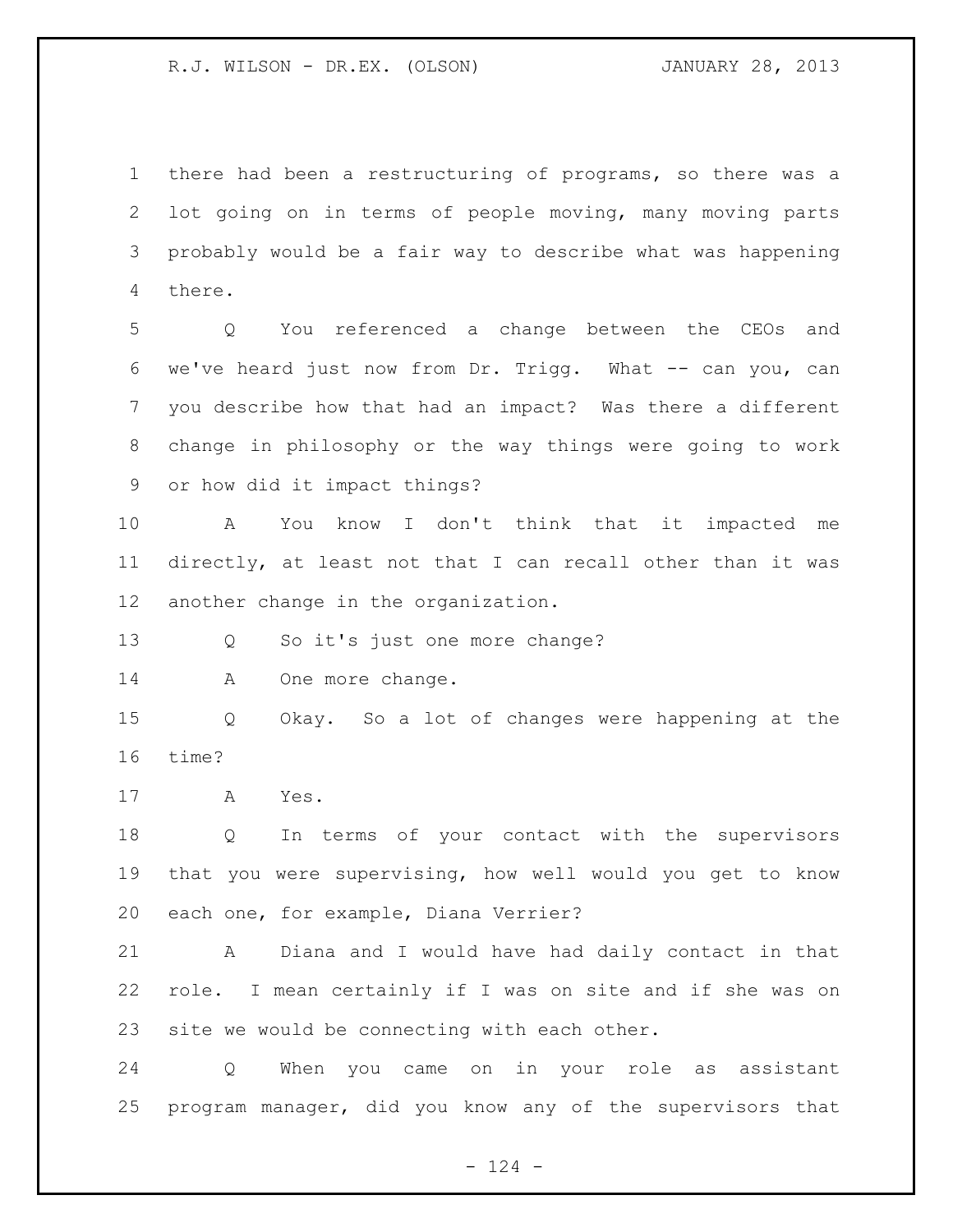you were assigned to?

A I did.

Q And with who did you know?

 A I knew Doug Ingram. You're okay with me naming names that you previously indicated weren't connected?

Q Yes, that's fine.

 A I knew Doug Ingram, Lisa Cheshire (phonetic), Eleanor Payne, Kevin O'Toole. Diana initially -- when I initially was hired and Diana wasn't in that position yet. I think that position was created subsequent to mine provided and then Diana was a new hire. I didn't know Diana other than knowing she worked in child welfare.

Q Okay. So she was new to you then?

A She was new to me and new to intake.

Q You said you knew Mr. Ingram?

A I did.

Q And how is it you knew him?

 A I had previously worked at 835 Portage in the intake program as an abuse supervisor in 1999. So I had connections to that building that intake program, through that work responsibility.

 Q Did you know what sort of training they had in terms of their, the supervisors and the roles that they filled? Were you aware of their training?

A I wasn't specifically aware of their training.

 $- 125 -$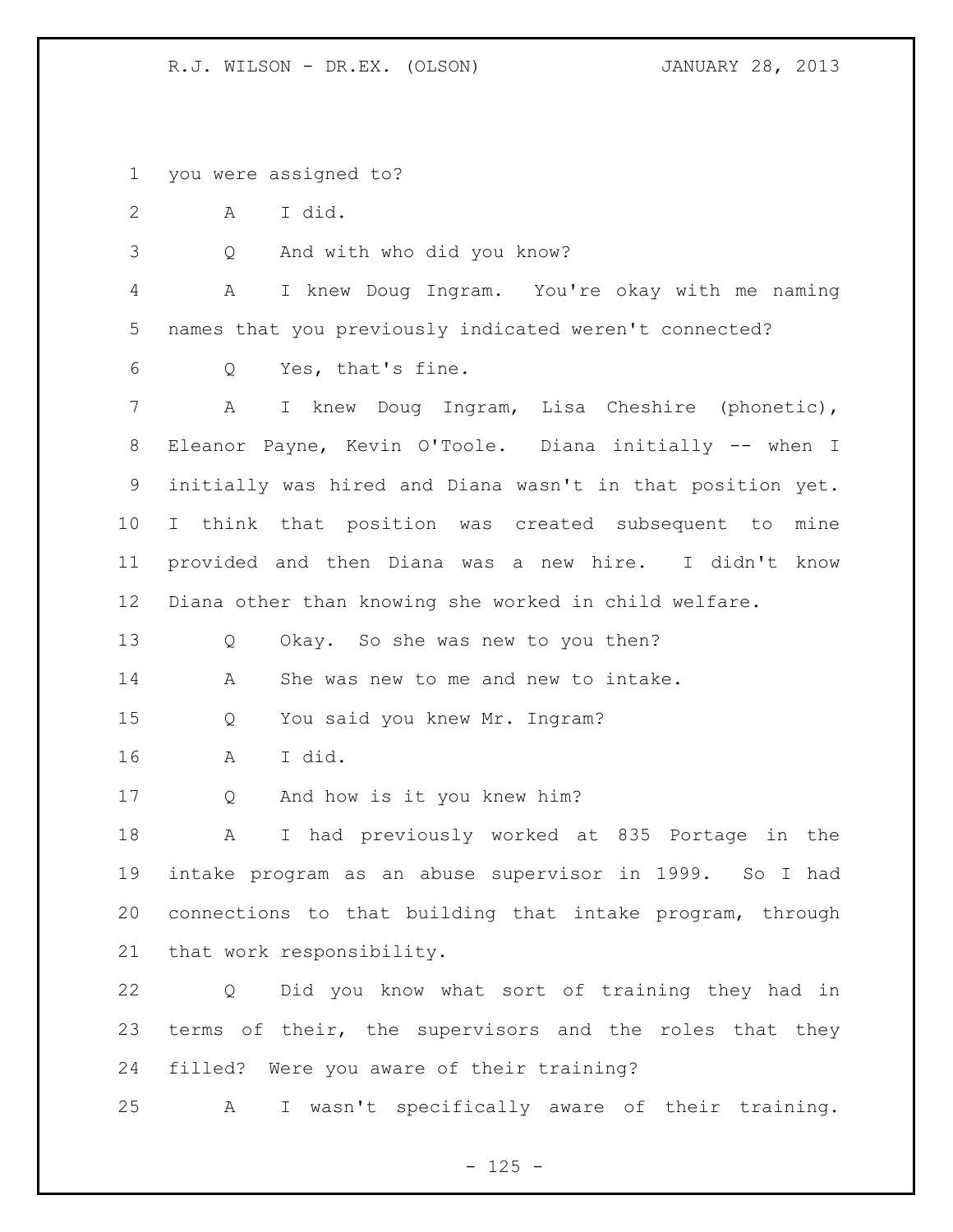They had been -- well certainly Doug Ingram and Kevin O'Toole and Eleanor Payne had been in supervisor roles for a number of years prior to my arrival there. Lisa Cheshire -- actually when I first started there Lisa wasn't in that position either. That position was filled at that time by Patty Cox. Lisa then was hired, was a hire that I made. So the existing supervisors would have had their previous training, core competency training and so forth and a new supervisor would have gone through the core competency for supervisors training package.

 Q Okay. So you weren't then specifically aware of what training they had had?

A Not specifically, no.

14 Q What about performance reviews, were you aware of their performance in the past?

 A Again, not, not specifically aware of prior performance appraisals, no.

 Q What sort of contact would you have with the people on the other team, for example Diva Faria?

 A Well, Dan and I, as partners, would cover off for each other so if Dan was unavailable, the other supervisors would know that I would be there direct report in his absence so certainly for vacation coverage or if Dan was away on other duties or assignments they would know to come to me. So I was aware of those supervisors and had contact

 $- 126 -$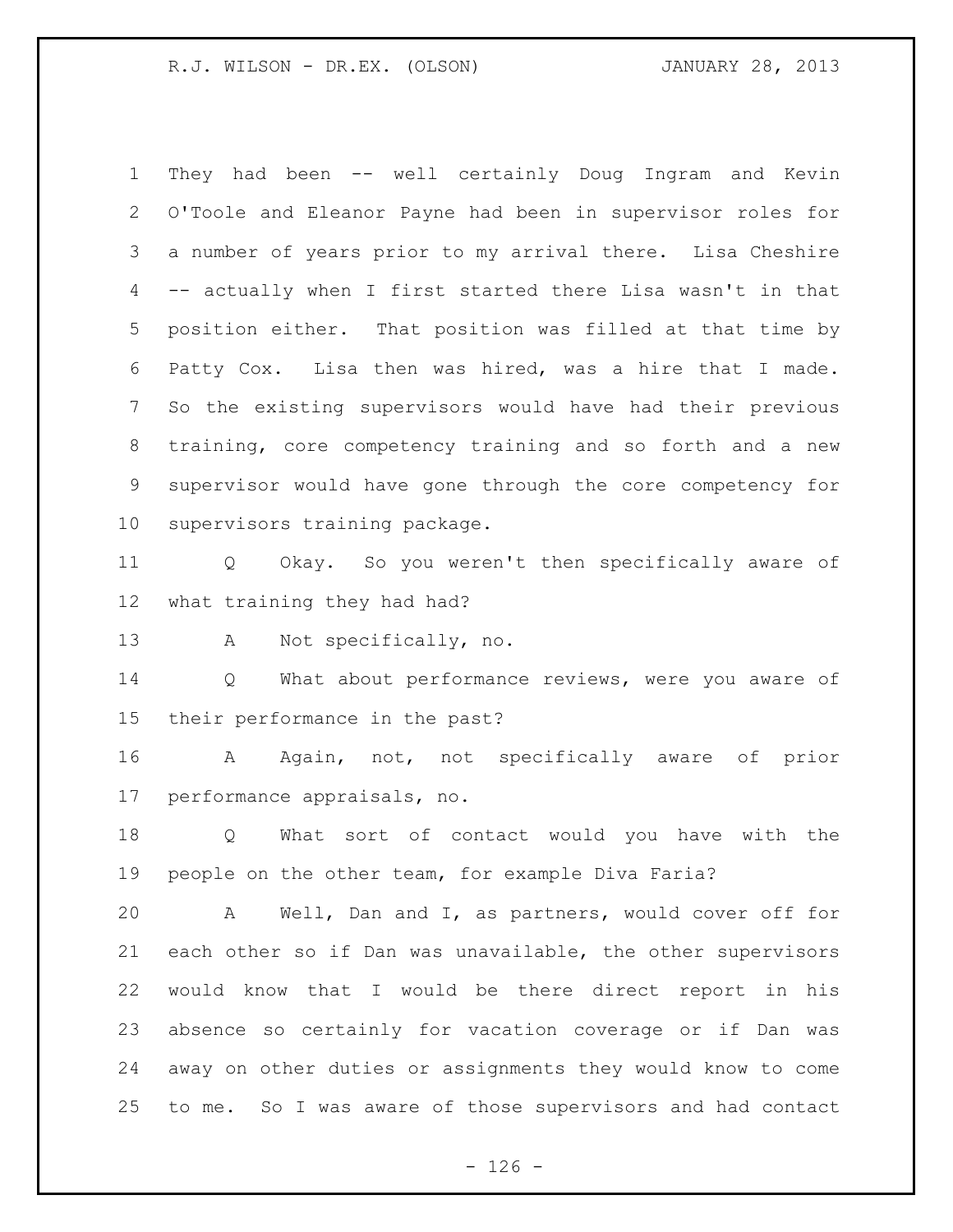with them. They also participated in management meetings and so forth with, with us at a larger group. Q So when, when Mr. Berg was away they would report to you directly? A Yes, they certainly would come to me with questions or urgent matters, needs of the day, yeah. Q Was -- did, did the supervisors of the other programs report to you directly on a regular basis? 9 A The -- my direct reports? Q Right. A Yes. 12 Q Tell us about that, how did that work? A Well, in the intake program, I was present, again, pretty much every day, that's where I started and ended my days. The days would start with activity down at crisis response unit, reviewing after hours reports, providing sort of hands on support to CRU and getting the day started. There were often times that Dan and, Dan Berg and I provided coverage into those units. So if those units were, supervisors weren't there we would step into that role and provide that support, but in terms -- Q So you would act as supervisor in those

instances?

24 A At times we did, yes, at times we did. In terms of my direct reports, I would say if I was on site and they

- 127 -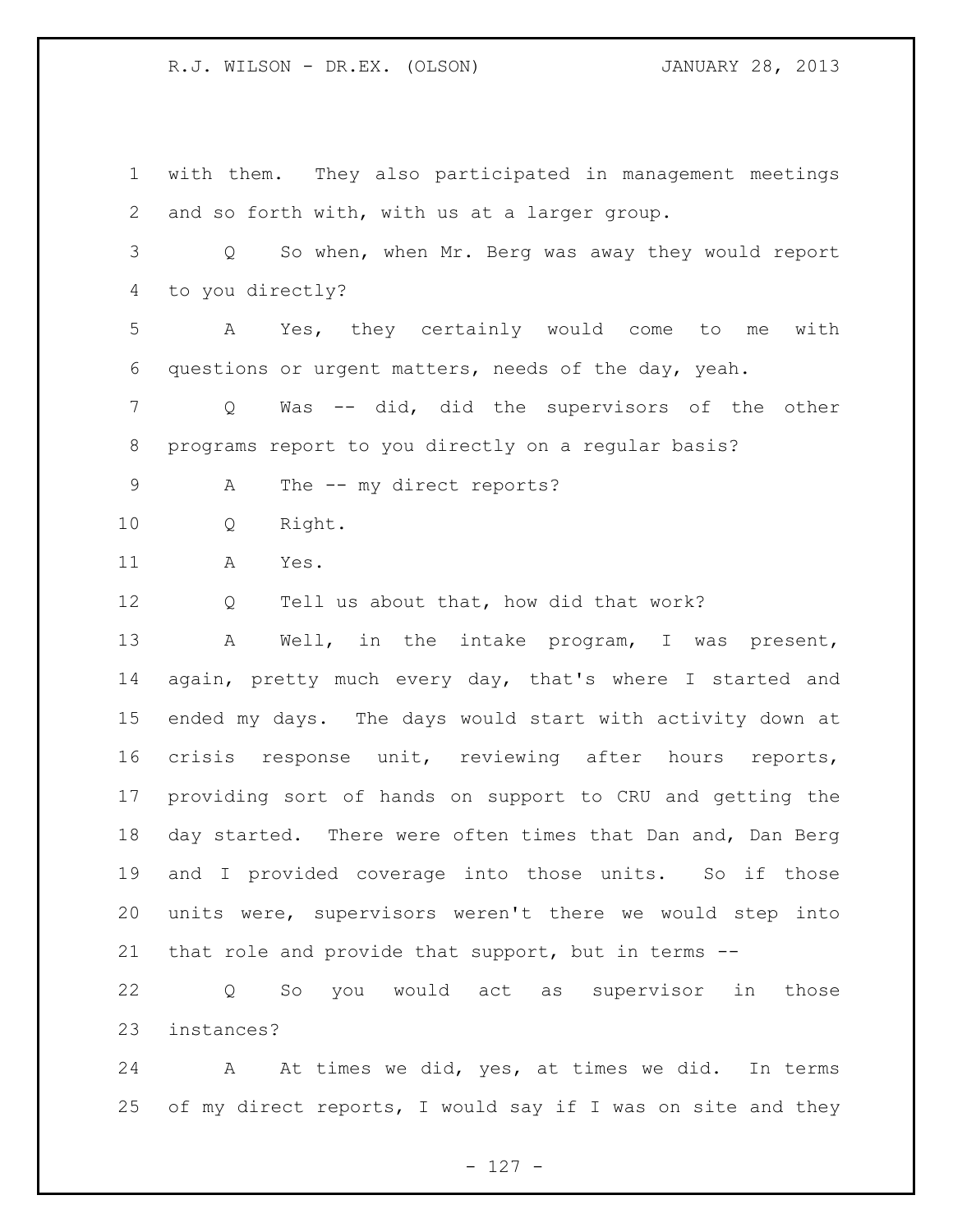were on site we'd be seeing each other daily.

 Q When you say you'd provide support, what do you mean by providing support?

 A Well, support in terms of responding to questions about cases, responding to questions about vacancies, hiring, issues related to budget, issues related to relationships within, within the program, questions with regards to activity, work volume, sort of general operations I suppose, would be the best way that I could capture that. And I think any of that supervisory group would know that they could approach me and engage any question that was relevant to them being able to do their job well.

 Q Would you have meetings with the other assistant program manager, Mr. Berg, and Mr. Harrison on a regular basis?

 A Yes, we met regularly. I'd be challenged in my mind to remember the frequency of how regular but I mean sometimes we would be meeting consecutive days on matters, other times it was a scheduled meeting in a week down the road to review an issue or to make plans.

 Q Would it typically be the three of you at those types of meetings?

 A Yes, the three of us would often confer and meet. Dan and I would often confer and meet, sometimes without

- 128 -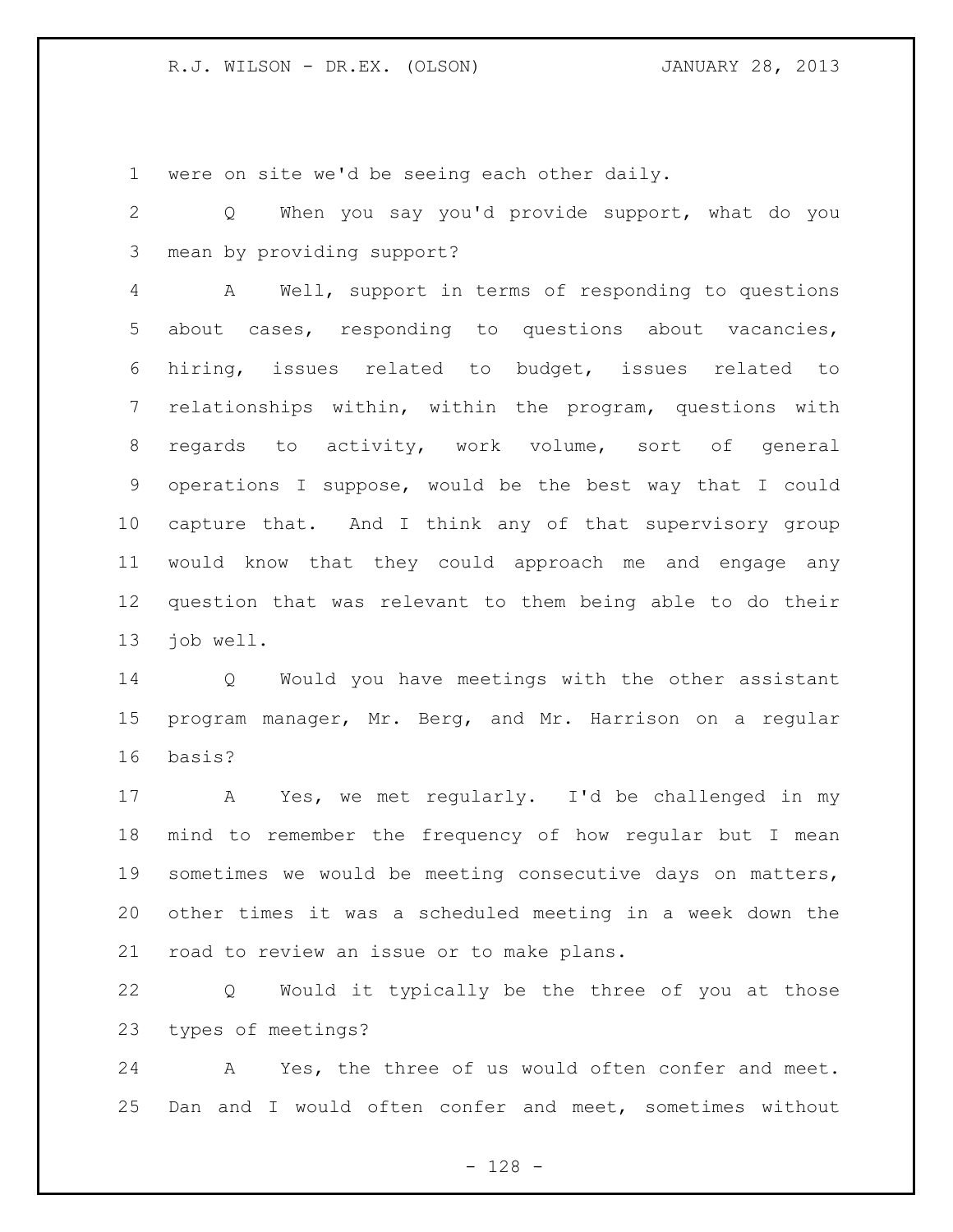Patrick, but certainly Patrick was there as a resource to us.

 Q And what were the issues that you would be dealing with? If issues were recurring, what sort of things would be constantly dealt with at those meetings?

 A Well, there were issues related to staffing resource, issues related to workload, work volume, issues related to the devolution process and strategies going forward. And we had attempted some workload work initiatives, the parent team initiative as referenced to substance misuse. We used our community staff to do some community diversion, pardon me, to do some community diversion. There was a period of time where we engaged with the Métis Federation to bring some interns on board, to do some additional work, brining in casual staff. I mean it's sort of difficult to capture all the dynamics but 17 I mean those were some of the ongoing themes, I suppose, that I would reference.

19 0 Now as assistant program manager you oversaw CRU, a tier 2 intake team, abuse team and a community team as well?

A Correct.

 Q Those, I would take it each of those programs would have different issues that would come up and different concerns?

 $- 129 -$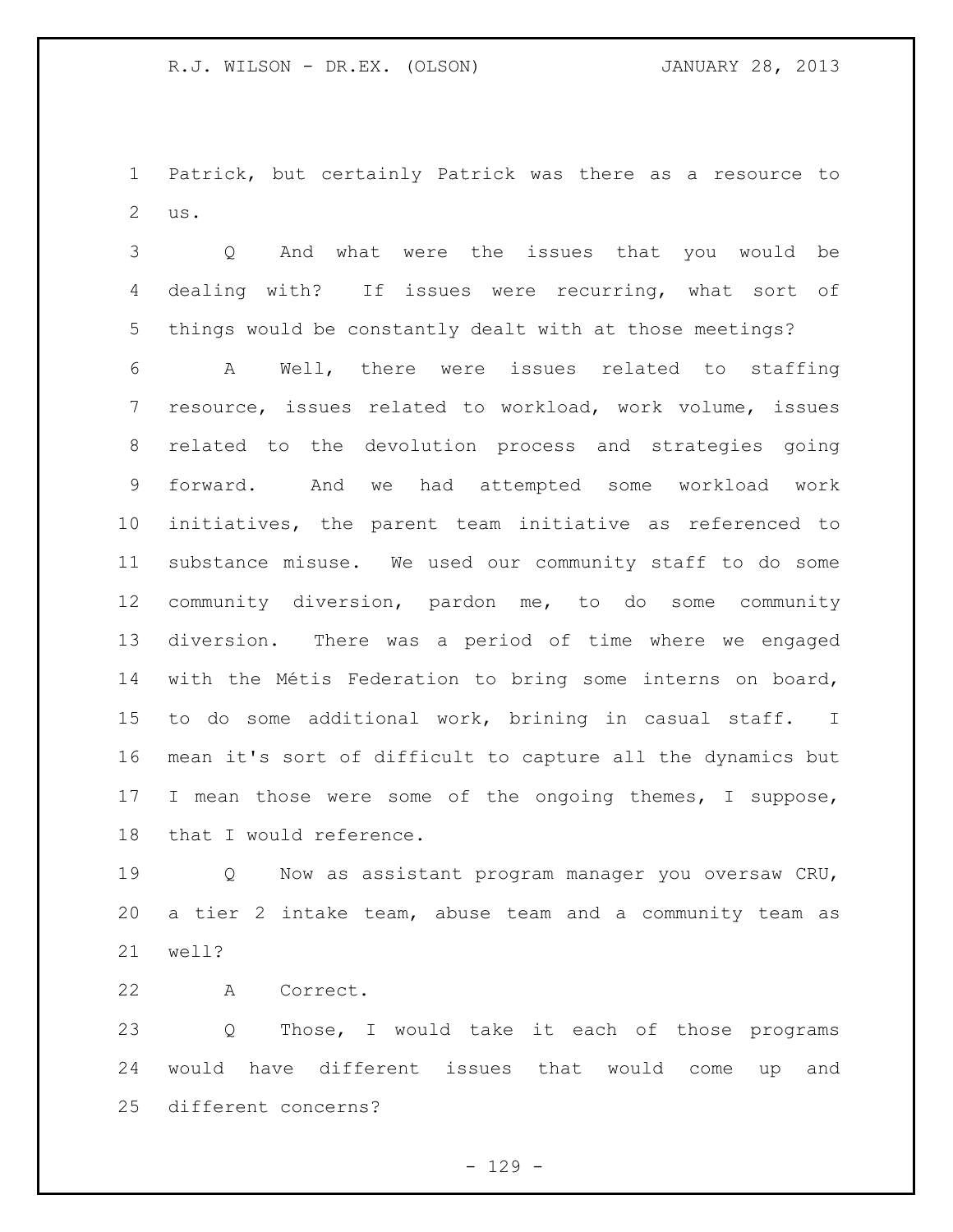A Yes.

 Q How is it as the assistant program manager you were able to learn about what those were and how to address them?

 A Well the program, the framework for intake abuse, after hours, CRU, tier 2, community, was all developed as part of a program, description of program, model with policies and procedures. So that was our frame of reference in terms of their roles and responsibilities and duties. With regards to, you know, whether it was a community initiative or a community activity, if that supervisor needed to engage discussions about that program then we would do that in our supervision time.

 Q But in terms of issues unique to each program, for example, there must have been certain issues that were unique to CRU as opposed to intake?

17 A I don't know that I would necessarily say that. I mean it was an intake program, there were two segments, I mean there were more than two segments, but as it relates to intake and CRU, if that's specifically the question, were there things that were unique to them? Sure, but I don't -- I mean I think it would be difficult for me to be specific about what those unique characters would be without you offering me a question back maybe.

Q Well, just in terms of CRU what was role, what

 $- 130 -$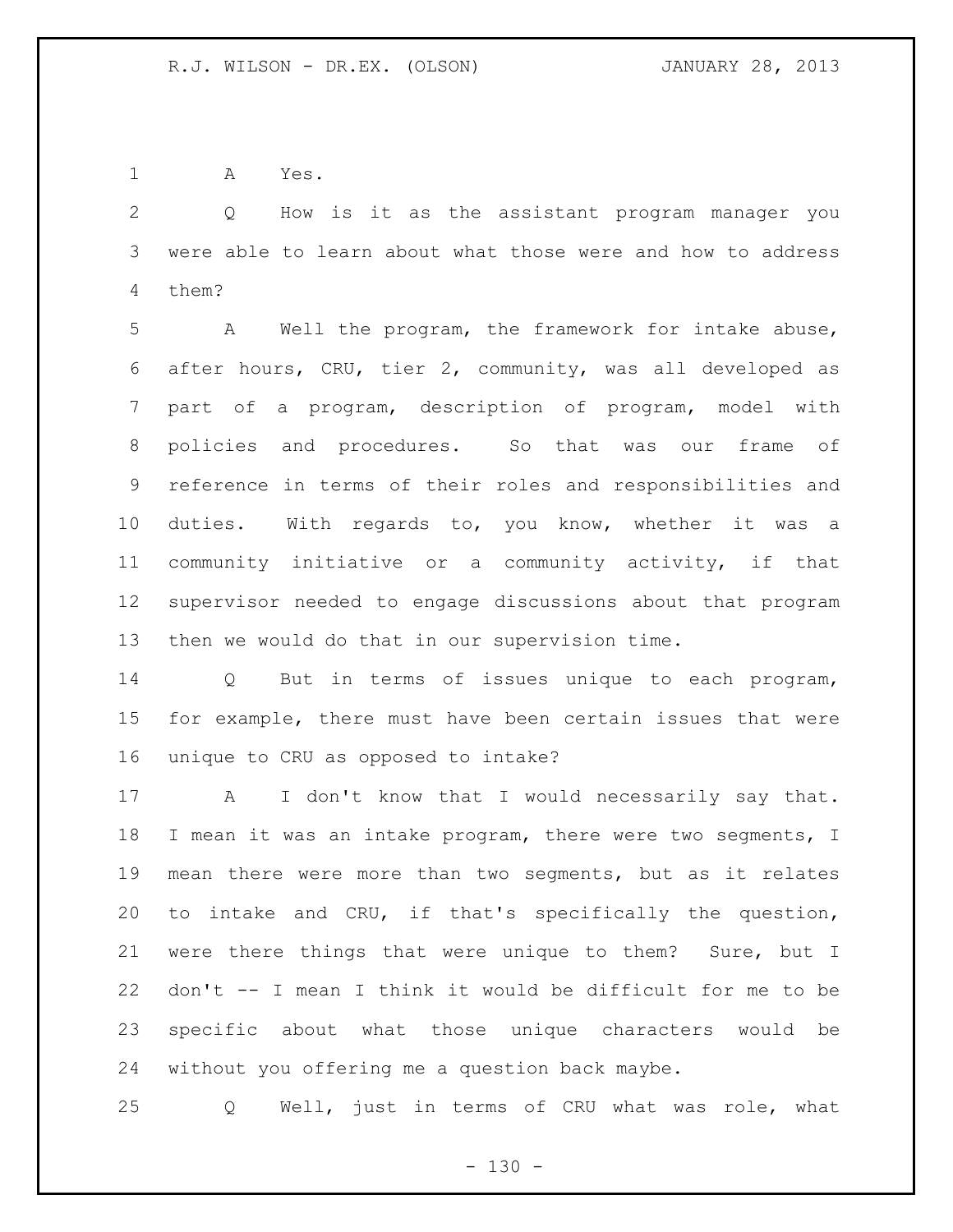was your understanding of the role of CRU at the time?

A The role of CRU at the time?

Q Um-hum.

 A They were our front response. They were our initial response and they would handle matters that were deemed to be urgent or less than 48 hour response primarily. If there was an urgent matter that required a social worker to get out to a family, get out to see a child, respond to a matter immediately, that's what they did. If they were able to do some other work on a file to make a determination as to whether it would be remaining open for further service or be closed, that was their role. And as it related to our abuse intake program, they would make a determination as to whether a case needed to be responded to beyond CRU that was urgent, there was an immediate disclosure, an issue of safety but was particular to abuse, those would be moved forward to our abuse team.

 Q So CRU, the CRU workers would have to make a determination as to whether the file is open, if it's already open it goes to the family service worker it's open to or to send it up to intake, those are the sorts of the decisions that CRU was making?

 A Yes, they were managing, essentially they were managing the front door of intake.

Q We've heard evidence so far that there wasn't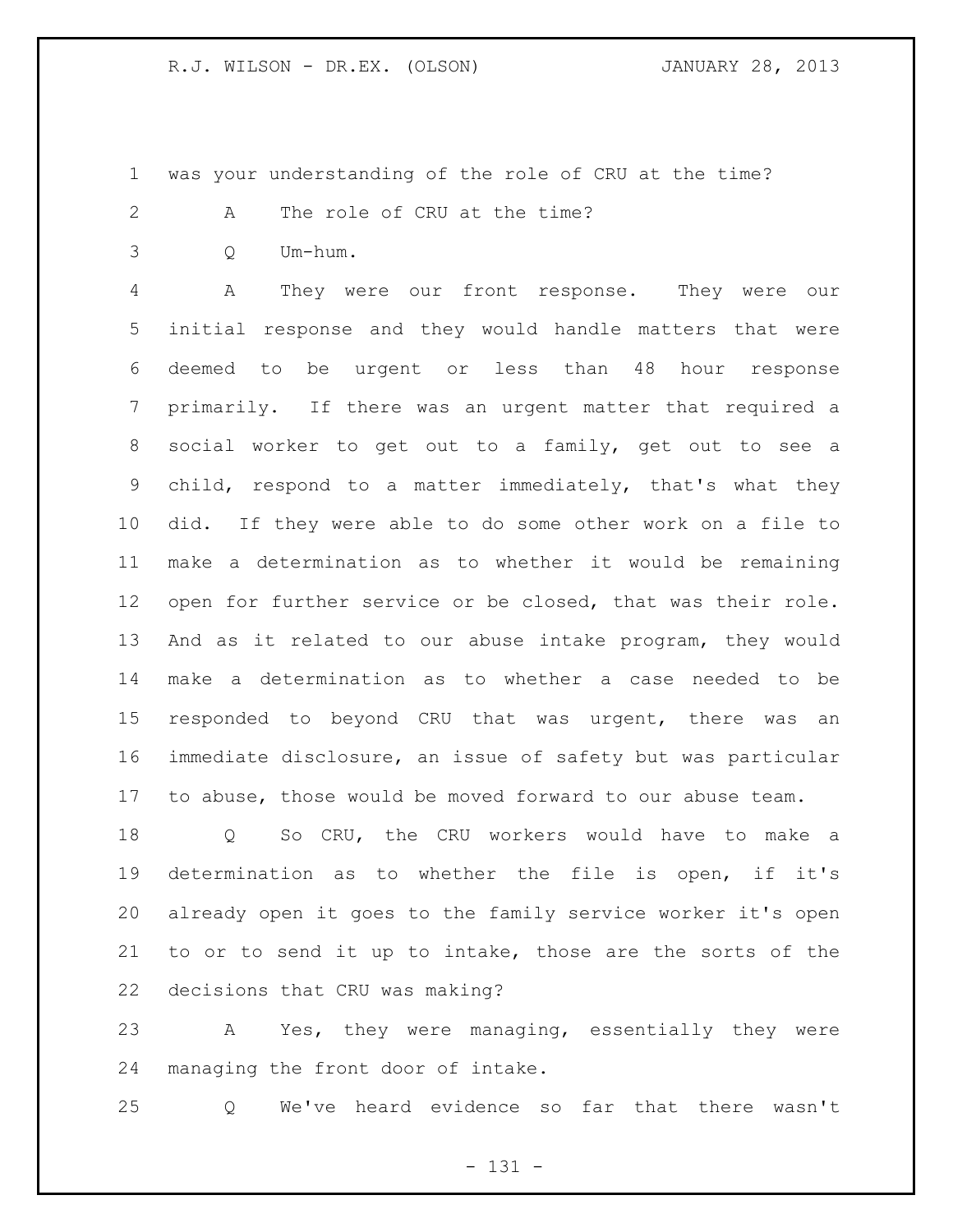mandatory training for supervisors; is that right?

 A Well, there was the core competency training for supervisors that was part of the package that supervisors needed to take and participate in on hire.

 Q Was that a mandatory requirement to participate in the core programming for supervisors?

7 A I certainly saw it as mandatory.

 Q How, in your view, how well did that training equip the supervisor to do their jobs?

 A How well did it equip? I don't know how well did it equip. It provided the fundamentals of supervision, it provided the fundamentals of supervision within child welfare, so I think it provided a framework to at least work from. That would be my way of best describing it, I think.

Q Had, had you taken that program previously?

A Yes.

 Q We've heard evidence about the files being sent up to tier 2 intake from CRU and then being sent back down. Is that an issue you were aware of?

21 A I'm aware of that, yes.

 Q Were you aware of it at the time back in 2004, 2005?

A Yes.

Q What, what, what was your understanding as to why

- 132 -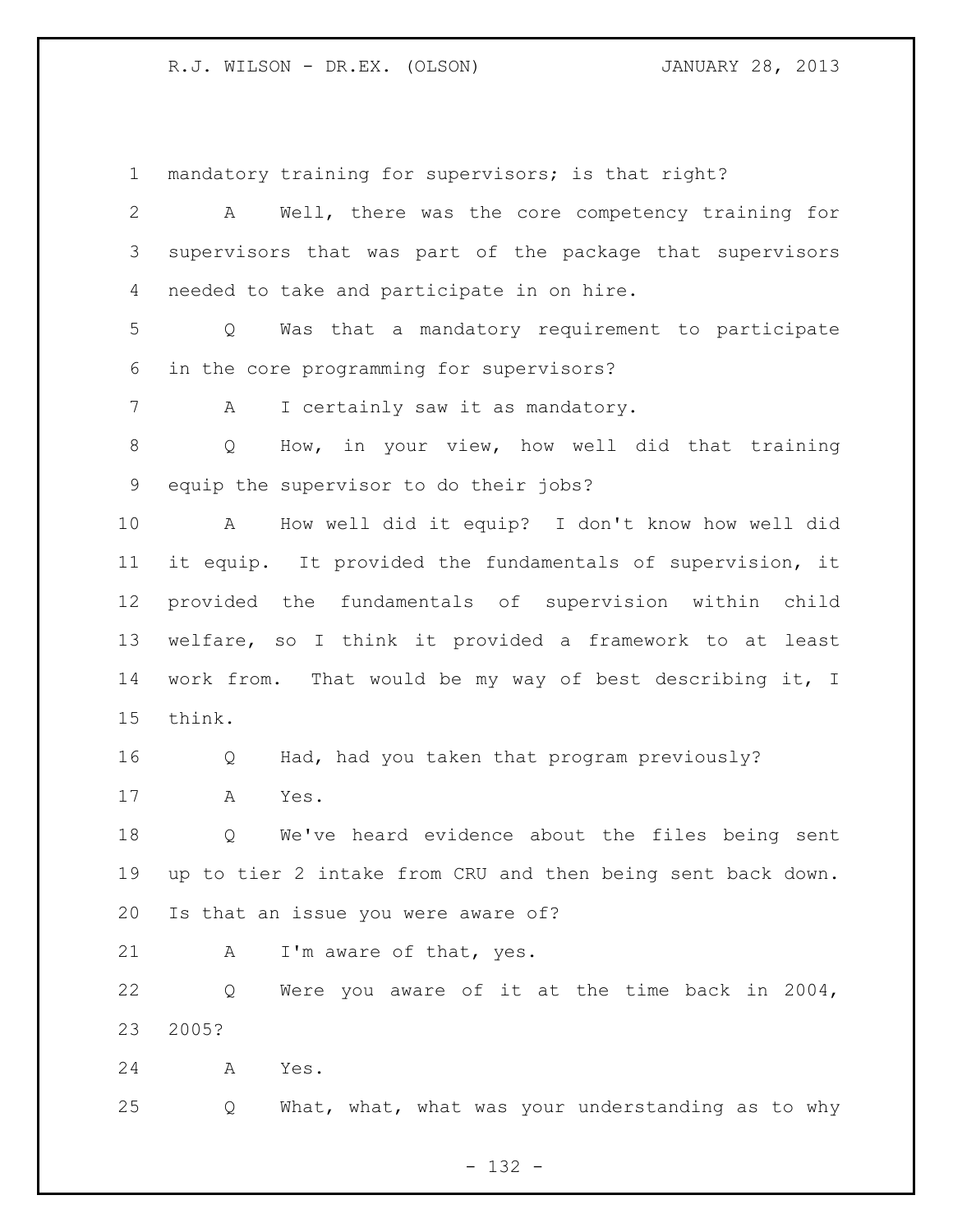that was happening?

 A Well I think my take on that would be that that's, that's how the program was learning, that's how supervisors were learning, that's how communication was being managed. I think roles of CRU, roles of tier 2 can be fluid and a case might move from CRU to tier 2 intake and there might be a question about that in terms of whether the intake manager or supervisor thought that enough work had been done or whether more work needed to be done or if there were questions about the work. Our only expectation in this situation was that there be a conversation and a dialogue between the supervisors to come to a decision, to ensure that service was in place and was offered and that that shouldn't happen sort of at the 15 expense of the client, that it should wait, and that they should make ready and informed decisions about that. If themes were surfacing, if concerns were surfacing they should come forward to me or to Dan as program manager. If those supervisors couldn't work out that kind of internal question then they could engage myself or they could engage Dan and given the model where Dan had responsibility for one CRU team and I had a responsibility for another CRU team and we had different responsibilities of tier 2, there were times where that could be managed by myself because it might be my supervisor at CRU and the supervisor I had

- 133 -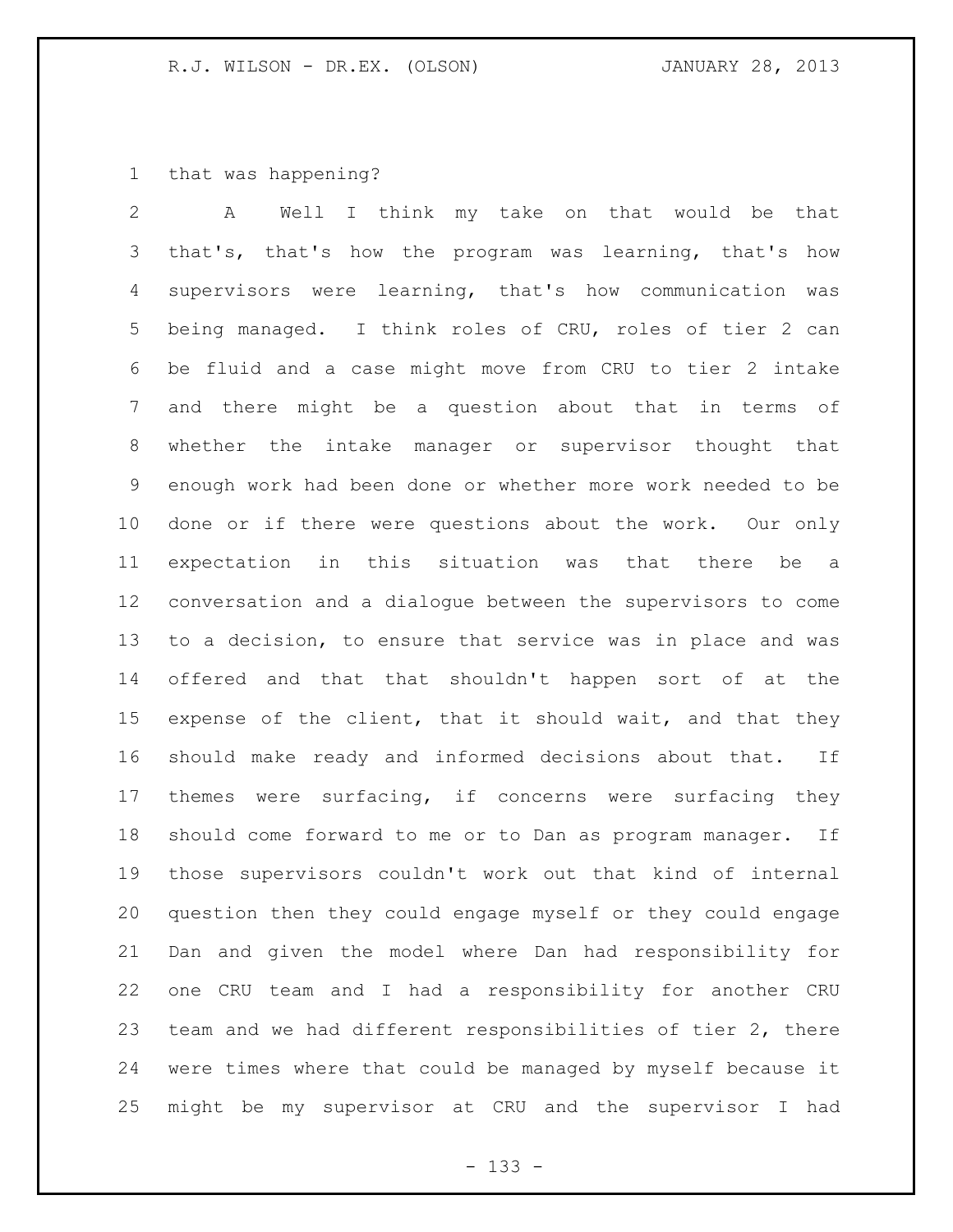responsibility at tier 2 for. On the other hand, it could be CRU team supervisor I had responsibility for and Dan had tier 2 supervisor responsibility, so we'd work them out.

 Q How often did that come up, would you say, where files are being sent back down? And was that a regular occurrence?

 A I don't know that it was regular. It certainly was happening. And I'm not trying to be -- how regular it -- it was happening. How often it was happening, I don't know. I didn't view it myself as being problematic. In fact, I thought it was part of learning to work with each 12 other. We had new supervisors coming on board, we had new assistant program managers on board and I think people were trying to work within the parameters of the program description and then also trying to make decisions about how to manage their work.

 Q I understand you didn't view it as a significant problem but were you able to assess how the supervisors themselves viewed it? Was it a contentious issue for them? A It was an irritant. You know, I suppose anybody assigning work to you, you would like to believe that the assigned, assigned file is simply going to flow through and that there won't be a question about that, but there were questions and I don't think that the questions were not legitimate and they informed our practice. So, yeah, I

- 134 -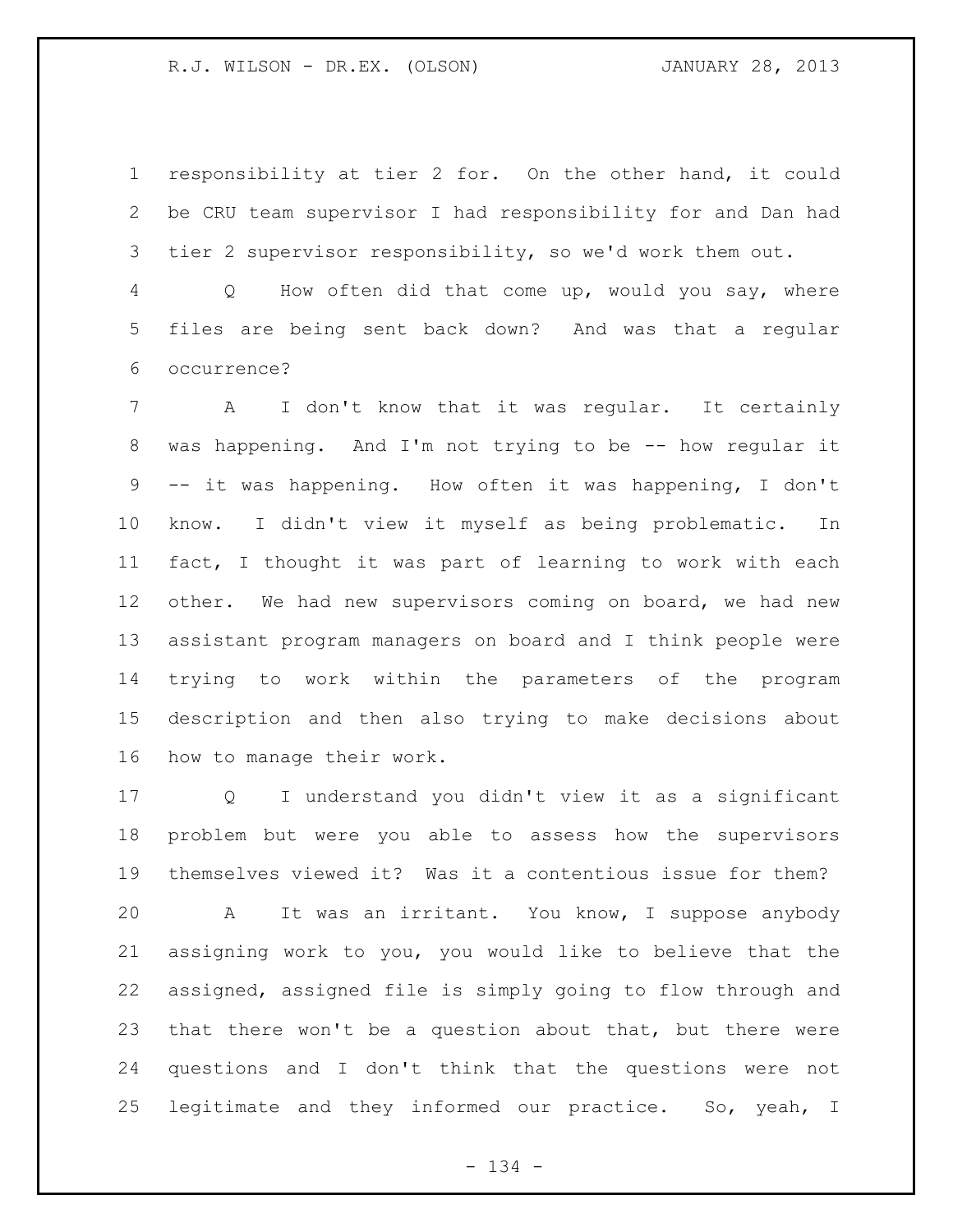could see how a supervisor or a worker or an assistant program manager might at times say this is a bit irritating, but it's part of learning the work and doing the work and delivering the service.

 Q We've -- there's been reference to a term "walk of shame".

A Um-hum.

8 Q Is that something you had heard?

 A You know, I didn't -- when I first met with my counsel he used that term and I couldn't remember that term being actively used. It certainly wasn't a term that I would use because I didn't see it as a walk of shame. I saw it as work getting done. So whether it was a term that I heard at one point in time and simply didn't use myself because I didn't think it was an appropriate term, or whether I never heard it, I don't know.

 Q Was it, was it typically the case that when files would be sent up to intake and sent back down, that would be, that process would be something that was negotiated between the supervisors? There would be some agreement as to what should be done with the file?

A Yes.

23 Q And if the CRU supervisor decided, you know, we've done our work here or this is an intake file, what would happen?

 $- 135 -$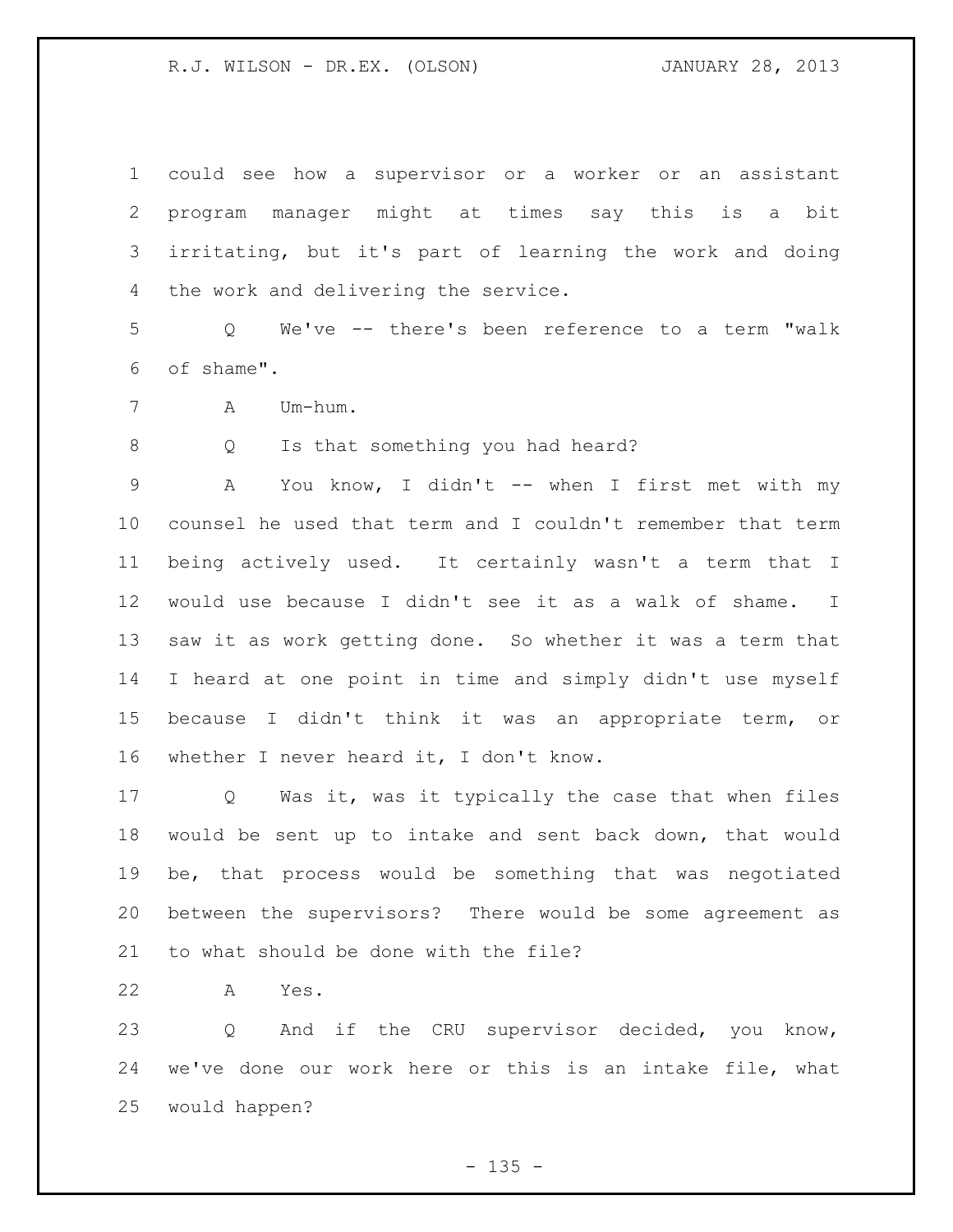A If a CRU supervisor signed off on a file to go to tier 2 intake?

 Q Right, didn't want it back, didn't think it was appropriate to have it back.

 A And the tier 2 supervisor raised the question of saying I think this should come back?

Q Right.

 A Well, as I said before, if they couldn't reach an agreement on who would maintain status with that case, they would engage the appropriate assistant program managers to have a decision and Dan or I would make a decision.

 Q And do you recall being, that happening on occasion?

14 A That either Dan or I got engaged?

Q Where you had to make a decision, yeah.

A Oh absolutely.

 Q When a referral came in what was CRU's role in terms of determining how to handle that response, how to handle the referral in terms of response time?

 A Well, response times were determined based on the presenting issue. So if it was an immediate response, if it fit -- if it appeared to be an immediate response and fit the frame of reference for immediate response, example a child left unattended under the age of 12, for example, that would meet the standard of an immediate response. So

- 136 -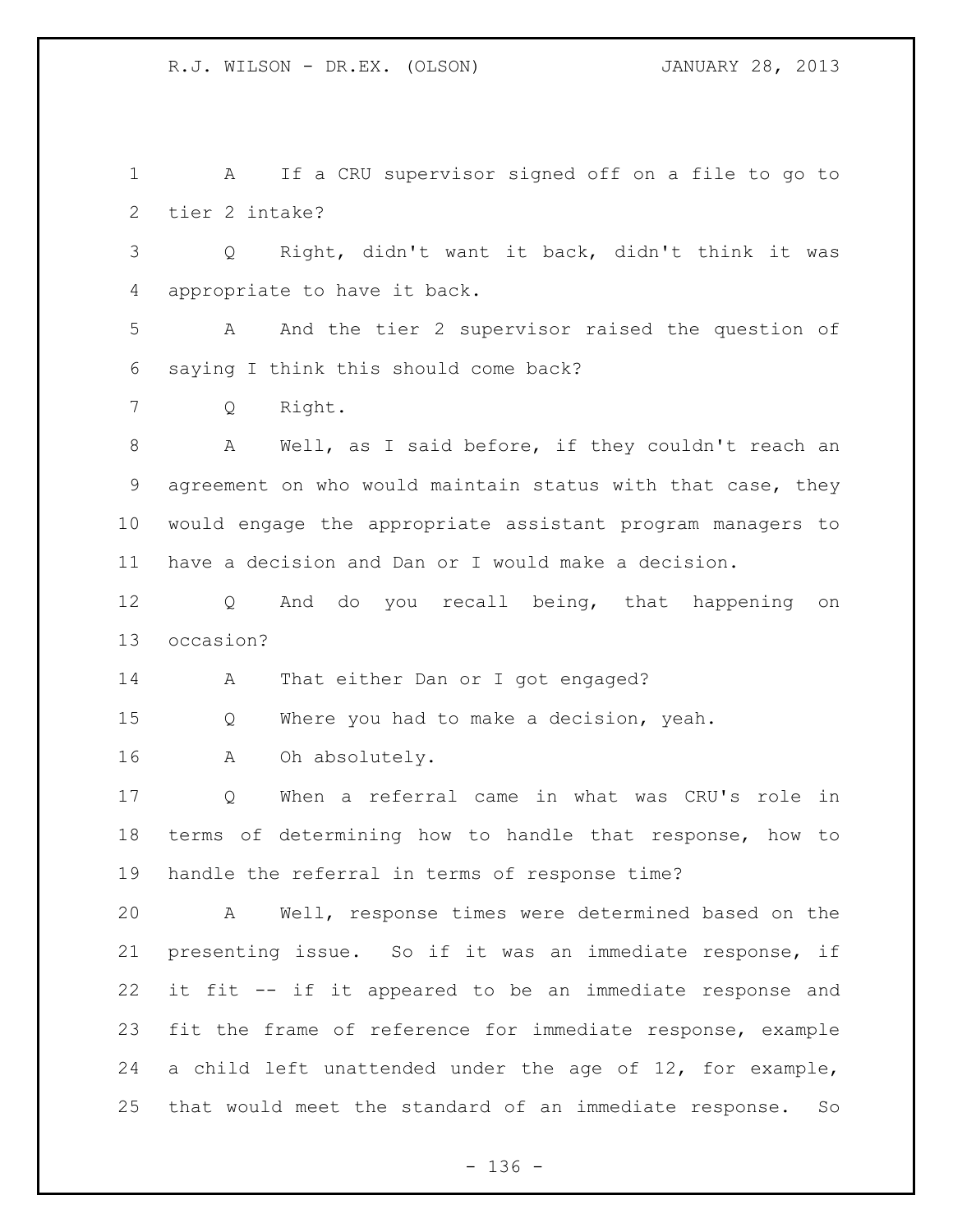our response times were generated through our safety assessments and workers would then attend their response to that unless there was some additional or other information that would suggest that the response time should be different. Q Was it, was it part of CRU's role to determine whether a particular matter required to have a certain response time of two day, five day -- A Yes, that was the role of CRU. Q That was, that was done, you've seen it done, you've seen a safety assessment form. A Um-hum. Q You've also seen it done in reports. A Yes. Q Was there a standard way to do this and to make a determination as to time, response time? A Was there a standard way of CRU to do that? Q Right. A Yes. Q And what was the standard way? A The standard way was -- well, I don't have it in front of me, but there was the CRU report that would be done and the safety assessment that would be completed and that would guide the response time and those were completed when a CRU case, intake was activated.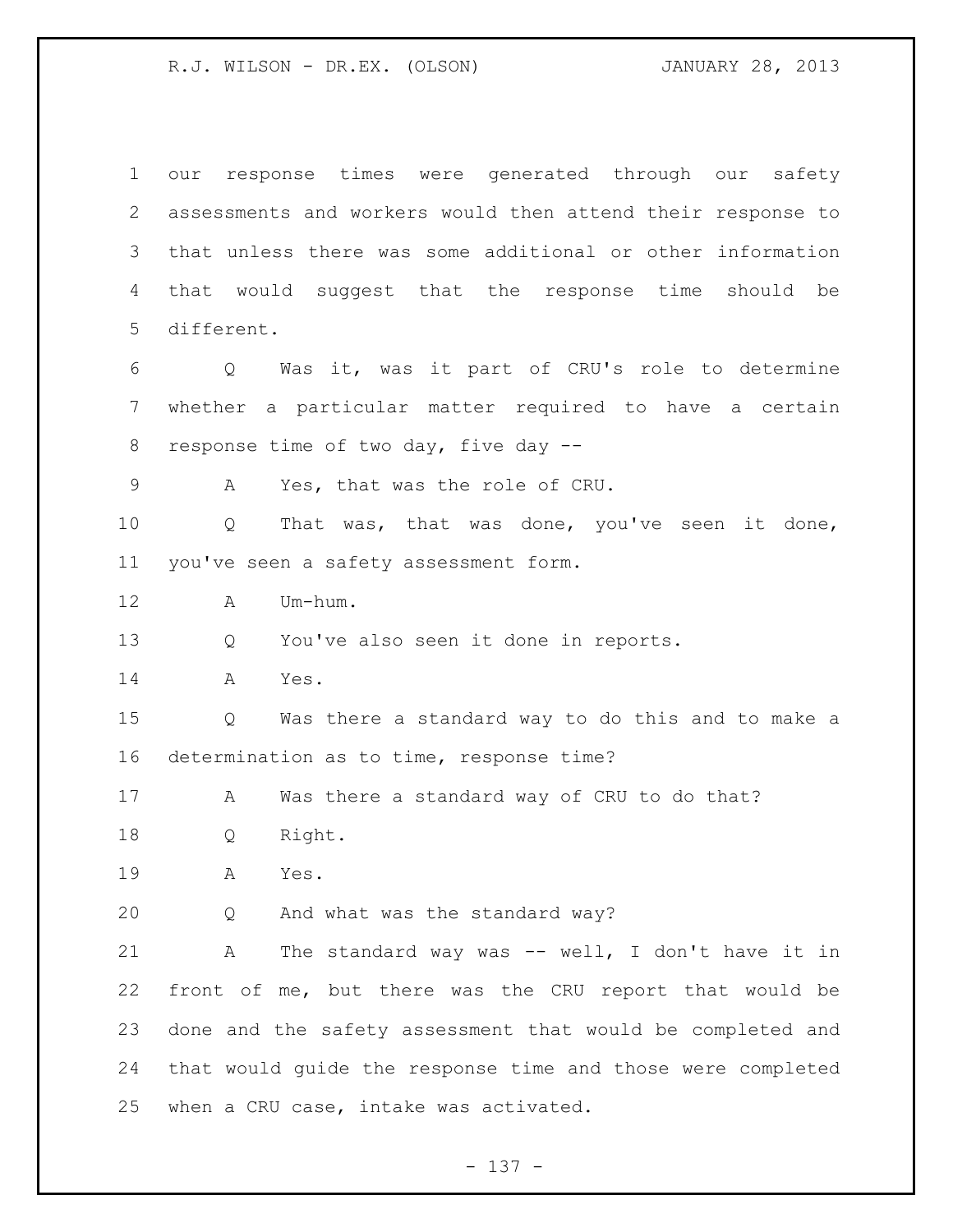Q Would the response time determined by CRU be simply a suggestion to intake or was it actually something intake would be expected to adhere to?

 A To me I see response times outside of the immediate urgent child in danger response times as guidelines and information that's available to the supervisor or to the worker may determine whether you're meeting that timeline or not and if you're not meeting that timeline then you would account for, account for that difference.

 Q But if the CRU worker determines that, for example, the file's a five day response time.

13 A They determined that at CRU or moving forward --14 Q They determine that at CRU.

A Yes.

Q They write it in the report.

A Yes.

Q That report gets sent up to intake --

A Yes.

 Q -- usually by the next day. Is the intake worker required to meet that timeline, respond within the five days?

 A Required to. That's the guideline that's -- that's the timeline that's attached to the record. If a worker wasn't able to respond within that five days, I

- 138 -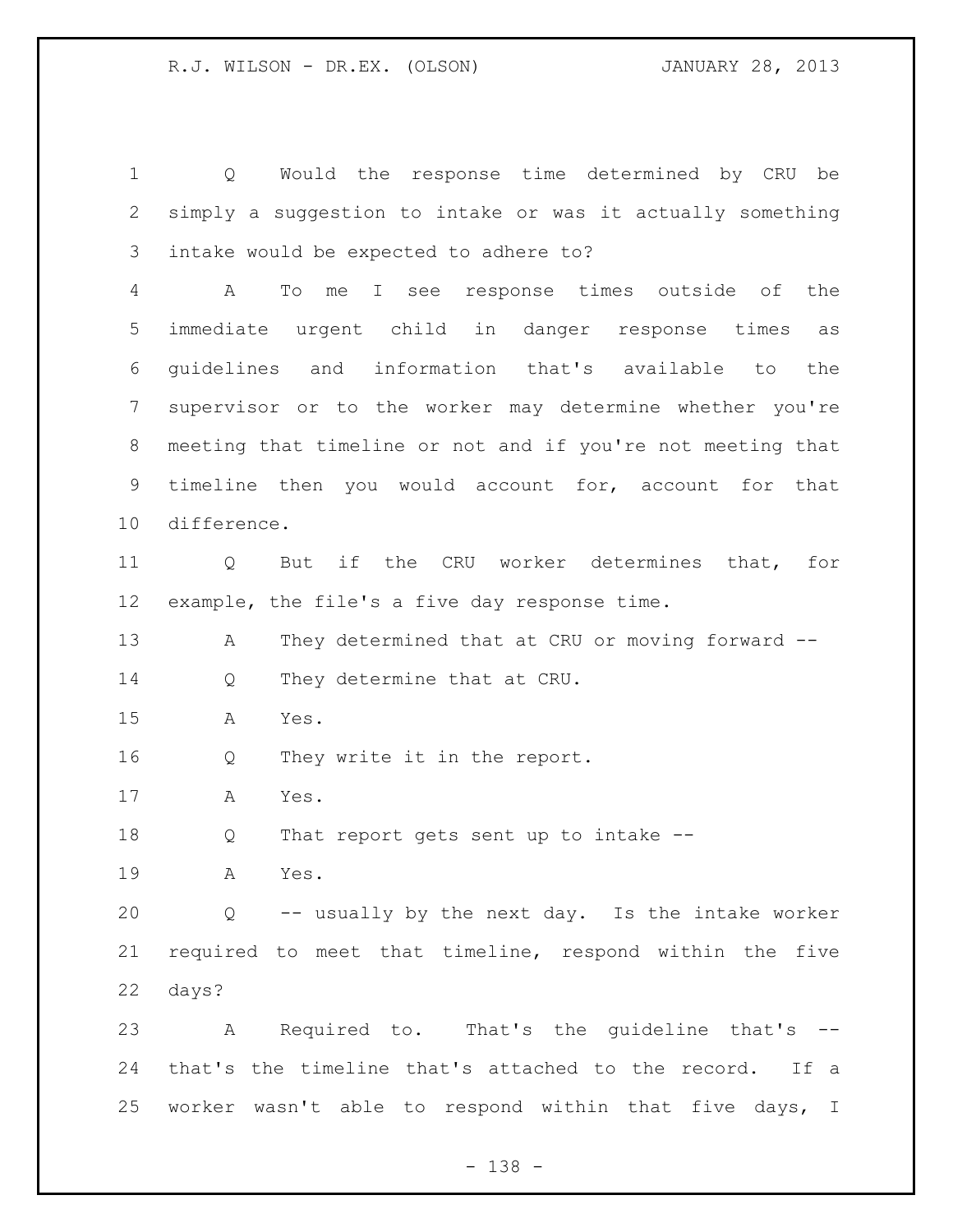would expect that they would have a discussion with their supervisor about what is manageable or what is not. I would also expect that there would be a dialogue about what contact actually would mean, contact into that file. So are we making an initial phone call or are we doing a field? What is required? And if we're not meeting that timeline then as a supervisor I would expect that that would be a discussion between the intake worker and the supervisor.

 Q Were there issues around whether or not intake was able to meet the recommended response times coming in from CRU?

A Yes.

 Q And can you just elaborate on what the issue was specifically?

 A I think specifically the ability to respond was based on the volume of work that was at the tier 2 intake. So if the work is being done and we're relatively assured of the risk that is presenting and we're able to make a decision, then again that's a conversation between the supervisor and the worker. The, the volume of activity at tier 2 was heavy certainly, and you know, if you would account for vacation, if you account for vacancy, if you account for some of those other challenges and then of course attending to the most high risk first, it was not

- 139 -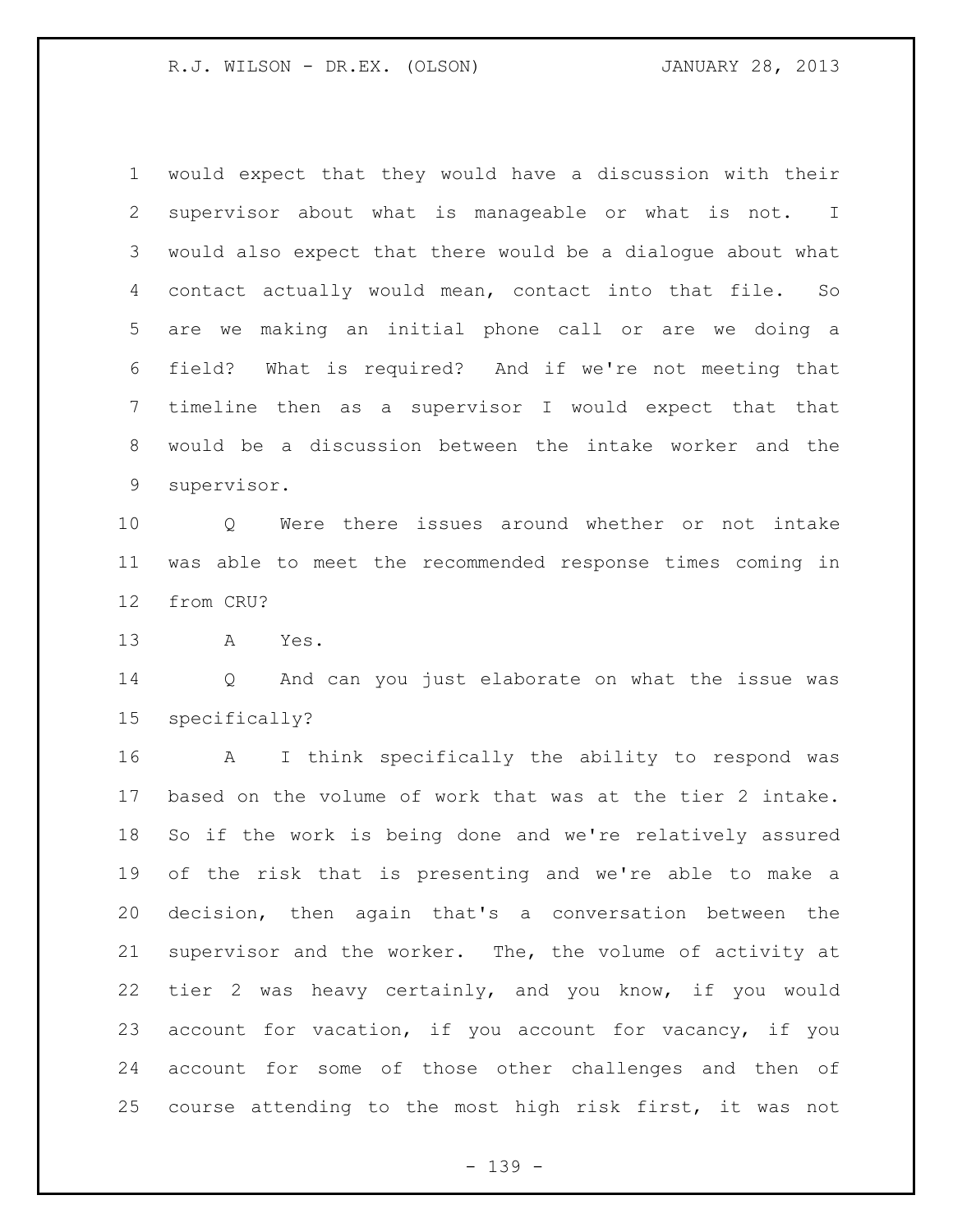unusual that the five day response cases maybe were not always being responded to in that timeline.

 Q There's been some suggestion that the response times that CRU would come up, would sometimes be adjusted to reflect what was happening at intake in terms of busyness. Is that an issue you were aware of that that was occurring?

8 A Yeah, I would -- again, my take on the response time, the supervisor -- I'll walk it through. Can I, can I walk it through?

Q Please, yes.

 A The CRU worker handles the case, they make a decision. The supervisor then reviews it. The supervisor, the CRU supervisor reviews it, signs it off or asks questions, whatever they do at that time, and then it goes to tier 2. Tier 2 supervisor reviews it and says this is what's happening in my team, this is the current situation within my volume of cases, this is my take on the case based on my experience, my knowledge, my skill, my awareness, whatever it might be and the decision will be made in terms of deciding that case and if a response time was changed it would be changed in accordance with that kind of thought.

 Q So I'm not sure if that answers the question I was looking for an answer to and maybe it's just the way I

 $- 140 -$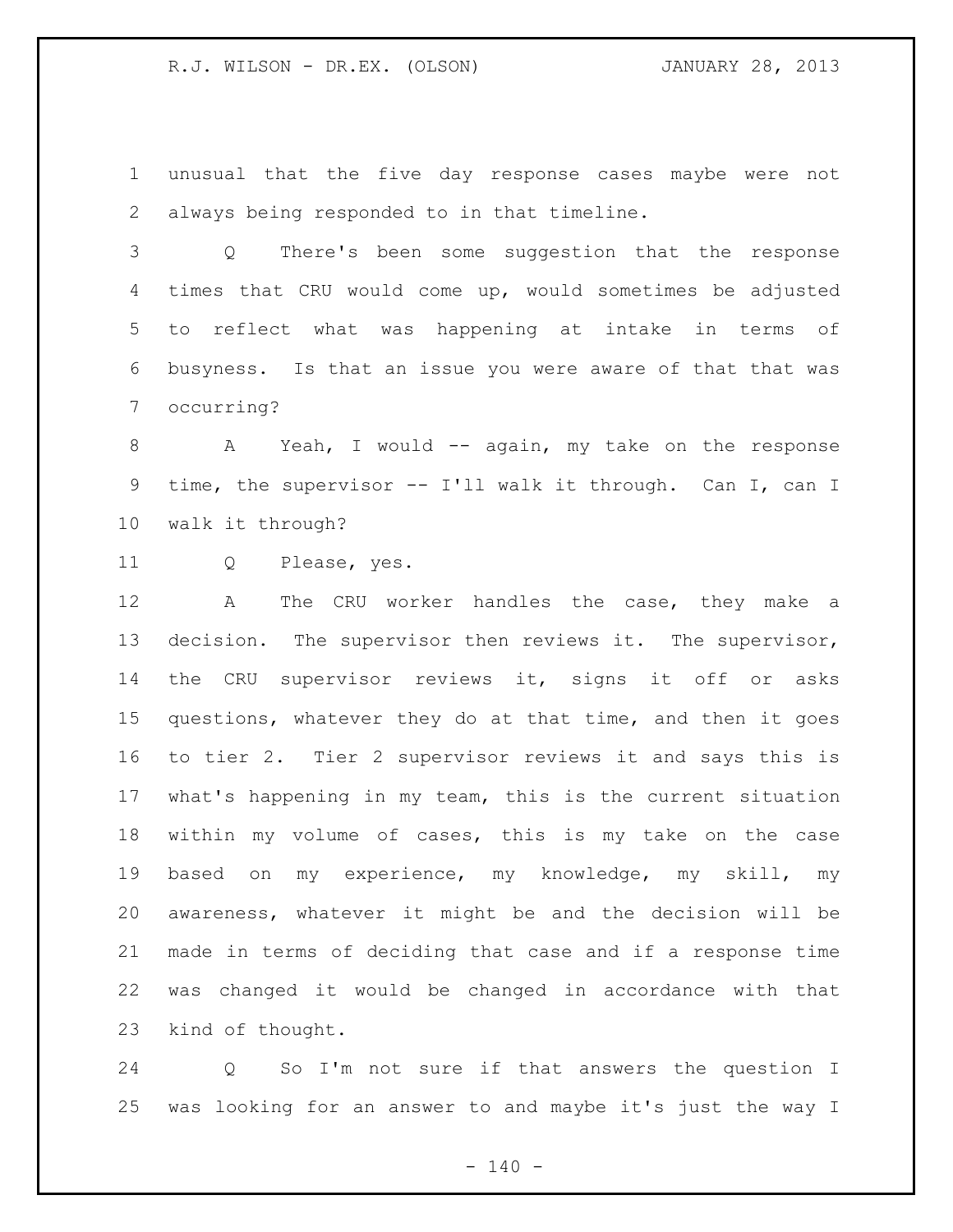phrased it --

 A Might have been my response too. Q There's been evidence that has suggested and I think there was reference made to it in one of the reports that response times would be sort of tailored to meet what intake could handle. So if intake, it was known that it was particularly busy in intake ... 8 A I wouldn't agree with that. Q Okay, that's what I was asking you. 10 A Yeah, I wouldn't agree with that that at all. Q You're not aware of that happening? 12 A No. That wouldn't have been supported. Q And if a supervisor was telling workers to do that, that wouldn't be appropriate? A To tailor a response time based on what tier 2 can do? Q Right. A No. Q Okay. What, what was the purpose of having the supervisor review file closings? When a decision is made to close a file, why, why would you have supervisors have to sign off and review that? A For final accountability, to verify the work primarily, to be able to account that an individual worker isn't able to make individual decisions that may not be

- 141 -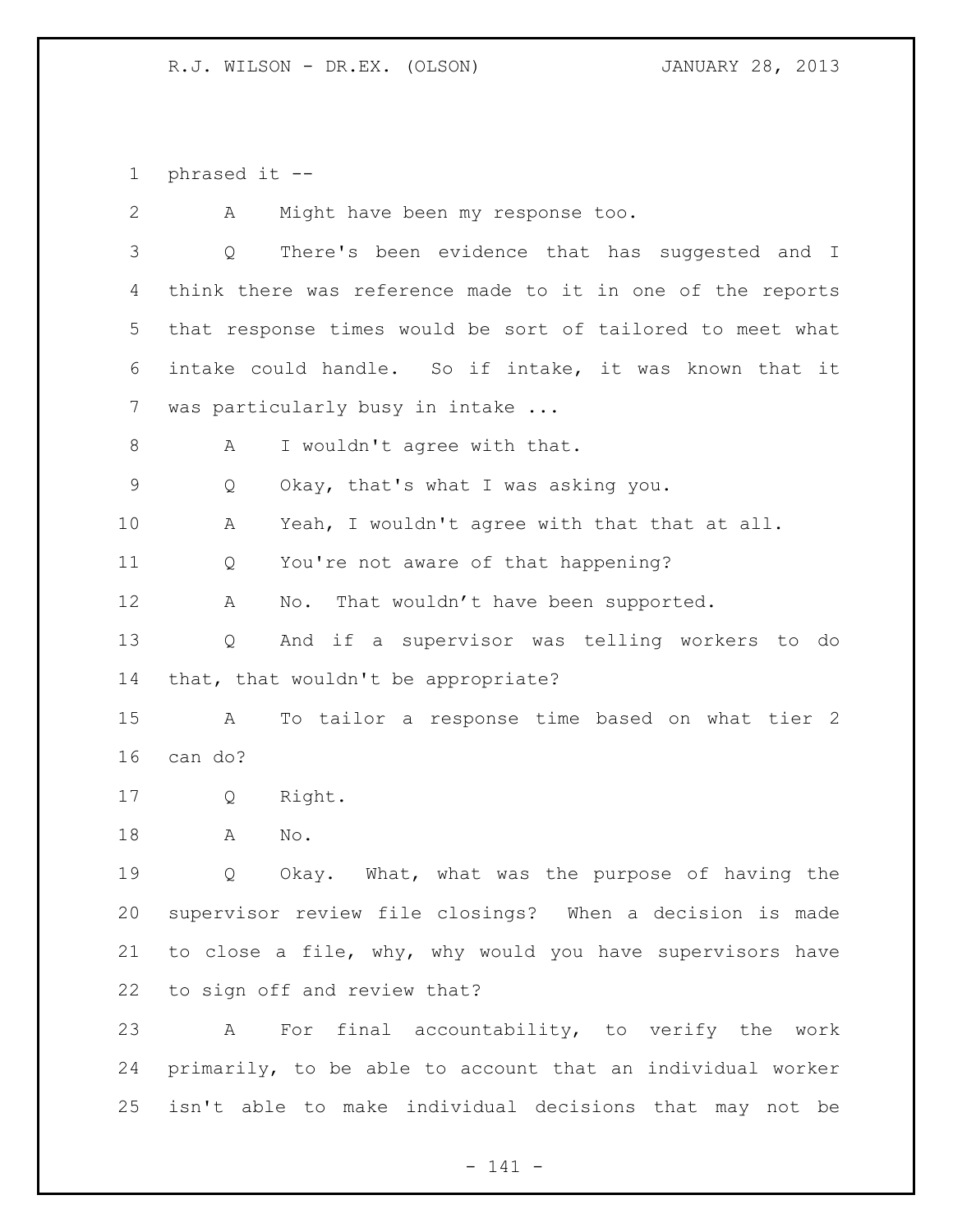consistent with policy or practice.

 Q What was your expectation as to what a supervisor would review before signing off on an intake, a closing summary?

 A The supervisor would read the materials that were presented to them at sign off.

 Q Just whatever was in the report or would you expect the supervisor to look at anything else?

 A Generally they would be looking at the report. Now if there was a question the supervisor had or if the supervisor required, thought they required more information to inform that decision, that might be different but in terms of just signing off a report, they would be reading the documentation that was presented to them for sign off that had been prepared by the worker.

 Q And for a child protection matter are there certain things that a supervisor would be expected to look for in a report before signing off on it and the recommendation to close?

 A Yes, there's probably a number of things you'd be looking for.

 Q What are some of the most important or significant things?

 A Probably the number one would be current safety of the child.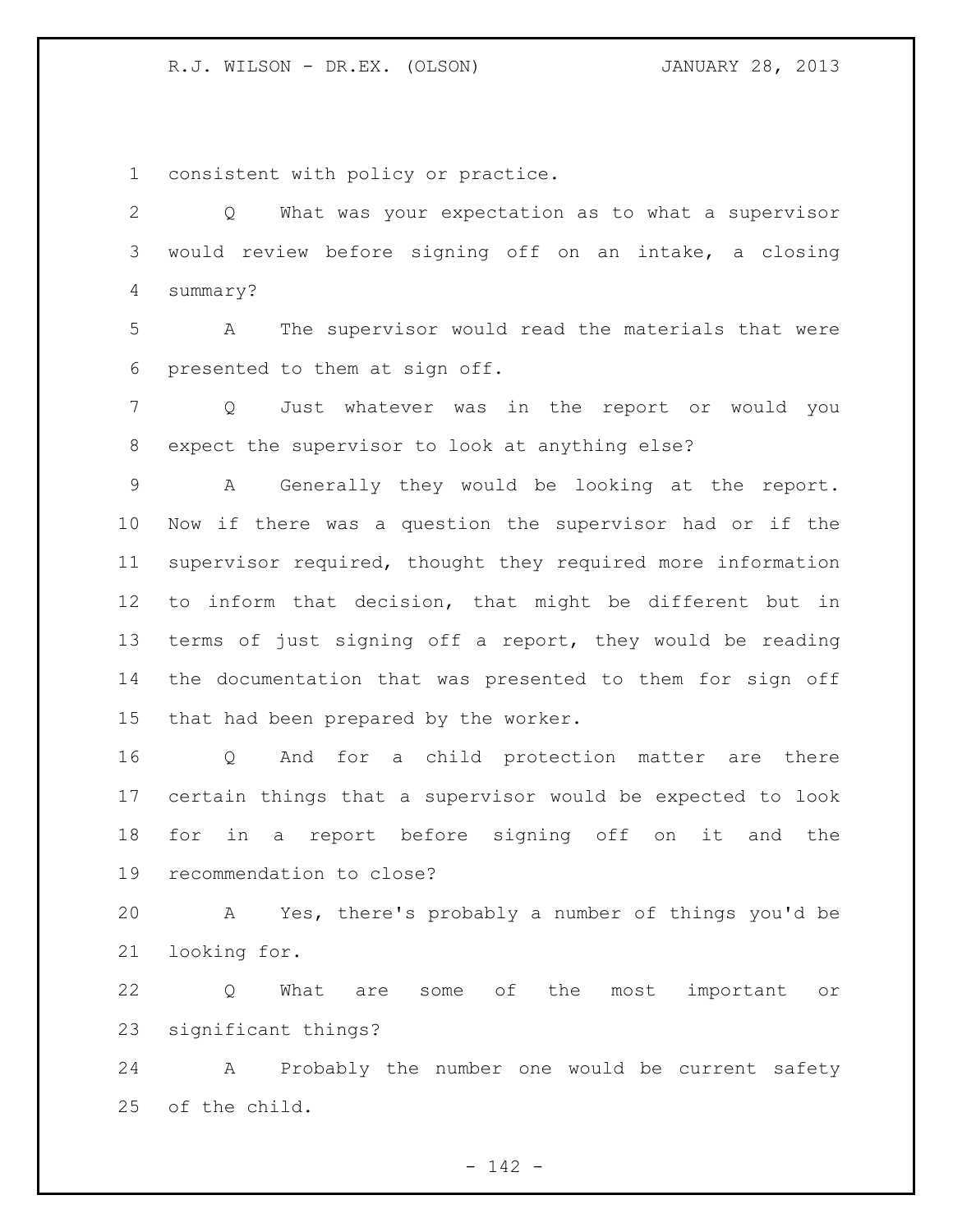Q So that should be foremost in the supervisor's mind?

3 A At CRU, at intake, yes.

 Q In either case, whether it's CRU or intake that should be the first thing in a supervisor's mind?

 A I think probably right across the frame of child welfare, safety of the child should be first.

8 Q Right.

 A I mean you can probably step down from there but I think safety would be first.

 Q Okay. When, when a supervisor would be looking at safety, would the history for the family play into that assessment?

A Yes.

 Q And how would that work and why would the history play into it?

 A Well, it, it would be one of the determinants or one of the factors that you would want to consider when signing off a file, have we seen this family before or has this been a family that's had significant challenges in the past? Have issues resolved at intake easily? readily? What supports have they previously accessed? Have they been open to receiving supports and there's probably, we can spend a lengthy conversation about that, but history would have value in making that decision, yes.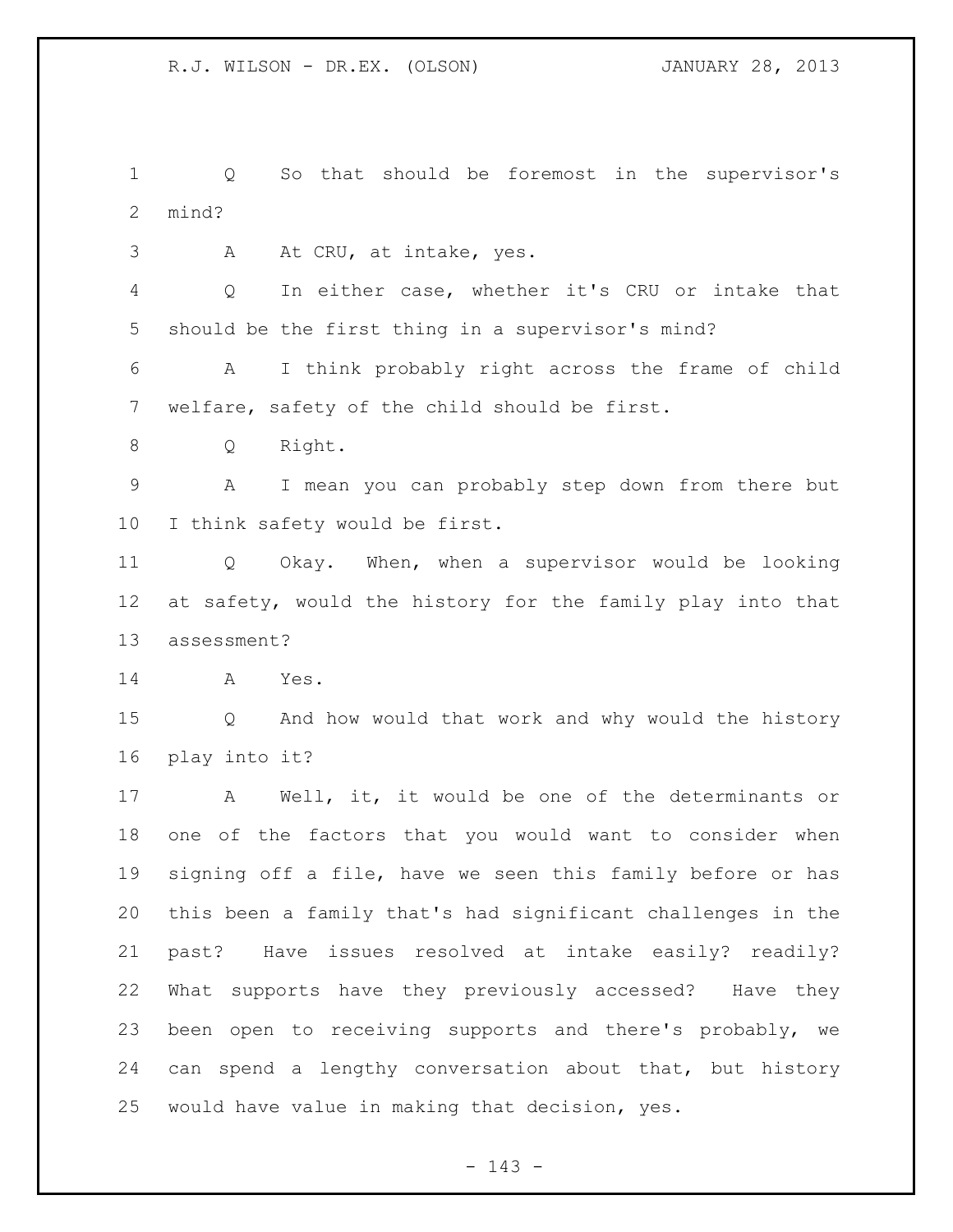1 Q What about the age of the child?

 A Age of the child would relate back to safety, yes.

 Q Okay. And what is it, what is it about age that would relate back to safety?

 A Well vulnerability of the child would be an issue of safety. So is the child a toddler? Is the child an infant? Is the child in school or not in school? I mean all of those would be again factors to consider.

 Q Would you expect the worker and the supervisor to look to see what sort of supports are in place for the family?

13 A That would be one protective measure, yeah.

 Q When a CRU worker opens a file, what do you expect the worker to review? What would you have expected the worker to review in terms of history?

 A Well, the worker would be reviewing the current incident. The worker would be reviewing any history that's already been completed. The worker would be reviewing the CFSIS history. So that would be the history that would be readily available to the CRU worker to access or to review.

 Q And would you expect the worker to do a fairly thorough review of the history to the extent that it's available?

A I would expect that the worker would review what

 $- 144 -$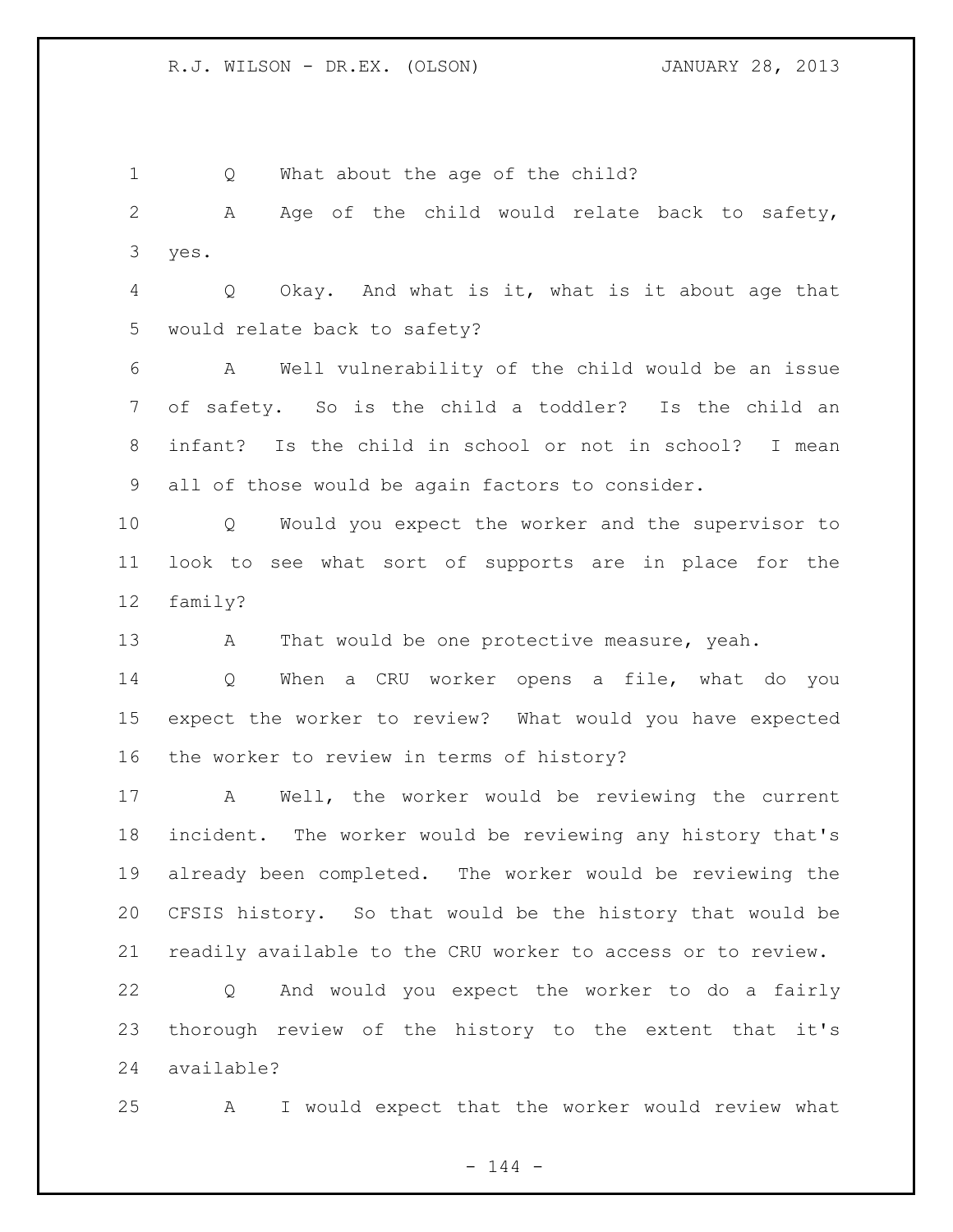was available, yes.

 Q So looking at, for example, the past closing summary would that -- if you know that it's a file that's been open for some time or there's multiple openings, would it be sufficient just to look at the last closing summary or would you expect more than that to be done?

 A Well, I guess it might depend on how complete the history appeared to be. If you looked at a history and looked at CFSIS and it didn't line up and you said -- you may ask yourself a question to say there appears to be more history and I need to do some more work. But if it appeared to be a complete history, history would be in your mind but again, thinking from the CRU perspective, though the family may have had a history we're attending to today, we're attending to the matter that is present today. So the issue that is present today may have nothing to do with the prior history, it may have something to do with the prior history. So history was a guide but response and the need to respond and make a plan about safety now was primary at CRU.

 Q When it came to actually training CRU workers, did you have any role in that as an assistant program manager?

A No.

Q What about for intake workers, did you have any

 $- 145 -$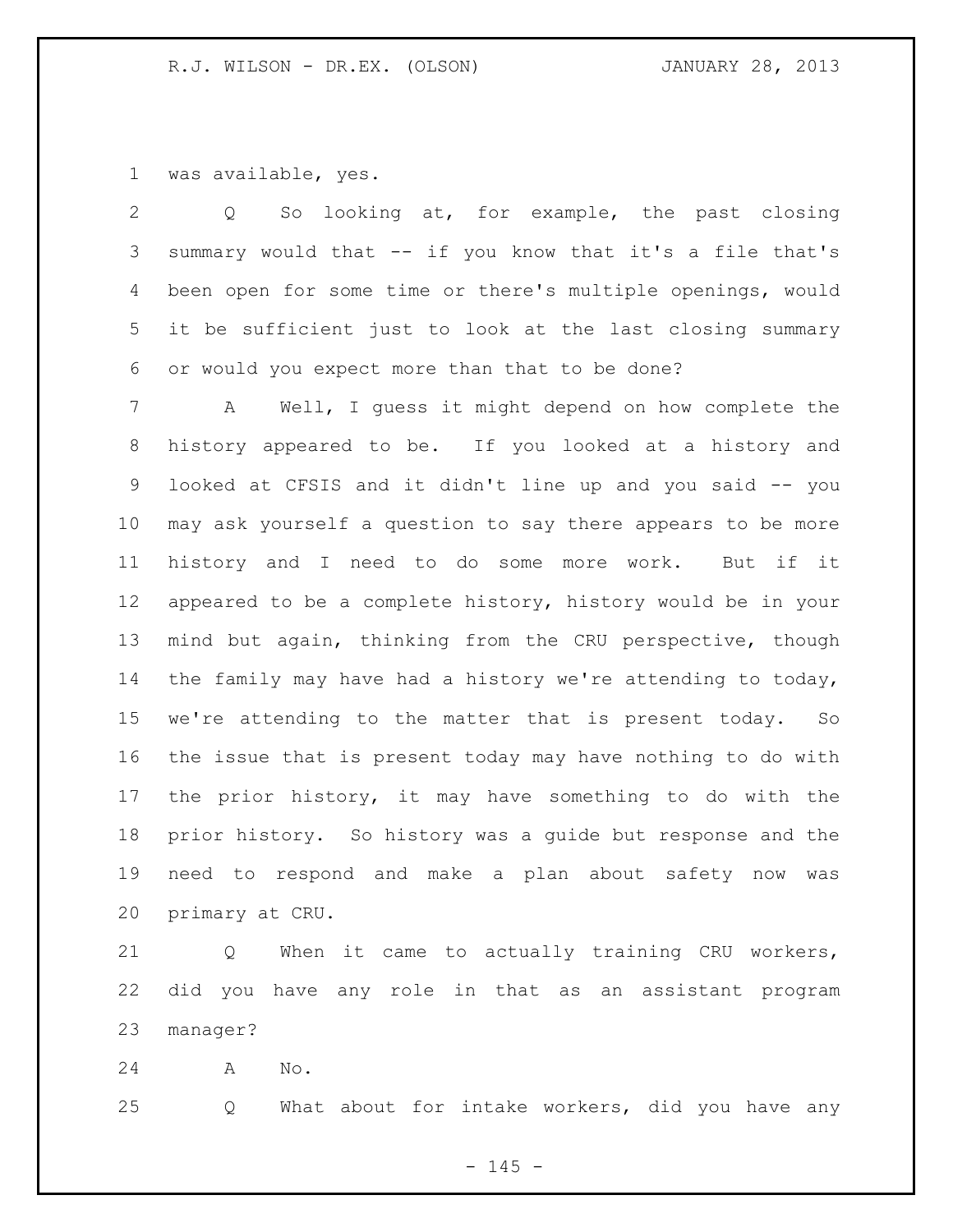role?

A No.

 Q Who, who would be expected to train the workers, would it be the supervisors?

 A The supervisors, their colleagues in terms of mentorship and then training through the core competency program.

 Q Was it part of your role to ensure that the 9 trainers received the appropriate -- sorry, was it part of your role to ensure that the supervisors were ensuring that the workers had appropriate training?

A Yes.

Q How did you do that?

14 A The supervisors, when they were bringing on new hires, would be made aware and would know that a new hire would be signed up for the core competency training, so it was -- I guess how would I know that, it was part of our practice that a new social worker would move through that program, so.

 Q Would you do any auditing yourself of the worker's files or reviewing work that had been done?

A When you say --

Q On various, on various cases or intakes.

 A I looked at intakes every day. I reviewed intakes every day. So in terms of an audit function or an

 $- 146 -$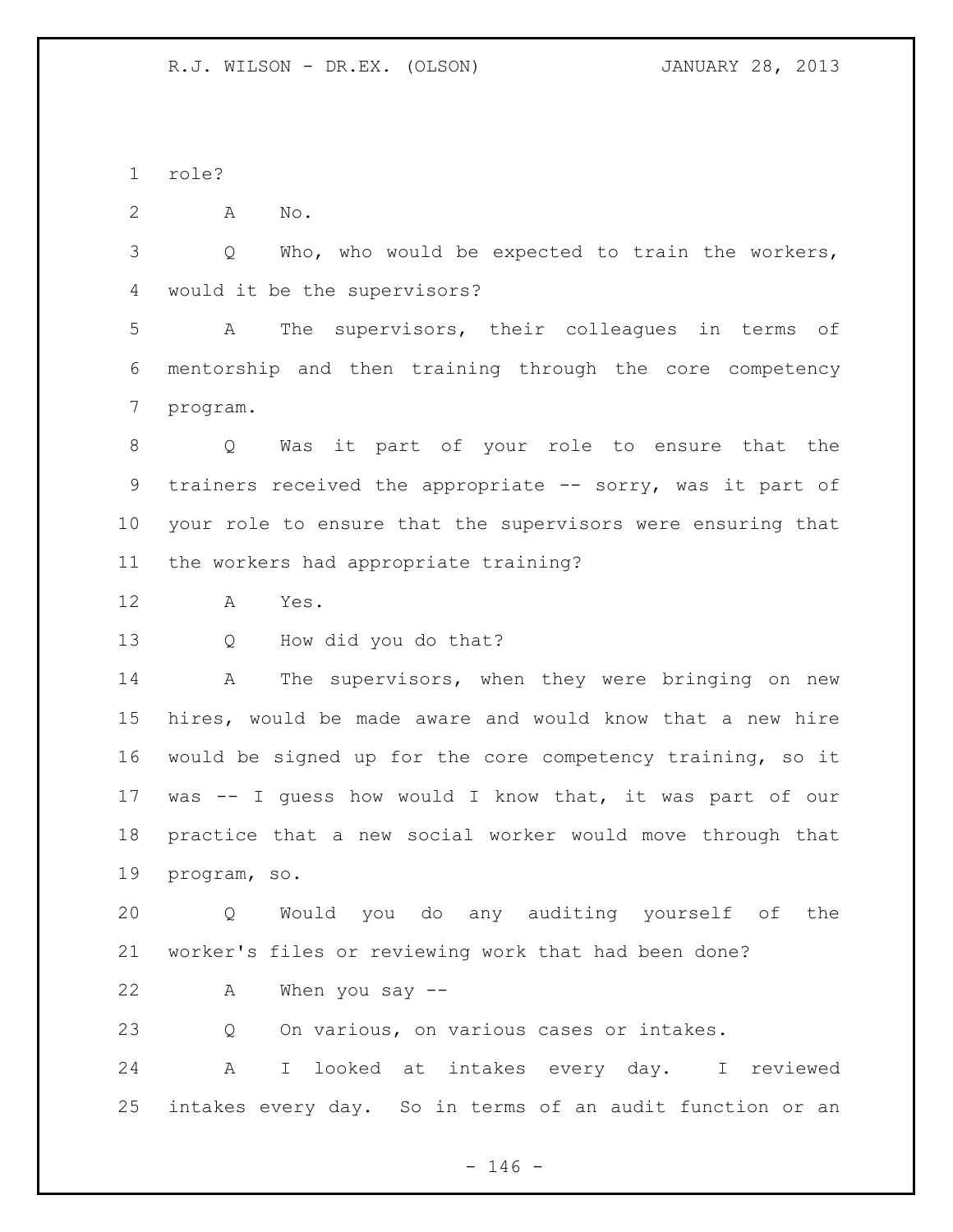audit process, I saw the work of probably every single worker at CRU intake, abuse intake. On some level I would have seen their work, I think.

 Q Why is it you would have seen their work on a daily basis?

 A Again, covering, providing support, sort of the hands on backup to our supervisor group is something that Dan and I took, took on a serious responsibility to make ensure that the workflow continued and that supervisors had opportunity to manage their teams when another supervisor was away. So we stepped in to that role.

 Q Are you saying that's something you did on a daily basis?

 A Well, on a daily basis I would have been aware of case activity and how workers were doing and how supervisors were engaging with the worker. That's what I meant in terms of that level of involvement. In terms of if I was covering if my CRU supervisor was away, I would take time to be available to review CRU opens and closes. Or if my intake supervisor was away I would do the same thing.

 Q Where were you actually -- where was your office in relation to the units you were supervisor of?

A Where was my office?

Q Where was your office?

 $- 147 -$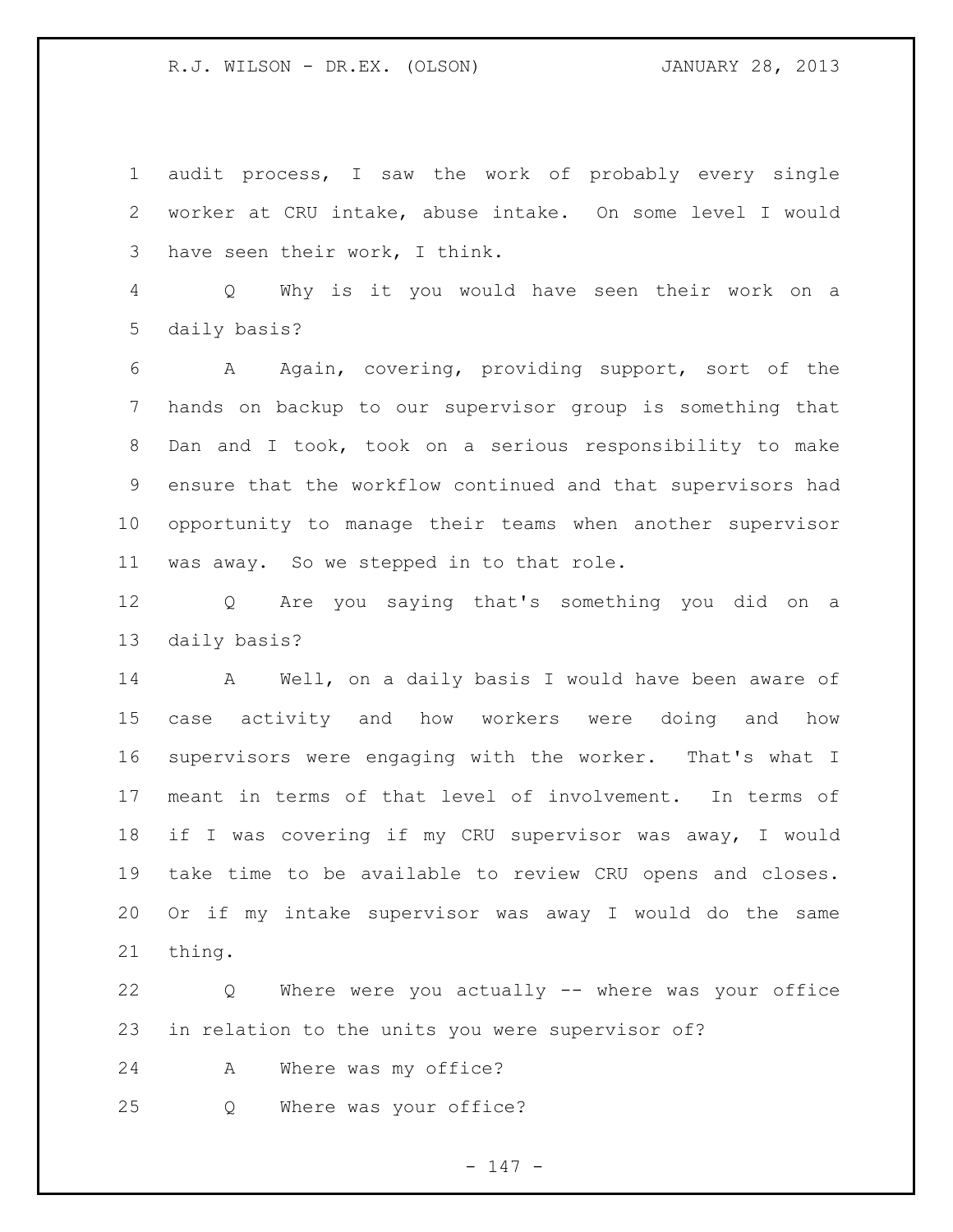A I was -- had an office on the second floor of 835 Portage Avenue.

 Q Would you -- you said you would see what was happening between the supervisors and the workers on a daily basis?

A Yes.

 Q And how -- I'm just trying to understand how you would make those observations. Were you, were you where they were working or how is it you would have the ability to do that?

 A Well, tier 2 intake was located on the second floor with the abuse intake and CRU was located on the main floor with abuse intake. So as I said, I would generally begin my day down in CRU, get a sense of volume activity, what had occurred through our after hours, do some of the review of the after hours reports to support that process 17 of the day, connect with my CRU team supervisor to again get a sense of what their activity and volume was like and essentially the same on tier 2. So we were, we were working throughout the building.

 Q Would you have these meetings with the supervisors on a daily basis? So as you come in, you meet with the CRU supervisor, for example, and say, you know, what's, what's the workload look like today?

A Yeah, I think that there was a check-in function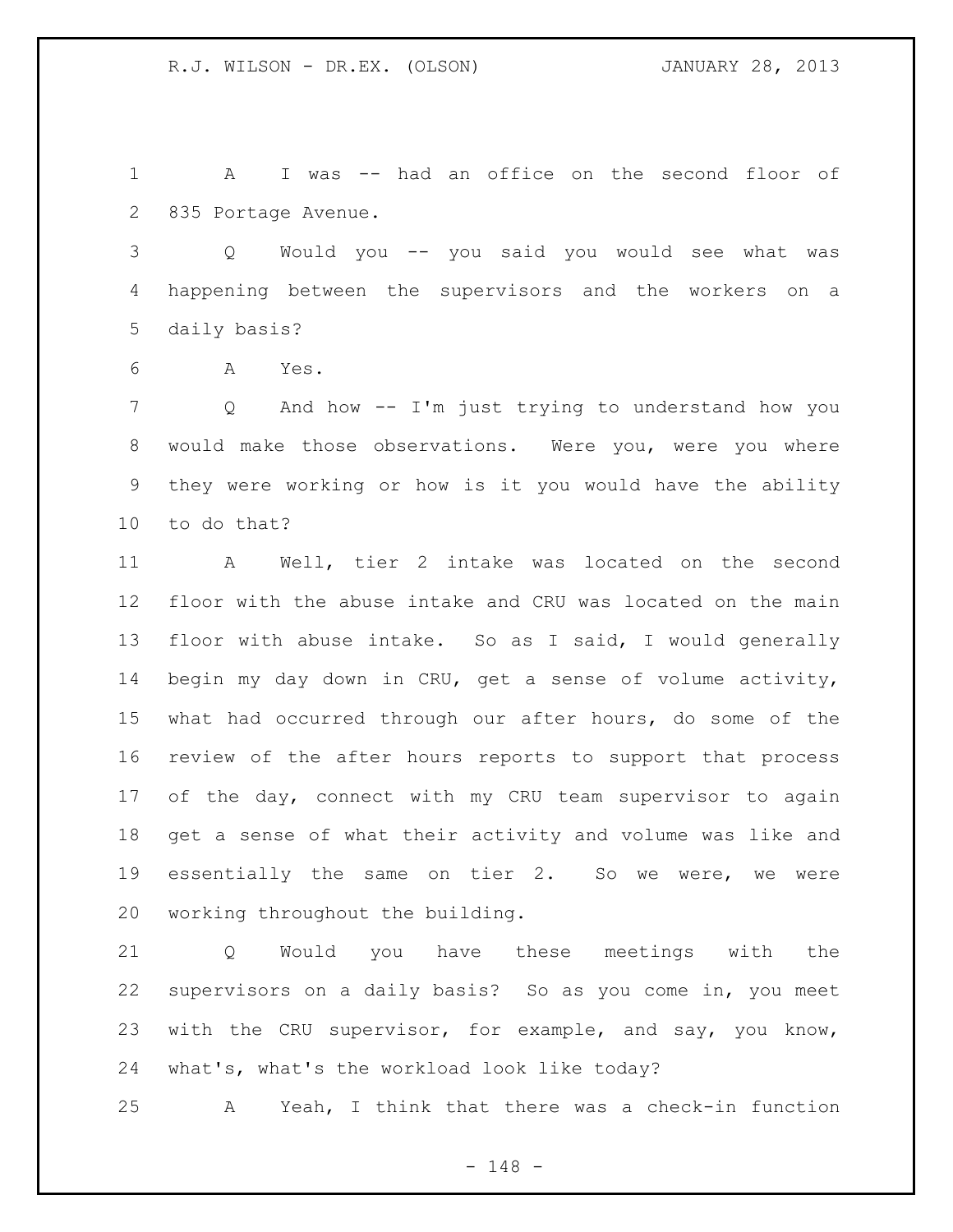that both Dan and I, Dan Berg and I did on a regular basis with intake, tier 2 intake, CRU, abuse.

 Q That would involve meeting with the supervisors and asking what's happening?

A Yeah, essentially checking in.

Q Okay.

7 A And being available.

 Q What else did you do as an assistant program manager?

 A Well, as I referenced earlier, I mean a lot of our work was related to some of the transitional issues that were upon us as we moved into the role, policy procedure, engaging teams, problem solving, issues related to hiring, budget, relationships back to our executive management through Patrick Harrison through to that senior management table. So those were some of the functions that we were vested of.

 Q You said earlier that the workload at intake was 19 pretty high, fairly constantly high; is that right?

A Yeah, it was a busy place.

Q But was it manageable?

 A Was it manageable. Well somehow we managed. I mean volume and activity was daily and fairly constant and ...

Q Well, in your view or your opinion based on your

- 149 -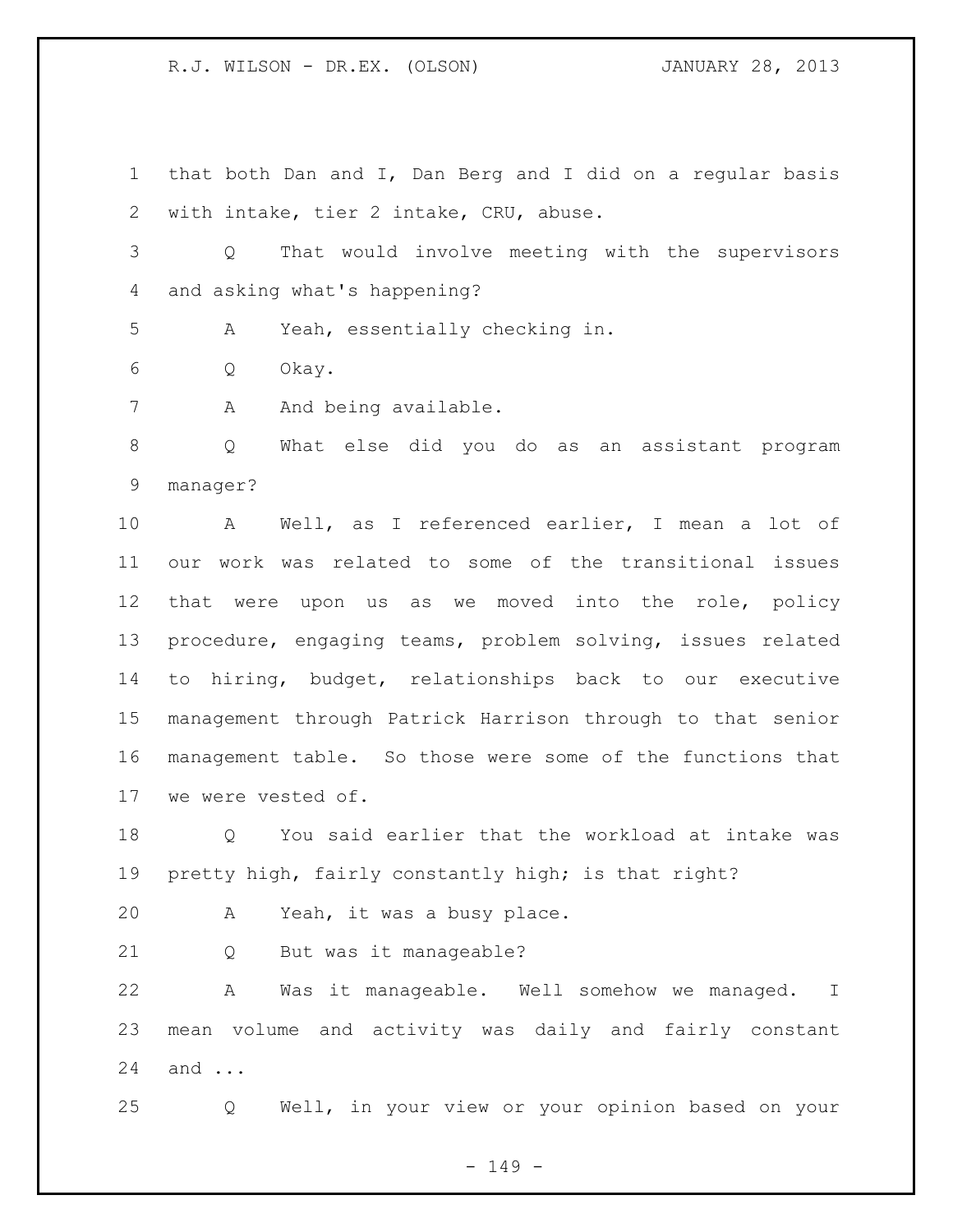involvement, was -- did you find that the workload was too much or too high?

 A The workload was absolutely high and we did, we attempted to manage that workload in different ways as indicated with the CRU diversion. We did some things with activities at the second floor. We did some workload management at tier 2. We looked at work volume and looked at our staffing resources and tried to move cases appropriately based on vacancy and activity. So there was a fairly organized effort to do our best to attend to work volume workload within our role as assistant program managers.

 Q Did the workload have any impact on the services being delivered to clients?

 A Well, we, I believe we did the work that was assigned to be done, so workload, workload has an impact on everyone. I mean I worked in child welfare for 20 years. Workload was, in my 20 years workload was always an issue. Work volume, work activity, the number of families was always an issue. So, you know, in that period of time, from '03 to '05, as assistant program manager it was part of being in child welfare was high volume, high activity, high workload and trying to manage that workload, so ...

 Q Had that been your experience generally over your career in terms of workload was always high in child

 $- 150 -$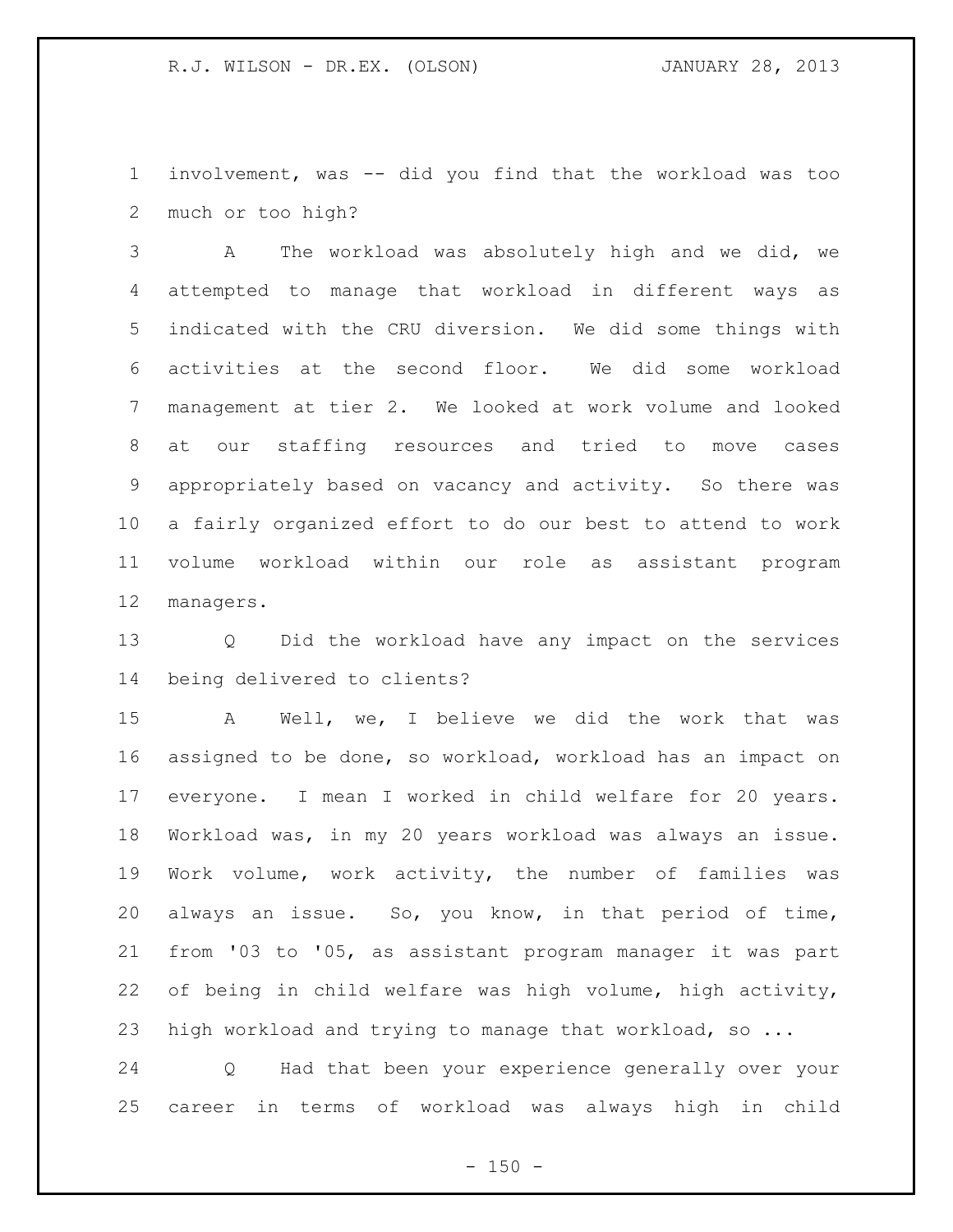welfare?

| $\mathbf{2}$    | In, in my experience as a foster care worker, I<br>$\mathbf{A}$ |
|-----------------|-----------------------------------------------------------------|
| 3               | wasn't subjected to the same level of workload as a             |
| $\overline{4}$  | frontline case manager. As a family preservation                |
| 5               | reunification worker, I wasn't subjected to the same            |
| 6               | workload, work volume. But when I worked in intake, abuse       |
| $7\overline{ }$ | intake, family services, family services supervisor             |
| 8               | position, assistant program manager position, workload was      |
| 9               | always demanding.                                               |
| 10              | Q With that in mind, was there anything unique                  |
| 11              | about the workload situation in 2004, 2005?                     |
| 12              | A I think the unique aspects of '04 and '05 were                |
| 13              | the additional external forces or challenges related to         |
| 14              | devolution, related to the where will I be next, where's my     |
| 15              | home position? Home position in terms of where's my next        |
| 16              | job going to be. You know I would think if I transported        |
| 17              | myself back to '04, '05, home position is a word that was       |
| 18              | used regularly. Where will I be? Where will I go? What          |
| 19              | will I do? Will I remain in child welfare? Will I be            |
| 20              | somewhere else? So '04, '05 was a difficult time,               |
| 21              | particularly related to transition issues. So that's my         |
| 22              | recall of '04, '05.                                             |
| 23              | That I take had a -- that would have had an<br>Q                |

 impact on the morale of the workers in the various units? A Absolutely.

- 151 -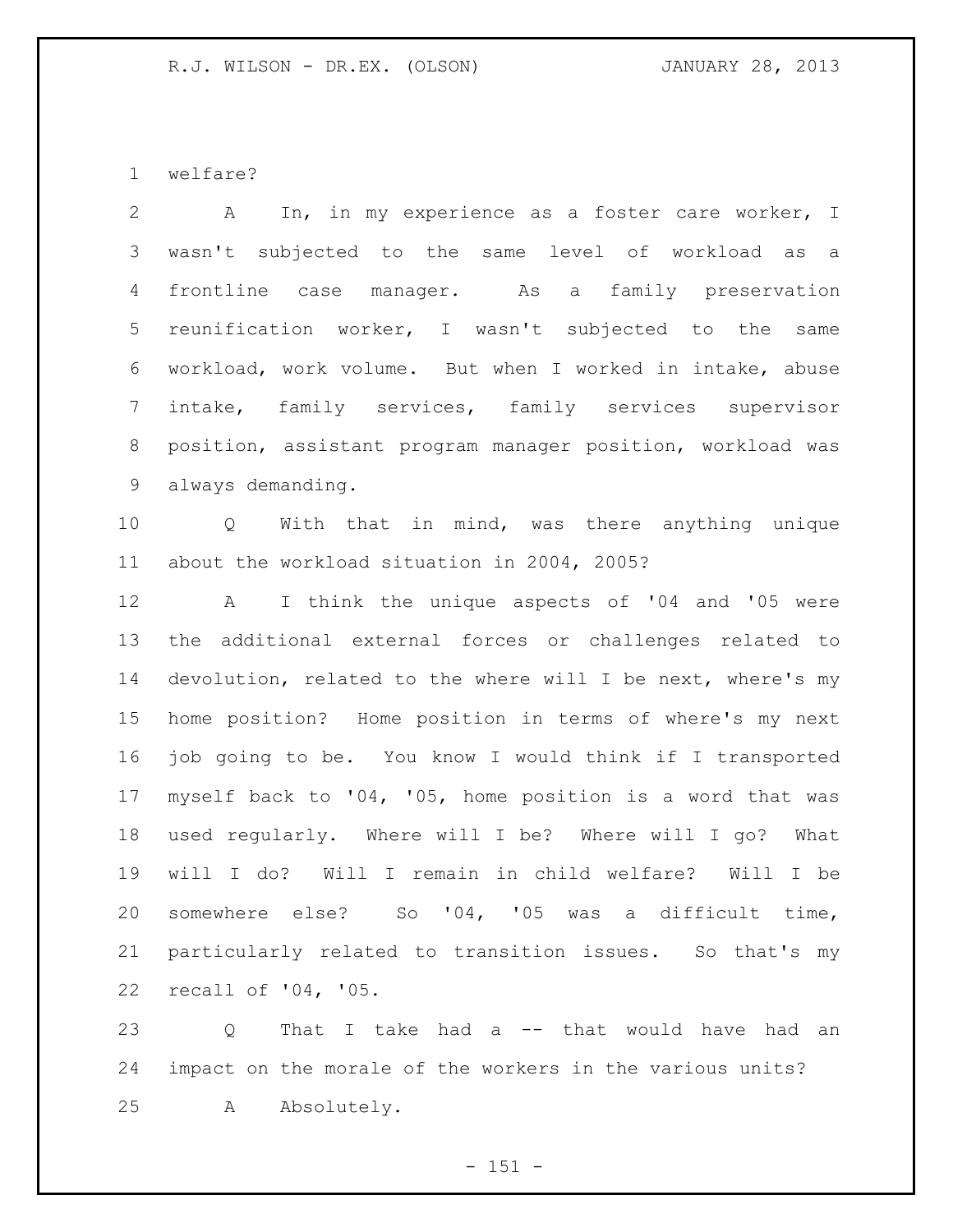Q Earlier when I asked you if the workload had impacted the services, you somewhat hesitated when you said, you know, we did the work. A Yeah. Q What was -- when you say we did the work, what do you mean by that? THE COMMISSIONER: I think his word, term was somehow we managed. BY MR. OLSON: Q Yeah, somehow we managed but I think you also said -- A Yeah. 14 Q -- we did the work. A Right. Q But what was -- was there a difference between doing the work to the level you would like to as opposed to just doing the work? Was there a distinction that you were making? A I don't think I was making a distinction other than to say, you know, workload, work volume was an issue, it was a challenge, but at the end of the day and through our work efforts we attended to the matters that we needed to attend to. Q Okay. In your view were children ever put at

 $- 152 -$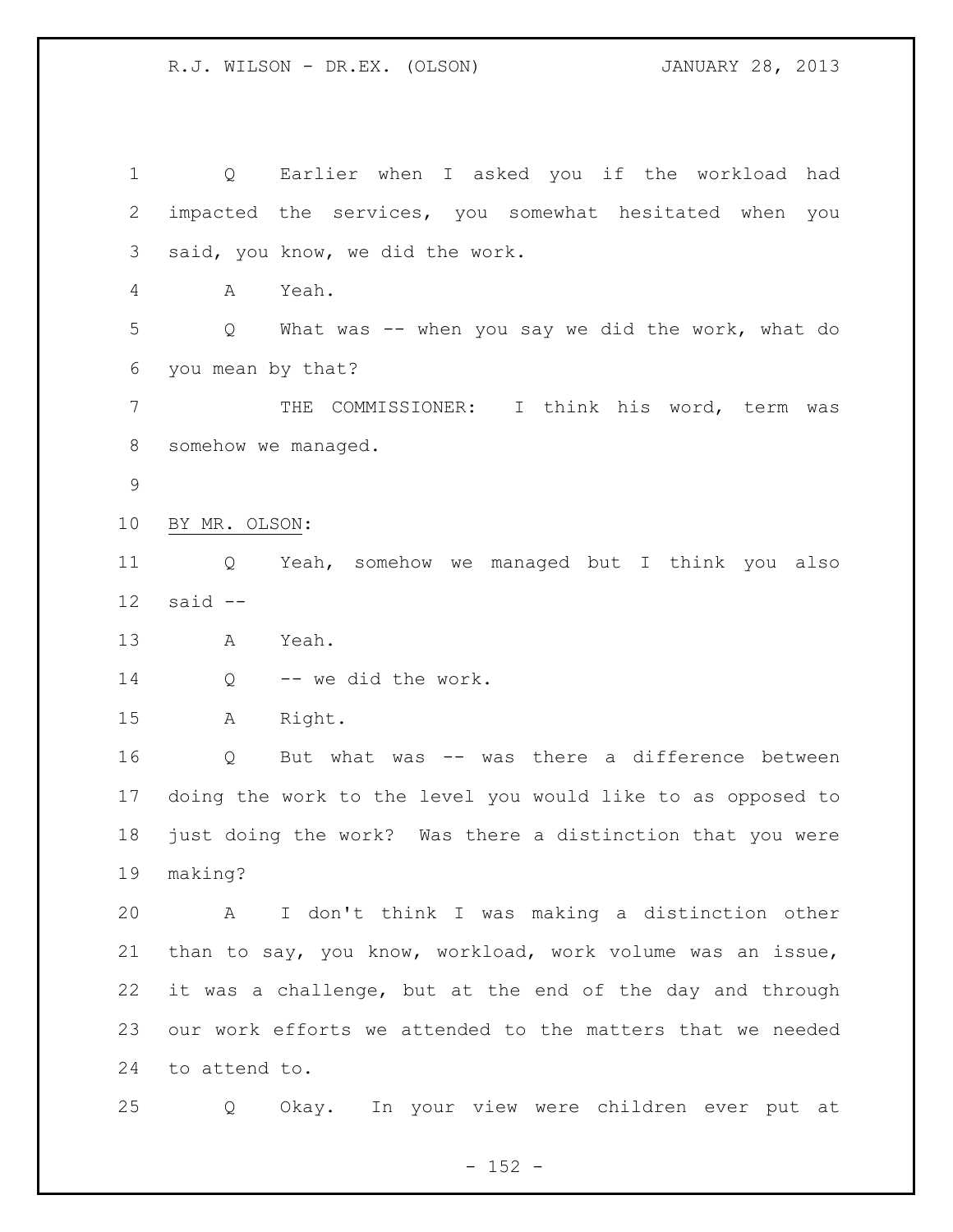risk because of the workload issues? A I would say generally speaking, and I'm on record previously of writing the communication to the minister about workload and risk, so yes. Q How, how -- what sort of impact would it have? THE COMMISSIONER: Just a minute. You're saying yes to what? 8 THE WITNESS: That there would be risk -- MR. OLSON: To children. THE WITNESS: -- to children as a result of workload. Or there could be risk to children as a result of workload or volume. 13 THE COMMISSIONER: Thank you. 14 THE WITNESS: Yeah. BY MR. OLSON: Q Are you able to explain that in more detail what you mean? A Well ... Q For example, were you aware of any specific instances where that occurred, where a child was placed at risk because of workload? A Not specific, not a specific case or a specific instant where somebody said this child's at risk because of this workload issue, no. More generic, more generally,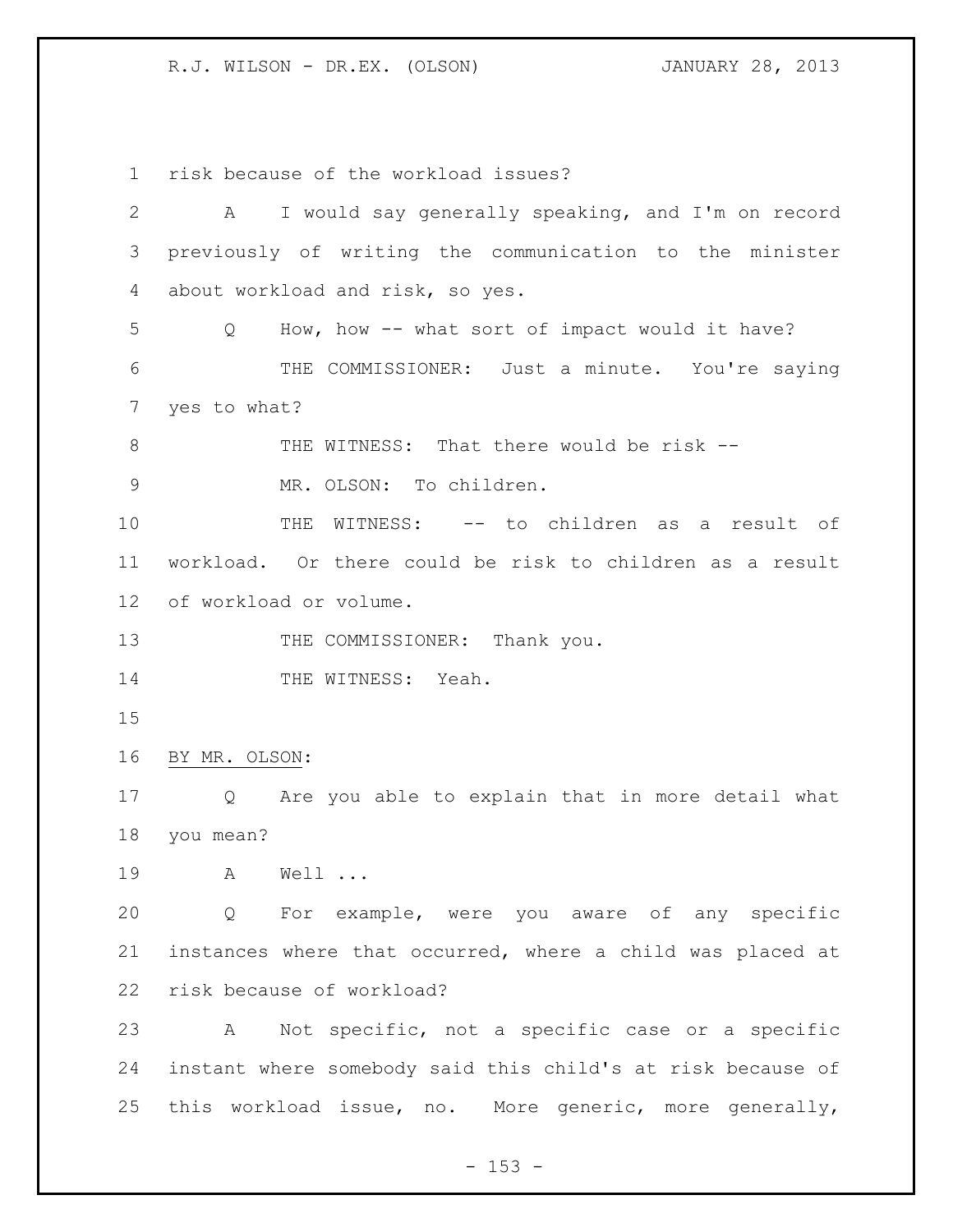recognizing that workload was heavy and as a result risk was an element that needed to be part of our work, or was part of our work. But risk is, I mean risk is inherent in the work, so ...

 Q I guess if -- are you saying that because workload was high, workers may cut corners they otherwise wouldn't have, having more time which would put children at risk, is that what --

 A I wouldn't say cut corners, but it's possible that work may not have been as thorough necessarily as it could have been. I'll give you as an example, I suppose, if a family -- if we made a determination at intake or at CRU that a case could close, there was never opportunity, in my experience there wasn't opportunity to spend additional time to engage a family around additional resources or additional community supports or additional offerings of service. There just wasn't that opportunity and that time to do that. So in my view that was one of the challenges in order, when you use the word thorough, that would be where I would place my thought with regards to thorough, that would be more thorough.

 Q Were things like that important to you? A Well important in the sense that you want a family to have best outcome of your service and you want a family to, as best possible, not cycle back into a child

 $- 154 -$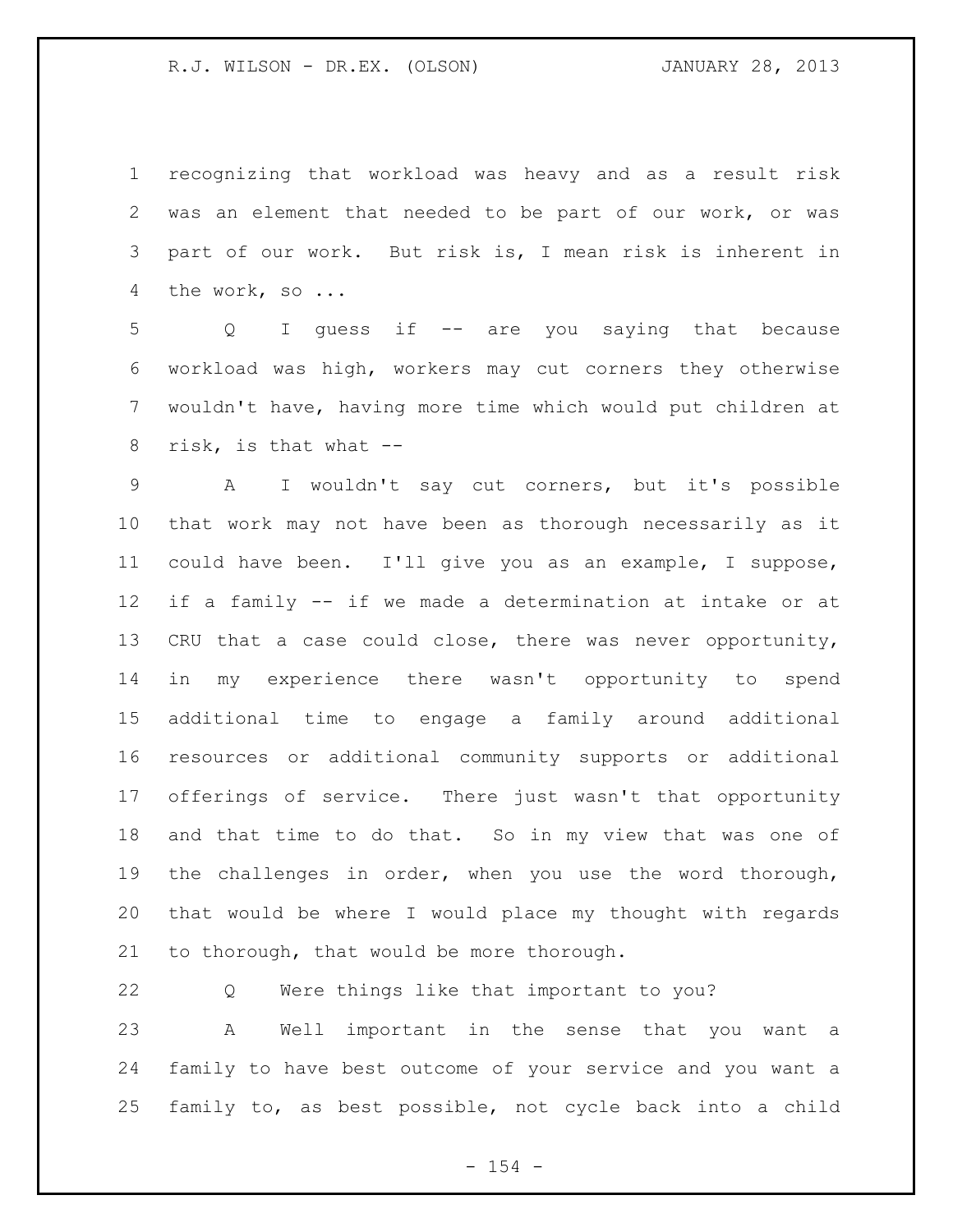welfare referral or investigation. So important, important in that regard.

 Q So those types of things may prevent families from coming back into the system?

 A If there was more time or more opportunity to deliver service, is that (inaudible)?

Q Right.

 A Yeah. Yeah, and the child, I mean the child welfare report was only one element of a family's existence often when we were talking about families compromised by a number of issues, whether it be issues relating to poverty or isolation or housing or mental health issues or, you know we were looking -- our work was related to the child welfare domain and ensuring the safety. So more thorough work, potentially different results but that wasn't the role either.

 Q What do you mean when you say that wasn't the role?

 A Well, in terms of the CRU worker, that wasn't necessarily their role. It was certainly their role to achieve best outcome and if I, if I walk that back from where you were previously asking the question about being thorough, we didn't have that opportunity to be as thorough as may have been best for a family at closing.

Q But at the time if a CRU worker, for example,

 $- 155 -$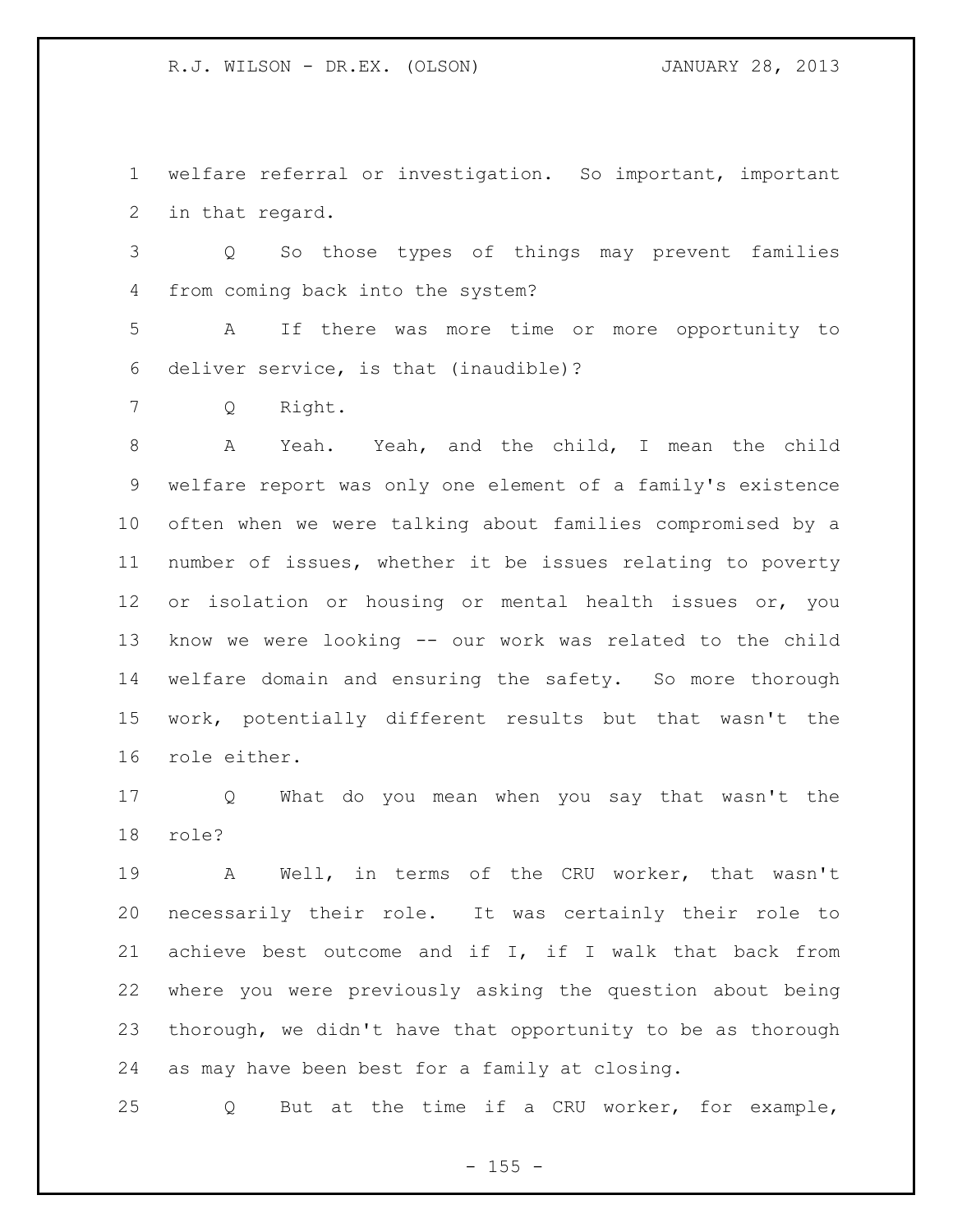identified the family as a family that might need some extra supports, which you know, may provide a better outcome for the family and then the family not having, be in contact with the system again, wouldn't it be part of CRU's role at that time to identify that and try to make those connections?

A Yes, absolutely, it would be.

 Q So when you said it's not CRU's role, what, what 9 did you mean by that? Is that ...

 A Well, what I meant by that was to me there's a fundamental difference between saying to a family we're closing your CRU intake and here's some resources for you, than actually being able to have the opportunity to meet with the family, have a more engaged dialogue and help them to take the next steps that they may benefit from. So the workload in that regard didn't allow you to say I'm going to spend more time with X family because that wasn't available to you. So that's, coming back to my comment about that wasn't the role of CRU, you didn't have the time and opportunity to do that.

Q So the system just wasn't set up that way?

A Correct.

 Q You're not saying it wouldn't have been a good idea to do that because it would have been a good idea to have those sorts of services in place?

 $- 156 -$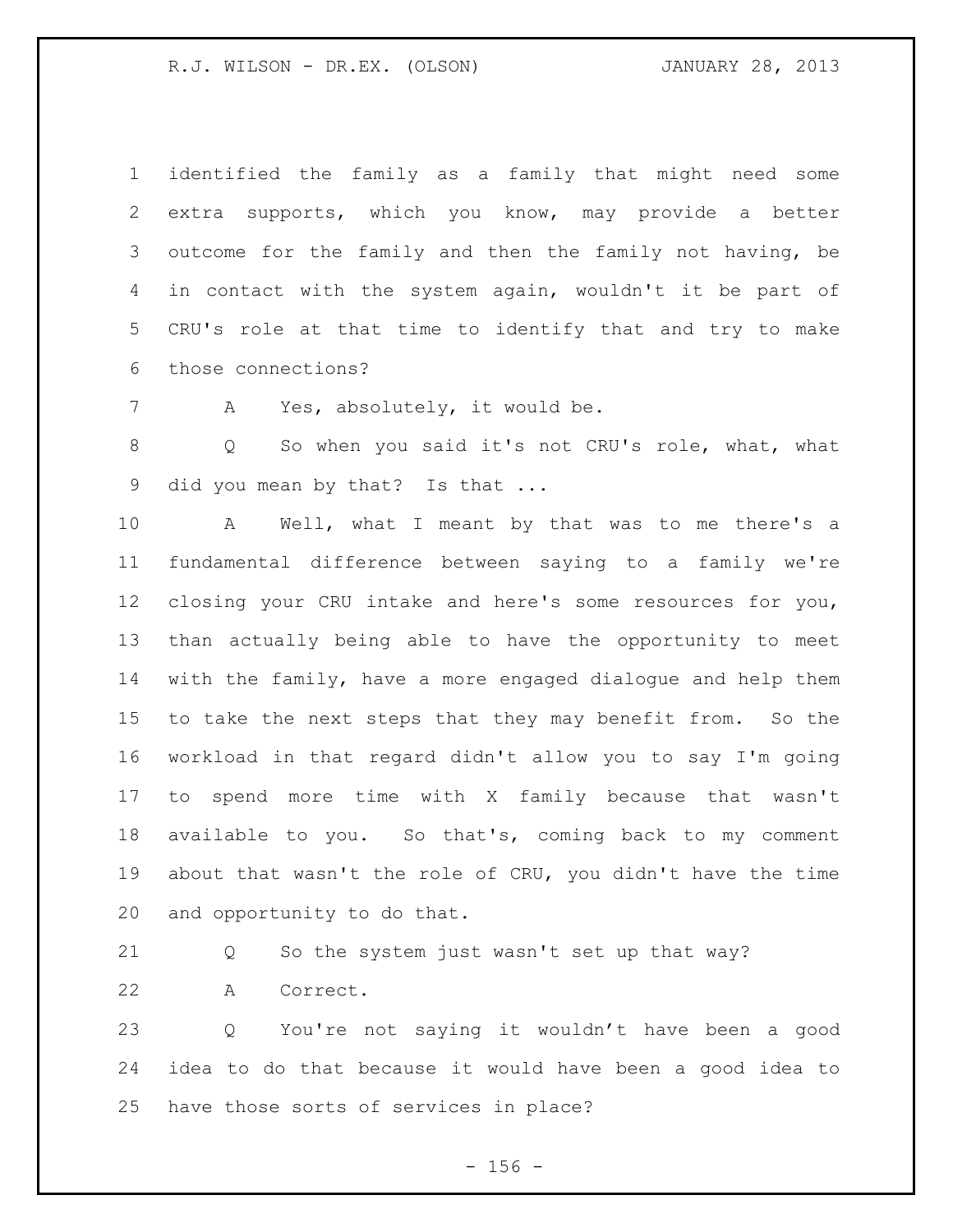A Yes, and I think we did when it came to the -- some of the diversion stuff that we did at CRU would be an example of that kind of work that we got to. Q Was there any pressure to close files at CRU to keep them from going, for example, up to intake? A I think there was pressure to close -- there were pressure points to close files all the time but I don't think it was specific to closing a file so that it didn't get to tier 2. I think there was pressure to close files because you knew the next day a whole bunch more were coming in, so -- but I wouldn't, I wouldn't tie the two together. I wouldn't tie those together. Q You mean workload and pressure to close files? A Correct, to tier 2. I, I -- 15 THE COMMISSIONER: What were the two things you wouldn't tie together? 17 THE WITNESS: The question was, was there pressure in CRU to close files so they wouldn't get to tier 2, is that correct? MR. OLSON: That's right.

 THE WITNESS: And I'm saying I don't think that there was pressure, at least not that I'm aware of, that supervisors at CRU felt pressure to close a file so it wouldn't get to tier 2. That doesn't mean that a tier 2 supervisor might say to a CRU supervisor hey slow it down,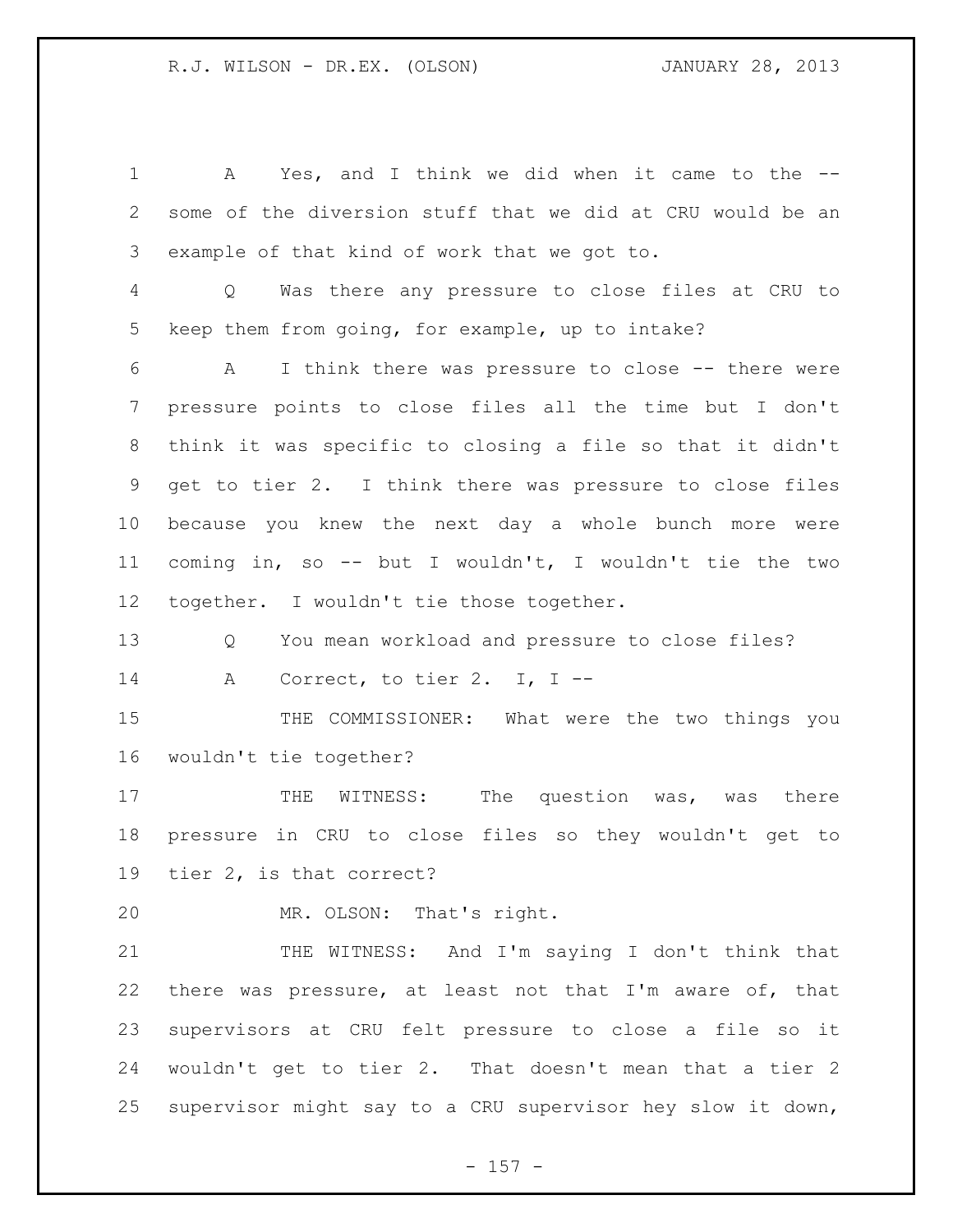| 1              | man, because we're having a hard time up here. I mean if  |
|----------------|-----------------------------------------------------------|
| $\overline{2}$ | you want to call that pressure, maybe that's a form of    |
| 3              | pressure. But within the system, right, and you're asking |
| 4              | about my take on it and my view as the assistant program  |
| 5              | manager at the time, no, there was not pressure at CRU to |
| 6              | close files so it didn't get to tier 2.                   |
| 7              | MR. OLSON: I wonder if this might be a good time          |
| $8\,$          | for the afternoon break.                                  |
| $\mathsf 9$    | THE COMMISSIONER: Yes. All right, we'll take a            |
| 10             | 15 minute mid-afternoon break.                            |
| 11             |                                                           |
| 12             | (BRIEF RECESS)                                            |
| 13             |                                                           |
| 14             | BY MR. OLSON:                                             |
|                |                                                           |
| 15             | Mr. Wilson, did you have any direct involvement<br>Q      |
| 16             | in any of the services provided here to Phoenix Sinclair? |
| 17             | No.<br>A                                                  |
| 18             | And do you have any recollection of talking with<br>Q     |
| 19             | any of the supervisors or anyone else about the facts of  |
| 20             | this case at the time they were happening?                |
| 21             | No.<br>A                                                  |
| 22             | No?<br>Q                                                  |
| 23             | Α<br>No.                                                  |
| 24             | I wanted to ask you about one issue. If we turn,<br>Q     |

- 158 -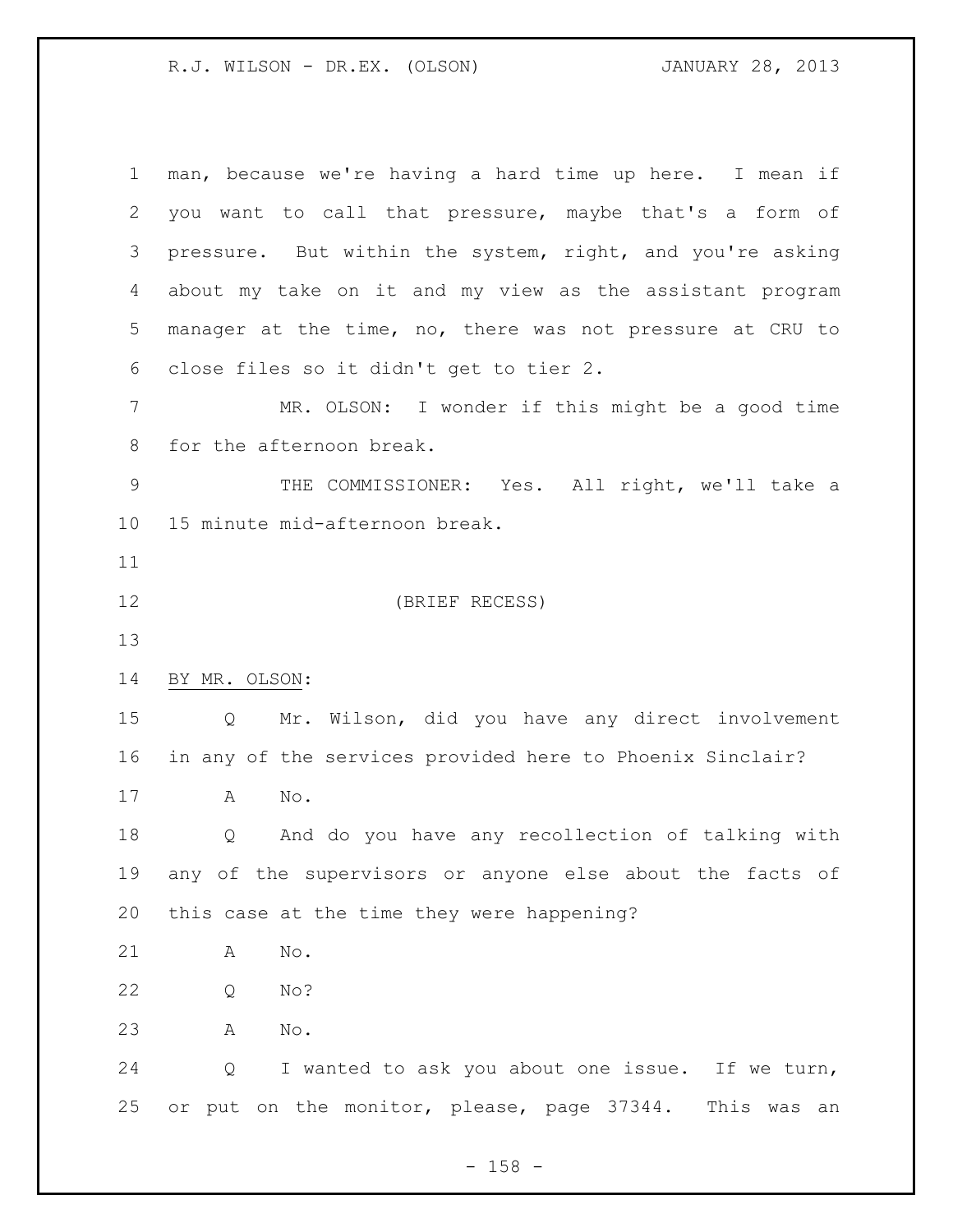intake completed by Debbie De Gale. She was one of the workers that Ms. Verrier supervised. Are you aware of that, that Ms. De Gale was one of the workers?

A Yes.

 Q There's been some evidence that Ms. De Gale believes that this, her report, as well as the safety assessment she prepared was altered by someone. Do you have any knowledge of that happening?

A No.

 Q And if someone were to alter a report, for example, if a supervisor were to alter the worker's report, what would be the appropriate way to do that?

 A If a supervisor wanted to alter a report or change a report or amend a report, they would either have a conversation with the worker, in this case the CRU worker, to add additional information or detail to the report or to be more clear, consistent, whatever the issue was. The supervisor would ask the CRU worker to make those changes. If a supervisor reviewed a report and felt that there was some additional information they could do an addendum themselves into the report. So those would be two ways that a report could be changed.

 Q If the supervisor were to add to a report a change in report without the worker's knowledge, would there be some indication of that in the report or would it

- 159 -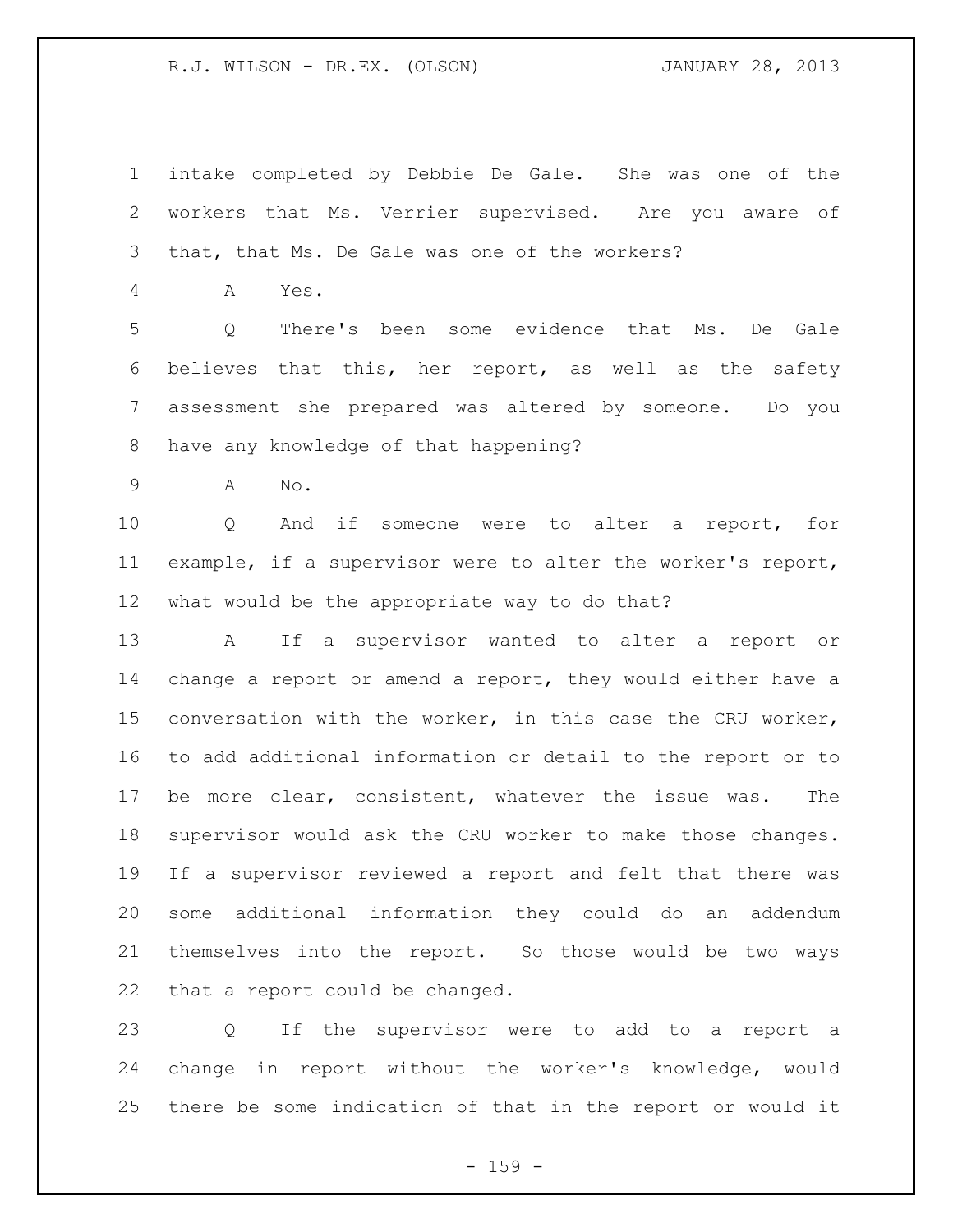be, sort of would it be required that there be some indication of that in the report? A If the supervisor, like looking at the CRU intake after hours form that's in front of me -- Q Right. A -- if a supervisor wanted to add information themselves, they would add it into the report and that would be referenced under their name. Q Okay. So there would be an indication that the supervisor -- A Yes, it would be clear that the supervisor had gone in and made a change or updated information or received new information. Q But again, you're not aware of any changes being made to this report by a supervisor? A No. MR. OLSON: Those, those are my questions. Thank you. THE COMMISSIONER: Thank you, Mr. Olson. All right, who's going first? Mr. Gindin? MR. GINDIN: I have no questions. THE COMMISSIONER: No questions? Mr. Ray? Mr. McKinnon, are you -- MR. MCKINNON: Nothing yet, Mr. Commissioner. 25 THE COMMISSIONER: Thank you. Mr. Khan?

 $- 160 -$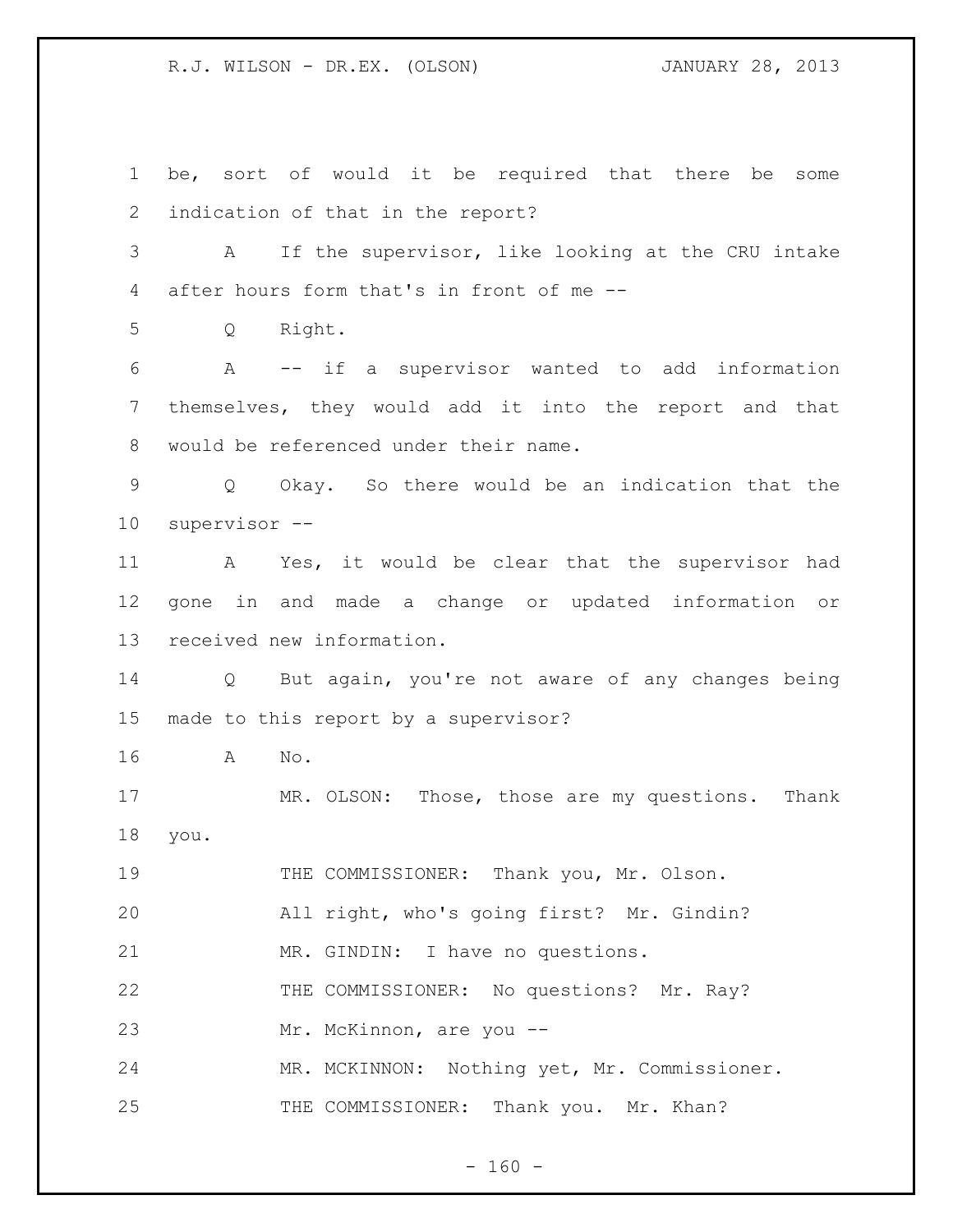R.J. WILSON - CR-EX. (RAY) JANUARY 28, 2013

 UNIDENTIFIED PERSON: (Inaudible). 2 THE COMMISSIONER: Oh sorry. Mr. Ray. MR. RAY: Yes, Mr. Commissioner, I just have one area with Mr. Wilson. CROSS-EXAMINATION BY MR. RAY: Q It's Trevor Ray. I represent MGEU and a number of social workers. And just one question with respect to CD1663, page 34661. MR. RAY: If you can just scroll up, please. If you can scroll through the entire document to give the witness an opportunity to see it. If you could stop right there. THE COMMISSIONER: This is a letter from whom to whom? MR. RAY: I was just going to put that, Mr. Commissioner. This is a letter which this witness, I understand, and the witness can confirm, which he co-authored. THE COMMISSIONER: Oh, okay. MR. RAY: His name is at the bottom right-hand side. BY MR. RAY: Q That's you, Mr. Wilson --

 $- 161 -$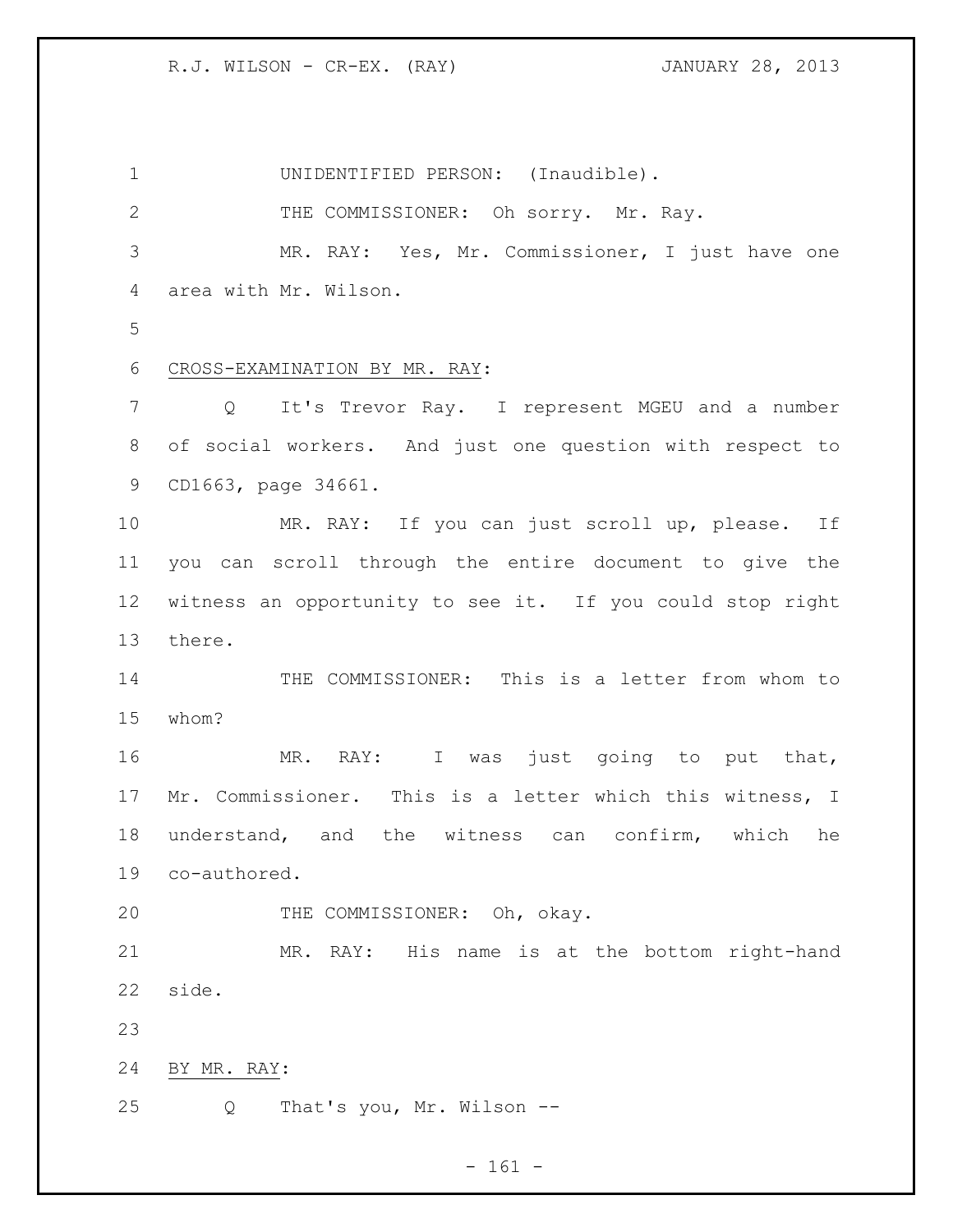R.J. WILSON - CR-EX. (RAY) JANUARY 28, 2013

A That's correct.

Q -- I'm correct?

A Yeah.

 Q And is that your signature above, I'm assuming would be the signature of Mr. Manteuffel on the right-hand side, at the bottom right?

A Yes.

Q Okay.

 MR. RAY: If we could just scroll up to the first page, please, Madam Clerk. One down, sorry. Yes.

BY MR. RAY:

 Q So this letter was written December 19th, 2002, I understand. At the time what would was your position at the time you co-authored this letter?

 A I was supervisor for the family preservation reunification team.

 Q Okay. And I just, because it's been put into evidence and because I expect someone from the MGEU may perhaps comment on the letter at some point in the future in their evidence, I wanted to give you an opportunity to comment on it. But as I understand the letter, you, you and the others authored the letter as a result of concerns you had about, in particular, high workload at the time and the impact that that was having on the ability to service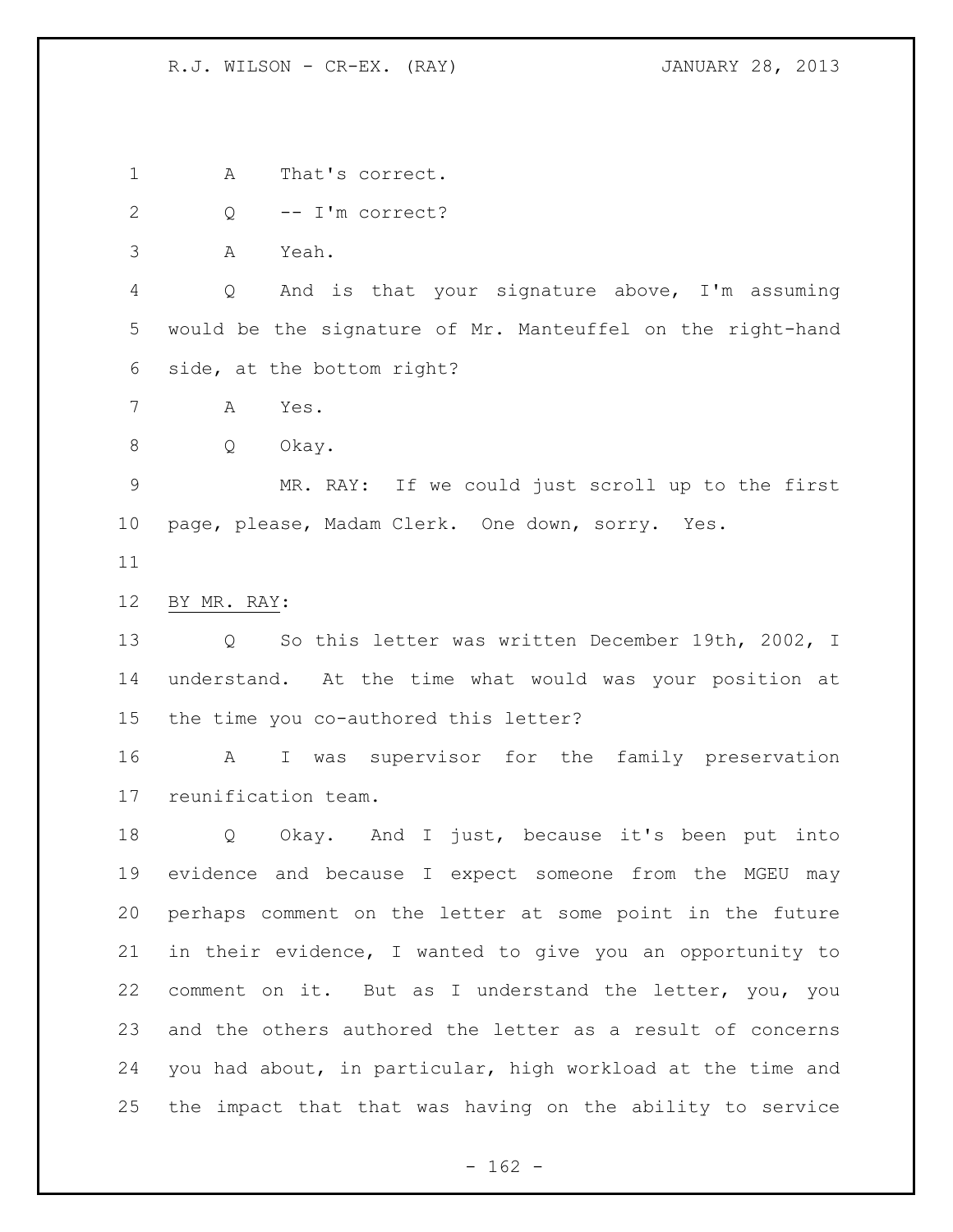R.J. WILSON - CR-EX. (RAY) JANUARY 28, 2013

clients, is that --

 A That's correct. Q -- correct? A Yes. MR. RAY: And if you could just scroll up a slight bit, Madam Clerk, please. A little more. And if you could keep going. That's fine, thank you. BY MR. RAY: Q I have no other questions about that document. I just wanted to give you an opportunity to comment on the workload issue if you had any further comments. A Well as I, as I had indicated earlier, in my 20 years in child welfare, workload and workload demands were an ongoing challenge, particularly in the family service intake programs. And at the time I was a supervisor at the family preservation unit and I was the chief shop steward for our supervisors' local and as part of our effort to appropriately support our members, in partnership with the workers' local, we thought that we needed to bring the issues forward in a more complete way and identify what we believed to be real issues that were facing our supervisor group and our worker group during that time.

 Q The letter was directed to the minister if I recall correctly.

 $- 163 -$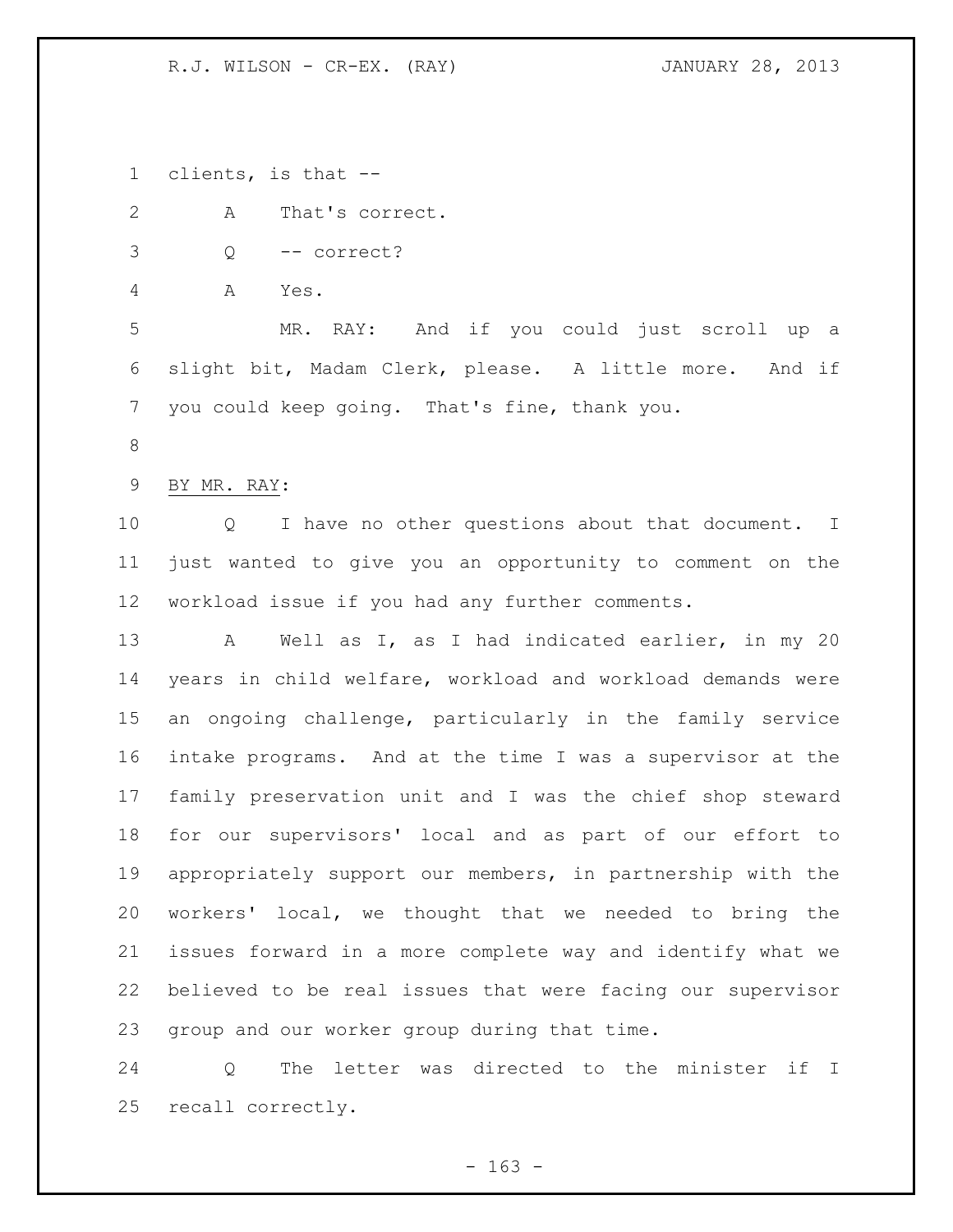A Correct.

 Q Had you attempted to express those concerns to management above yourself prior to going to the minister? A Yes. Q And what was the response that you received from management at that point in time, if you recall? A Well, I think my recall of it, though I can't remember specifics, was that both the supervisor group and the worker group were frustrated, disappointed in the labour management relationships that were in place at the time and in particular, we were concerned that the current executive management wasn't attending to labour management questions that were being brought forward and in fact that the labour management relationship, which had been a fairly good working relationship at a prior date, had eroded to such time that we didn't have confidence that these issues were being heard or were being attended to and as a result, we went directly to the minister with our concerns. Q Do you recall whether your concerns were ever

 addressed to your satisfaction at the time by the minister or the person who responded on behalf of the minister?

 A Well, we had an opportunity to bring forward our issues but it didn't, it didn't resolve all of the issues contained within, within the letter, but I think we felt as though at least the message had been conveyed and

- 164 -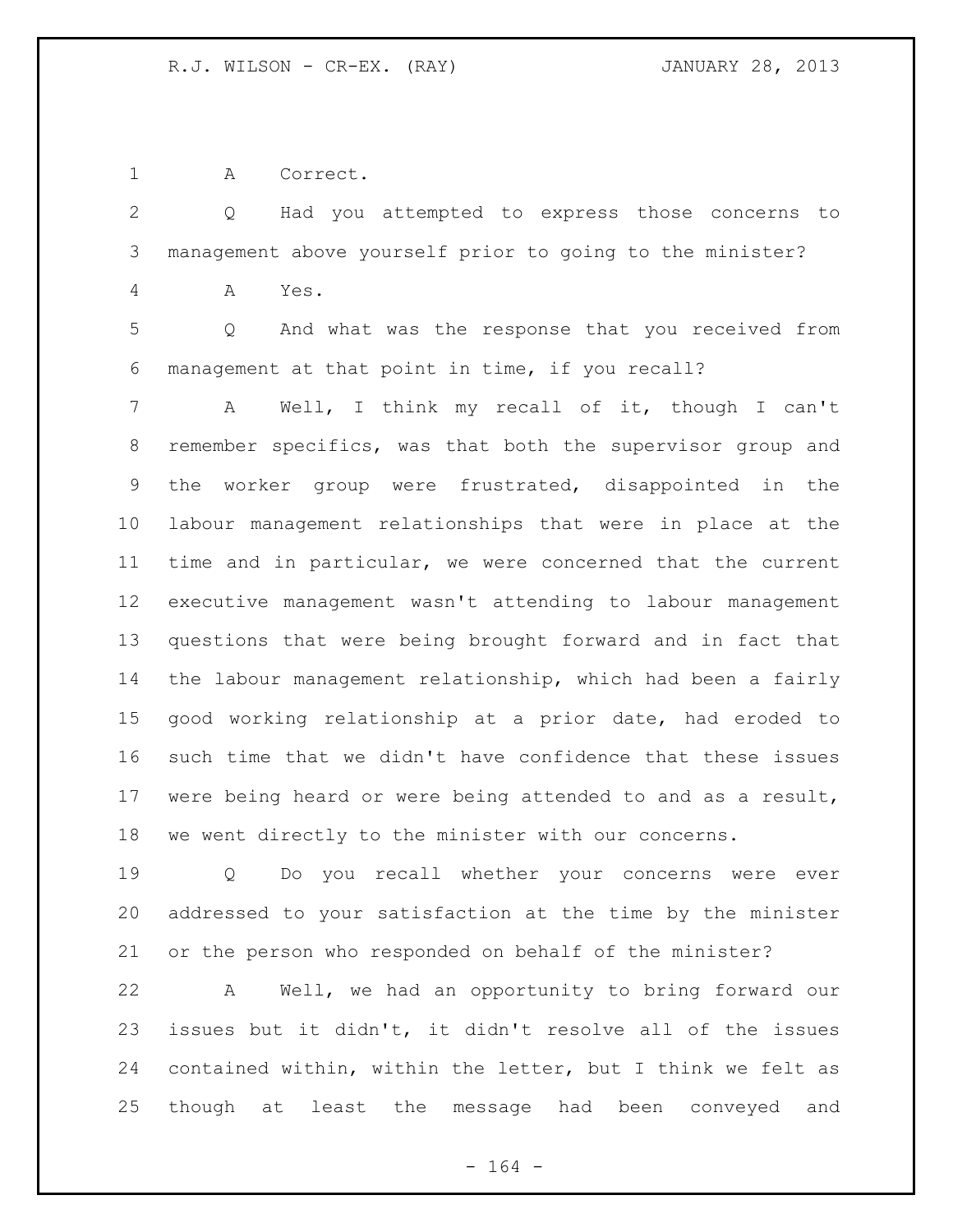R.J. WILSON - CR-EX. (MCKINNON) JANUARY 28, 2013

communicated to the appropriate people.

| $\overline{2}$ | More specifically, did, did workload concerns,<br>Q                  |
|----------------|----------------------------------------------------------------------|
| 3              | were workload concerns addressed or did you felt that there          |
| 4              | was an improvement in workload to, across the board or to            |
| 5              | your unit specifically?                                              |
| 6              | As a result of this initiative or this letter?<br>A                  |
| 7              | Q<br>Yes.                                                            |
| 8              | A<br>No.                                                             |
| $\mathsf 9$    | MR. RAY: Thank you, Mr. Wilson. Those are my                         |
| 10             | questions.                                                           |
| 11             | THE COMMISSIONER: Mr. McKinnon?                                      |
| 12             | MR. MCKINNON:                                                        |
| 13             |                                                                      |
| 14             | CROSS-EXAMINATION BY MR. MCKINNON:                                   |
| 15             | Just, Mr. Wilson, it's Gordon McKinnon. I'm the<br>$Q \qquad \qquad$ |
| 16             | lawyer for Winnipeg CFS and the department. I just want to           |
| 17             | ask you a couple of questions that arose out of the last             |
| 18             | few questions that Mr. Ray put to you. When you wrote this           |
| 19             | letter you were a supervisor in scope? You were in the               |
| 20             | union at that time?                                                  |
| 21             | Yes, correct.<br>A                                                   |
| 22             | And when you became an assistant program manager<br>Q                |
| 23             | at intake you were out of scope?                                     |
| 24             | A<br>That's correct.                                                 |
| 25             | So you moved between the date of this letter and<br>Q                |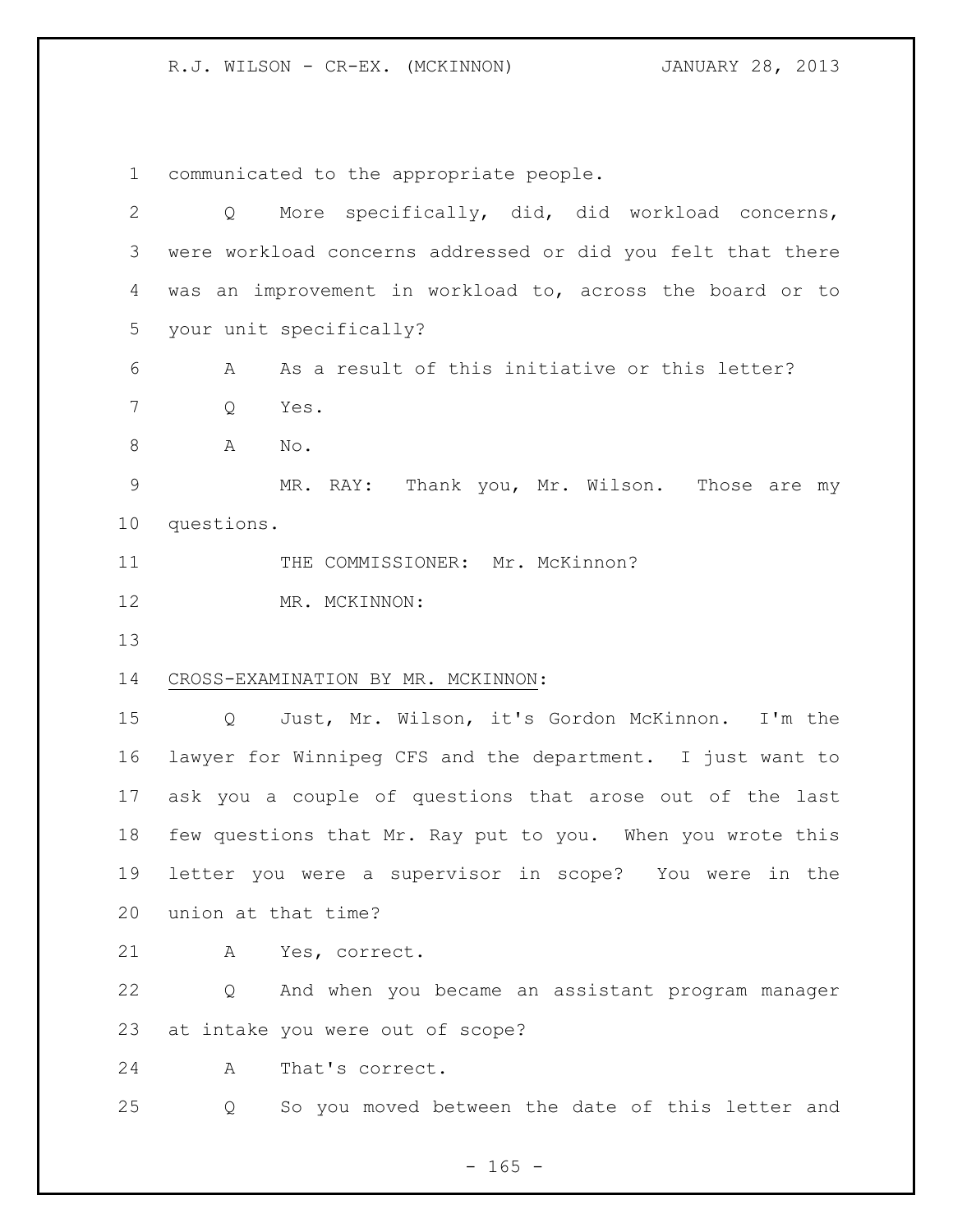the date that you became the assistant program manager you moved out of scope?

A That's correct.

 Q And if I recall your evidence earlier today, workload was not a particular concern of the unit where you were the supervisor that, and if I have that right it was the permanency planning unit that you were the supervisor at at this time when this letter was written?

 A Yeah. It wasn't a permanency planning unit. It was a preservation reunification unit.

Q Sorry, a preservation reunification.

A Yes.

Q And you were the supervisor?

14 A Correct. And workload there was managed because we capped the number of referrals and cases that we could manage in that program, which was a resource essentially, operated as a resource to intake and family services.

 Q Right. And so your -- as I understand your evidence from this morning, your view was that the workload was heavier, more difficult to manage in the intake and family service units?

A Correct.

 Q So my point is at the time you are writing this letter you are not complaining about the workload in your unit, you are writing this letter on behalf of units that

 $- 166 -$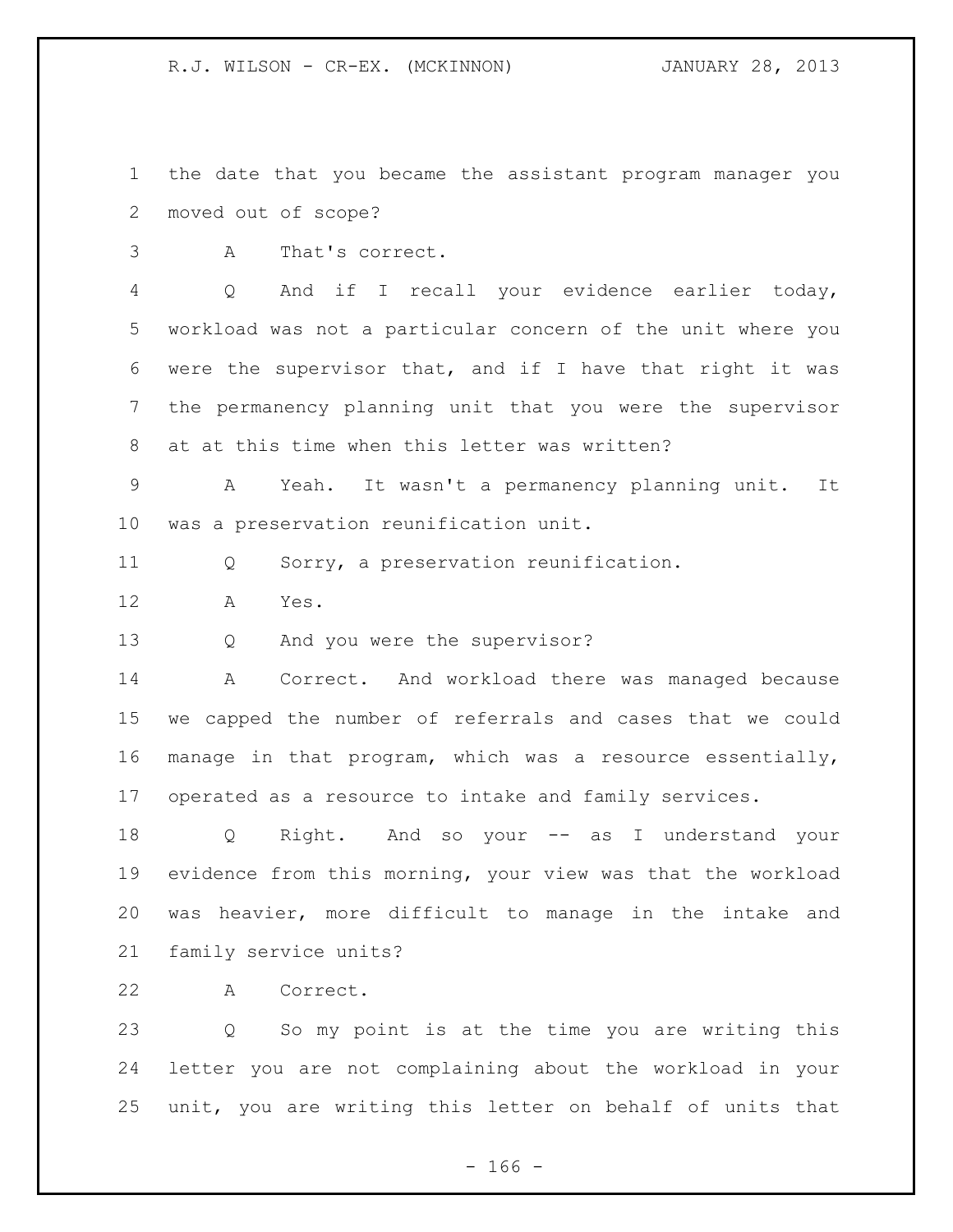R.J. WILSON - CR-EX. (SAXBERG) JANUARY 28, 2013

 you are not supervising, fair? A Yeah, fair. Q Okay. And in terms of the workload at the units when you became assistant program manager, we have your evidence on that from this morning -- A Yes. 7 O -- or from this afternoon. 8 A Yes. 9 MR. MCKINNON: Thank you. 10 THE COMMISSIONER: Thank you, Mr. McKinnon. Mr. Saxberg? MR. SAXBERG: Thank you, Mr. Commissioner. CROSS-EXAMINATION BY MR. SAXBERG: Q Good afternoon, Mr. Wilson. Just a couple of quick questions arising out of the questions you've been asked already by counsel. Firstly, with respect to Diana Verrier, you were her supervisor? 19 A I was her supervisor, yes. Q Did you ever hear a complaint about Ms. Verrier from any of her staff or other staff about Ms. Verrier changing reports? A No. Q Did you hear any complaints about Ms. Verrier from her staff at all?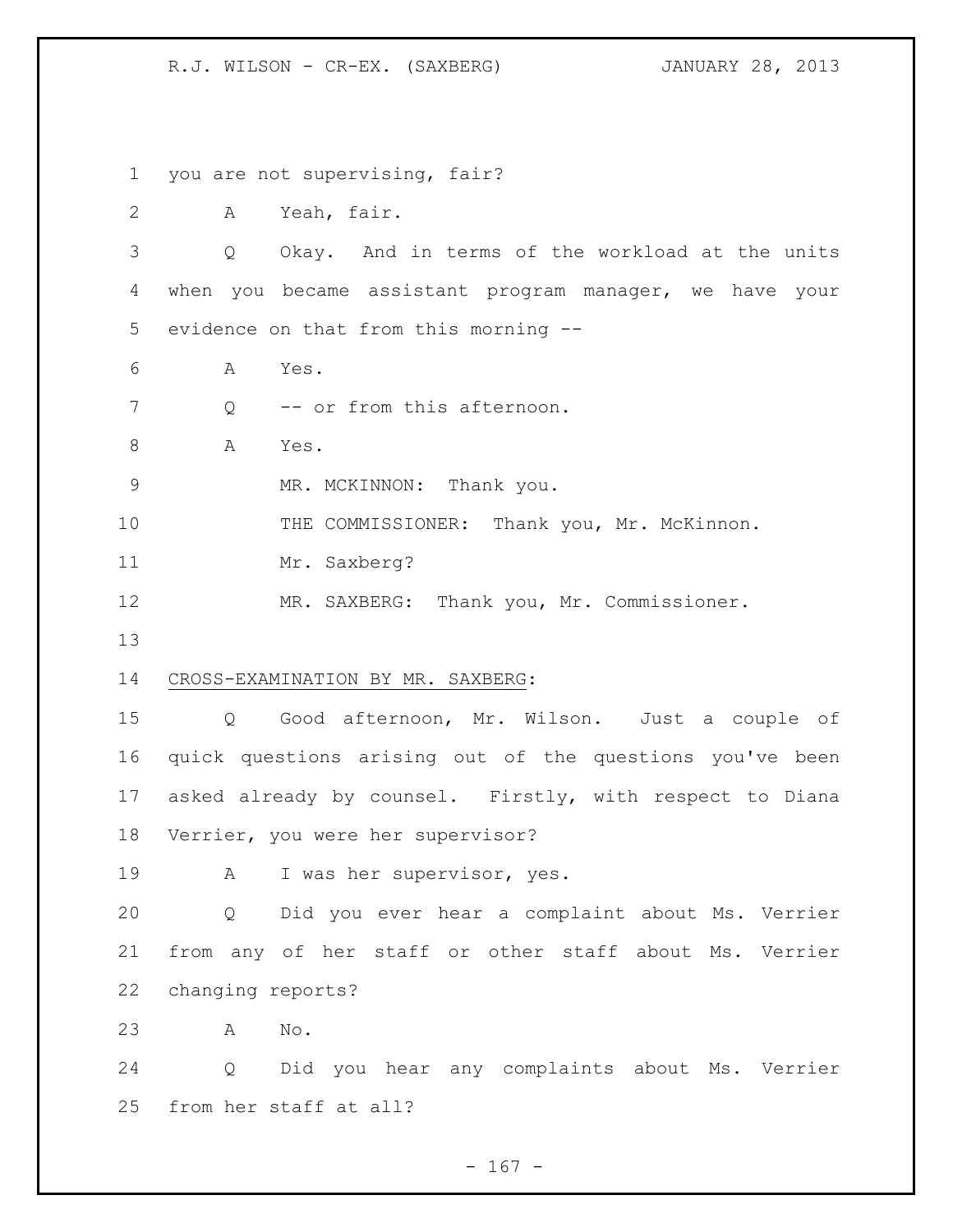A No.

| $\overline{2}$ | With respect to the workload questions you were<br>Q        |
|----------------|-------------------------------------------------------------|
| 3              | asked, in particular, how does workload impact delivery of  |
| 4              | services and does it potentially put children at risk. Did  |
| 5              | workload affect the ability of workers at intake including  |
| 6              | CRU and after hours to achieve best practice in every case? |
| 7              | Could you restate that? Sorry.<br>А                         |
| 8              | Does the workload issues and workload volumes<br>Q          |
| $\mathsf 9$    | affect worker's ability to meet best practices --           |
| 10             | Yes.<br>Α                                                   |
| 11             | -- in each of the files they're working on?<br>Q            |
| 12             | Yes.<br>A                                                   |
| 13             | Yes, it does?<br>Q                                          |
| 14             | Α<br>Yes.                                                   |
| 15             | And that would include the amount of history that<br>Q      |
| 16             | a worker could review prior to doing an assessment?         |
| 17             | That would be a good example, yes.<br>A                     |
| 18             | And would it also include whether all children<br>Q         |
| 19             | could be seen on a particular investigation?                |
| 20             | Yes.<br>A                                                   |
| 21             | And did that happen, to your experience, from<br>Q          |
| 22             | time to time? In CRU, for instance, where not all of the    |
| 23             | children were able to seen during an investigation?         |
| 24             | Correct.<br>A                                               |
| 25             | That that happened?<br>Q                                    |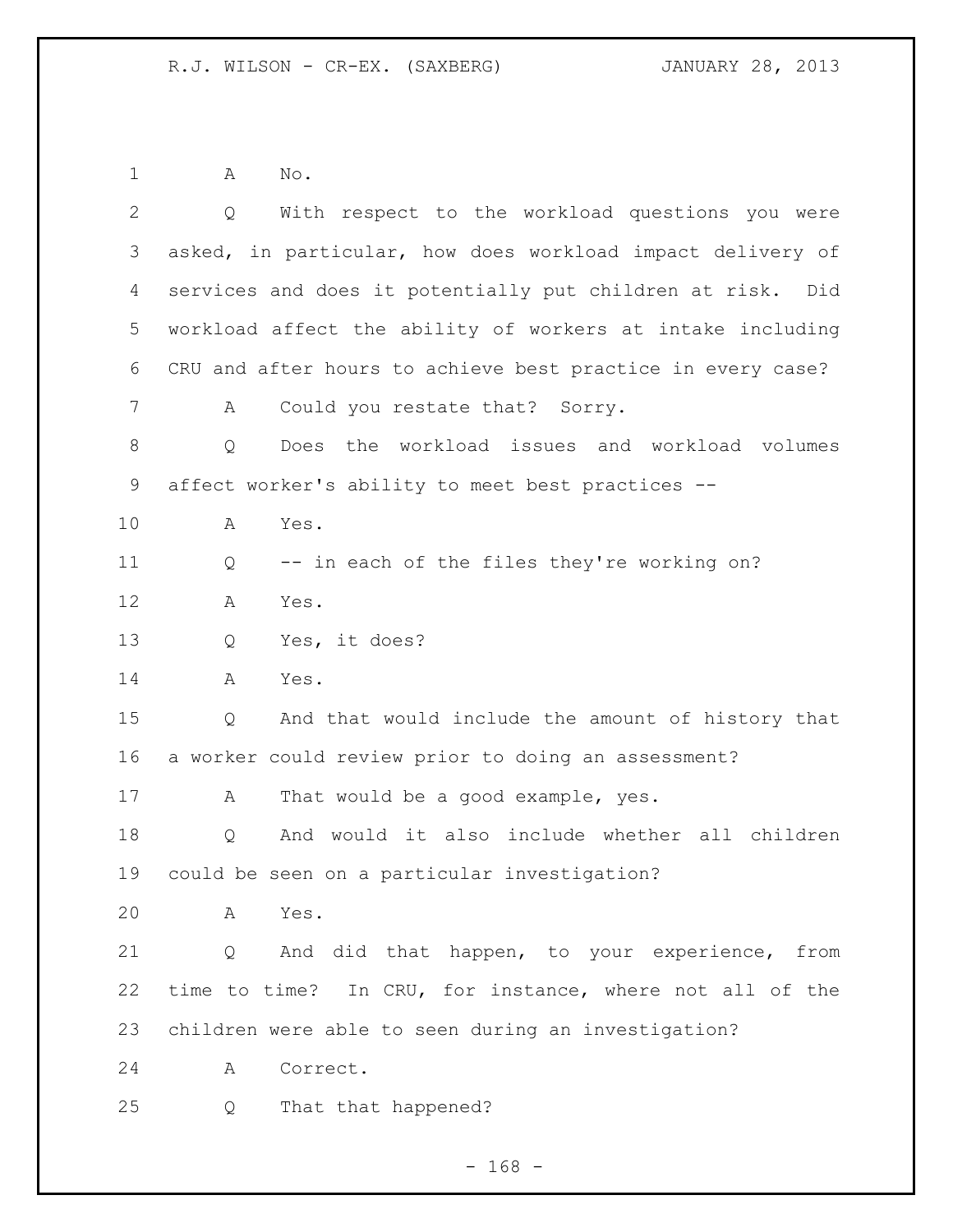R.J. WILSON - CR-EX. (SAXBERG) JANUARY 28, 2013

1 A That -- yes. Q And were you aware of any specific rule or procedure that was in place that said that should never happen at a CRU investigation? A I wasn't aware of any such rule. 6 THE COMMISSIONER: What was the rule? MR. SAXBERG: If there was a rule, I was asking if he was aware of a rule that said on every single investigation at CRU you must see all the children. THE COMMISSIONER: You're asking him though was there such a rule? MR. SAXBERG: Yes. 13 THE COMMISSIONER: Thank you. BY MR. SAXBERG: Q And your answer was? 17 A I wasn't aware of any such rule. Q Okay. And then with respect to pressure to close files, you indicated that there was no pressure to close files at CRU as a result of intake per se; is that fair? A Correct, I didn't believe that there was pressure from tier 2 intake to our CRU teams to close files so they wouldn't be advanced to tier 2. Q But in general, in terms of was there a general pressure at CRU to close files?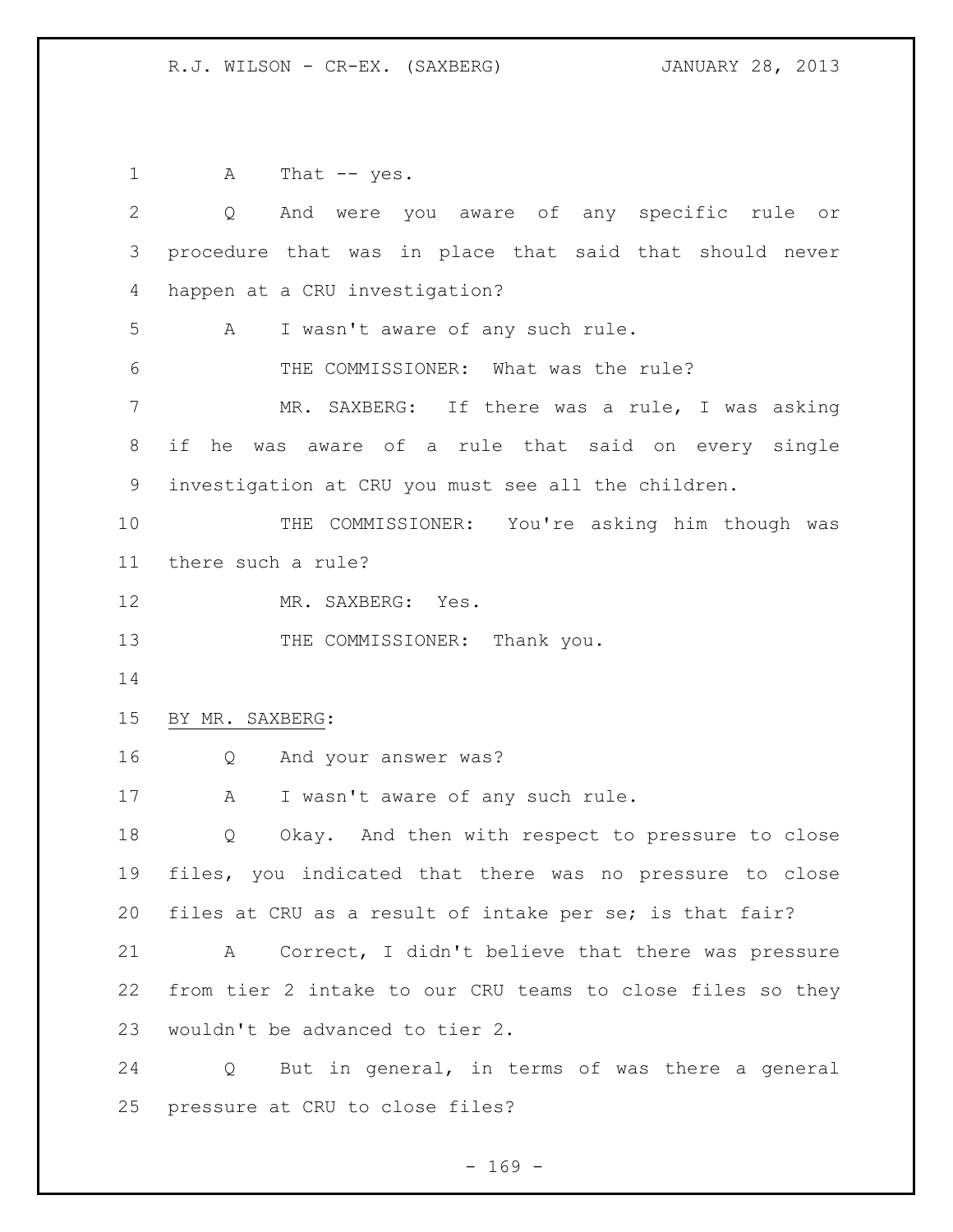R.J. WILSON - CR-EX. (SAXBERG) JANUARY 28, 2013

 A I think I would say that there was pressure at all points of intake to close files. There was pressure at CRU to close files. There was pressure at intake to close files. There was pressure at abuse intake to close files. Q And was that because there was only so much resource available to manage those files that you had to prioritize? A There was only so much resource and capacity to manage, yes. Q Okay. MR. SAXBERG: Those are my questions. 12 THE COMMISSIONER: Thank you. 13 MR. SAXBERG: Thank you. 14 THE COMMISSIONER: Mr. Olson? MR. OLSON: I have no additional questions. THE COMMISSIONER: One question, witness. You said that before you co-authored that letter you had taken the concerns that are in the letter to your management. THE WITNESS: Yes, through our labour management committee, correct. THE COMMISSIONER: And who, who was there from management that heard your concerns? THE WITNESS: Well, I don't know that I can recall specifically who was there from management. There was a labour management committee that met with executive